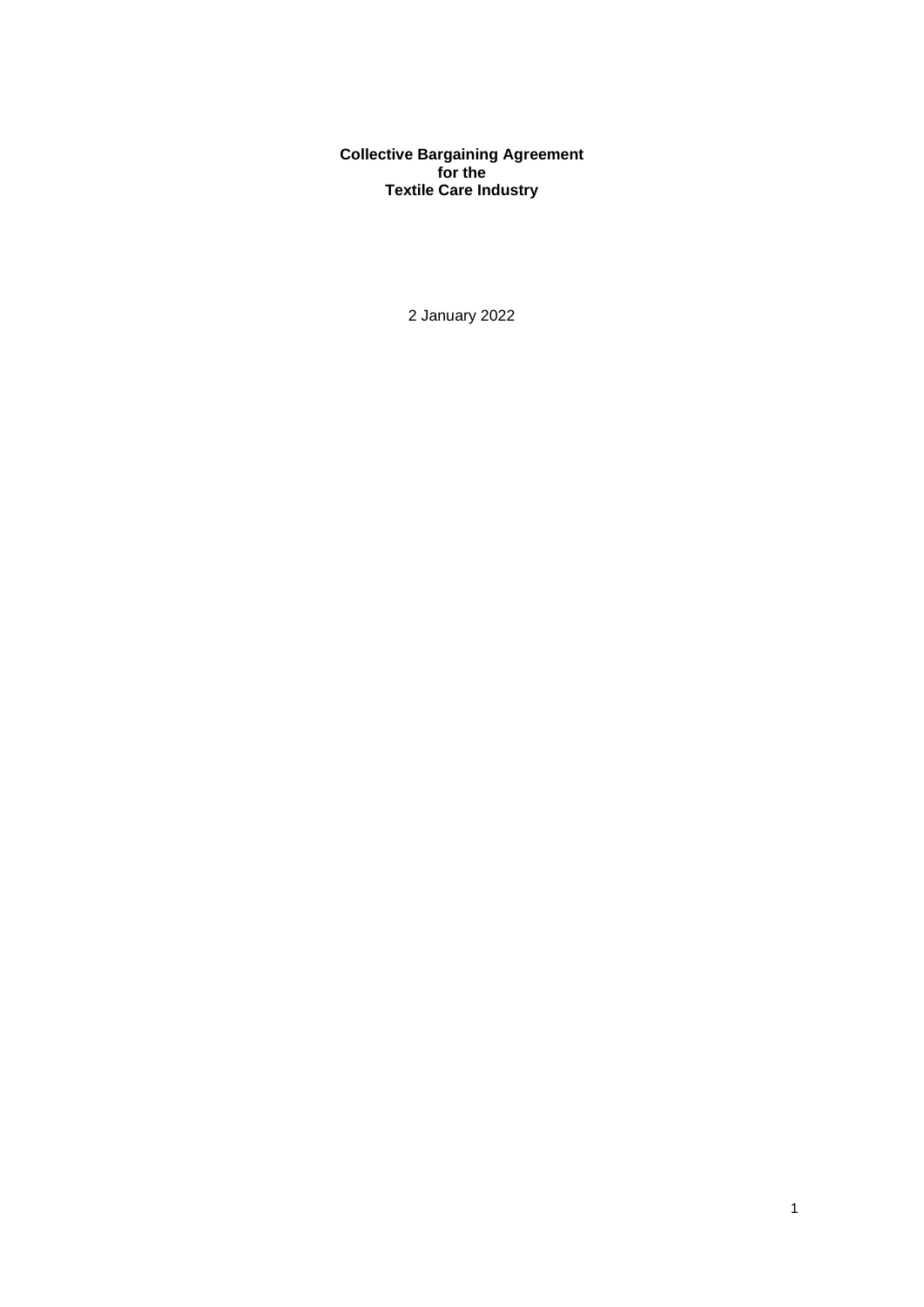The parties to the collective bargaining agreement agree that after the expiry of the term of this collective bargaining agreement, 31 December 2022, the collective bargaining agreement will be extended until 1 May 2023 in accordance with Article 61. All provisions of this collective bargaining agreement, with the exception of the fund provisions referred to in Article 61, will therefore remain valid after 31 December 2022.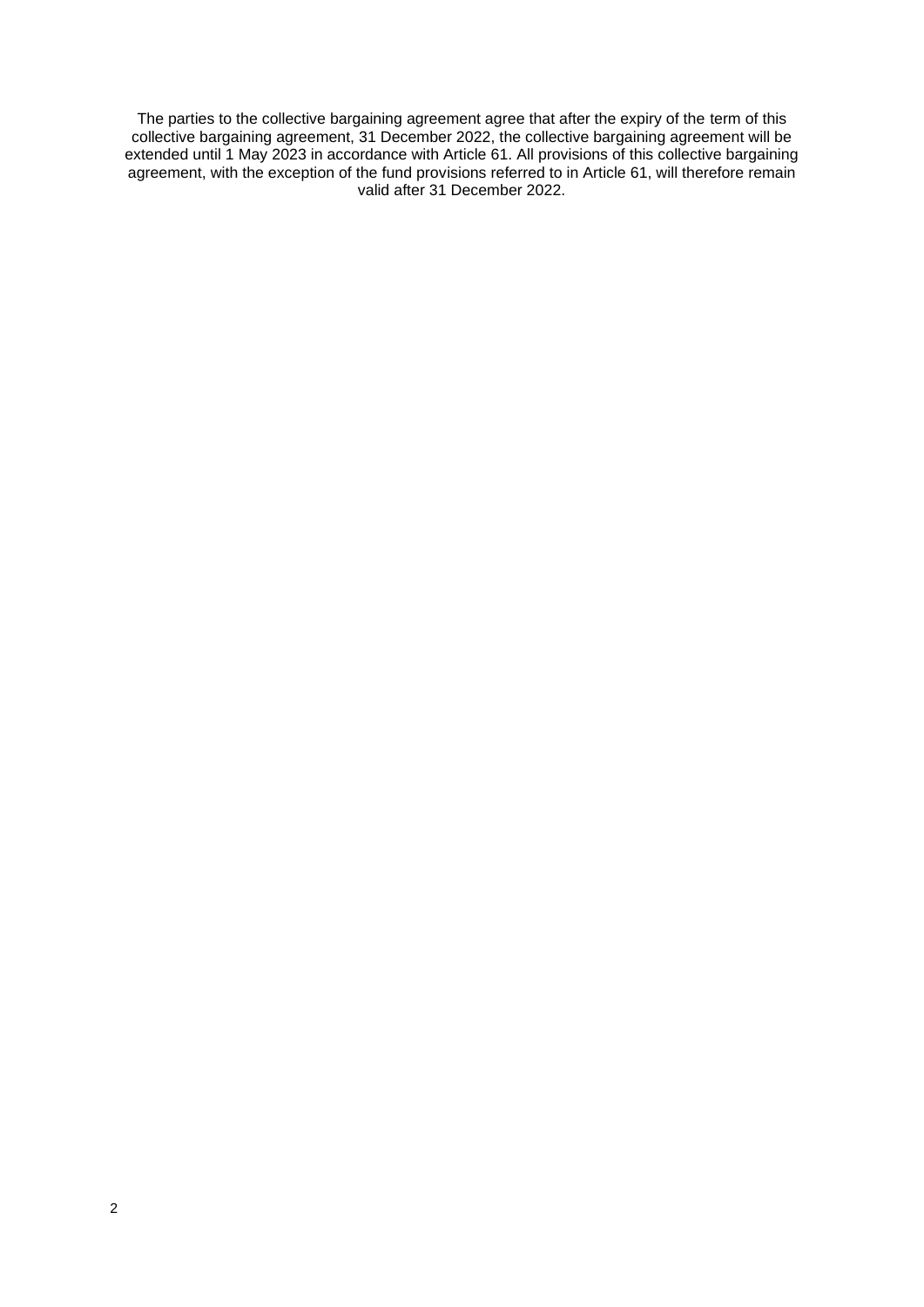# <span id="page-2-0"></span>**TABLE OF CONTENTS**

| <b>TABLE OF CONTENTS</b> |                                                                       | 3             |
|--------------------------|-----------------------------------------------------------------------|---------------|
| <b>KEYWORD INDEX</b>     |                                                                       |               |
| Important addresses      |                                                                       | $\frac{5}{7}$ |
| Article 1                | Definitions                                                           | 8             |
| Article 2                | Nature of the collective bargaining agreement                         | 11            |
| Article 3                | Obligations of the parties                                            | 11            |
| Article 4                | Obligations of the employer                                           | 11            |
| Article 5                | Obligations of the employee                                           | 11            |
| Article 6                | Commencement and duration of employment                               | 12            |
| Article 7                | <b>Trial period</b>                                                   | 12            |
| Article 8                | Extension of employment/temporary workers                             | 12            |
| Article 9                | On-call contracts                                                     | 13            |
| Article 10               | Working hours and work rota                                           | 15            |
| Article 11               | <b>Business hours</b>                                                 | 15            |
| Article 12               | Work rota in case of part-time early retirement                       | 15            |
| Article 13               | Company-specific work rotas                                           | 16            |
| Article 14               | Shift work                                                            | 17            |
| Article 15               | Mandatory Saturday work before or after public holidays               | 17            |
| Article 16               | Saturdays, Sundays and public holidays                                | 17            |
| Article 17               | Termination of employment                                             | 18            |
| Article 18               | Period of notice                                                      | 18            |
| Article 19               | Job classification                                                    | 19            |
| Article 20               | Working 2 positions                                                   | 19            |
| Article 21               | Pay scales; wage groups                                               | 19            |
| Article 22               | Application of the pay scales                                         | 20            |
| Article 23               | Door-to-door salesmen                                                 | 22            |
| Article 24               | Income                                                                | 23            |
| Article 25               | Payment of wages                                                      | 26            |
| Article 26               | Minimum wage                                                          | 27            |
| Article 27               | Overtime                                                              | 27            |
| Article 28               | Working atypical hours in linen rental and laundry companies          | 28            |
| Article 29               | Working atypical hours in textile cleaning companies                  | 29            |
| Article 30               | On-call agreements                                                    | 30            |
| Article 31               | Shift work bonus                                                      | 30            |
| Article 32               | Driver's bonus; driver's pass                                         | 30            |
| Article 32(a)            | Bonus for sterile medical devices (apprentice) employees              | 31            |
| Article 33               | Holiday allowance                                                     | 31            |
| Article 34               | Year-end bonus                                                        | 31            |
| Article 35               | Short-time working allowance                                          | 31            |
| Article 36               | Years-of-service bonus                                                | 32            |
| Article 37               | Long-service bonus                                                    | 32            |
| Article 38               | Benefits in the case of incapacity for work                           | 33            |
| Article 38(a)            | Sector-specific health and safety catalogue and RI&E                  | 34            |
| Article 39               | Death benefit                                                         | 34            |
| Article 40               | Leave                                                                 | 35            |
| Article 41               | Extra free hours of leave for senior citizens and young people        | 37            |
| Article 41(a)            | Generation pact                                                       | 38            |
| Article 42               | Leave in the case of incapacity for work                              | 38            |
| Article 43               | Unpaid leave                                                          | 38            |
| Article 44               | Parental leave                                                        | 39            |
| Article 45               | Pension accrual during statutory short-term care leave                | 39            |
| Article 46               | Paid absence                                                          | 39            |
| Article 47               | <b>COMMUTING EXPENSES SCHEME</b>                                      | 41            |
| Article 48               | Company consultations/employment security                             | 42            |
| Article 49               | Industry consultations                                                | 43            |
| Article 50               | RALTEX (Council for Labour Relations in Linen Rental and Laundry      |               |
|                          | Businesses and Textile Cleaning Businesses)                           | 44            |
| Article 51               | O&O Fonds (Training and Development Fund for Linen Rental and Laundry |               |
|                          |                                                                       |               |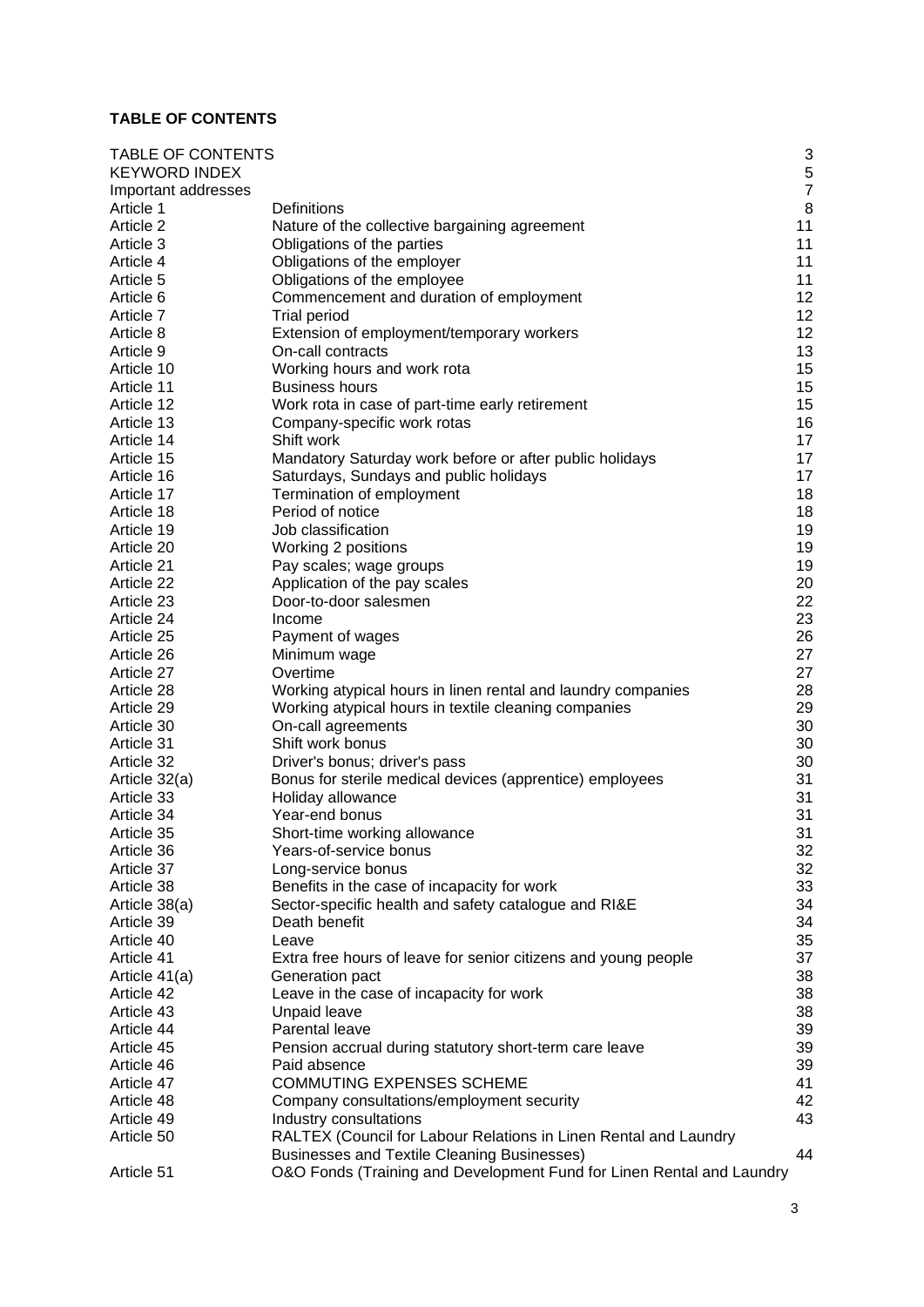|               | Companies and Textile Cleaning Companies Foundation)                          | 45 |
|---------------|-------------------------------------------------------------------------------|----|
| Article 52    | Financing of sector organisations                                             | 46 |
| Article 53    | Pension fund                                                                  | 46 |
| Article 54    | Expired                                                                       | 46 |
| Article 55    | Trade union provisions                                                        | 47 |
| Article 56    | Combating undesirable behaviour in the workplace                              | 47 |
| Article 57    | Complaints procedure for systematic non-compliance with the provisions of the |    |
|               | collective bargaining agreement                                               | 48 |
| Article 58    | Deviating conditions                                                          | 48 |
| Article 58(a) | Further terms and conditions of employment for participation in the           |    |
|               | modernisation pilot                                                           | 48 |
| Article 59    | Interim changes                                                               | 49 |
| Article 60    | Raltex reimbursement                                                          | 49 |
| Article 61    | Term                                                                          | 49 |

| Appendix 1    | Job classification                                                                                                                                      | 50 |
|---------------|---------------------------------------------------------------------------------------------------------------------------------------------------------|----|
| Appendix 2    | Appeals procedure for job evaluation                                                                                                                    | 54 |
| Appendix 3    | Protocol collective bargaining agreement for the textile care industry                                                                                  | 55 |
| Appendix 3(a) | Statutory forms of leave                                                                                                                                | 57 |
|               | The following appendixes can be downloaded from www.raltex.nl                                                                                           |    |
| Appendix 4    | Articles of the Stichting Raad voor Arbeidsverhoudingen voor de Linnenverhuur- en                                                                       |    |
|               | Wasserijbedrijven en voor Textielreinigingsbedrijven (Council for Labour Relations in                                                                   |    |
|               | Linen Rental and Laundry Businesses and Textile Cleaning Businesses Foundation)                                                                         |    |
| Appendix 5    | Regulations of the Stichting Raad voor Arbeidsverhoudingen voor de Linnenverhuur-                                                                       |    |
|               | en Wasserijbedrijven en voor Textielreinigingsbedrijven (Council for Labour Relations                                                                   |    |
|               | in Linen Rental and Laundry Businesses and Textile Cleaning Businesses                                                                                  |    |
|               | Foundation)                                                                                                                                             |    |
| Appendix 6    | The Raltex Binding Opinion Procedure Regulations                                                                                                        |    |
| Appendix 7    | Complaints Procedure for Systematic Non-Compliance with Collective Bargaining                                                                           |    |
|               | <b>Agreement Provisions</b>                                                                                                                             |    |
| Appendix 8    | Complaints procedure for preventing and combating undesirable behaviour                                                                                 |    |
| Appendix 9    | Articles of the Stichting O&O Fonds (Training and Development Fund for Linen Rental<br>and Laundry Companies and Textile Cleaning Companies Foundation) |    |
| Appendix 10   | Benefit Regulations of the Stichting O&O Fonds (Training and Development Fund for                                                                       |    |
|               | Linen Rental and Laundry Companies and Textile Cleaning Companies Foundation)                                                                           |    |
| Appendix 11   | Internal Regulations of the Stichting O&O Fonds (Training and Development Fund for                                                                      |    |
|               | Linen Rental and Laundry Companies and Textile Cleaning Companies Foundation)                                                                           |    |
| Appendix 12   | Inspection Regulations of the Raltex Board                                                                                                              |    |
| Appendix 13   | Raltex modernisation memo (7 May 2018)                                                                                                                  |    |
| Appendix 14   | Raltex review system                                                                                                                                    |    |
| Appendix 15   | Application form for postponement of the wage increase                                                                                                  |    |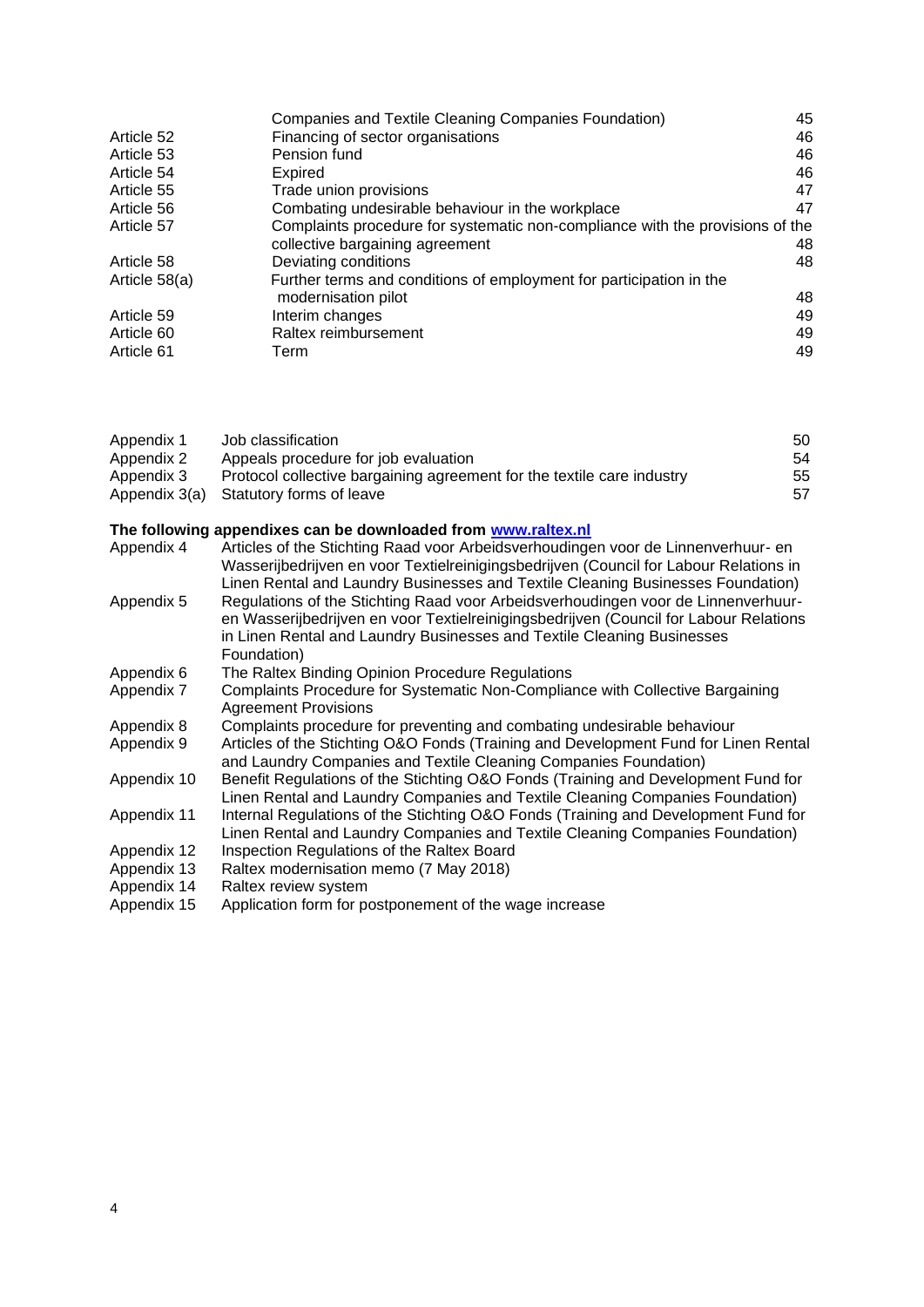# <span id="page-4-0"></span>**KEYWORD INDEX**

| Commencement and duration of employment                                                           | Article 6              |
|---------------------------------------------------------------------------------------------------|------------------------|
| On-call contracts                                                                                 | Article 9              |
| Deviating conditions                                                                              | Article 58             |
| Working hours and work rota                                                                       | Article 10             |
| Incapacity for work                                                                               |                        |
| benefits pursuant to                                                                              | Article 38             |
| leave in case of                                                                                  | Article 42             |
| Health and Safety Catalogue, Sector-Specific                                                      |                        |
| Health and Safety Catalogue and RI&E (risk inventories and evaluations) Article 38(a)             |                        |
| Accidents at work                                                                                 | Article 38             |
| Company-specific work rotas                                                                       | Article 13             |
| Termination of employment                                                                         | Article 17             |
| Job evaluation appeal procedure                                                                   | Appendix 2             |
| Combating undesirable behaviour in the workplace                                                  | Article 56             |
| Driver's bonus                                                                                    | Article 32             |
| Driver's card                                                                                     | Article 32             |
| Door-to-door sales(men)                                                                           | Article 23             |
| Definitions                                                                                       | Article 1              |
| Years-of-service bonus                                                                            | Article 36             |
| Paid absence                                                                                      | Article 46             |
| Term of the collective bargaining agreement                                                       | Article 61             |
| Term of employment                                                                                | Article 6              |
| Year-end bonus                                                                                    | Article 34             |
| Extra free hours of leave hours for senior citizens and young people                              | Article 41             |
| Financing of sector-wide bodies                                                                   | Article 52             |
| Job classification                                                                                | Article 19; Appendix 1 |
| Generation pact                                                                                   | Article 41(a)          |
| Income                                                                                            | Article 24             |
| Application form for postponement of the wage increase                                            | Appendix 15            |
| Nature of the collective bargaining agreement                                                     | Article 2              |
| Complaints procedure for systematic non-compliance with provisions                                |                        |
| of the collective bargaining agreement                                                            | Article 57             |
| Payment of wages                                                                                  | Article 25             |
| Pay scales, wage groups                                                                           | Article 21             |
| Minimum wage                                                                                      | Article 26             |
| Further terms and conditions of employment; participation in the                                  |                        |
| modernisation pilot                                                                               | Article 58(a)          |
| Raltex Modernisation Memo (7 May 2018)                                                            | Appendix 13            |
| Unpaid leave                                                                                      | Article 43             |
| Period of notice                                                                                  | Article 18             |
| Parental leave                                                                                    | Article 44             |
| Consultation:                                                                                     |                        |
| at industry level                                                                                 | Article 49             |
| at company level                                                                                  | Article 48             |
| Overtime                                                                                          | Article 27             |
| Pension fund                                                                                      | Article 53             |
| Pension accrual during statutory short-term leave                                                 | Article 45             |
| Shift work<br>Shift work bonus                                                                    | Article 14             |
|                                                                                                   | Article 31             |
| <b>Trial period</b>                                                                               | Article 7              |
| Collective bargaining agreement for the textile care industry protocol                            | Appendix 3             |
| Raad voor Arbeidsverhoudingen in de Linnenverhuur- en                                             |                        |
| Wasserijbedrijven en voor Textielreinigingsbedrijven                                              |                        |
| (RALTEX; the Council for Labour Relations in Linen Rental                                         |                        |
| and Laundry Businesses and Textile Cleaning Businesses)                                           | Article 50             |
| Commuting expenses scheme Article 47<br>RI&E Sector-Specific Health and Safety Catalogue and RI&E |                        |
| Stichting Opleiding- en Ontwikkelingsfonds Linnenverhuur- en                                      | Article 38(a)          |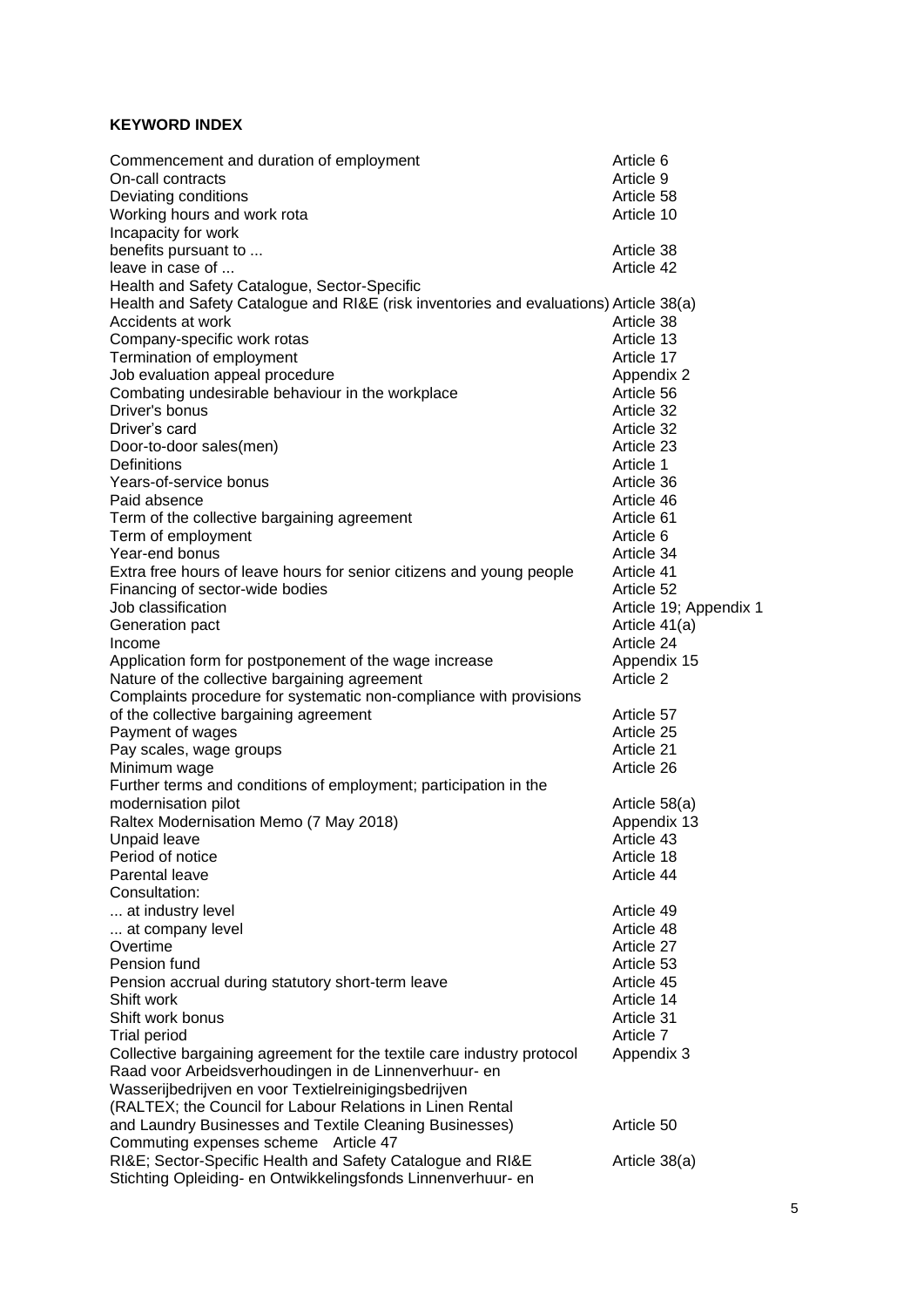Wasserijbedrijven en voor Textielreinigingsbedrijven (O&O Fonds; the Training and Development Fund for Linen Rental and Laundry Companies and Textile Cleaning Companies Foundation) and the companies Foundation companies Foundation companies of the Companies of the Companies of the Companies of the Companies of the Companies of the Companies of the Companies of the Companies of t Application of pay scales Bonus for sterile medical devices (apprentice) employees Article 32(a) Interim changes Article 59 **Benefits** ... in case of incapacity for work **Article 38**<br>
... in the event of death **Article 39** ... in the event of death **Article 39**<br>
... in the case of short-time working and article 35 ... in the case of short-time working Article 35 Temporary workers and the control of the control of the control of the control of the control of the control of the control of the control of the control of the control of the control of the control of the control of the c Holiday allowance<br>
Trade union membership fee<br>
Trade union membership fee<br>
Article 24, Paragraph 4 Trade union membership fee Trade union facilities and the set of the set of the set of the Article 55 and Article 55 and Article 60 and Article 60 and Article 60 and Article 60 and Article 60 and Article 60 and Article 60 and Article 60 and Article Raltex reimbursement and the state of the SC and Table 7 and Table 7 and Table 7 and Table 7 and Table 7 and Table 7 and Table 7 and Table 7 and Table 7 and Table 7 and Table 7 and Table 7 and Table 7 and Table 7 and Table Extension of employment Leave of absence **Article 40**<br>
Leave in the case of incapacity for work **Article 42**<br>
Article 42 Leave in the case of incapacity for work<br>
Mandatory Saturday work before or after public holidays **Article 15** Mandatory Saturday work before or after public holidays Obligations of the parties and the particle 3 obligations of the employer and the set of the employer of the employer and the set of the employer of the employer of the set of the employer of the set of the set of the empl Obligations of the employer and the employer of the employee of the employee of the employee of the employee of the employee of the employee of the employee of the employee of the employee of the employee of the employee o Obligations of the employee Working atypical hours in linen rental and laundry companies Article 28 Working atypical hours in textile cleaning companies Article 29 Work rota and working hours and working the state of the state of the state of the state of the state of the state of the state of the state of the state of the state of the state of the state of the state of the state of Work rotas, company-specific **Article 13** Article 13 Working hours<br>
Short time working, benefits in case of Theorem Article 11<br>
Article 35 Short time working, benefits in case of **Article 35**<br>Employment security **Article 48** Employment security Statutory forms of leave Appendix 3(a) 'WGA' (Partial Capability for Work Act)<br>
Saturdav work before or after public holidavs, mandatory **Article 15** Saturday work before or after public holidays, mandatory **Article 15**<br>Saturdays, Sundays and public holidays **Article 16** Saturdays, Sundays and public holidays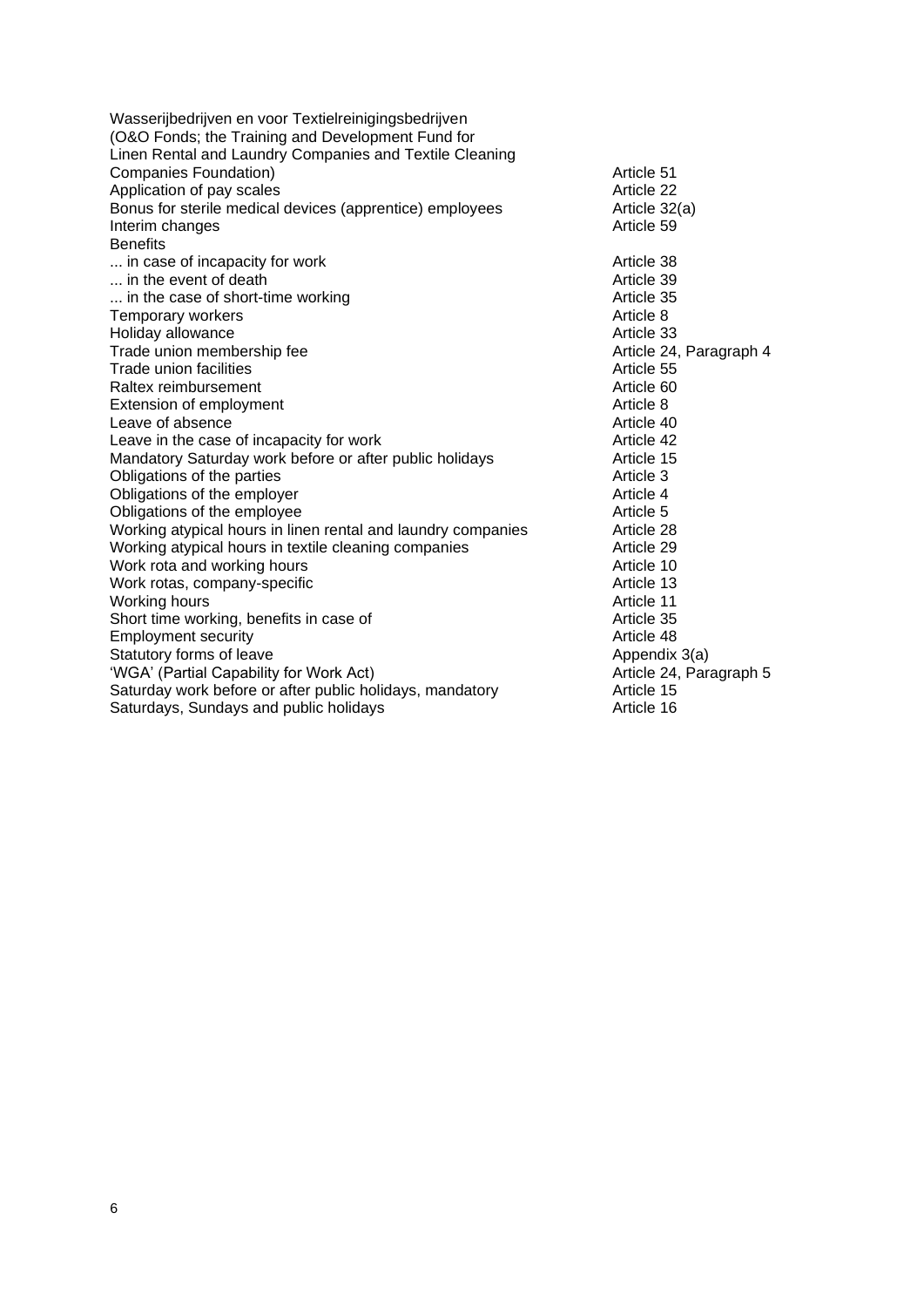#### <span id="page-6-0"></span>**Important addresses**

FNV (Dutch Trade Union Confederation) P.O. box 9208 3506 GE UTRECHT telephone: +31 (0)88 3680368 website: [www.fnv.nl](http://www.fnv.nl/)

CNV Vakmensen (National Federation of Christian Trade Unions in the Netherlands; Skilled Workers) P.O. box 2525 3500 GM UTRECHT telephone: +31 (0)30 7511150 website: [www.cnvvakmensen.nl](http://www.cnvvakmensen.nl/)

FTN (Dutch Textile Management Confederation) Langhoven 5 6721 SR BENNEKOM telephone: +31 (0)344 650437 website: [www.ftn-nl.com](http://www.ftn-nl.com/)

Netex Vogelkerslaan 12 2251 GJ VOORSCHOTEN telephone: +31 (0)344 650431 website: [www.netex.nl](http://www.netex.nl/)

Raad voor Arbeidsverhoudingen Linnenverhuur- en Wasserijbedrijven en Textielreinigingsbedrijven (RALTEX; the Council for Labour Relations in linen rental and Laundry Businesses and Textile Cleaning Businesses) P.O. box 4076 5004 JB TILBURG telephone: +31 (0)344 5944466 website: [www.raltex.nl](http://www.raltex.nl/) e-mail: [info@raltex.nl](mailto:info@raltex.nl)

Bedrijfstakpensioenfonds MITT (MITT Sectoral Pension Fund) P.O. box 4471 6401 CZ HEERLEN telephone: +31 (0)88 1162434 website: [www.pensioenfondsmitt.nl](http://www.pensioenfondsmitt.nl/)

Trainingscentrum Textielverzorging (Textile Care Training Centre) Zeestraat 148 2691 KD 'S-GRAVENZANDE telephone: +31 (0)344 650431 website: [www.tct-nl.nl](http://www.tct-nl.nl/)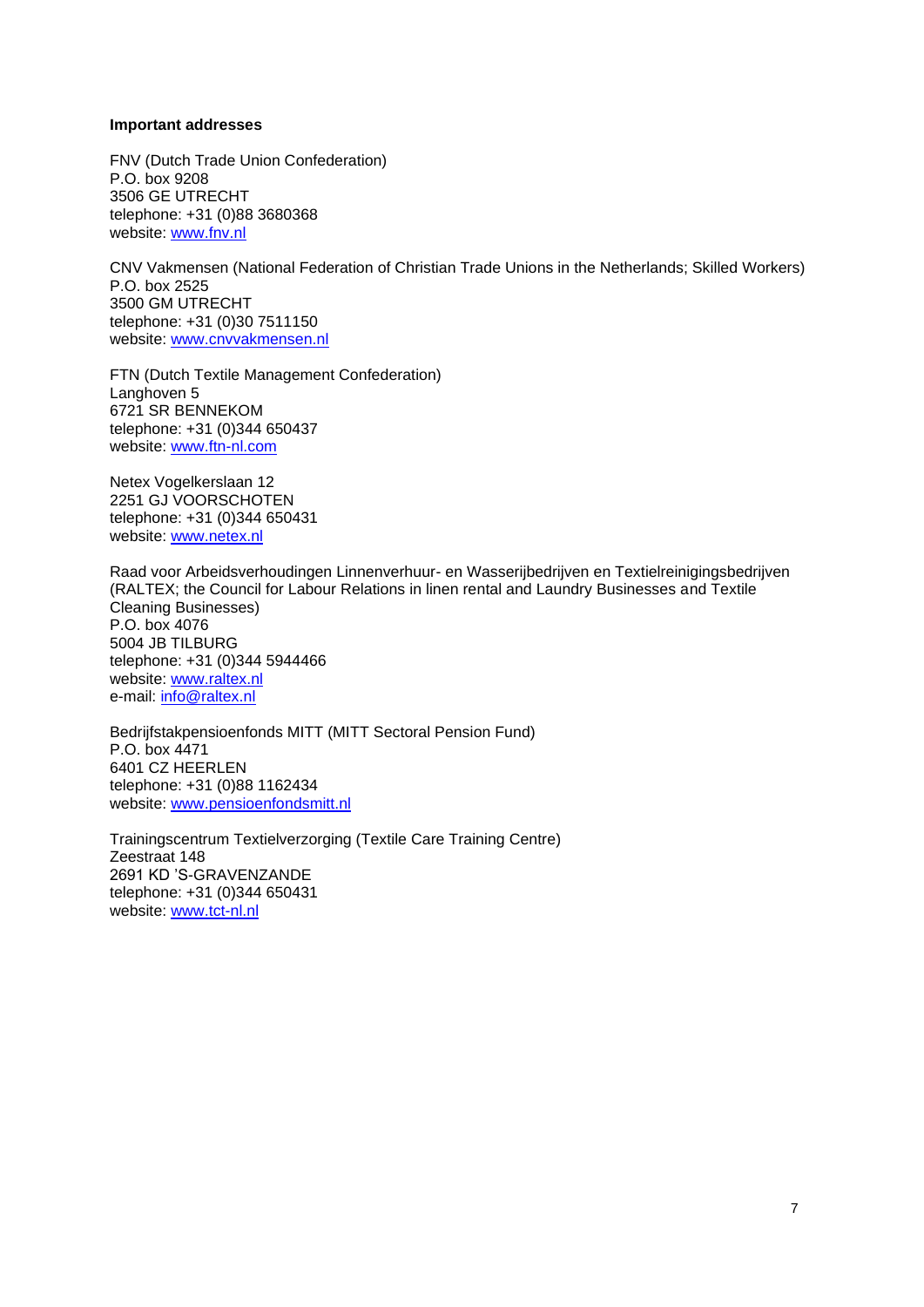# **COLLECTIVE BARGAINING AGREEMENT FOR THE TEXTILE CARE INDUSTRY**

The following collective bargaining agreement has been entered into between:

- 1. The Federatie Textielbeheer Nederland (Dutch Textile Management Confederation) in Bennekom;
- 2. the Nederlandse Vereniging van Textielreinigers NETEX (Dutch Association of Textile Cleaners; NETEX) in Voorschoten;

each as a party, employers' association, on the one hand, and

- 3. the FNV (Dutch Trade Union Confederation) in Utrecht;
- 4. CNV Vakmensen (National Federation of Christian Trade Unions in the Netherlands; Skilled Workers) in Utrecht

each as a party, employees' association, on the other,

for the period of 2 January 2022 to 1 January 2023. On 1 January 2023, this agreement will be extended to 1 May 2023 in accordance with Article 61.

#### **GENERAL PROVISIONS**

# <span id="page-7-0"></span>**Article 1 Definitions**

In this agreement, the following definitions apply:

- 1. LINEN RENTAL AND LAUNDRY BUSINESSES
	- companies which are engaged, whether or not principally, in the following activities and with the following goods:
		- a. taking care of personal laundry;
		- b. renting and/or providing of flat-pack textiles, professional clothing and service dress;
		- c. articles for hand and toilet hygiene;
		- d. entrance (wiper) mats;
		- e. covering systems for operating theatres;
		- f. medical devices;
		- g. incontinence systems;
		- h. cleaning cloths and/or other items intended for reuse;
		- i. and companies which are engaged, whether or not principally, in the sterilisation of textiles and medical instruments intended for reuse,
		- j. and companies which cooperate with the above-mentioned undertakings in a group capacity and whose principal activity is the provision of support services to support the above-mentioned undertakings.

# 2. TEXTILE CLEANING COMPANIES

companies engaged in, in respect of textile products, leather and fur, using the machinery normally employed in this line of business:

- a. dying (including re-dying);
- b. cleaning by using chemicals (so-called dry cleaning);
- c. removing stains;
- d. pressing;
- e. ironing;
- f. preparing as new;
- g. adding folds;
- h. steam shining;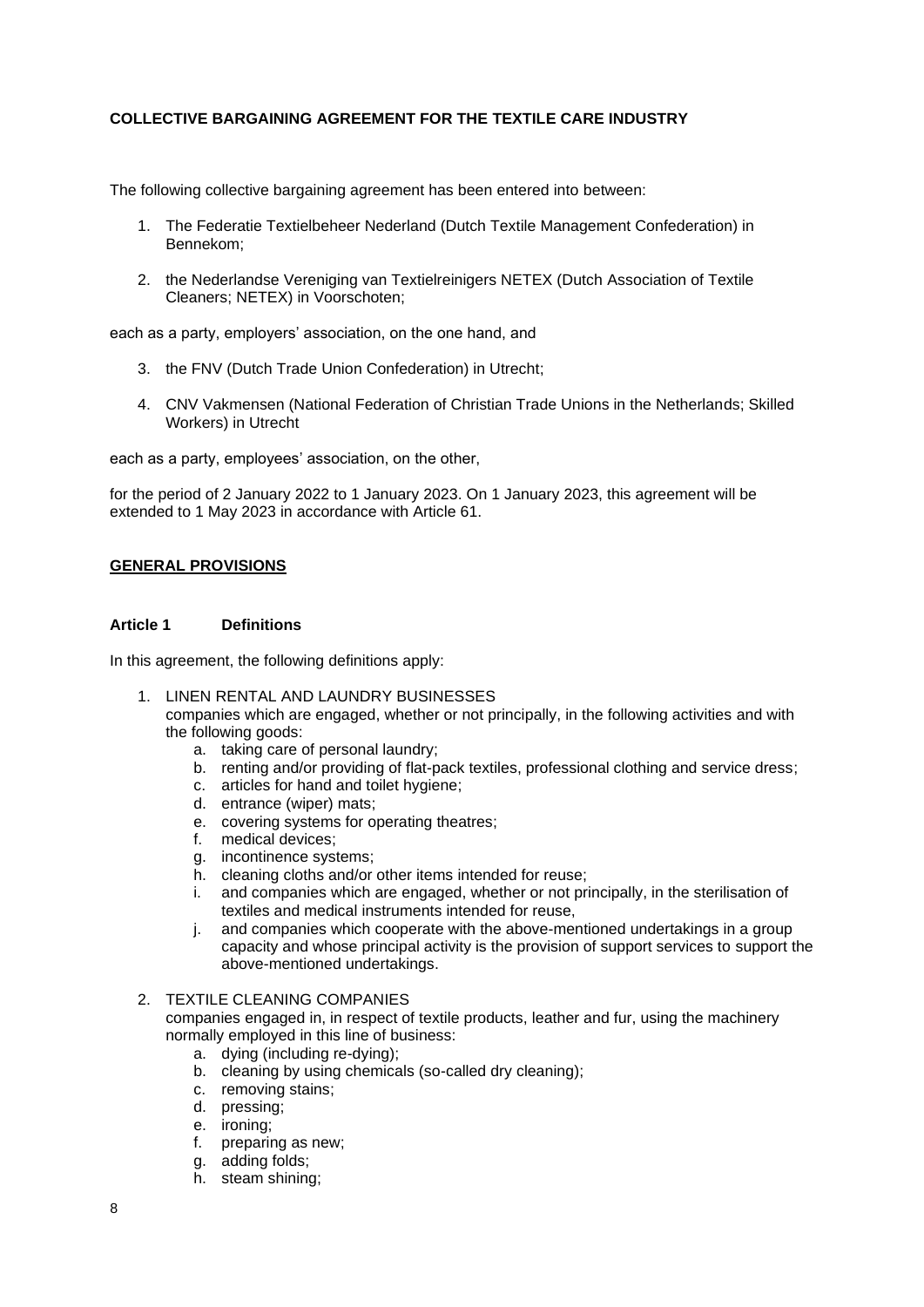i. detaching.

# 3. EMPLOYER

any natural or legal person who operates a company as referred to in Paragraph 1 or Paragraph 2 of this article.

4. EMPLOYEE

any person who has entered into an employment contract with the employer referred to in Paragraph 3 of this article.

All provisions of this collective bargaining agreement apply to:

- a. the employee whose job is described in Appendix 1, Job Classification, of this collective bargaining agreement;
- b. the employee whose gross salary is less than the gross salary for salary group V plus 10% as included in Article 24 of this collective bargaining agreement.

The provisions of Articles 10, 26, 27(7) to 27(9), 28 to 31 and 35 do not apply to employees who are not employees as referred to under a. or b. All other collective bargaining agreement provisions apply to these employees.

#### Foreign workers:

In accordance with the 'Wet arbeidsvoorwaarden gedetacheerde werknemers in de Europese Unie (WagwEU)' (Terms of Employment (Seconded Employees in the European Union) Act), the provisions of this collective bargaining agreement that have been declared generally binding in the areas stated below also apply to seconded employees who temporarily perform work in the Netherlands and whose employment contract is governed by law other than Dutch law,

A seconded foreign worker is any worker who works temporarily in the Netherlands but normally works in a different country in the European Union. In any case, the following applies to such workers.

During the first twelve months: the items as described below.

As of the thirteenth month: all generally binding provisions of this collective bargaining agreement. This does not apply to the provisions on procedures, formalities and conditions for concluding and terminating employment contracts and on supplementary occupational pension schemes.

The aforementioned period of twelve months shall be eighteen months if the service provider furnishes Our Minister with a substantiated notification, during the last three months of the period of no more than twelve months in which the secondment takes place, that the probable duration of the work stated in the first instance will be exceeded, up to a maximum of eighteen months. If the secondment exceeds eighteen months, the terms and conditions of employment referred to in the second paragraph shall apply as of the nineteenth month.

If a seconded worker is replaced by the service provider by another seconded worker carrying out the same work in the same place, the duration of the secondment is the total aggregate of the periods of secondment of the individual seconded workers jointly.

It concerns the following items:

- a. maximum working hours and minimum rest periods;
- b. minimum number of holidays during which there is an obligation to continue to pay wages and additional allowances in connection with holidays;
- c. minimum wages, which in any case include: the applicable periodic wages in the scale, the applicable reduction of working hours, bonuses and allowances, interim pay increases, expense allowances (commuting expenses and travel time compensation, board and lodging costs and other costs necessitated by the performance of the job), periodical bonuses, year-end bonuses and additional allowances in connection with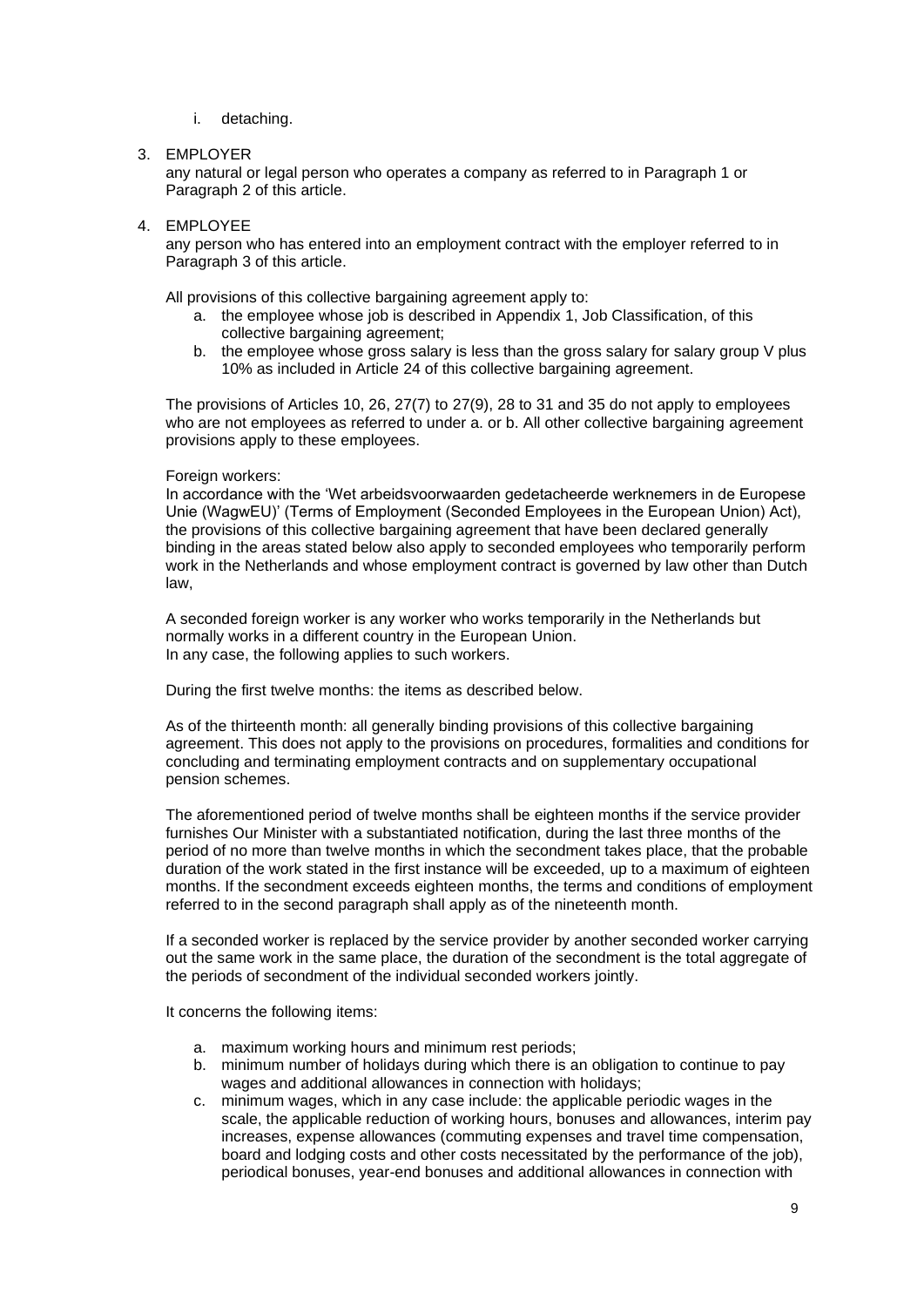holidays. This minimum wage does not include: supplementary occupational pension schemes, social security entitlements over and above the statutory minimum and extra reimbursement (other than the wages) for expenses incurred by the employee in connection with the secondment for travel, accommodation or food;

- c. conditions for the secondment of employees;
- d. health, safety and hygiene at work;
- e. protective measures with regard to the terms and conditions of employment and the working conditions of children, young people and pregnant workers or workers who have recently given birth;
- f. equal treatment of men and women, as well as other provisions concerning nondiscrimination;
- g. conditions concerning the accommodation of employees, if the service recipient as referred to in Section 1(1) of the 'WagwEU' (Terms of Employment (Seconded Employees in the European Union) Act) provides accommodation to employees who are not at their usual place of work in the Netherlands.

#### 5. FULL-TIME EMPLOYEE

The employee with an average of 36 to 40 working hours per week.

# 6. PART-TIME EMPLOYEE

The employee with an average of less than 36 working hours per week.

7. TEMPORARY WORKERS

The provisions of this collective bargaining agreement concerning job classification, wages, working hours, bonuses and supplements shall apply mutatis mutandis to personnel hired by the employer through a temporary employment agency as referred to in Book 7, Section 690 of the Dutch Civil Code. The provisions of Section 8(3) of the 'Wet allocatie arbeidskrachten door intermediairs' (Placement of Personnel by Intermediaries Act) shall continue to apply in full. This means, among other things, that the recipient undertaking must ensure that the temporary employment agency applies these working conditions to the temporary workers hired.

8. HOURLY WAGES

The gross wage per hour worked, for the wage and age groups distinguished in Article 24 and Appendix 1 of this collective bargaining agreement, without addition of bonuses or allowances on any account whatsoever.

#### 9. GROSS WAGES

The gross earnings in any period, including all allowances that apply by law to the employee, except for holiday allowance and payment for overtime, and also excluding the personal allowance paid in accordance with Article 1, Paragraph 13(b) of this collective bargaining agreement.

#### 10. PUBLIC HOLIDAYS

Recognised Christian holidays, namely New Year's Day, Easter Monday, Ascension Day, Whit Monday and Christmas Day, as well as King's Day (the day on which the King's Birthday is celebrated) and, every 5 years, 5 May, marking National Liberation Day (2020, 2025, etc.).

#### 11. PERSONNEL REPRESENTATION

- a. the Works Council in the sense of the 'Wet op de Ondernemingsraden' (Works Councils Act)
- b. a form of workers' representation in undertakings with fewer than 50 employees, consisting of at least three persons elected directly by and from among the employees employed by the employer within his company. Section 31, Subsection 1 of the 'Wet op de Ondernemingsraden' (Works Councils Act) shall apply mutatis mutandis.

# 12. PRODUCTION POSITION

The position/activities marked with an \* in the position list, Appendix 1 of the collective bargaining agreement.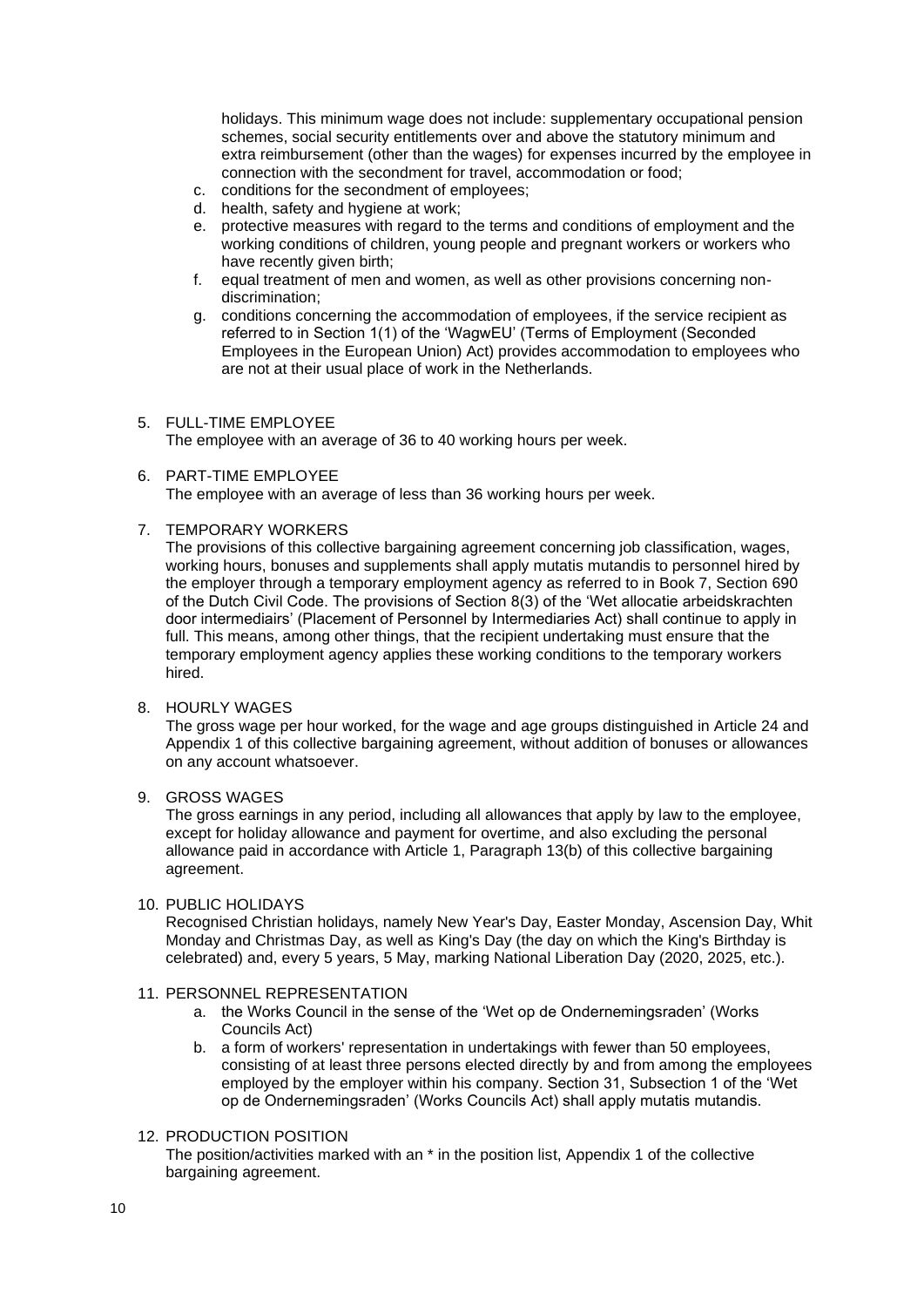# 13. PERSONAL ALLOWANCE

- a. An allowance granted to an employee for individual reasons.
- b. The personal allowance also includes the bonus of 3.5% to the hourly wage, granted to an employee before 1 July 1998, due to a change of the employment contract from 36 hours to 32 hours.

# <span id="page-10-0"></span>**Article 2 Nature of the collective bargaining agreement**

This collective bargaining agreement is a minimum collective bargaining agreement in nature. This collective bargaining agreement may be deviated from for the benefit of the employee.

# <span id="page-10-1"></span>**Article 3 Obligations of the parties**

The parties undertake, for the duration of this agreement, to promote, by all means at their disposal, the proper observance of this agreement by the employers and the employees, and to refrain from any action which might in any way prejudice the proper observance of this agreement.

# <span id="page-10-2"></span>**Article 4 Obligations of the employer**

- 1. The employer undertakes to conclude an individual written employment contract with each employee upon commencement of employment.
- 2. The employer shall state the wage group as referred to in Article 20 in the individual employment contract, if applicable. If no wage group applies, the individual employment contract shall state the position and the agreed wage.
- 3. The employer shall provide the employee with a copy of the individual employment contract, signed by both parties, and the applicable company rules if applicable.
- 4. The individual employment contract shall include that the text of the applicable collective bargaining agreement can be consulted at the website [www.raltex.nl.](http://www.raltex.nl/)
- 5. On request, the employee will receive a copy of the collective bargaining agreement through the employer, which will be made available by Raltex.

# <span id="page-10-3"></span>**Article 5 Obligations of the employee**

- 1. The employee is obliged to carry out all work assigned to him by or on behalf of the employer to the best of his ability, insofar as this can reasonably be required of him, and to observe all instructions and regulations provided.
- 2. The employee is obliged to work the hours stipulated in this agreement or to be determined on the basis of this agreement.
- 3. The employee is also obliged to behave in accordance with any company regulations applicable to the company of the employer.
- 4. The employee is obliged to sign the employment contract referred to in Article 4, Paragraph 1.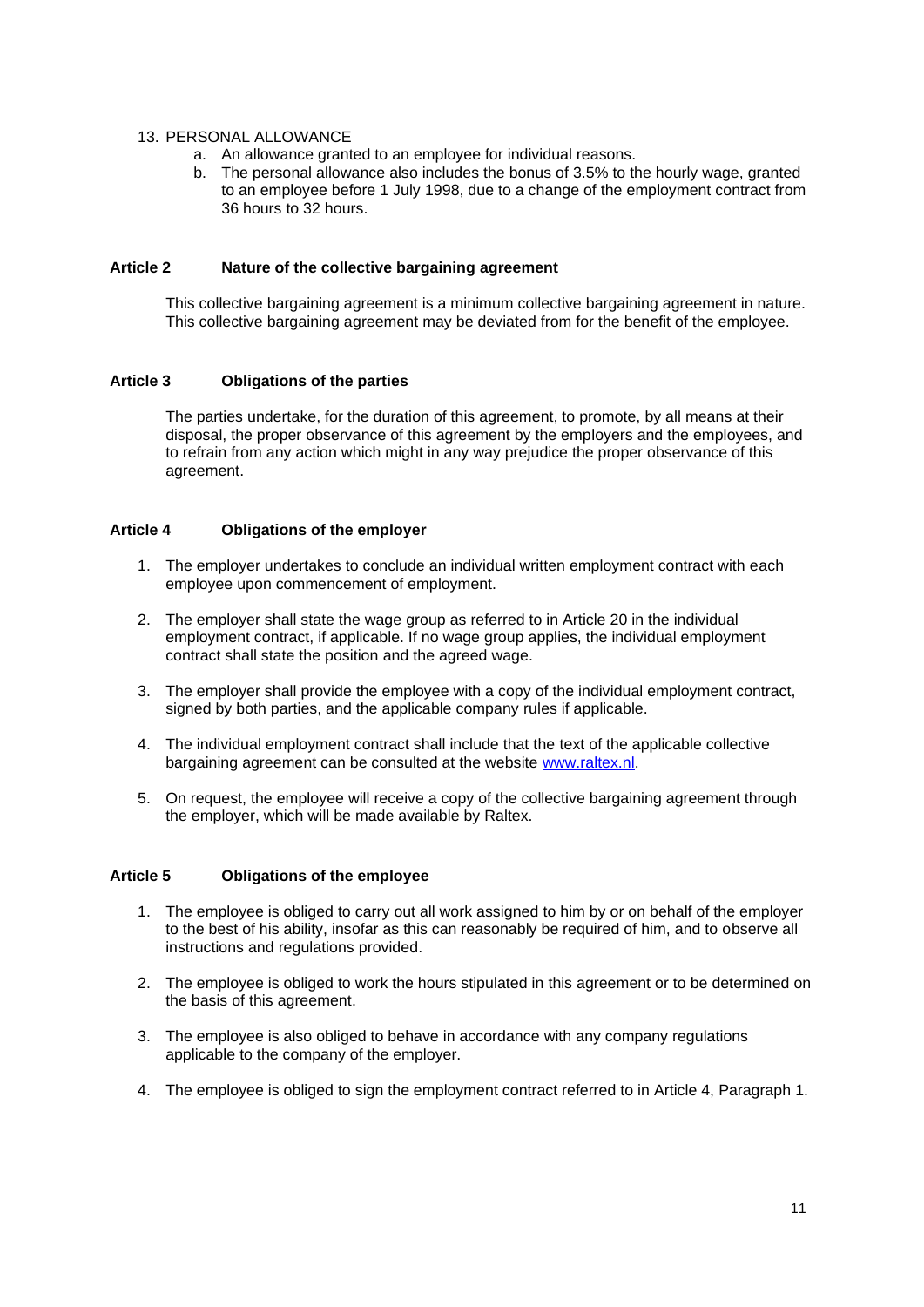# **COMMENCEMENT AND DURATION OF EMPLOYMENT**

#### <span id="page-11-0"></span>**Article 6 Commencement and duration of employment**

- 1. The employment contract shall each time be deemed to have been entered into for an indefinite period of time, unless an employment contract as referred to in Paragraph 2(b) or 2(c) of this article has been explicitly concluded.
- 2. The individual employment contract shall state whether the contract has been entered into:
	- a) for an indefinite period of time (open-ended employment contract);
	- b) for a definite period of time (fixed-term employment contract);
		- I. for a defined period of time, which shall not exceed one year;
		- II. for completing a certain activity, which activity not take longer than two years;
	- III. to replace another employee due to incapacity for work or leave; c) on an on-call basis.

If no mention is made, the employment contract has been entered into for an indefinite period of time (open-ended employment contract).

# <span id="page-11-1"></span>**Article 7 Trial period**

- 1. A trial period may be agreed when concluding the employment contract. The trial period shall not exceed:
	- 1 month for contracts entered into for a minimum of 6 months and a maximum of 24 months;
	- 2 months for an employment contract longer than 2 years.

In contracts concluded for a duration of fewer than 6 months, no trial period shall be agreed.

- 2. The duration of the trial period shall be specified in the written employment contract.
- 3. During the trial period, both employer and employee may terminate the employment contract without observing the period of notice. During the trial period, an employment contract with an employee who fell ill may be terminated.
- 4. If the employment contract is terminated by the employer during the trial period, the employer shall, at the request of the employee, inform the employee in writing of the reason for the termination.
- 5. The trial period shall not be suspended due to illness of the employee.

# <span id="page-11-2"></span>**Article 8 Extension of employment/temporary workers**

- 1. A fixed-term employment contract concluded with the employee may be extended twice if the total duration of the successive employment contracts does not exceed 24 months.
- 2. When extending a fixed-term employment contract, no trial period applies.
- 3. If there are more than three successive fixed-term employment contracts, the last (extended) employment contract is deemed to have been entered into for an indefinite period of time (open-ended employment contract).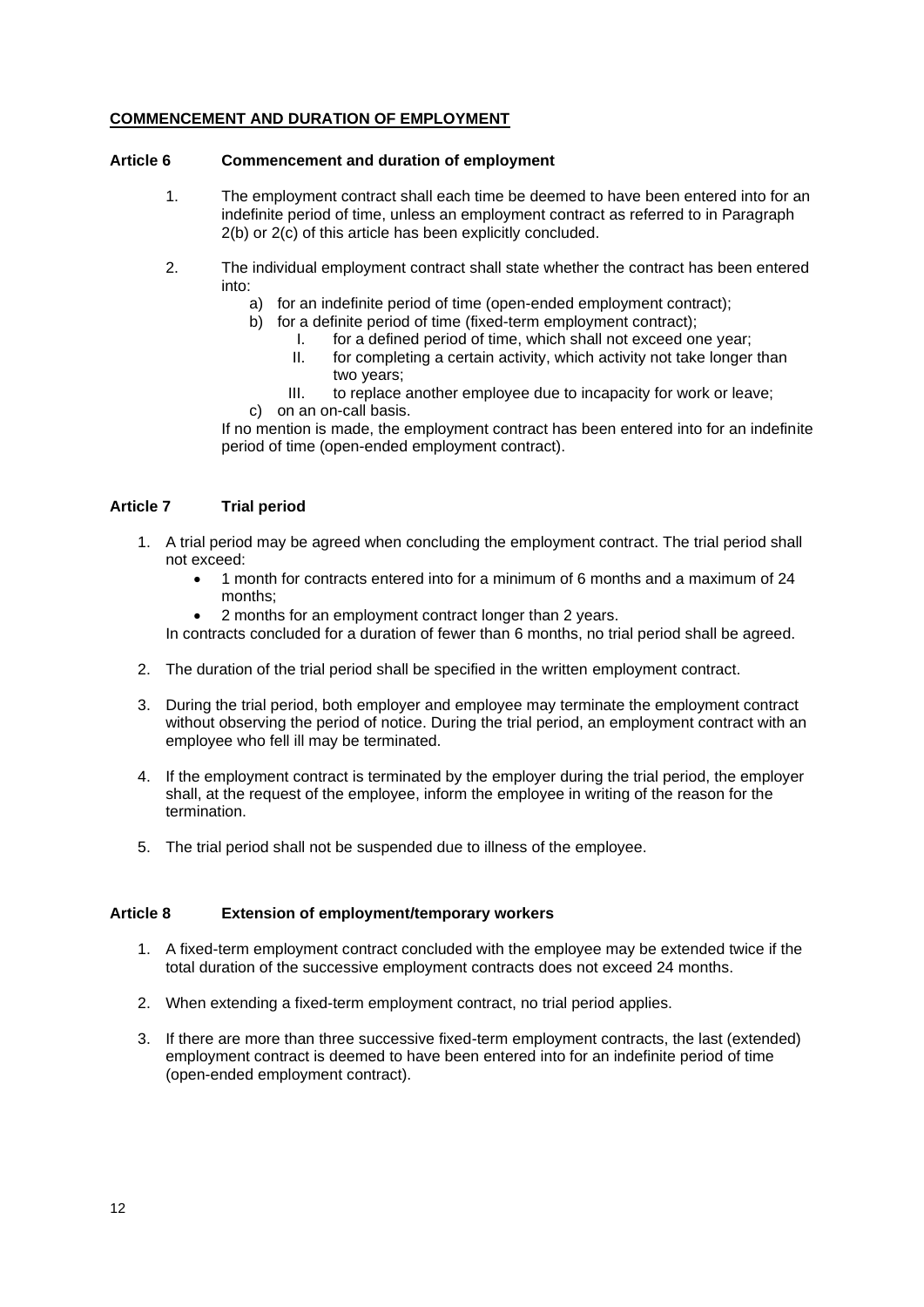- 4. In the case of successive fixed-term employment contracts with a total term of more than 24 months, the last (extended) employment contract shall be deemed to have been entered into for an indefinite period of time (open-ended employment contract) as from the moment when the term of 24 months is exceeded.
- 5. If the total duration of the successive employment contracts does not exceed 24 months and if no more than three fixed-term employment contracts have been concluded, the last employment contract shall end by operation of law.
- 6. Successive employment contracts are taken to mean fixed-term employment contracts that succeed each other with intervals of six months or fewer.
- 7. Temporary employment contracts that are interrupted by a period of sickness, as a result of which several temporary employment contracts have been concluded in the relationship between the temporary employment agency and the temporary employee, shall be regarded jointly as a single temporary employment period with the employer concerned.
- 8. As of 1 July 2016, a temporary worker who has been hired by an employer for 24 consecutive months (Article 1, Paragraph 3 of the collective bargaining agreement) is entitled to an employment contract with this employer. A period of leave and/or incapacity for work counts towards meeting this criterion, up to a maximum of 4 months. The preceding paragraphs of this article shall continue to apply.

# <span id="page-12-0"></span>**Article 9 On-call contracts**

- 1. The employer undertakes to ensure that the conclusion of employment contracts with a deferred-performance obligation (hereinafter referred to as: 'on-call contracts') remains limited as much as possible to situations in which it is foreseeable that the workload in the company will exceed the existing workforce for a longer period of time, but at times which cannot be foreseen.
- 2. The employer undertakes to enter into a written employment contract with each on-call worker.
- 3. With the exclusion of any deviating stipulations, the following provisions shall apply to on-call contracts:
	- a. the provisions of this collective bargaining agreement apply in full to on-call contracts, in particular the provisions concerning:
		- i. classification into wage groups and level of the hourly wage;
		- ii. holiday allowance;
		- iii. accrual of leave entitlements;
	- b. the employer undertakes vis-a-vis to call on the on-call worker to carry out work as soon as activities arise in the undertaking at the level of the job category of the relevant on-call worker and which cannot be handled by the other personnel;
	- c. the on-call worker shall be required to respond to a call from the employer, if the call reached the on-call worker at least 24 hours before the time when the work is to commence;
	- d. each call is deemed to relate to one or more periods of at least three hours (possibly jointly): i.e. the employer, in cases where work is carried out after a call, always owes pay for a period of at least three hours;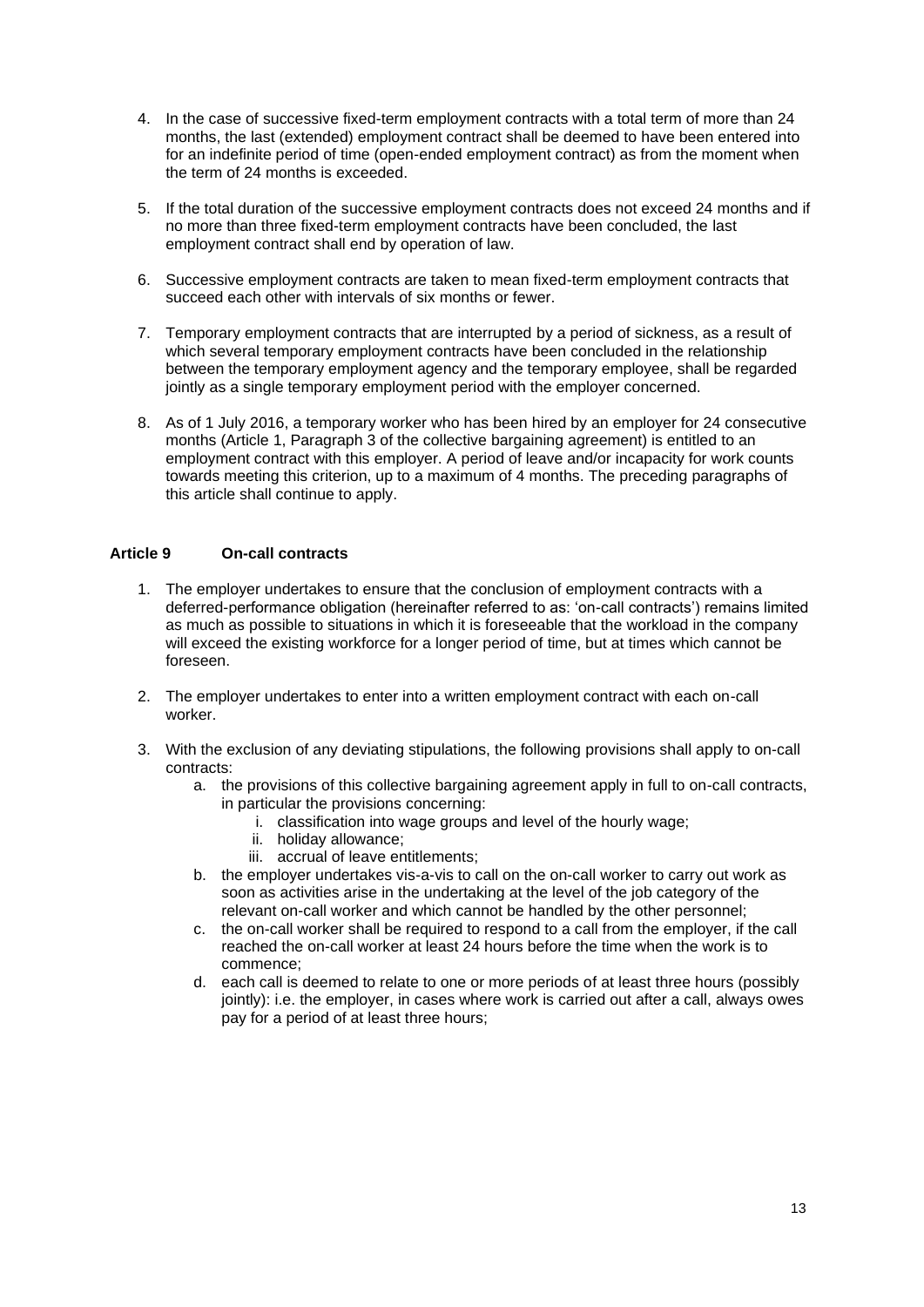- e. if, following a trial period stipulated by the company if applicable, an on-call worker has not worked during an in-company pay period, an advance shall be paid at the end of that pay period on the salary which the on-call worker will earn in a subsequent pay period; the advance payment shall be equal to the hourly wage agreed with the on-call worker multiplied by the number of hours worked by him in the previous pay period; the advance payment shall never exceed the amount which the on-call worker would have earned if he had worked five hours per week during the entire pay period; the advance thus paid to the on-call worker shall be deducted from the salary earned by him in a subsequent pay period; the employer may not, however, claim repayment of the advance or performance of work in return for this advance if the on-call worker is no longer called upon by the employer to perform work within a period of 6 months after the pay period at the end of which the advance was due, all this in accordance with the statutory requirements concerning continued payment of wages in the event of non-performance of work due to a cause that should reasonably be at the expense of the employer; this shall include the restriction to jobs that are incidental in nature and do not have a fixed scope;
- f. if a vacancy arises in the company in the job category in which the on-call worker is classified, the employer shall first give the on-call worker an opportunity to apply for that job.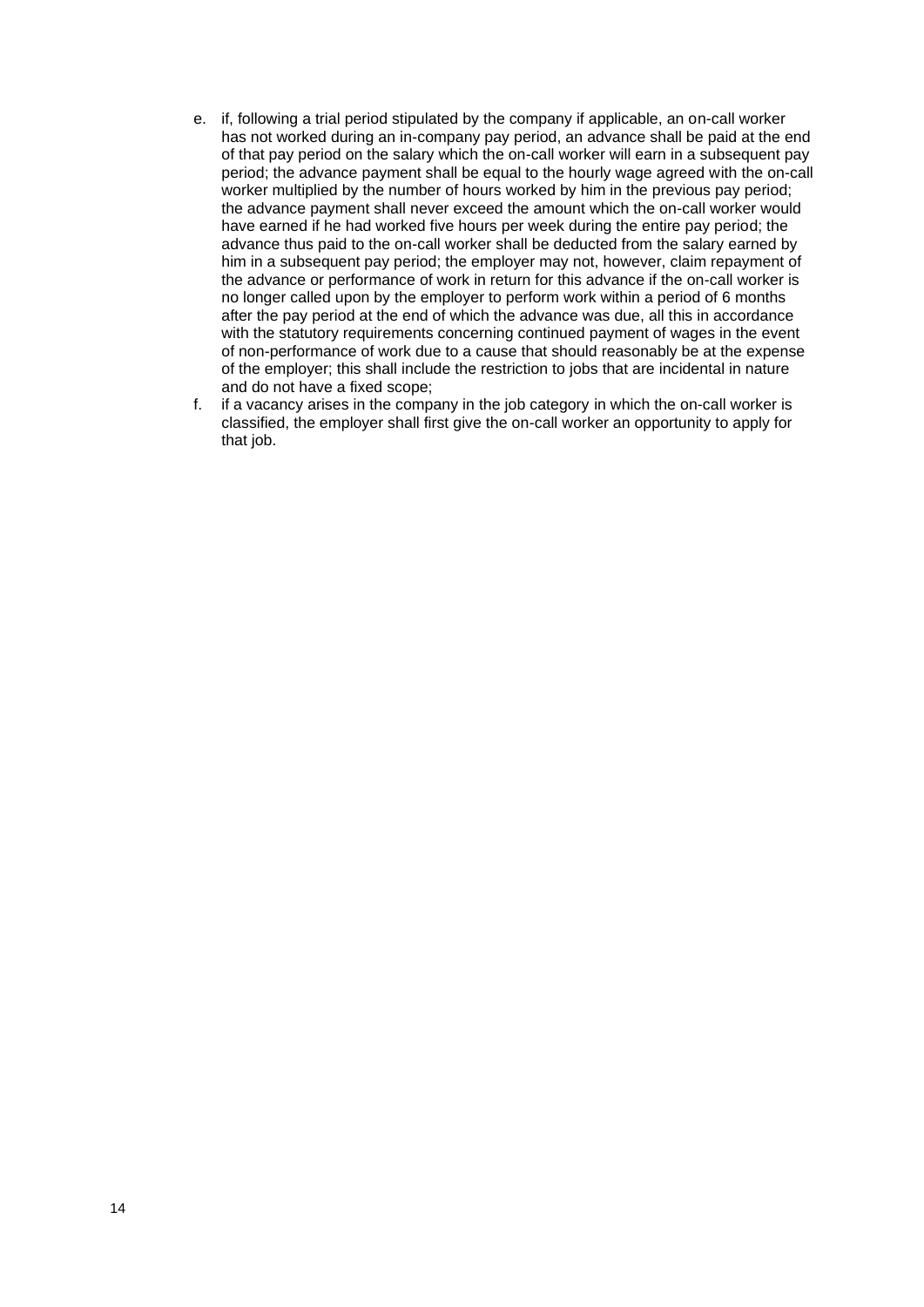# **WORKING HOURS, WORKING TIME AND BUSINESS HOURS**

# <span id="page-14-0"></span>**Article 10 Working hours and work rota**

1.

- a. For full-time employees, there are 36 working hours on average, per week on an annual basis.
- b. In deviation from the provisions under a., the employer may extend the weekly working hours of
	- i. drivers
	- ii. employees working in technical units (branch offices) of up to 10 persons at textile cleaning companies, excluding shop personnel, set at a maximum of 40 hours per week on average on an annual basis.
- 2. The working hours for supra-collective bargaining agreement staff, not being employees as referred to in Article 1, Paragraph 4(a) or (b), can only be determined in consultation with one of the employees' associations involved in this collective bargaining agreement in cooperation with the Works Council or the employee representative body, or, in the absence of the Works Council or the employee representative body, with one of the employees' associations involved in this collective bargaining agreement.
- 3. A work rota is to be drawn up for each company, section of the company or part thereof, for a period of at least six months. Deviations from the period of six months for which the work rota must at least apply are possible with the consent of the Works Council or the employee representative body. If there is no legal obligation to establish a Works Council or an employee representative body, the consent of the employees concerned is required.
- 4. The work rota shall comply with the following conditions:
	- a. the work rota of an individual employee must be continuous;
	- b. a maximum of 9 working hours per day, excluding overtime, and a maximum of 45 hours per week apples;
	- c. a maximum of 10 working hours per day, including overtime, and a maximum of 50 hours per week applies, on the understanding that no more than 90 hours shall be worked in two consecutive weeks;
	- d. for a shift worker, the working hours shall not exceed 8 hours per shift.
- 5. An intended resolution to adopt, amend or cancel a work rota requires the consent of the Works Council or the employee representative body. If there is no statutory obligation to establish a Works Council or an employee representative body, the adoption, amendment or cancellation of a work rota shall require the consent of the employee(s) concerned.

# <span id="page-14-1"></span>**Article 11 Business hours**

- 1. The normal business hours are:
	- a. for workers in linen rental and laundry businesses: between 06.00 AM and 7.00 PM Mondays through Fridays.
	- b. for workers in textile cleaning companies: between 06.00 AM and 7.00 PM Mondays through Fridays, and 06.00 AM to 5.00 PM on Saturdays, without exceeding the weekly working hours.
- 2. The minimum rest period after a shift is 11 hours. In case of emergencies, this may be deviated from for drivers and technical service staff.

#### <span id="page-14-2"></span>**Article 12 Work rota in case of part-time early retirement** (expired)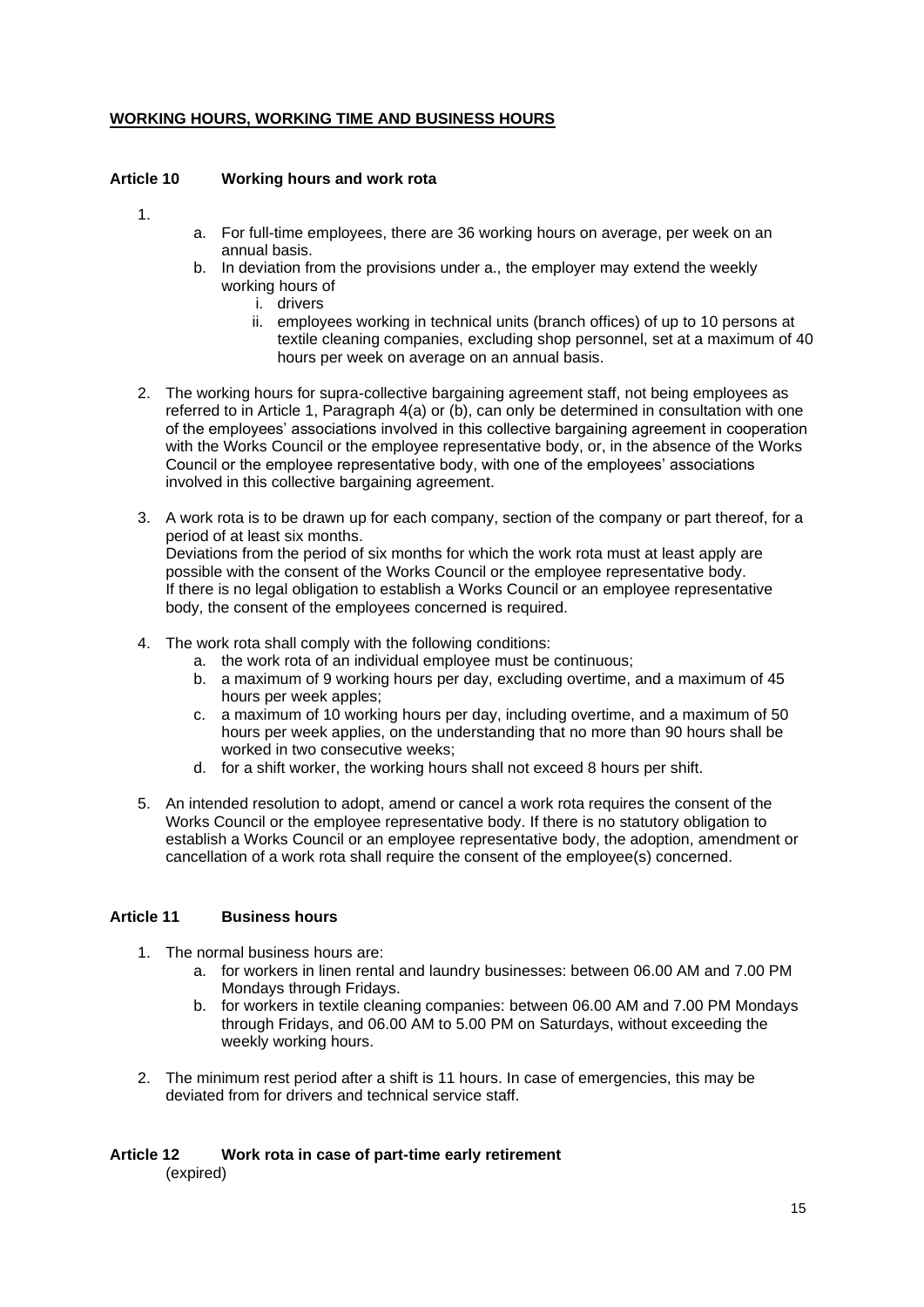# <span id="page-15-0"></span>**Article 13 Company-specific work rotas**

- 1. If and insofar as the outlet of the company concerned leads to a highly fluctuating supply or production pattern, at the request of the employer and in consultation with the trade unions, a system of business hours and allowances will be laid down for that company, or for the department or job category most affected, which may deviate from the provisions of Article 10 and Article 27, with due observance of Article 58 of the collective bargaining agreement.
	- a. An intended resolution to adopt a business hours system that deviates from Article 10 shall require the consent of the Works Council and the employee representative body. An intended resolution to adopt a business hours system that deviates from Article 27 shall require the consent of the Works Council.
	- b. If no Works Council or employee representative body has been established for the company, an intended resolution to adopt a business hours and/or allowance system that deviates from Article 10 and/or Article 27 shall require the consent of the employees' associations.
- 2. The following shall apply in adopting a different system of business hours and allowances.
	- a. If a party authorised to agree to a different work rota refuses to give its consent, or fails to reach a decision on the proposed different rota within a reasonable period of time, the employer may ask the RALTEX to give its consent to the introduction of the different rota; the consent of RALTEX shall then replace the required consent of the works council, employee representative body or employees' associations.
	- b. The employer is obliged to notify RALTEX in writing of the introduction of a different work rota; the notification must describe the different work rota introduced and state the consent obtained from of the works council, employee representative body or employees' associations.
	- c. The RALTEX may instruct the parties involved in the introduction of a different work rota in a company to reconsider the different rota if and insofar as, in the opinion of the RALTEX, the different rota deviates significantly from the tenor and scope of the provisions of this article.
- *Note: With the inclusion of this provision, the parties intend to promote employment in the industry by making it possible to cope with peak loads and slack periods as much as possible through the deployment of 'permanent' staff.*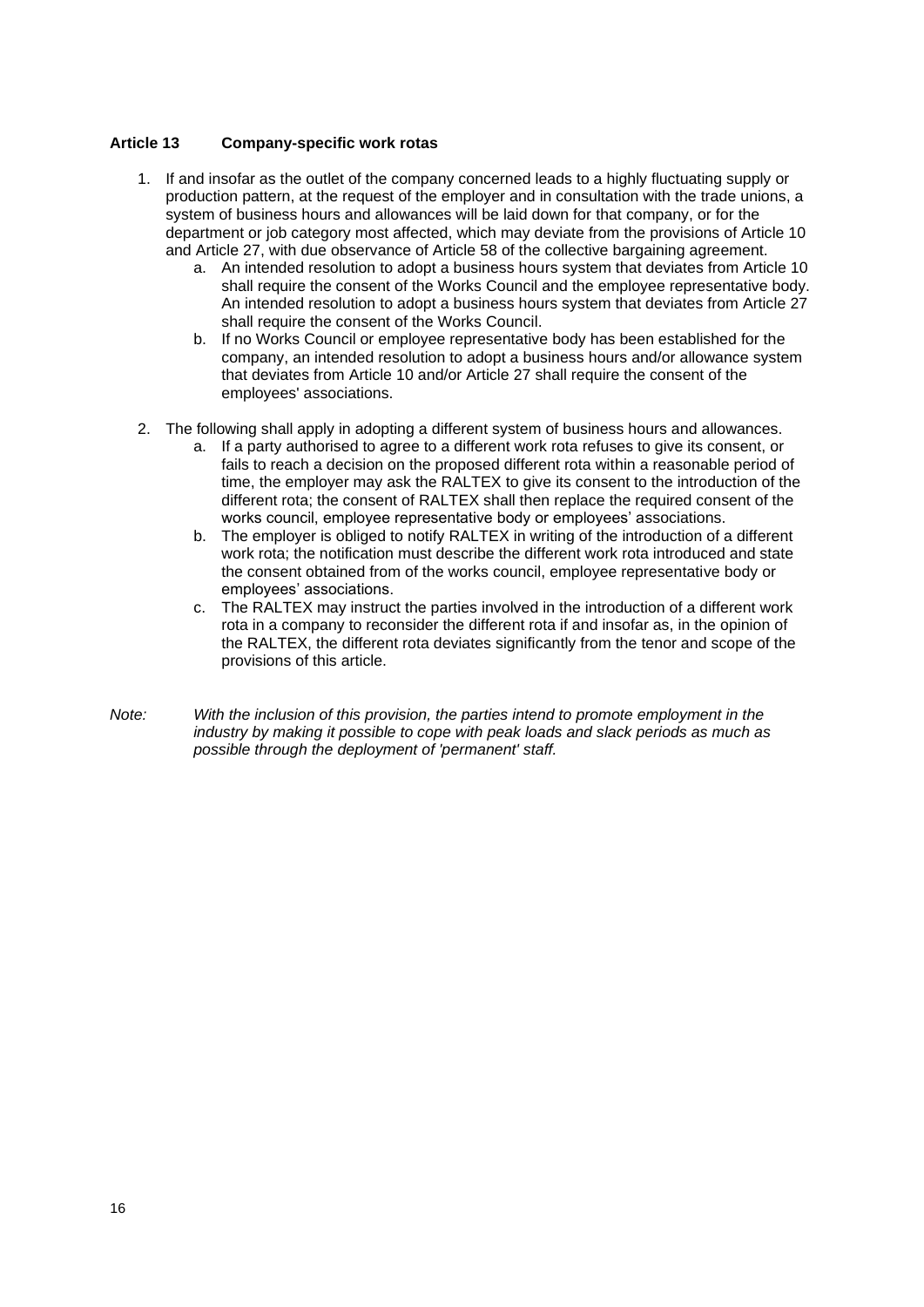# <span id="page-16-0"></span>**Article 14 Shift work**

- 1. The employer may establish a shift work rota for the whole company or for one or more departments. Shift work is defined as working in alternating shifts according to a fixed rota, with one hour or more of the shift taking place outside normal business hours. An intended resolution to adopt, amend or cancel a shift work rota requires the consent of the Works Council or the employee representative body.
- 2. If a shift work system has been set up for a company or a department, the employee is obliged to work in shifts if this was agreed when the employment contract was entered into. Daytime staff members cannot be obliged to work shifts if they can demonstrate that their health or personal circumstances prevent this, or if they are aged 50 or over.
- 3. Refer to Article 31 for the amount of the shift work bonus.
- 4. For work performed on Saturdays, Sundays and public holidays, the allowances referred to in Articles 28 and 29 apply.

# <span id="page-16-1"></span>**Article 15 Mandatory Saturday work before or after public holidays**

- 1. In consultation with the Works Council or the employee representative body, a rota shall be adopted for working on Saturdays between 6.00 AM and 2.00 PM before or after public holidays as referred to in Article 1, Paragraph 10 of the collective bargaining agreement.
- 2. This rota should be made known in the company at least two months before the public holiday in question. Both full-time and part-time employees are obliged to work according to the rota on the Saturday(s) in question.
- 3. Insofar applicable, the employee shall be granted an allowance in accordance with Article 28 and Article 29.

# <span id="page-16-2"></span>**Article 16 Saturdays, Sundays and public holidays**

- 1. As a rule of thumb, work is not carried out on Sundays and public holidays and for linen rental and laundry companies - on Saturdays. For a definition of public holidays, refer to Article 1, Paragraph 10 of the collective bargaining agreement.
- 2. If a public holiday falls on a day on which the employee would normally work, continued payment of wages applies on the basis of the wages that the employee would have earned if the day had not been a public holiday.
- 3. If work is performed on a Saturday, Sunday or a public holiday, an allowance shall be granted on the hourly wage in accordance with Article 15 and Articles 28 and 29.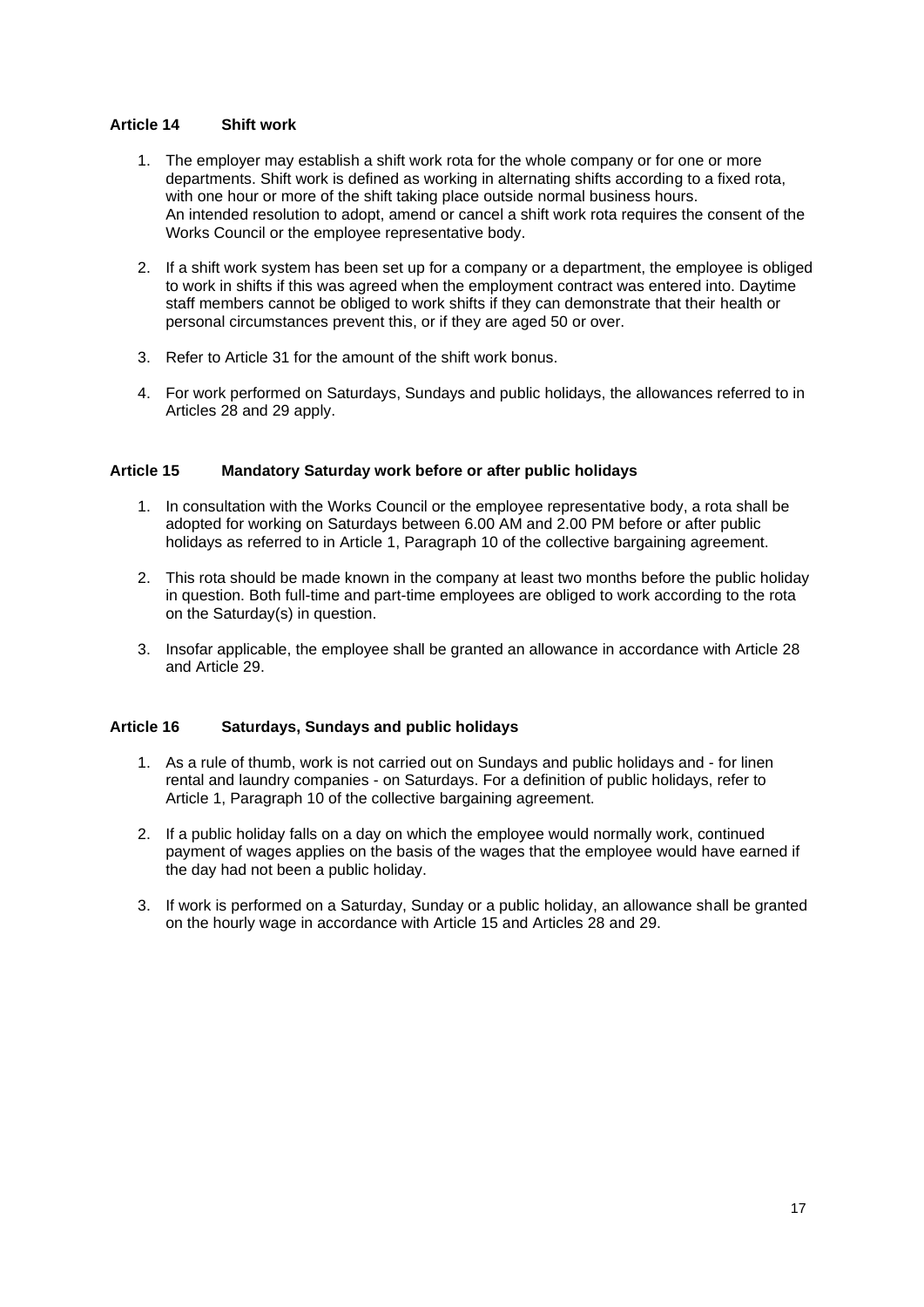# **TERMINATION OF EMPLOYMENT**

#### <span id="page-17-0"></span>**Article 17 Termination of employment**

- 1. A fixed-term employment contract ends after the expiry of the agreed term. At least one month before the expiry of the fixed-term employment contract of six months or longer, the employer must indicate whether the employment contract will be extended or not and under what conditions (the 'notification period').
- 2. An employment contract entered into for completing a certain activity or to replace another employee due to incapacity for work or leave, shall end when the job is performed or respectively when the employee replaced returns.
- 3. The employment contract can be terminated by the employer or the employee. In the event of termination, the periods referred to in Article 18 shall apply, with due observance of Article 40, Paragraph 11(d).
- 4. The employment contract ends in any case, also without notice, when the employee reaches the Dutch state pension age.

#### <span id="page-17-1"></span>**Article 18 Period of notice**

- 1. The employment contract may be terminated for urgent reasons without a period of notice in the cases and in the manner described in Book 7, Sections 678 and 679 of the Dutch Civil Code.
- 2. In other cases, termination of the employment contract requires notice and observance of a period of notice.
- 3. The employment contract may only be terminated with effect from the first day following a pay period after observance of the period of notice.
- 4. For the employee who gives notice, the period of notice is one month.
- 5. For the employer who gives notice, the period of notice (of termination) is:

| <b>Employment duration of the Period of notice</b><br>employee |          |
|----------------------------------------------------------------|----------|
| 0 to 5 years                                                   | 11 month |
| 5 to 10 years                                                  | 2 months |
| 10 to 15 years                                                 | 3 months |
| 15 years or more                                               | 4 months |

6. The period of notice referred to in Paragraph 5 shall be extended by:

| Age of the employee | <b>Extension to the period of</b><br><b>notice</b> |
|---------------------|----------------------------------------------------|
| 45 to 49            | $0.5$ month                                        |
| 50 to 54            | 11 month                                           |
| 55 and older        | $1.5$ month                                        |

*Note: if the application of the period of notice leads to a date in the middle of the month, termination takes place at the end of the month, irrespective of the payment period*.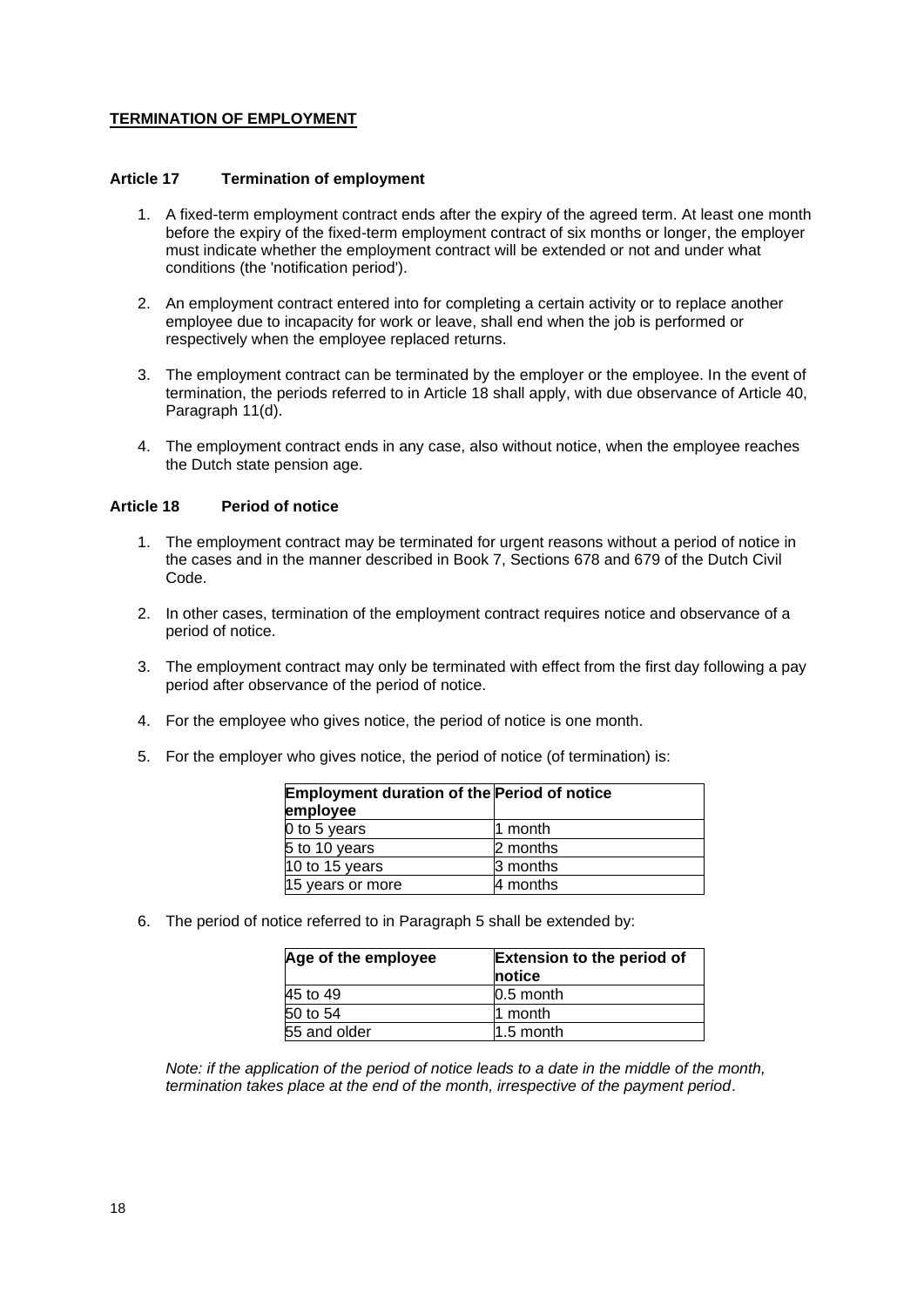# **JOB CLASSIFICATION**

#### <span id="page-18-0"></span>**Article 19 Job classification**

- 1. The position of an employee with an hourly wage up to the maximum hourly wage for wage group 5, increment 6.0 as included in the wage tables of Article 24 of the collective bargaining agreement, is classified by the employer.
- 2. Job classification is performed on the basis of the reference positions and wage group classification listed in Appendix 1, Job Classification, to this collective bargaining agreement, detailed in the RALTEX Job Manual, which is based on the ORBA method of job evaluation. The Job Manual is available at [www.raltex.nl.](http://www.raltex.nl/)
- 3. The employee has been or will be informed in writing of the position to which he has been appointed and the wage group to which the position has been assigned.
- 4. The employer may assign the employee hired to perform work to wage group I for the first six months of the employment contract.
	- a. This six-month period will not be exceeded in the case of successive employment contracts within one year with the same employee. This irrespective of the length of time between those successive contracts.
	- b. The wage in wage group I is the statutory minimum (youth) wage. For the current statutory minimum (youth) wage, visit: [www.szw.nl.](http://www.szw.nl/)
- 5. Employees who do not or no longer agree with the description of the position they have been appointed to and/or object to the wage group classification may appeal against it. The appeal procedure is included in Appendix 2, which is part of this collective bargaining agreement.

# <span id="page-18-1"></span>**Article 20 Working 2 positions**

If, at the employer's request, the employee performs work belonging to a position that falls in a higher wage group in the wage structure than the one in which the employee is classified, the employee shall be classified in the highest wage group if:

- a. The work in question must be carried out, which in any case applies after 3 months, and
- b. The work in question is performed during at least 50% of the agreed working hours.

# <span id="page-18-2"></span>**Article 21 Pay scales; wage groups**

- 1. Each wage group has its own pay scales.
- 2. The pay scales consist of age scales and increments.
- 3. The age scales apply only to employees aged 21 or under and are based on the hourly wage of the age scale for 21 years by applying the following percentages:

| vounger<br>ີ<br>ັ<br>×. |    |
|-------------------------|----|
|                         | ٠u |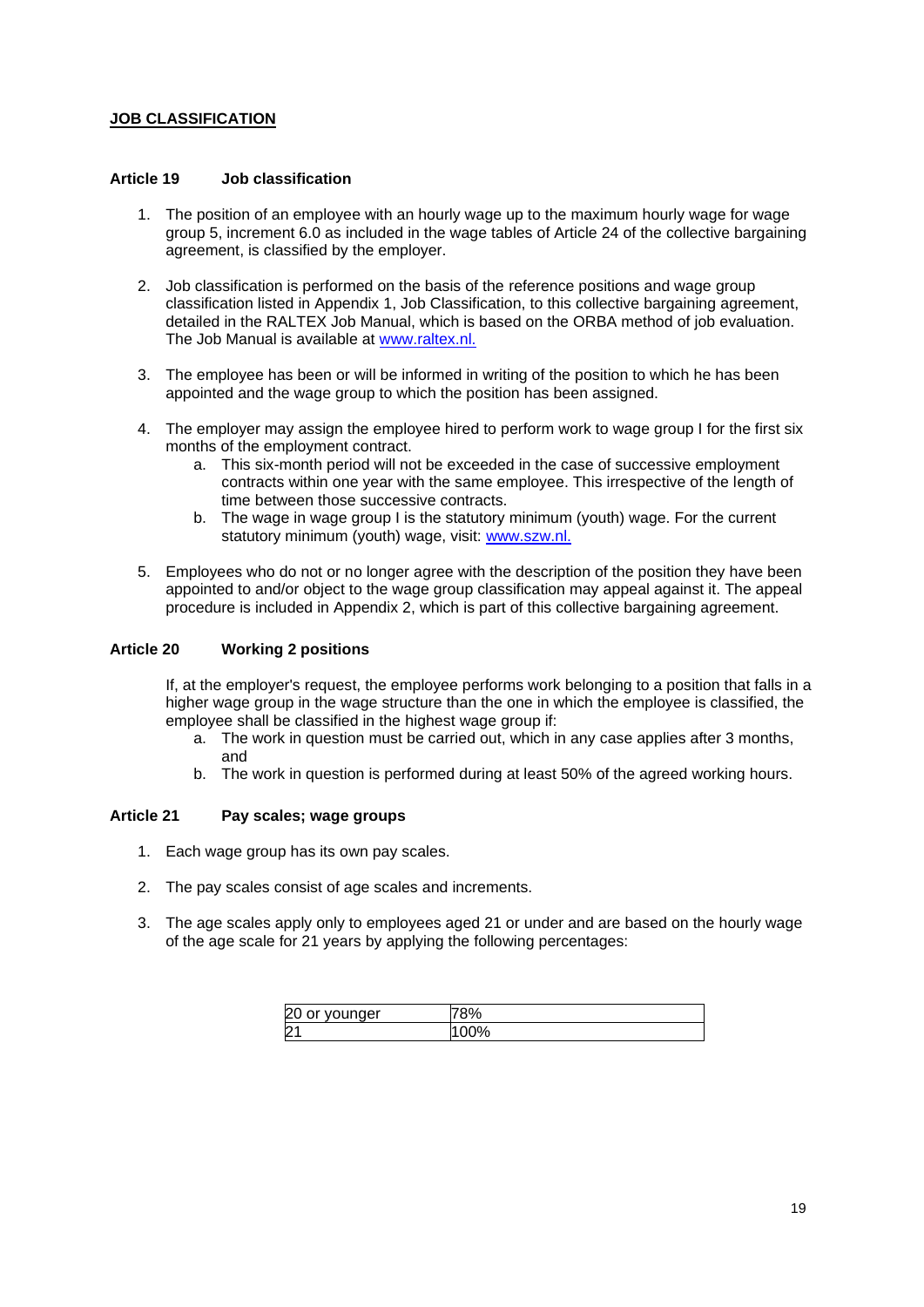4. The increments apply only to employees aged 21 or over and are based on the hourly wage of the age scale for 21 years by applying the following percentages:

| Increment | Percentage |  |
|-----------|------------|--|
| 0.0       | 100%       |  |
| 0.5       | 100.5%     |  |
| 1.0       | 101%       |  |
| 1.5       | 101.5%     |  |
| 2.0       | 102%       |  |
| 2.5       | 102.5%     |  |
| 3.0       | 103%       |  |
| 3.5       | 103.5%     |  |
| 4.0       | 104%       |  |
| 4.5       | 104.5%     |  |
| 5.0       | 105%       |  |
| 5.5       | 105.5%     |  |
| 6.0       | 106%       |  |

# **Table if the industry classification system is followed:**

#### **Table if the industry classification system is not followed:**

| Increment        | Percentage |
|------------------|------------|
| 0.0              | 100%       |
| 1.0              | 101%       |
| 2.0              | 102%       |
| $\overline{3.0}$ | 103%       |
| 4.0              | 104%       |
| $\overline{5.0}$ | 105%       |
| 6.0              | 106%       |

- 5. The wage of the employee
	- a. whose job is described in Appendix 1, Job Classification, of this collective bargaining agreement;
	- or:
	- b. with an hourly wage up to the maximum hourly wage for wage group 5, increment 6.0 must be classified in accordance with the provisions of Article 22.
- 6. The employee shall be notified in writing of the wage group and pay scale (age scale or increment) in which he has been classified and - insofar applicable - the personal allowance as referred to in Article 22, Paragraph 1(e) and 2(e).

#### <span id="page-19-0"></span>**Article 22 Application of the pay scales**

- 1. Application of the age scales
	- a. The provisions of this paragraph apply only to employees aged 21 or under.
	- b. Age scale: (the hourly wage corresponding to) the age scale of the wage group applicable to the employee's position.
	- c. The employee is classified in the age scale corresponding to his age.
	- d. The first six months of employment are a familiarisation period. During this familiarisation period, employees are assigned to wage group I.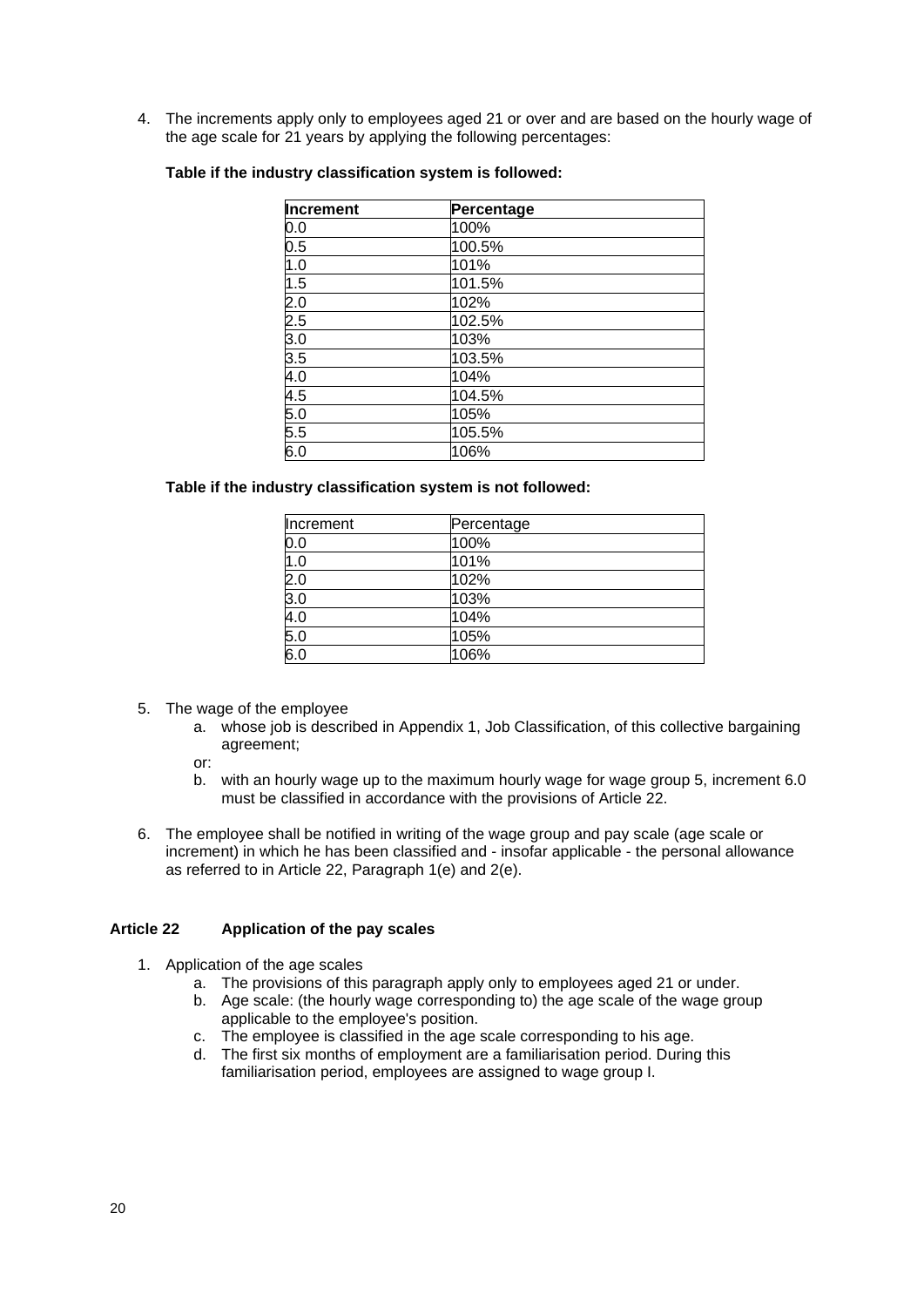- e. Employees who have not yet reached the age of 21 shall be placed in the age scale corresponding to their new age on their birthday.
- f. If an hourly wage that is higher than the age scale corresponding to his age is agreed with the employee, the difference between the hourly wage agreed with the employee and the age scale is expressed as a personal allowance.
- g. The personal allowance as referred to under f. shall be increased on and with the data and percentages referred to in Article 24(1).
- h. As of the moment a higher age scale or increment becomes applicable, the personal allowance referred to under f. of this paragraph shall be reduced. This reduction shall be equal to the difference between the higher age scale or increment and the age scale applicable up to that time, but shall never exceed the personal allowance. If the difference is greater than or equal to the personal allowance, the personal allowance is forfeited.
- i. Starting on the first full wage week after the employee reaches the age of 21, the employee shall be classified at least in increment 0.0.
- 2. Application of the increments
	- a. The provisions of this paragraph apply only to employees aged 21 or over.
	- b. Increment: (the hourly wage corresponding to) the increment of the wage group applicable to the employee's position.
	- c. The employee shall be classified at least in increment 0.0.
	- d. If an hourly wage exceeding increment 0.0 but lower than increment 6.0 is agreed with the employee, the employee is classified in the increment corresponding to the agreed hourly wage or, if this is not available, in the next higher increment.
	- e. If an hourly wage exceeding increment 6.0 is agreed with the employee, the difference between the agreed hourly wage and increment 6.0 is expressed as a personal allowance.
	- f. The personal allowance as referred to under e. of this paragraph shall be increased on and with the data and percentages referred to in Article 24(1).
	- g. As of the moment a higher increment becomes applicable, the personal allowance referred to under e. of this paragraph shall be reduced. This reduction shall be equal to the difference between the higher increment and the increment applicable up to that time, but shall never exceed the personal allowance. If the difference is greater than or equal to the personal allowance, the personal allowance is forfeited.
	- h. On 1 July of any year, the hourly wages of employees to whom an increment has already applied for at least one year shall be increased.
	- i. If the industry assessment system or an assessment system previously considered to be equivalent by the parties to the collective bargaining agreement has been introduced in the employer's company, the increase referred to under h. and under i. shall amount to an:
		- i. 0.5 increment: in case of moderate performance
		- ii. 1.0 increment: in case of normal/good performance
		- iii. 1.5 increment: in case of excellent performance.
	- j. A resolution to adopt, amend or cancel an assessment system requires the consent of the Works Council.
	- k. If an assessment system as referred to under i. has not been introduced in the company, the increase referred to under h. shall be an: 1.0 increment.
	- l. The increase as referred to under h. is granted as long as the employee has not yet reached increment 6.0.

The industry assessment system can be downloaded at [www.raltex.nl.](http://www.raltex.nl/)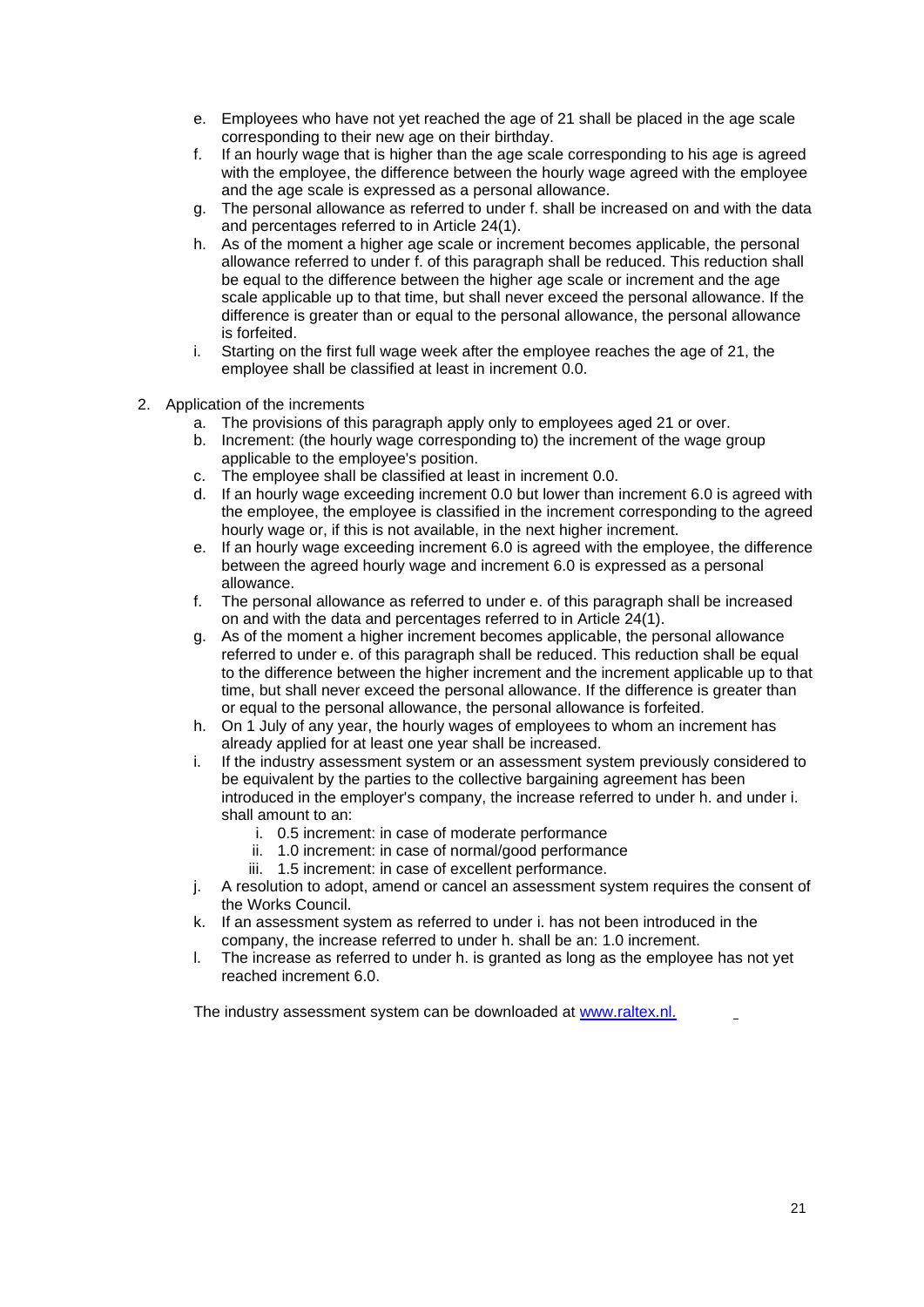# <span id="page-21-0"></span>**Article 23 Door-to-door salesmen**

With regard to the remuneration of those employees whose work consist of door-to-door sales, an hourly wage shall be paid in accordance with wage group III if they do not work on a commission basis.

If the aforementioned employees work on a commission basis, they shall be guaranteed an hourly wage in accordance with wage group III.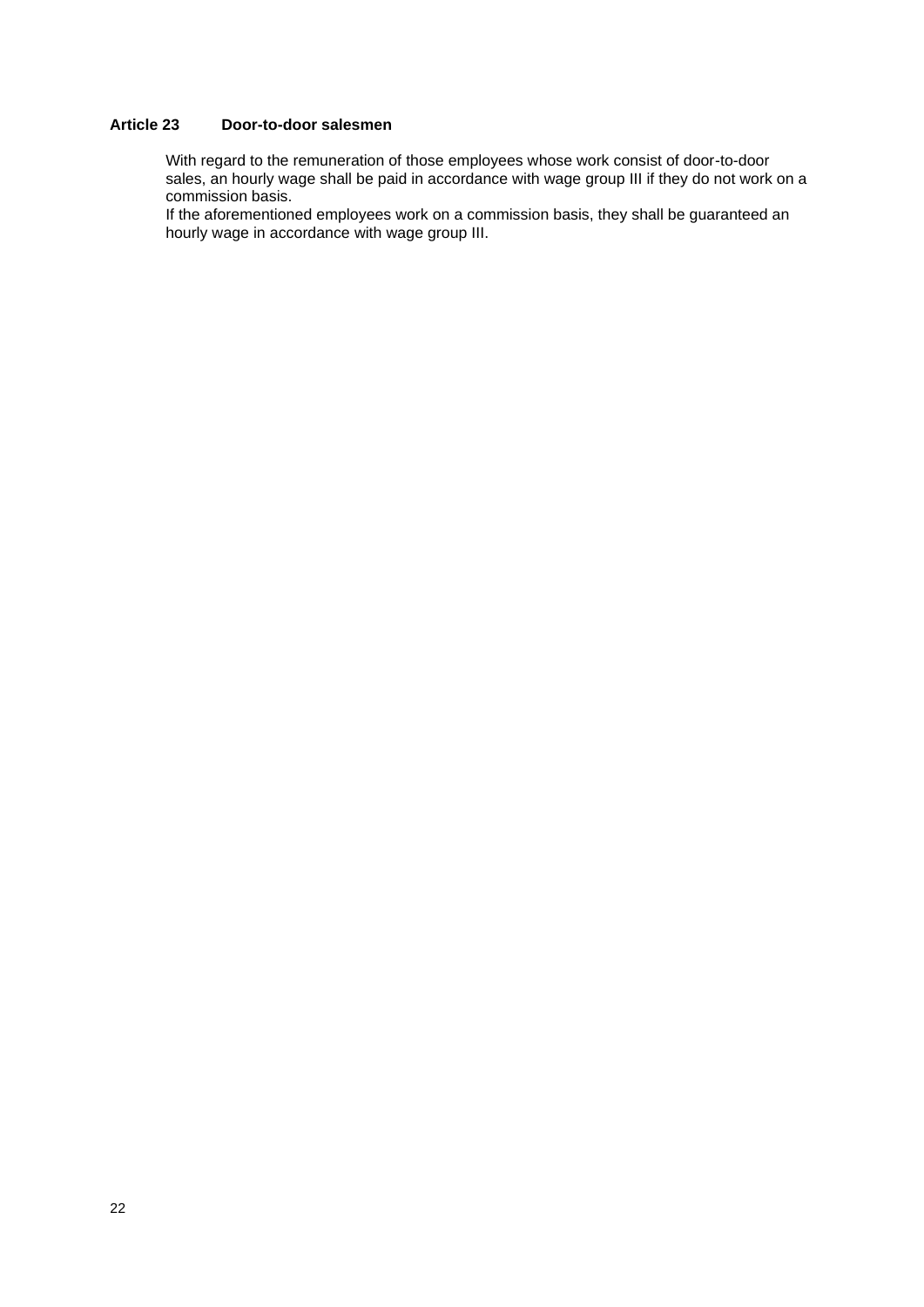# **WAGES, BONUSES AND ALLOWANCES**

#### <span id="page-22-0"></span>**Article 24 Income**

- 1.
- a. With the exception of wage group I, the statutory (youth) minimum wage, the wages and pay scales will be increased for all employees in the industry:
	- i. by 2.25% as of 1 March 2022
	- ii. by 1.35% as of 1 March 2023
- b. By shifting a percentage of year-end bonus, wages will be increased
	- i. by 1.5% as of 1 March 2022, by shifting 1.5% of the 2022 year-end bonus to the wages
	- ii. by 1.5% as of 1 January 2023, by shifting 1.5% of the 2023 year-end bonus to the wages.

Employees who do not wish this shift of the year-end bonus and who make this known before 1 March for the year 2022 and subsequently every year before 1 December for the following year, will retain the option of receiving the full year-end bonus in accordance with Article 34. Shifting back is only possible for the full part of the year-end bonus shifted.

This leads to the following wage tables:

# **As of 1 October 2021**

| Wage group | Ш     | Ш     | IV    | V     |
|------------|-------|-------|-------|-------|
| Age        |       |       |       |       |
| 20         | 8.82  | 9.08  | 9.27  | 10.02 |
| 21         | 11.27 | 11.64 | 11.89 | 12.84 |
| Increment  |       |       |       |       |
| 0.5        | 11.33 | 11.7  | 11.95 | 12.9  |
| 1.0        | 11.38 | 11.76 | 12.01 | 12.97 |
| 1.5        | 11.44 | 11.81 | 12.07 | 13.03 |
| 2.0        | 11.49 | 11.87 | 12.13 | 13.11 |
| 2.5        | 11.55 | 11.93 | 12.19 | 13.17 |
| 3.0        | 11.61 | 11.99 | 12.24 | 13.23 |
| 3.5        | 11.66 | 12.05 | 12.3  | 13.3  |
| 4.0        | 11.72 | 12.1  | 12.36 | 13.36 |
| 4.5        | 11.77 | 12.16 | 12.42 | 13.43 |
| 5.0        | 11.83 | 12.22 | 12.48 | 13.49 |
| 5.5        | 11.89 | 12.28 | 12.54 | 13.55 |
| 6.0        | 11.94 | 12.33 | 12.6  | 13.62 |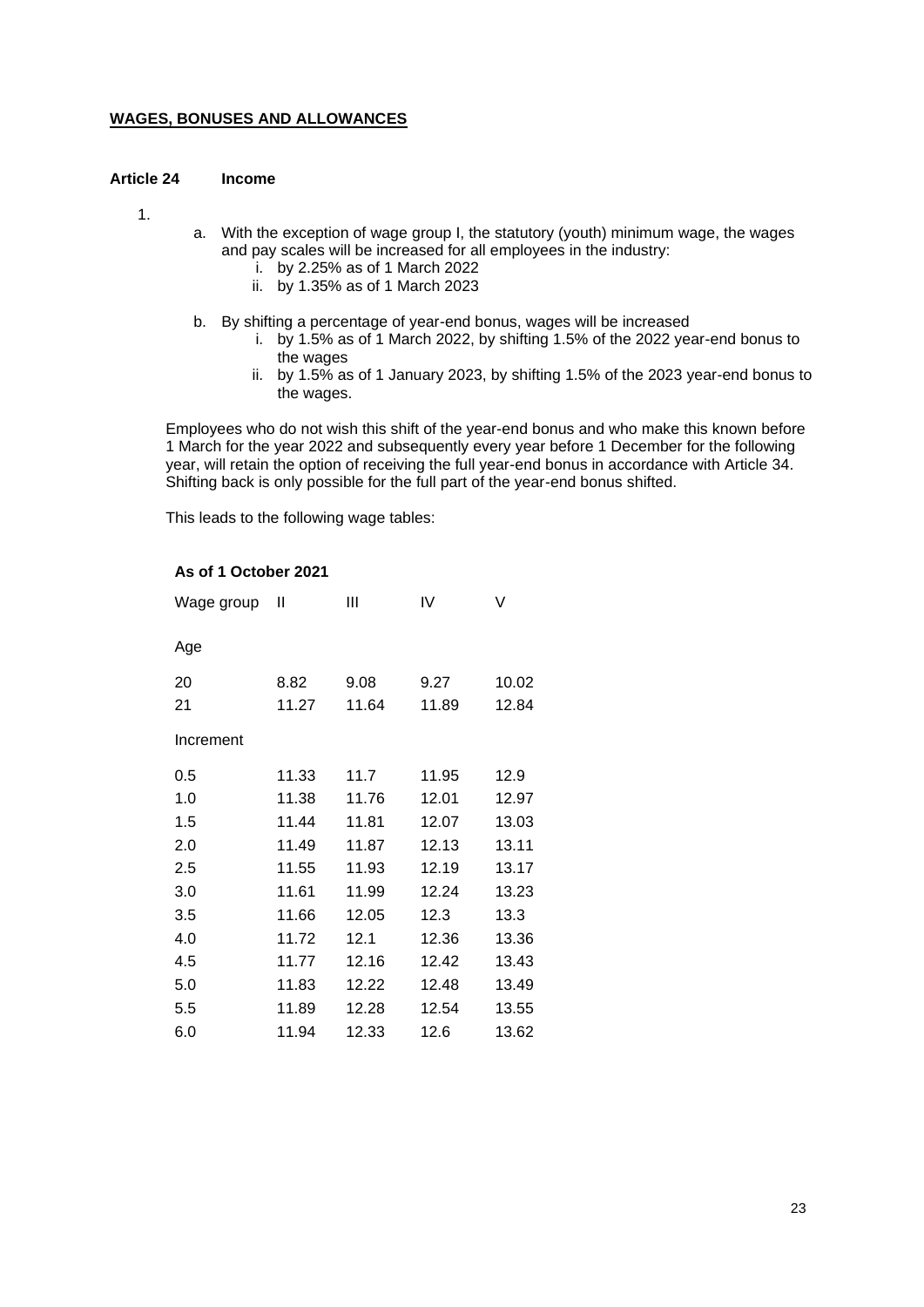# **As of 1 January 2022**

| Wage group | Ш    |
|------------|------|
| Age        |      |
| -20        | 8.90 |

# **As of 1 March 2022**

| Wage group | Ш     | Ш     | IV    | V     |
|------------|-------|-------|-------|-------|
| Age        |       |       |       |       |
| 20         | 9.24  | 9.42  | 9.62  | 10.40 |
| 21         | 11.69 | 12.08 | 12.34 | 13.33 |
| Increment  |       |       |       |       |
| 0.5        | 11.75 | 12.14 | 12.40 | 13.39 |
| 1.0        | 11.81 | 12.20 | 12.46 | 13.46 |
| 1.5        | 11.88 | 12.26 | 12.53 | 13.52 |
| 2.0        | 11.93 | 12.32 | 12.59 | 13.60 |
| 2.5        | 11.99 | 12.38 | 12.65 | 13.67 |
| 3.0        | 12.05 | 12.44 | 12.71 | 13.73 |
| 3.5        | 12.10 | 12.50 | 12.77 | 13.80 |
| 4.0        | 12.16 | 12.56 | 12.83 | 13.86 |
| 4.5        | 12.21 | 12.62 | 12.89 | 13.94 |
| 5.0        | 12.28 | 12.68 | 12.95 | 14.00 |
| 5.5        | 12.34 | 12.75 | 13.01 | 14.06 |
| 6.0        | 12.39 | 12.80 | 13.07 | 14.14 |

# **As of 1 January 2023**

| Wage group | Ш             | Ш             | IV            | V              |
|------------|---------------|---------------|---------------|----------------|
| Age        |               |               |               |                |
| 20<br>21   | 9.38<br>11.87 | 9.56<br>12.26 | 9.76<br>12.53 | 10.56<br>13.53 |
| Increment  |               |               |               |                |
| 0.5        | 11.93         | 12.32         | 12.59         | 13.59          |
| 1.0        | 11.99         | 12.38         | 12.65         | 13.66          |
| 1.5        | 12.06         | 12.44         | 12.72         | 13.72          |
| 2.0        | 12.11         | 12.50         | 12.78         | 13.80          |
| 2.5        | 12.17         | 12.57         | 12.84         | 13.88          |
| 3.0        | 12.23         | 12.63         | 12.90         | 13.94          |
| 3.5        | 12.28         | 12.69         | 12.96         | 14.01          |
| 4.0        | 12.34         | 12.75         | 13.02         | 14.07          |
| 4.5        | 12.39         | 12.81         | 13.08         | 14.15          |
| 5.0        | 12.46         | 12.87         | 13.14         | 14.21          |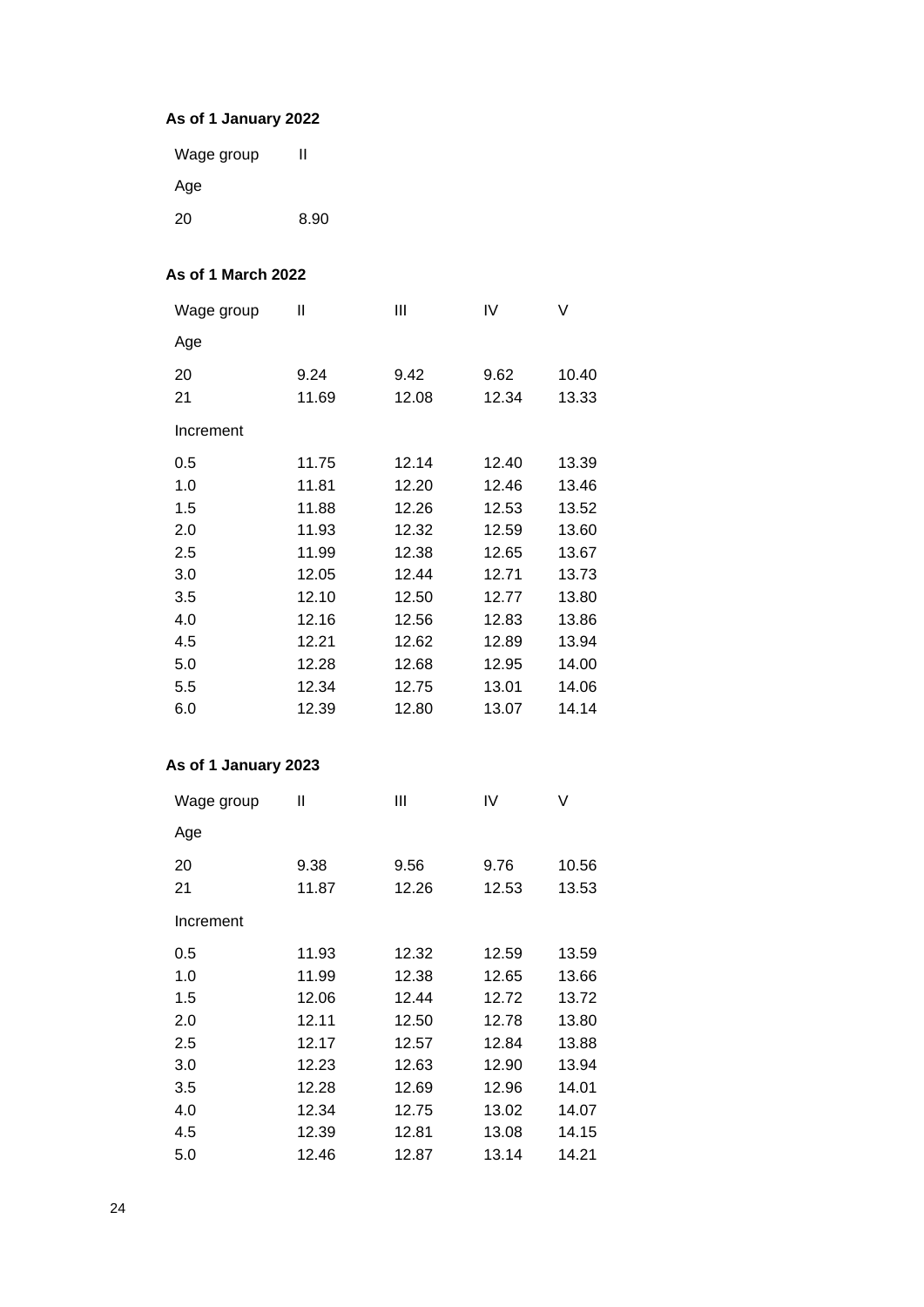| 5.5                | 12.53 | 12.94 | 13.21 | 14.27 |
|--------------------|-------|-------|-------|-------|
| 6.0                | 12.58 | 12.99 | 13.27 | 14.35 |
| As of 1 March 2023 |       |       |       |       |
| Wage group         | Ш     | Ш     | IV    | V     |
| Age                |       |       |       |       |
| 20                 | 9.51  | 9.69  | 9.89  | 10.70 |
| 21                 | 12.03 | 12.43 | 12.70 | 13.71 |
| Increment          |       |       |       |       |
| 0.5                | 12.09 | 12.49 | 12.76 | 13.77 |
| 1.0                | 12.15 | 12.55 | 12.82 | 13.84 |
| 1.5                | 12.22 | 12.61 | 12.89 | 13.91 |
| 2.0                | 12.27 | 12.67 | 12.95 | 13.99 |
| 2.5                | 12.33 | 12.74 | 13.01 | 14.07 |
| 3.0                | 12.40 | 12.80 | 13.07 | 14.13 |
| 3.5                | 12.45 | 12.86 | 13.13 | 14.20 |
| 4.0                | 12.51 | 12.92 | 13.20 | 14.26 |
| 4.5                | 12.56 | 12.98 | 13.26 | 14.34 |
| 5.0                | 12.63 | 13.04 | 13.32 | 14.40 |
| 5.5                | 12.70 | 13.11 | 13.39 | 14.46 |
| 6.0                | 12.75 | 13.17 | 13.45 | 14.54 |

The dark marked half-increment scales in the wage tables only apply if the sector assessment system or an assessment system previously deemed to be equivalent by the parties to the collective bargaining agreement has been introduced in the company with the consent of the Works Council or the employee representative body. Only then will the incremental increase be:

- 0.5 increment: in case of moderate performance
- 1.0 increment: in case of normal/good performance
- 1.5 increment: in case of excellent performance.

If no assessment system is applicable in the company, only the full increment scales 1.0, 2.0, 3.0, 4.0, 5.0 and 6.0 apply (Article 22, Paragraph

of the collective bargaining agreement).

- 2. The principle that the salary increases referred to above will be granted to all employees may be derogated from in consultation between the employer and the employees' associations which are party to this collective bargaining agreement in a company in which a different salary system exists for employees whose jobs are not described in appendix 1 of this collective bargaining agreement, provided that in the company concerned, during the term of this collective bargaining agreement, a salary increase has taken place for the employees in question in accordance with the salary system implemented in the companies in question. Any disputes in this respect will be heard by Raltex at the request of one of the parties involved.
- 3.
- a. Derogating from the 0.5% increase of 1 October 2021 as referred to in Paragraph 1(a) of the Collective Bargaining Agreement for the Textile Care Industry of July 2020 to January 2022 is possible under the conditions stated in that collective bargaining agreement until December 2022 for retail companies and for laundry (locations) that work for the catering market at least for 50%.
- b. Companies can apply for a deferral for 0.5% of the salary increase for the period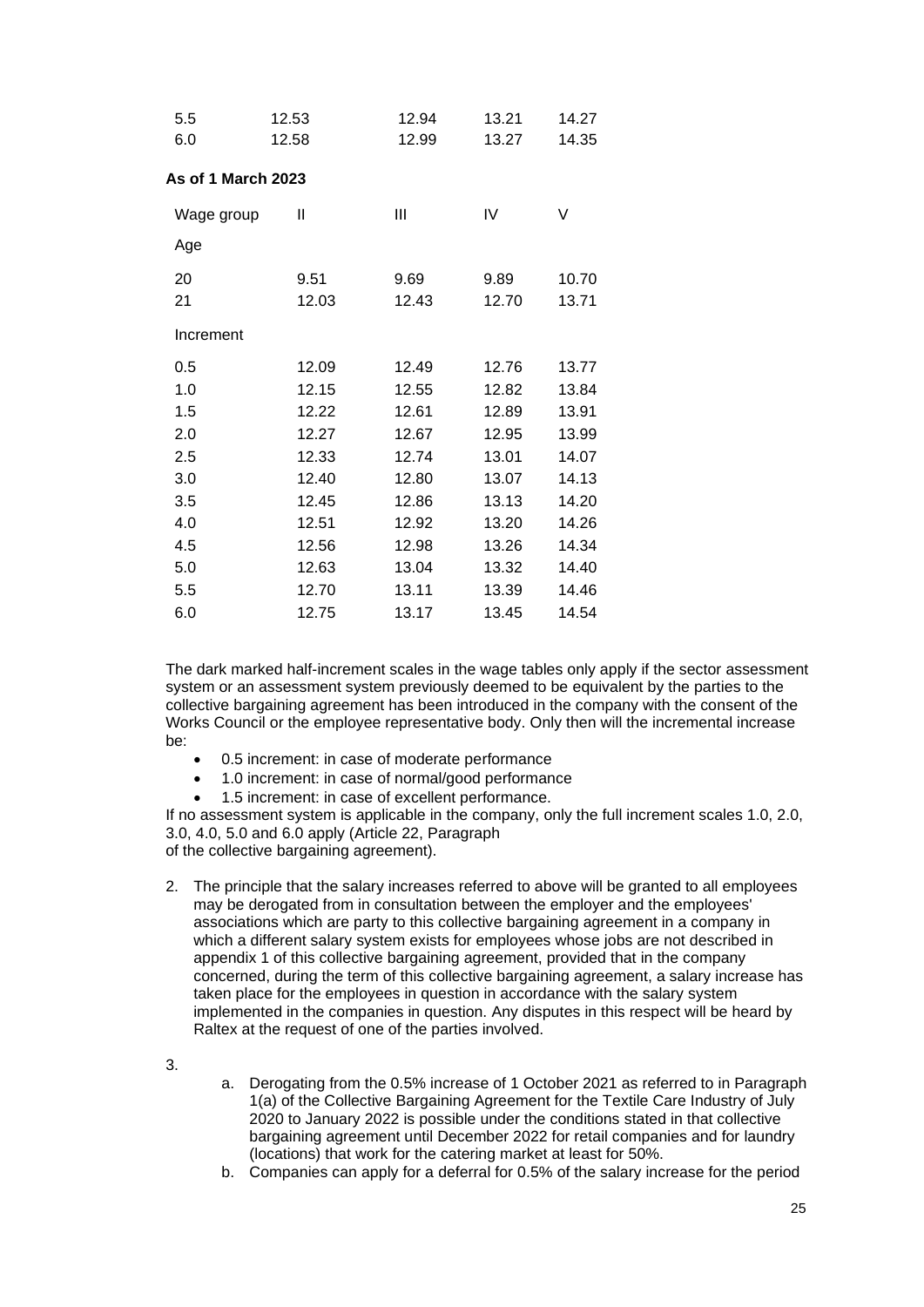from 1 January 2023 to 1 November 2023. Eligible are:

- c. Retail companies and laundry (locations) that operate for the hospitality market for at least 50%, on the understanding that:
	- Their turnover for the period from 1 April 2021 to 1 April 2022 decreased by at least 30% compared to the period from 1 April 2019 to 1 April 2020; and,
	- the employees of the company (location) concerned have not been employed elsewhere. Each company (location) shall provide a complete written application (Appendix 15) and submit it to Raltex, including the substantiation, no later than 1 August 2022.

If the employer is a member of FTN (the Dutch Textile Management Confederation), FTN shall submit the written application, including substantiation, to Raltex on behalf of its member. Raltex will assess the above criteria and respond to the application by 1 October 2022. Any objections can be submitted in writing to Raltex. Upon receipt, Raltex will issue a written, binding opinion within six weeks as to whether the stipulated criteria have been met. In case of rejection, reasons will be given and deferral will not be permitted.

Companies that have qualified for a deferral for the 2022 0.5% salary increase on the basis of an earlier collective bargaining agreement and have received a confirmation to this effect from Raltex can also obtain permission for 1 January to 1 November 2023 with due observance of the foregoing. Companies that are not members of FTN or NETEX and still wish to make use of the deferral in the previous collective bargaining agreement, can still do so under the same conditions for the year 2022 from the date of this collective agreement being ordered universally applicable. The conditions are available from Raltex. The foregoing applies to objections. Article 58 shall apply with the exception of the equivalent arrangements section.

The application form is attached as Appendix 15

- 4. If the employee so requests in writing, the employer shall, under the conditions set out below, reimburse the employee once a year for the annual membership fee to the trade union and at the same time reduce the gross salary by the amount of that reimbursement. This obligation of the employer only applies if:
	- a. this construction is permissible in terms of tax;
	- b. the employee submits proof of payment of the contribution to the employer;
	- c. the employee provides any further information required for the fulfilment of the obligation.
- 5. The differentiated 'WGA' (Partial Capability for Work Act) premium is divided equally between employer and employee insofar as this is legally permitted, whereby an employer may never recover more than 0.5% of the 'WGA' (Partial Capability for Work Act) premium percentage from the employee's net salary.
- 6. Employees who have an employment contract with the employer for at least 6 months on 1 October 2022 shall receive a one-off autumn bonus of EUR 100 gross, in proportion to their length of service. This bonus is not part of the gross pay concept of Article 1, Paragraph 9, or the gross annual pay concept of Article 34.

#### <span id="page-25-0"></span>**Article 25 Payment of wages**

Regardless of the method of payment, a written payslip (salary breakdown) must be provided to each employee for each payment period at the same time as the payment. However, by way of derogation and in connection with the automatic processing of data, if the payment period is one week, the salary breakdown may be provided for a four- or five-week period. The salary breakdown (or an appendix to it) must clearly and legibly list: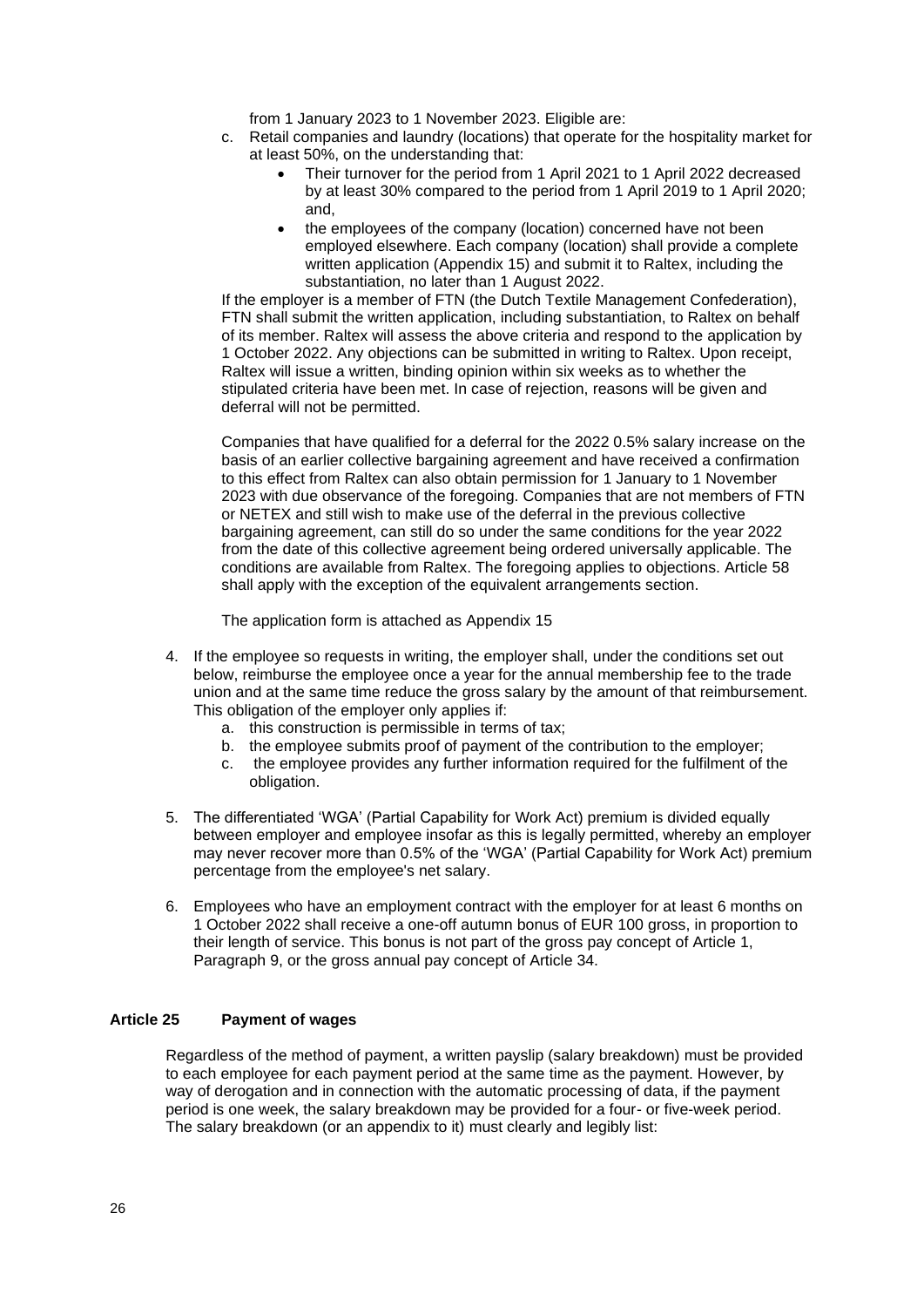- a. the hourly wage;
- b. the gross pay;
- c. the period to which the payment relates;
- d. the overtime allowance and any other allowances;
- e. the income tax and national insurance contributions deducted by the employer due;
- f. a breakdown of all amounts withheld from the amount of gross pay, such as payroll tax, national insurance premiums and employee insurance premiums, employee's share in pension and private health insurance premiums and deductions by virtue of other legal provisions such as wage garnishment;
- g. accrual, withdrawal and credit balance of leave hours;
- h. the gross amount of the statutory minimum wage to which a person of the age concerned is entitled for the relevant pay period;
- i. the name of employer and the employee;
- j. the agreed working hours.

# <span id="page-26-0"></span>**Article 26 Minimum wage**

- 1. If and insofar as the government has set a minimum wage for a certain category (or certain categories) of employees, which converted to an hourly wage exceeds the hourly wage under the collective bargaining agreement, this category (or these categories) of employees will be paid a supplement to the hourly wage needed to guarantee the minimum wage for a pay period.
- 2. Contrary to the 'Wet Minimumloon en Minimumvakantie-bijslag' (Minimum Wage and Minimum Holiday Allowance Act), the allowances referred to in Articles 27 and 36 shall not be included when determining any compensatory supplement referred to in the first paragraph of this article.
- 3. Contrary to the 'Wet Minimumloon en Minimumvakantie-bijslag' (Minimum Wage and Minimum Holiday Allowance Act), the compensatory supplement referred to here shall be granted irrespective of the number of hours to be worked, up to a maximum average of 36 hours per week.
- 4. The hourly wage under this collective bargaining agreement (wage group 2 and above) shall not be less than EUR 0.05 above the statutory minimum wage.

# <span id="page-26-1"></span>**Article 27 Overtime**

1.

- 1. Overtime is the occasional performance of work at the request of the employer whereby:
	- i. the individual work rota referred to in Article 10, Paragraph 4 is exceeded for the full-time employee;
	- ii. for the part-time employee (including part-time employees in technical units of 5 persons or fewer and drivers working part-time), 36 hours are exceeded;
	- iii. for workers in technical units not exceeding 10 persons in textile cleaning companies, excluding shop personnel, as well as for drivers, 40 hours per week are exceeded.
- 2. Work done to make up for hours not worked due to business interruption shall not be regarded as overtime, provided that the hourly wage is paid in full for the hours not worked and the extra hours worked.
- 3. Overtime is only permitted in the event of an unforeseen change in circumstances or if the nature of the work requires it for a short period of time.
- 2. Overtime work shall be avoided as much as possible. Full-time employees must comply with a reasonable request from the employer for overtime work. In making such requests, employers may not ignore pressing objections and personal circumstances of the employee.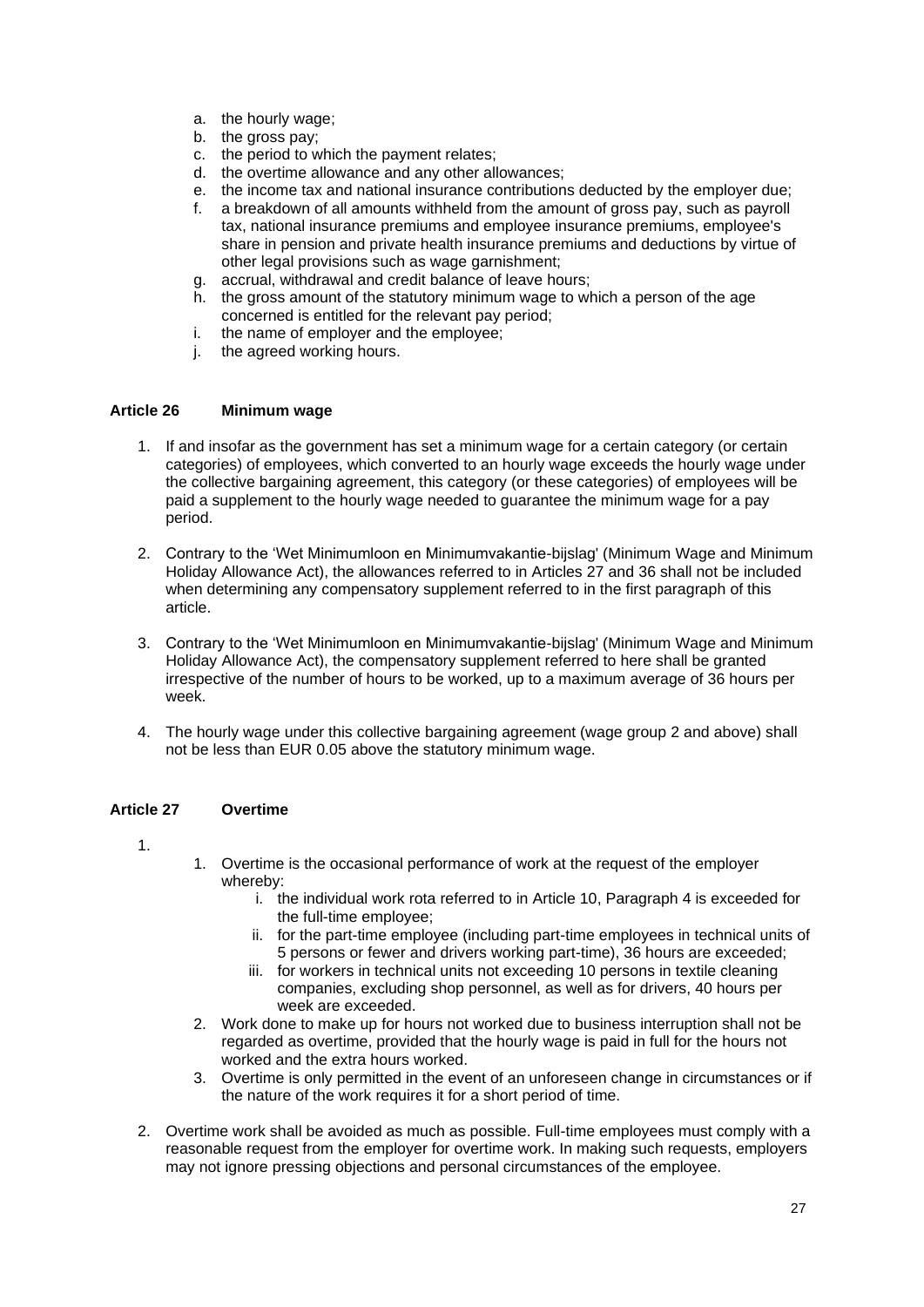- 3. An intended decision to perform overtime work that is of major significance in terms of the number of employees involved shall require the consent of the Works Council or the employee representative body.
- 4. In the event of structural overtime, the employer shall, in consultation with the Works Council, endeavour to find a solution other than structural overtime. Structural overtime is overtime that is foreseeable or unforeseeable and lasts longer than three months.
- 5. The following parties are not obliged to work overtime:
	- 1. part-time employees;
	- 2. employees aged 55 and over;

for the tenth or more hours of overtime;

for working overtime on Saturdays.

10).

rota does not require the employee to work.

- 3. employees aged 50 and over working in production jobs (the positions marked with an \* in the position list, Appendix 1 of the collective bargaining agreement);
- 4. employees with a medical indication which explicitly opposes working overtime, as evidenced by a statement from a doctor.
- 6. If a break is required during overtime work on the grounds of the 'Arbeidstijdenwet' (Working Hours Act), the break will be regarded as overtime with a maximum of half an hour.
- 7. Overtime is in consultation between employer and employee paid out in money or compensated according to the so-called 'time for time' regulation (equivalent time basis). The hours worked are then compensated in time off, taken within three months, while the bonus is paid out in cash.

| <b>Type of overtime</b>                                                                                                  | <b>Bonus amount</b> |
|--------------------------------------------------------------------------------------------------------------------------|---------------------|
| for the 1st to the 4th hour of overtime per<br>week, provided that the 40 working hours in that week is not<br>exceeded. | 12.5%               |
| for overtime worked in excess of the weekly 40 working hours. 25%<br>for the 5th to the 9th hour of overtime per week.   |                     |

for overtime worked in excess of the weekly 45 working hours; 50%

for working overtime on Sundays. The matter of the 100%

for hours of overtime on days on which the individual work

for working overtime on public holidays (Article 1, Paragraph

9. The overtime allowance does not cumulate with the allowance referred to in Article 15. In case Article 16, Paragraph 3 applies, the bonuses of Articles 28 and 29 of the collective bargaining agreement apply.

200%

#### <span id="page-27-0"></span>**Article 28 Working atypical hours in linen rental and laundry companies**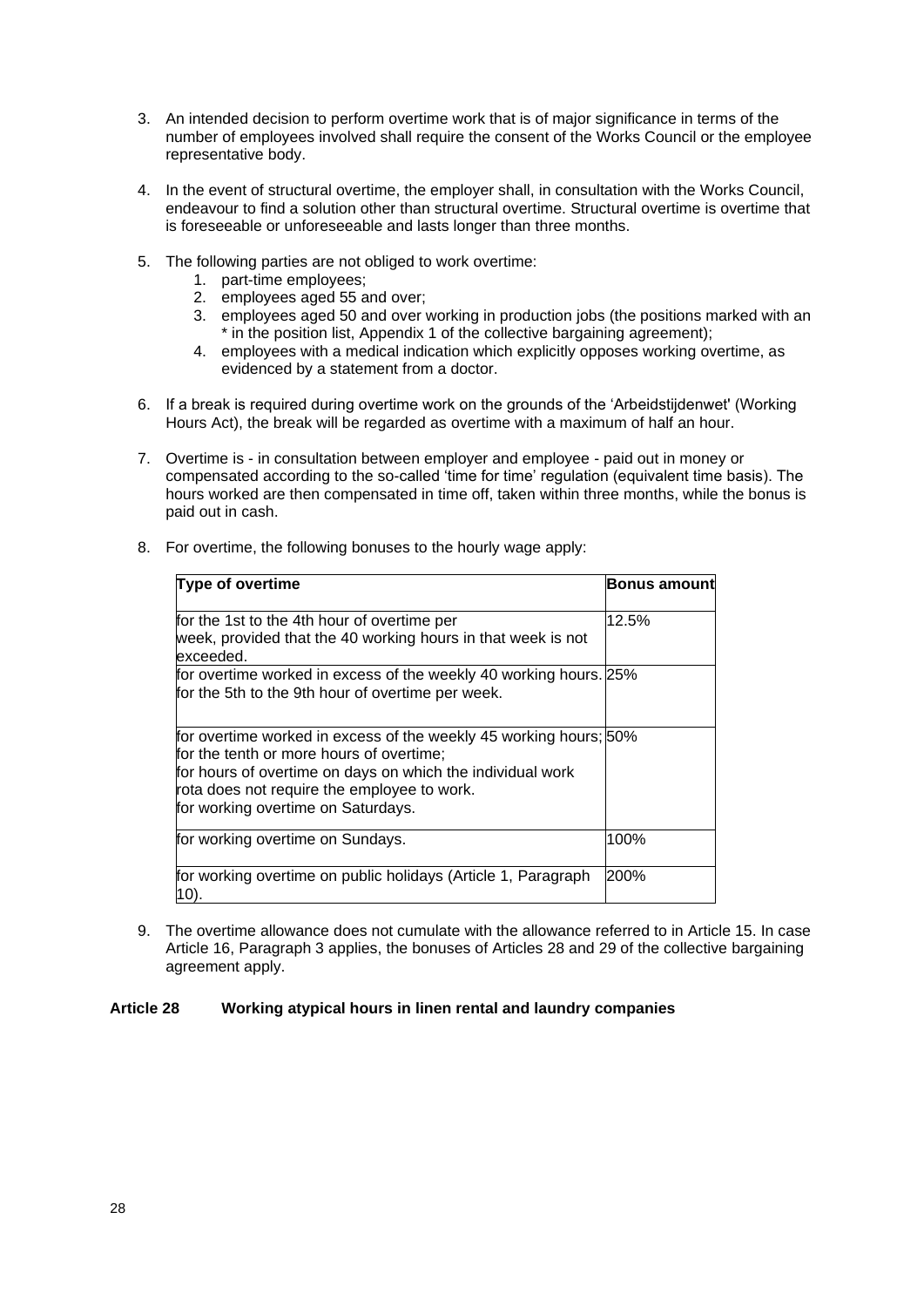1. For work outside of normal business hours (working atypical hours), the following bonus percentages are used for both full-time and part-time employees of linen rental and laundry companies:

|                | Mon       | Πue       | Wed       | lThu      | Fri       | <b>Sat</b> | <b>Sun</b> |
|----------------|-----------|-----------|-----------|-----------|-----------|------------|------------|
| 00.00 to 06.00 | 45%       | 45%       | 45%       | 45%       | 45%       | 45%        | 90%        |
| 06.00 to 18.00 | 0%        | 0%        | 0%        | 0%        | 0%        | 45%        | 90%        |
| 18.00 to 19.00 | 0%        | 0%        | 0%        | 0%        | 0%        | 45%        | 90%        |
| 19.00 to 20.00 | 22.5<br>% | 22.5<br>% | 22.5<br>% | 22.5<br>% | 22.5<br>% | 90%        | 90%        |
| 20.00 to 24.00 | 45%       | 45%       | 45%       | 45%       | 45%       | 90%        | 90%        |

. Table for working at atypical hours in linen rental and laundry companies

- 2. A bonus of 180% applies for work performed on public holidays. This bonus does not cumulate with the bonuses of Paragraph 1.
- 3. There is no cumulation of the bonus for atypical hours and the shift work bonus.

# <span id="page-28-0"></span>**Article 29 Working atypical hours in textile cleaning companies**

1. For work outside of normal business hours (working atypical hours) the following bonuses are used for both full-time and part-time employees at textile cleaning companies:

|                | Mon   | Tue   | Wed   | Thu   | Fri   | Sat    | Sun |
|----------------|-------|-------|-------|-------|-------|--------|-----|
| 00.00 to 06.00 | 45%   | 45%   | 45%   | 45%   | 45%   | 45%    | 90% |
| 06.00 to 14.00 | 0%    | 0%    | 0%    | 0%    | 0%    | 0%     | 90% |
| 14.00 to 17.00 | 0%    | 0%    | 0%    | 0%    | 0%    | 331/3% | 90% |
| 17.00 to 18.00 | 0%    | 0%    | 0%    | 0%    | 0%    | 45%    | 90% |
| 18.00 to 19.00 | 0%    | 0%    | 0%    | 0%    | 0%    | 90%    | 90% |
| 19.00 to 20.00 | 22.5% | 22.5% | 22.5% | 22.5% | 22.5% | 90%    | 90% |
| 20.00 to 21.00 | 45%   | 45%   | 45%   | 45%   | 45%   | 90%    | 90% |
| 21.00 to 24.00 | 45%   | 45%   | 45%   | 45%   | 45%   | 90%    | 90% |

Table for working atypical hours in textile cleaning companies

- 2. A bonus of 180% applies for work performed on public holidays. This bonus does not cumulate with the bonuses of Paragraph 1.
- 3. Employees who were granted a bonus for working on Saturdays between 6 am (06.00) and 2 pm (14.00) before 1 July 1994 shall continue to receive this bonus after that date.
- 4. Employees with whom an employment contract has been concluded for a maximum of 12 hours per week and who only works on Saturdays and evening openings, shall not be paid any bonus for work performed during the regular evening openings (Thursday or Friday evening) between 7 pm (19:00) and 9 pm (21:00) and on Saturdays between 2 pm (14:00) and 5 pm (17:00). This leads to the following overview:

|                | Mon | Tue | <b>Wed</b> | Thu | Fri | Sat | Sun |
|----------------|-----|-----|------------|-----|-----|-----|-----|
| 00.00 to 06.00 | 45% | 45% | 45%        | 45% | 45% | 45% | 90% |
| 06.00 to 14.00 | 0%  | 0%  | 0%         | 0%  | 0%  | 0%  | 90% |
|                |     |     |            |     |     |     |     |
| 14.00 to 17.00 | 0%  | 0%  | 0%         | 0%  | 0%  | 0%  | 90% |
| 17.00 to 18.00 | 0%  | 0%  | 0%         | 0%  | 0%  | 45% | 90% |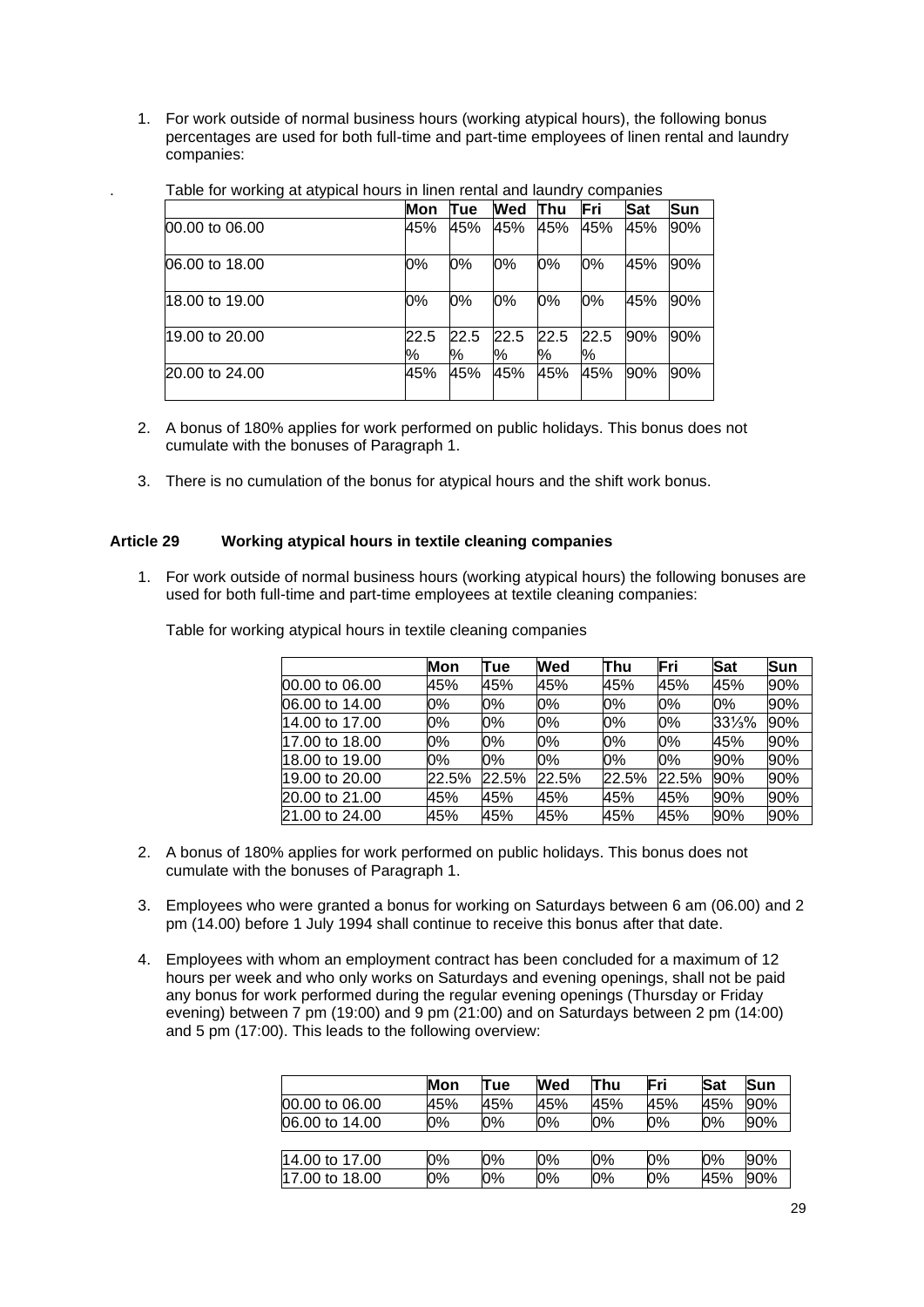| 18.00 to 19.00 | 0%    | 0%    | 0%    | 0%                           | 0%      | 90% | 90% |
|----------------|-------|-------|-------|------------------------------|---------|-----|-----|
| 19.00 to 20.00 | 22.5% | 22.5% | 22.5% | $0\%$ *                      | $0\%$ * | 90% | 90% |
|                |       |       |       | ΟI                           | or      |     |     |
|                |       |       |       | 22.5% 22.5%                  |         |     |     |
| 20.00 to 21.00 | 45%   | 45%   | 45%   | $0\%$ * or $0\%$ * or $90\%$ |         |     | 90% |
|                |       |       |       | 45%                          | 45%     |     |     |
|                |       |       |       |                              |         |     |     |
| 21.00 to 24.00 | 45%   | 45%   | 45%   | 45%                          | 45%     | 90% | 90% |

\* if no bonus is due for work on regular evening openings. If Thursday evening is the regular evening opening and work takes place on Friday evening, a bonus of 22.5% applies between 7 pm (19:00) and 8 pm (20:00) and a bonus of 45% applies between 8 pm (20:00) and midnight (24:00) on Friday evening.

5. There is no cumulation of the bonus for atypical hours and the shift work bonus.

# <span id="page-29-0"></span>**Article 30 On-call agreements**

An employee is only obliged to be on-call outside of business hours if arrangements have been made with the employee about an on-call allowance, with due observance of the 'Arbeidstijdenwet' (Working Hours Act).

# <span id="page-29-1"></span>**Article 31 Shift work bonus**

- 1. Employees who work two shifts in alternation according to the rota shall receive a bonus of 15% of the hourly wage calculated on all hours to be paid.
- 2. Employees who work three shifts in alternation according to the rota shall receive a bonus of 18% of the hourly wage calculated on all hours to be paid.
- 3. When employees are transferred from shift work to normal day shifts, a phasing-out scheme applies, consisting of a lump-sum payment. This payment amounts to:

| Period of shift work | Payment amount                      |
|----------------------|-------------------------------------|
| 1 to 4 years         | three times the monthly shift bonus |
| 4 to 6 years         | six times the monthly shift bonus   |
| longer than 6 years  | nine times the monthly shift bonus  |

4. There is no cumulation of the shift work bonus and the atypical hours bonus.

#### <span id="page-29-2"></span>**Article 32 Driver's bonus; driver's pass**

1. For employees with a full-time employment contract as a driver, a driver's bonus of €36 gross per month applies. For employees who work part-time as drivers, the driver's bonus applies in proportion.

For employees with a full-time employment contract, who work partly in the position of driver and partly in another position, the driver's bonus shall apply in proportion to the part of the time that the person concerned works as a driver.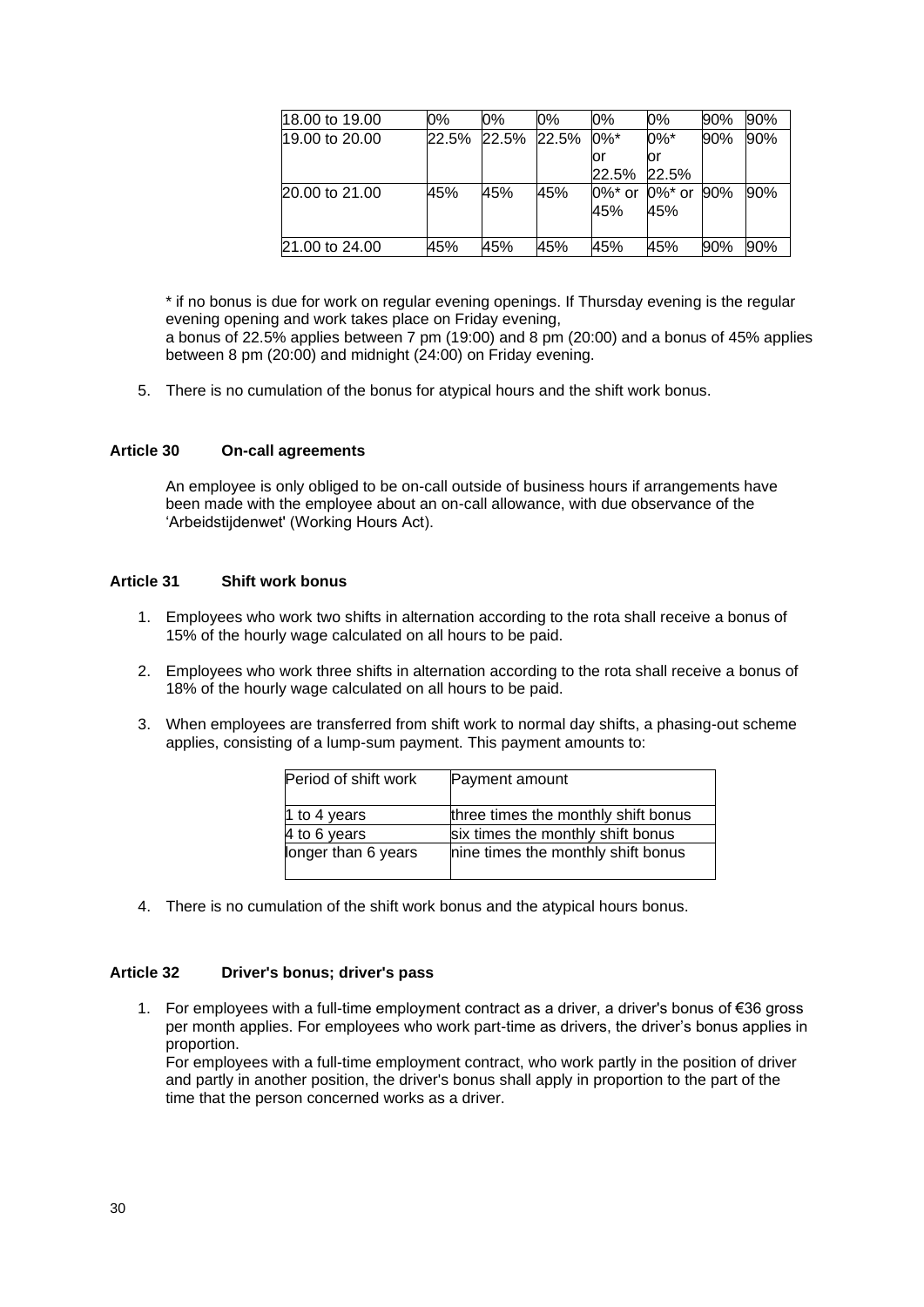2. The driver's pass for the digital tachograph is reimbursed by the employer to the employee once every 5 years. Loss and theft of the driver's pass is the responsibility of the driver.

# <span id="page-30-0"></span>**Article 32(a) Bonus for sterile medical devices (apprentice) employees**

Due to labour market conditions, sterile medical devices (apprentice) employees A and B receive a bonus of €36 gross per month as of 1 July 2016. If the employees referred to here work part-time, the bonus shall apply in proportion.

# <span id="page-30-1"></span>**Article 33 Holiday allowance**

- 1. The employer shall pay the employee the holiday allowance at the same time as the salary for the month of May. If the employee takes leave before 1 June, the holiday allowance may be paid out at an earlier date.
- 2. The holiday allowance amounts to 8.33% of the gross salary, excluding the year-end bonus, earned by the employee during the holiday year, which runs from 1 June of any year until 31 May of the following year.
- 3. If, on 31 May of the current year, the employment has not yet lasted a full year, the holiday allowance shall be calculated in proportion.
- 4. Upon termination of the employment contract, the employee shall be entitled to holiday allowance for the period for which it has not yet been paid.
- 5. If an employee has been unable to work due to incapacity for work, he shall retain his entitlement to holiday allowance, but no longer than the period during which the employer is legally obliged to continue paying wages.

# <span id="page-30-2"></span>**Article 34 Year-end bonus**

1. With the exception of employees in wage group I, all employees in the sector shall be granted a systematic year-end bonus, to be paid at the same time as the salary in December or (in proportion) upon termination of the employment contract. The year-end bonus amounts to 8.33% of the gross annual wage.

The gross annual wage is the gross earnings in any period, including all allowances that apply by law to the employee, except for holiday allowance and payment for overtime, and also excluding the personal allowance paid in accordance with Article 1, Paragraph 13(b) of this collective bargaining agreement.

2. Employees who choose to shift 1.5% of their year-end bonus to their wages, as referred to in Article 24, Paragraph 1, shall have their year-end bonus as referred to above adjusted to the choice made for shifting the year-end bonus to their wages.

# <span id="page-30-3"></span>**Article 35 Short-time working allowance**

In the event of short-time working, the employer is obliged to pay the employee who receives a benefit in connection to this and pursuant to the 'Werkloosheidswet' (Unemployment Insurance Act) a supplement to this benefit up to 100% of the gross pay. This supplement is generally due on 45 benefit days per benefit year as defined in the 'Werkloosheidswet' (Unemployment Insurance Act).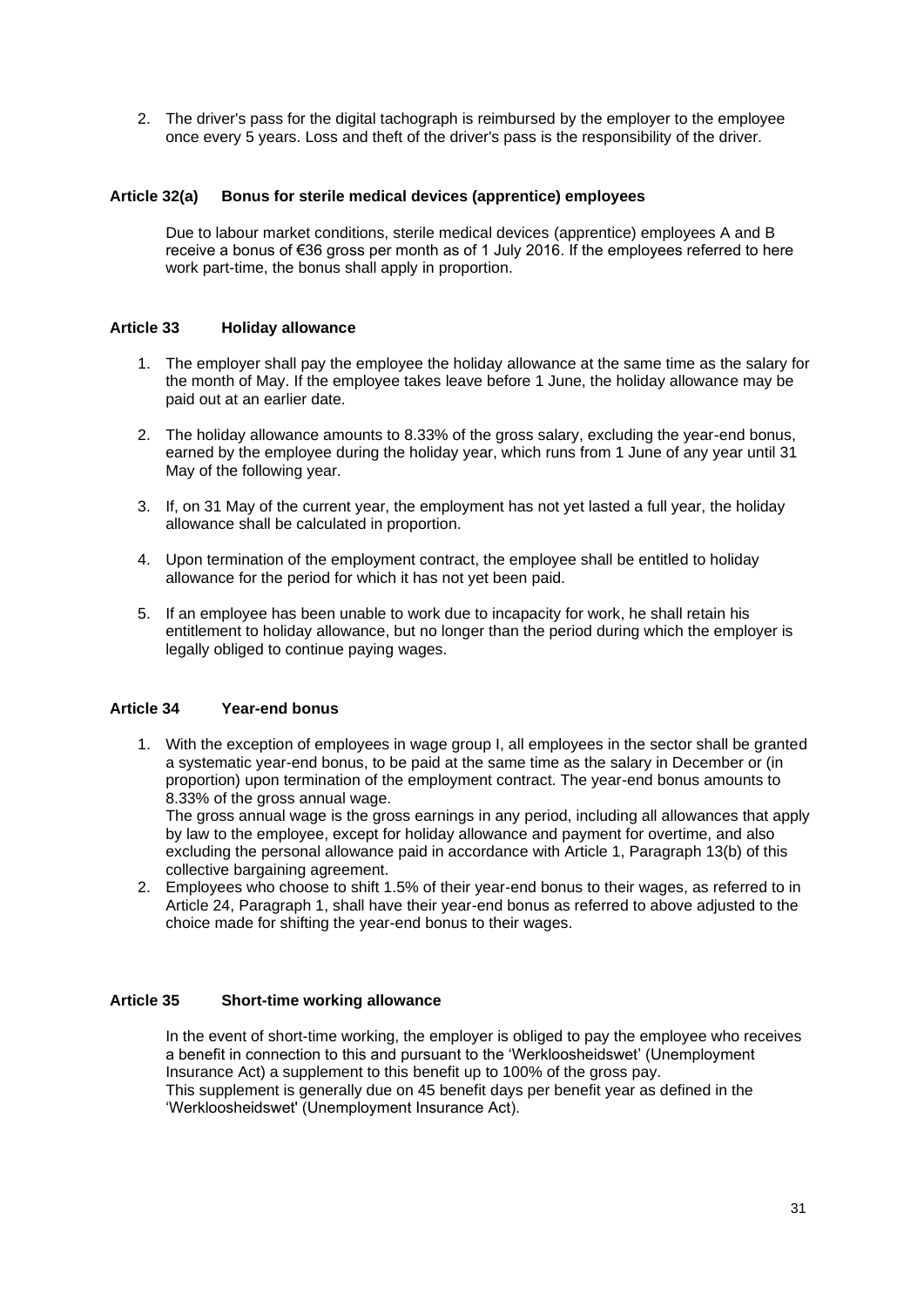# <span id="page-31-0"></span>**Article 36 Years-of-service bonus**

Employees who were granted a years-of-service bonus before 1 July 2002 shall retain this bonus.

# <span id="page-31-1"></span>**Article 37 Long-service bonus**

Employees who have worked for an employer for 25 years are entitled to a long-service bonus as of 1 January 2013. The employee will receive half a month's pay on the basis of the applicable tax rules.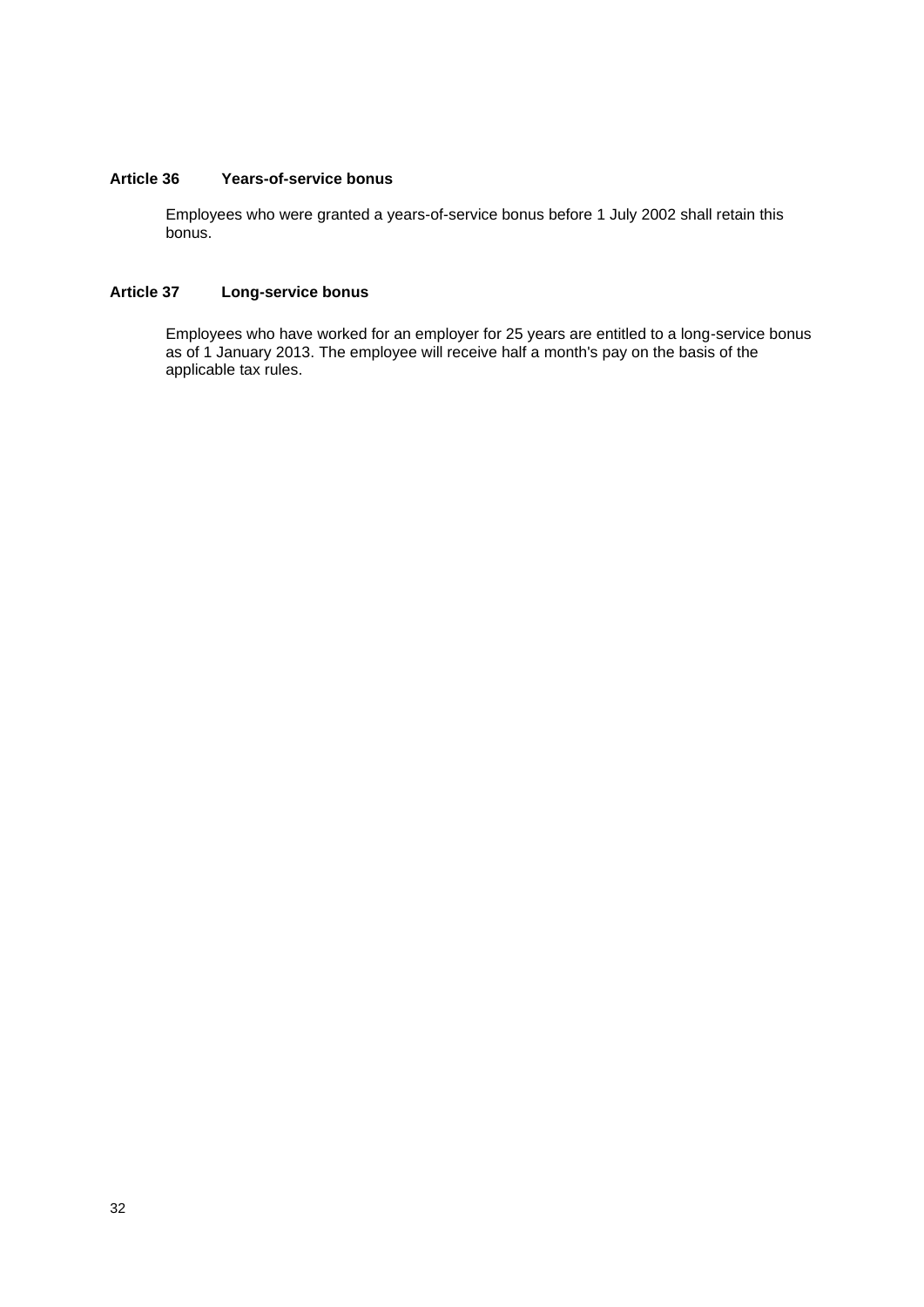# **INCAPACITY FOR WORK AND RE-ENTRY**

#### <span id="page-32-0"></span>**Article 38 Benefits in the case of incapacity for work**

1. In the event of demonstrable incapacity for work, the employer shall, as of the 1st day of incapacity for work and for a maximum period of 2 years, the basis of the statutory obligation to continue payment of wages, supplement the wages owed as follows:

| 100% | during the first 6 months of incapacity for work;          |
|------|------------------------------------------------------------|
| 90%  | during the subsequent 6 months of incapacity for<br>work:  |
| 85%  | during the subsequent 12 months of incapacity for<br>work: |

of the gross pay applicable to the employee. Here, the employee is subject to the result requirement of demonstrable active re-entry in accordance with the principles of fairness and reasonableness.

If the employee becomes unfit for work as a result of an accident at work, the employer shall for a maximum of two years - supplement the employee's salary to 100% of the gross pay applicable to the employee. In that case, the above schedule does not apply. This is subject to the condition that an investigation by the Arbeidsinspectie (Dutch Labour Inspectorate) shows that the employer is culpable.

- 2. The gross pay applicable to the employee, as referred to in Paragraph 1, is the average of the gross salary earned by the employee during the 13 weeks immediately preceding the incapacity for work, including allowances, bonuses and payment for structural overtime, but excluding the holiday allowance and the year-end bonus.
- 3. The provisions of the previous paragraphs of this article do not apply if and insofar as the employee can claim compensation from third parties pursuant to his incapacity for work. In that case, the employer shall provide an advance on the compensation equal to the gross pay or supplement as referred to in the preceding paragraphs. The employee is obliged, upon the employer's request, to transfer to the employer his claims against third parties for compensation of damage by means of a deed of assignment. However, this shall not exceed the amount of the continued payment of wages referred to in the preceding paragraphs. After the assignment, the advances cannot be recovered.
- 4. The employer may use one waiting day for every third and subsequent sickness report by the employee in any calendar year, provided the Works Council or the employee representative body consent to this and provided, furthermore, that the Works Council or the employee representative body has consented to a sick leave follow-up plan, with due observance of the statutory minimum obligation to continue payment of wages in the event of sickness. This right to consent accrues to the employees' association in companies where there is no Works Council or employee representative body, or to the relevant employees' associations in companies where there is no Works Council but the company is obliged to do so by law. No waiting days can be withheld in the case of a sickness report due to chronic illness.
- 5. In the event of chronic illness, the possibility of withholding waiting days as referred to in the preceding paragraph shall lapse. The existence of chronic illness must be verifiably and conclusively established. In case of uncertainty, a check is possible through the company medical officer or the occupational health and safety physician. For the definition of the term 'chronic illness', harmonisation is sought with the study conducted by the government on the subject (health insurance excess study).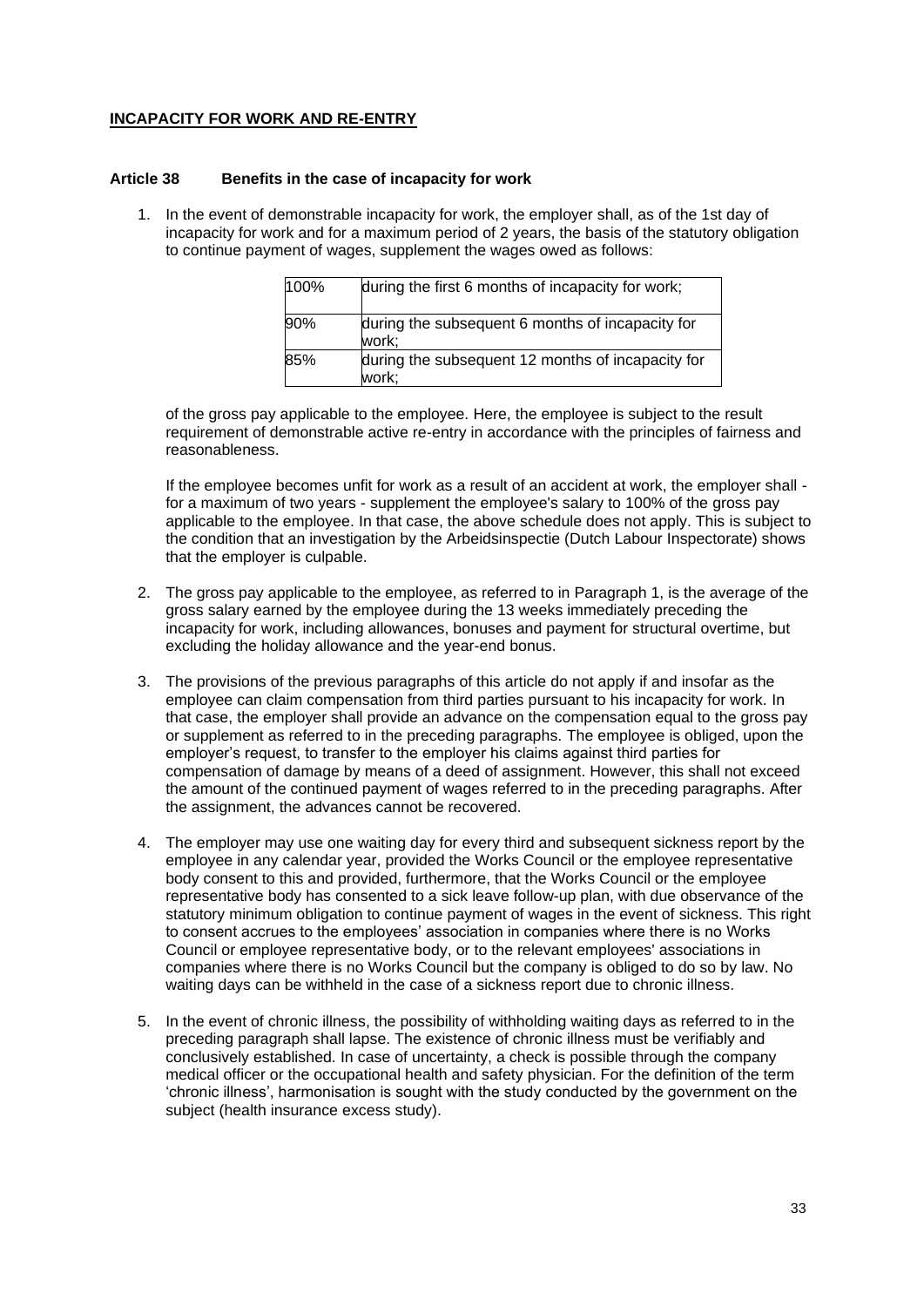#### <span id="page-33-0"></span>**Article 38(a) Sector-specific health and safety catalogue and RI&E**

For the linen rental and laundry companies and for the textile cleaning companies, specific health & safety catalogues and RI&E (risk inventory and evaluations) apply. These sector-specific documents can be found on the Raltex website (www.raltex.nl).

# <span id="page-33-1"></span>**Article 39 Death benefit**

The surviving relatives of an employee are entitled to a death benefit. This benefit, which amounts to the gross pay from the day after the death up until the last day of the second month after the month in which the death occurred, shall be paid in a lump sum. This payment shall be borne by the employer insofar as it is not made by a third party on the basis of any statutory regulation.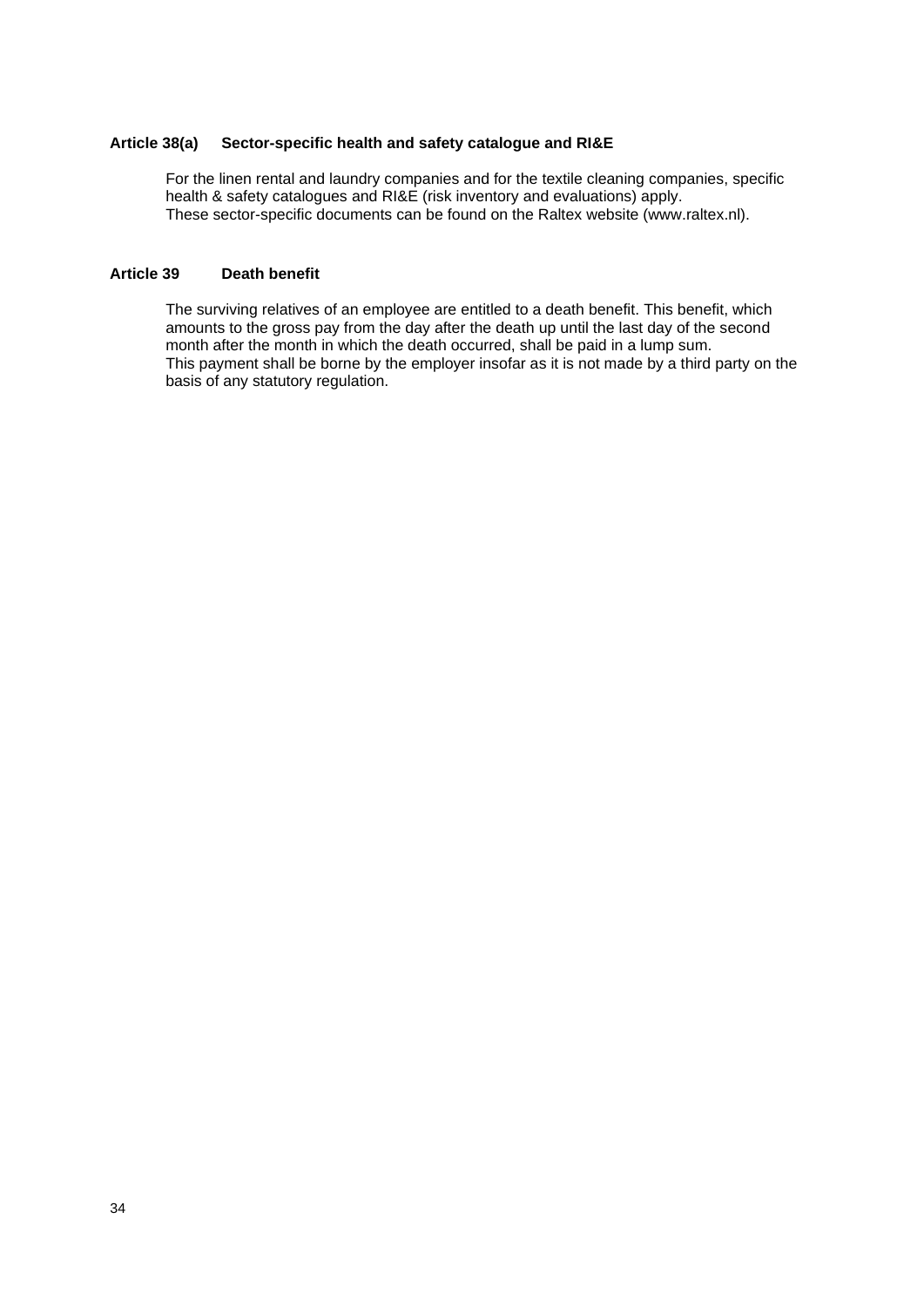# **LEAVE AND PAID ABSENCE**

#### <span id="page-34-0"></span>**Article 40 Leave**

1. Full-time employees, as described in Article 10, Paragraph 1(a), are entitled to 184 hours of leave per calendar year, provided that they have been in the employer's service uninterruptedly during that year for the normal 36 working hours per week on average.

Full-time employee, as described in Article 10, Paragraph 1(b), are entitled to 188, 192, 196 or 200 hours of leave per calendar year, provided that they have been in the employer's service uninterruptedly during that year for the normal 36, 38, 39 or 40 working hours respectively per week on average.

2. Of the hours of leave referred to in Paragraph 1 of this article, in principle at least as many hours shall be taken consecutively that this results in 3 calendar weeks of leave. At the employee's request, this number of hours may also be taken in separate blocks of at least one calendar week of leave.

The remaining hours of leave must be taken with a minimum of half a day.

- 3. If the employment contract has not yet lasted a full calendar year and there is an employment contract for less than an average of 36 hours a week in that calendar year, the employee's hours of leave shall be calculated in proportion.
- 4. The hours of leave are always taken in such a way that it results in a leave of half or full working days (day of leave).
- 5. The hours of leave should be taken in consultation between the employer and the employee with due regard to the following provisions:
	- a. the employer must decide within 2 working days on the employee's request to take leave. If an employee requests to take more than 5 working days of leave, the employer must reach a decision within 10 days and, if the request relates to a consecutive period of leave of three calendar weeks between 30 April and 1 October, before 1 March;
	- b. the employer can reject a request to take hours of leave if the employer can demonstrate that replacing the employee concerned during the desired hours of leave would be both necessary and impossible;
	- c. the employer shall not reject a request to take leave if:
		- i. this request is made two months or more before the desired taking of leave, while rejection of the request would result in it being impossible for the employee to take the full amount of leave accrued in the calendar year within that same calendar year;
		- ii. this request is made on account of religious or ideological days of leave, unless the employer's request for the employee to specify such leave has not been complied with.
	- d. a rejection of a request to take leave shall be immediately confirmed in writing by the employer;
	- e. if and insofar as the employee has failed to take the leave hours accrued during the calendar year before the end of the calendar year, the employer can oblige the employee to claim those leave hours before 1 May of the subsequent calendar year. This obligation cannot be imposed if the employee has indicated to the employer in good time that the hours of leave not taken will be used for the option provided in Paragraph 8 of this article, of taking six consecutive weeks of leave once every two years.
	- f. A legal claim for the granting of leave lapses five years after the last day of the calendar year in which the claim arose.
- 6. If a general factory leave or a general day of leave in a company applies, employees who are not entitled to such leave under this article shall nevertheless receive the wages they would otherwise have received insofar as they are not put to work during that leave or general day of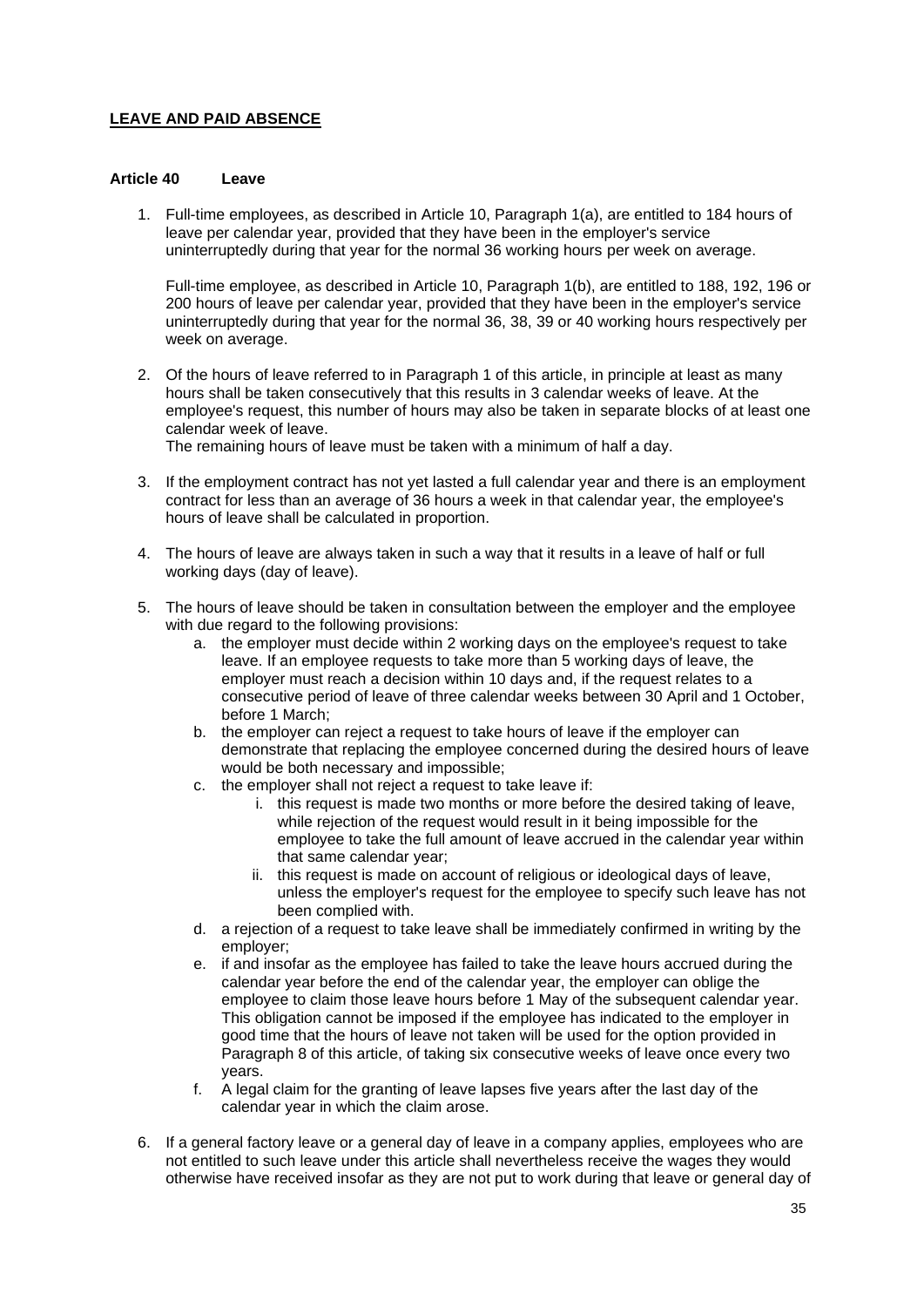leave. Any overtime or short-time work is not taken into account when calculating this wage. The employer shall be entitled to set off excess hours of leave against hours of leave still to be accrued.

- 7. The continuous leave lasts at least 3 calendar weeks in principle and must be taken between 30 April and 1 October. This may be deviated from in mutual consultation between the employer and the employee.
	- a. An intended resolution to adopt, amend or cancel a collective period of leave requires the consent of the Works Council. If no Works Council has been established, the collective period of leave shall be adopted, amended or cancelled in consultation with the employee representative body or with the employees in a staff meeting.
	- b. The adoption, amendment or cancellation of the collective period of leave must take place before 1 March.
	- c. If an employee takes leave in the months of May or June for the purpose of a holiday, the hours of leave due until that time are given to him in advance.
	- d. The employer may offset any excess hours of leave against the hours of leave to be accrued during the year.
- 8. Based on the leave entitlement that exists pursuant to Paragraph 1 of this article, all employees shall be offered the option of taking six consecutive weeks of leave once every two years, insofar as the leave entitlements accruing to the employee at that time are sufficient for this purpose.
- 9. The employer shall issue a leave card to the employee in the first month of the year. When taking leave, the employee is obliged to have the hours of leave taken recorded on this card by the employer. The leave card, when issued by the employer, will state the number of hours of leave to which the employee is entitled.
- 10. The employee is not entitled to accrue leave for the time during which he has no entitlement to salary in money due to the non-performance of the stipulated work, except in the following cases:
	- a. if he cannot perform the stipulated work due to illness or following an accident and this illness or accident was not wilfully caused by him, unless the employee does not perform his work for only part of the time, whereby the limitation shall apply to days over and above the statutory minimum, over a period not exceeding six months;
	- b. If he, other than for the purpose of first training and without the intention of performing military or other government services by way of occupation, complies with an obligation imposed on him by the law, or arising from an obligation taken on by him vis-a-vis the government in respect of defending the country or safeguarding public order;
	- c. if he is on leave as referred to in Article 40, Paragraph 6;
	- d. if he was involuntarily unable to perform the stipulated work;
	- e. if an employee does not perform the stipulated work due to pregnancy or childbirth.

11.

a. During the term of the employment contract, the employee may not waive his entitlement to leave in return for compensation.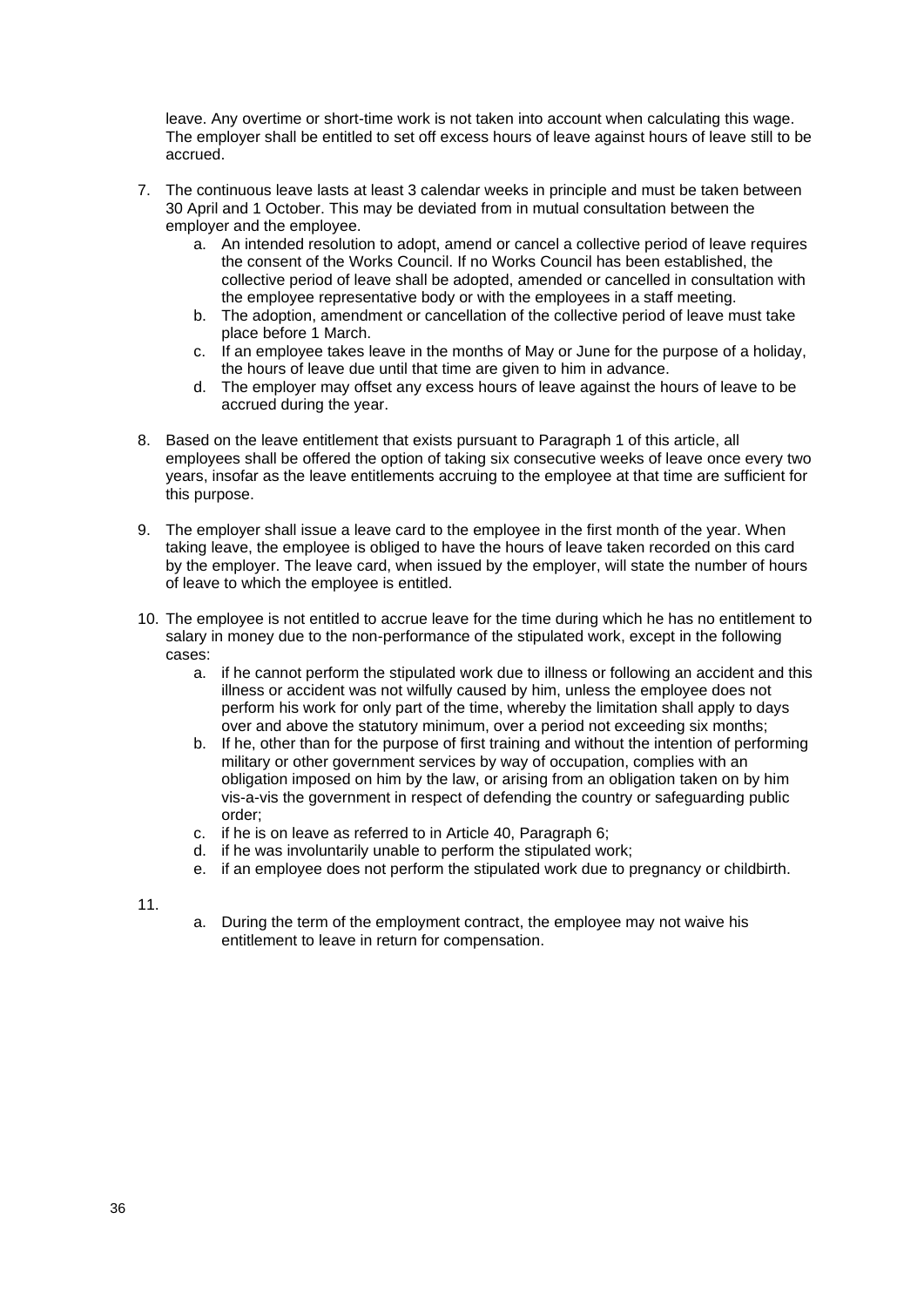- b. An employee who is still entitled to leave at the end of the employment contract shall be entitled to a cash payment in the amount of the salary for a period corresponding to the entitlement.
- c. Any excess hours of leave taken shall always be settled at the end of the employment contract in the manner referred to under b.
- d. The employer is not entitled to stipulate, against the employee's will, that the period of notice or part thereof must be taken as leave.
- e. The employer is obliged to issue the employee with a statement showing the period of time over which the employee is still entitled to leave at the end of the employment contract.

# **Article 41 Extra free hours of leave for senior citizens and young people**

1. Additional hours of leave are granted to the employee according to the following table:

| <b>Employment duration with</b> | Number of extra hours of |
|---------------------------------|--------------------------|
| the employer                    | lleave                   |
| 25 years or more                | 16                       |
| 35 years or more                | 24                       |

2. Additional hours of leave are granted to the employee according to the following table:

| Age of the employee | Number of extra hours of |  |
|---------------------|--------------------------|--|
|                     | lleave                   |  |
| 50 to 52            | 16                       |  |
| 53 to 54            | 24                       |  |
| 55 to 56            | 32                       |  |
| 57 to 58            | 40                       |  |
| 59 to 60            | 48                       |  |
| 61 to 64            | 56                       |  |

#### As of 1 July 2017, the following applies

| Age of the employee | Number of extra hours of |  |
|---------------------|--------------------------|--|
|                     | leave                    |  |
| 51 to 53            | 16                       |  |
| 54 to 55            | 24                       |  |
| 56 to 57            | 32                       |  |
| 58 to 59            | 40                       |  |
| 60 to 61            | 48                       |  |
| 62 to 66            | 56                       |  |

Employees who already make use of the scheme retain their rights.

- 3. If an employee is entitled to additional leave pursuant to both Paragraph 1 and Paragraph 2 of this article, the scheme most favourable to him shall apply.
- 4. Contrary to the provisions of Article 40, Paragraph 1, entitlement to the additional hours of leave referred to in Paragraph 1 and 2 of this article shall be accrued in the first full week of the calendar month following that in which the number of full years under one of the above schemes is reached. If an employee leaves employment within a year of this entitlement being accrued, a correction will be made to the number of additional hours of leave.

*Example: An employee reaches the age of 50 on 15 October 2009. This employee is entitled to 16 additional hours of leave as of the first full week of November 2009. If this employee leaves employment on 30 April 2010, this entitlement will apply in proportion (6 / 12 months x 16 hours) and a correction will be made to the 16 extra hours of leave. For this part-time employee, these rights apply in proportion.*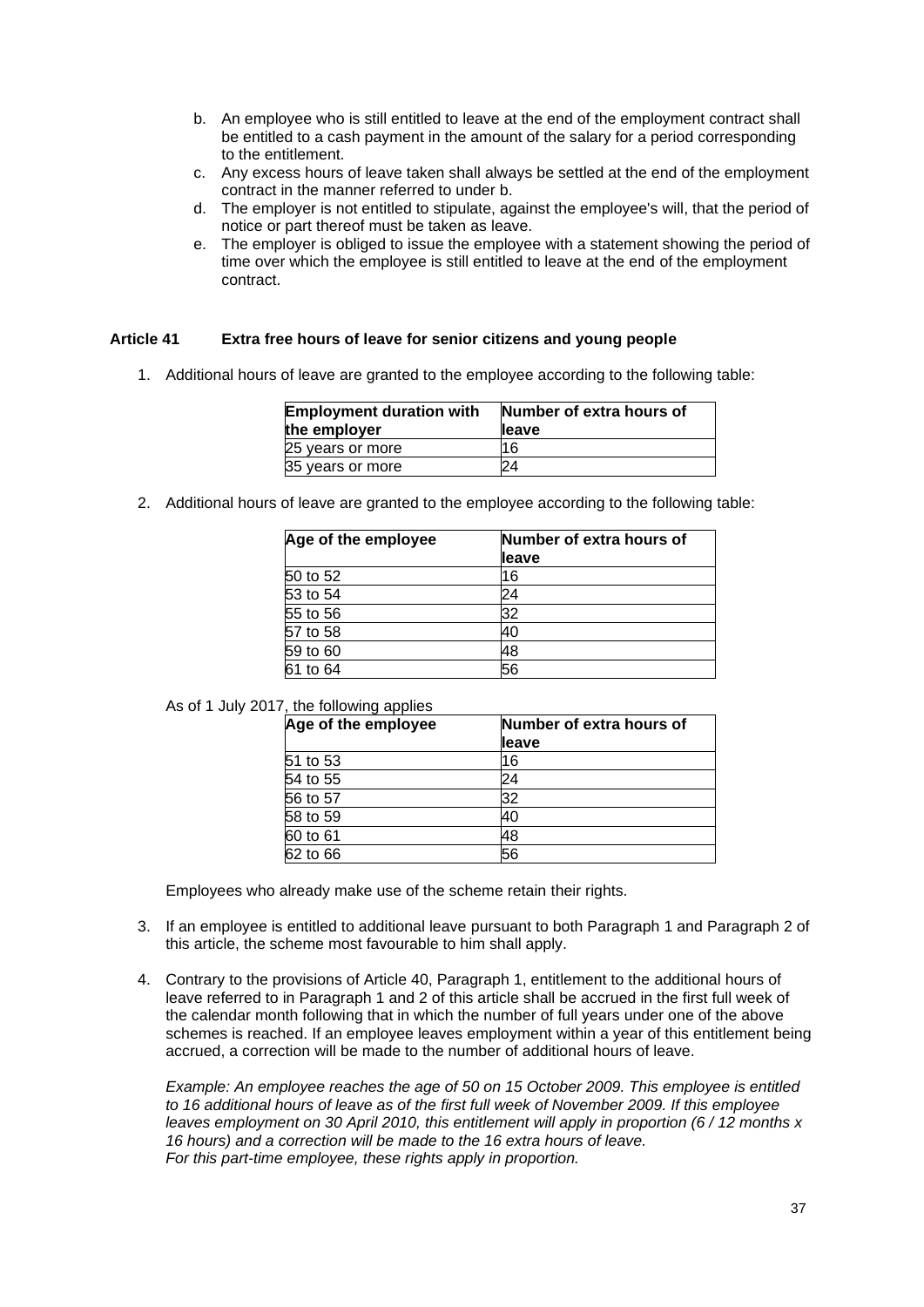- 5. An employee who has not reached the age of 19 on 1 May of the calendar year in which the leave is accrued, is entitled to 24 additional hours of leave and is therefore entitled to 208 hours of leave per calendar year, provided that he has been employed uninterruptedly by the employer for 36 hours a week during that year. The provisions of Article 40, Paragraphs 1 and 3 shall apply accordingly.
- 6. Young employees retain their entitlement to leave for the time they spend attending classes as part-time school pupils. However, young employees have no entitlement to wages over this time spent attending classes - and thus also to the leave calculated over this time spent attending classes.

## **Article 41(a) Generation pact**

The Generation Pact applies as of 1 January 2022 to employees in wage group 2, 3 and/or the position of driver with a minimum scope of employment of 50% and an age of 5 years or more before the state pension age, whereby a minimum of 5 consecutive years of employment with employers who are party to the collective labour agreement for textile care applies. The generation pact scheme entails that eligible employees accrue 92.5% salary and 100% of their pension over 80% of the working hours within the common working hours scheme. The percentages are based on the employment contract at the time a choice for the generation pact scheme is made. An employee who chooses the generation pact scheme waives the collective bargaining agreement regulation on leave for seniors as set out in Article 41 of the collective bargaining agreement. Vacant positions will be filled by (younger) employees on the basis of an employment contract in accordance with the collective bargaining agreement for the textile care industry.

### **Article 42 Leave in the case of incapacity for work**

- 1. During absences due to incapacity for work, the employee retains his right to leave.
- 2. If an employee falls ill during the consecutive leave and he can provide a statement from the doctor treating him at the leave address, stating that the employee is not fit for work, he can claim leave at a later date.
- 3. The employer and the employee shall determine in mutual consultation when the leave referred to in Paragraphs 1 and 2 of this article can still be taken.
- 4. The entitlement to leave over and above the statutory minimum referred to in Article 40, Paragraph 10(a) shall be accrued over a period of no more than six months.

*Note: The limitation to the leave entitlement accrued in the event of incapacity for work to a period of no more than six months applies only to days of leave over and above the statutory minimum. The accrual of statutory holidays in case of incapacity for work is therefore not limited. Statutory holidays are defined as the number of days corresponding to 4 times the number of hours worked per week.*

## **Article 43 Unpaid leave**

- 1. At the employee's request, these extra days of leave, unpaid, can be taken up to a maximum of 72 hours per calendar year. For part-time employees, this applies in proportion. Taking these days of unpaid leave is possible if:
	- a. a request to that effect was made to the employer at least 4 weeks in advance;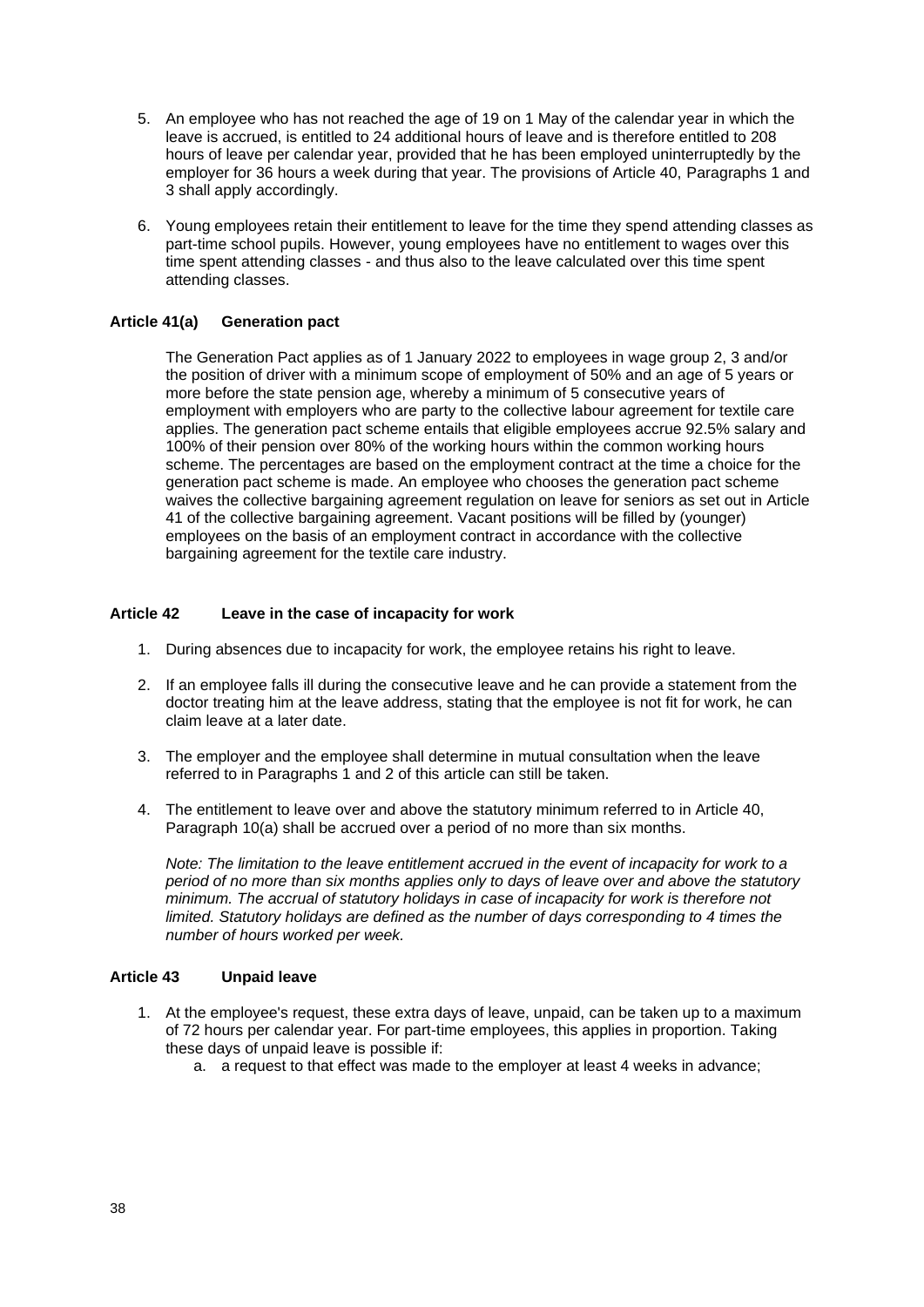b. and insofar as, in the opinion of the employer, business conditions permit this on the desired date(s).

### **Article 44 Parental leave**

If the employee takes parental leave in accordance with the statutory regulation, this has no consequences for the pension accrual. The payment of premiums continues on the basis of the income and premium rate applicable immediately prior to the parental leave.

#### **Article 45 Pension accrual during statutory short-term care leave**

If the employee takes short-term care leave in accordance with the statutory regulation, this has no consequences for the pension accrual. The payment of premiums continues on the basis of the income and premium rate applicable immediately prior to the short-term care leave.

### **Article 46 Paid absence**

In the cases listed below, the employee is entitled to paid absence for the time stipulated in each case, unless the absence is not necessary because the event in question took place elsewhere and/or outside the presence of the employee and provided he has given notice of the absence two days in advance if possible, submitting any supporting documents:

The statutory registered civil partnership is equated with marriage in this article.

| A | In the event of the death of the life partner,<br>parents (or parents-in-law),<br>children (or foster children, or adoptive<br>children, or step children).                         | From the day of death until<br>the day of cremation or<br>burial. |
|---|-------------------------------------------------------------------------------------------------------------------------------------------------------------------------------------|-------------------------------------------------------------------|
| B | In the event of the death of grandparents,<br>brothers, sisters or grandchildren of (the<br>life partner of) the employee.                                                          | 2 days.                                                           |
| C | In the event of the intended marriage of<br>the employee.                                                                                                                           | 1 day.                                                            |
| D | In the event of the marriage of the<br>employee.                                                                                                                                    | 2 days.                                                           |
| Е | In the event of the marriage of a parent,<br>child (or foster child, or adoptive child, or step<br>child), grandchild, brother or<br>sister of the employee or of the life partner. | 1 day.                                                            |
| F | When the life partner gives birth.                                                                                                                                                  | One time the weekly<br>working hours.                             |
| G | In the event of the 25, 40, 50 and 60 year<br>wedding anniversary of the employee,<br>his parents, parents-in-law or grandparents.                                                  | 1 day.                                                            |
| н | In the event of the 25, 40 and 50 year<br>service anniversary of the employee,                                                                                                      | 1 day.                                                            |
| I | In the event of the ordination of a son or for<br>the taking of                                                                                                                     | 1 day.                                                            |

Table of paid absences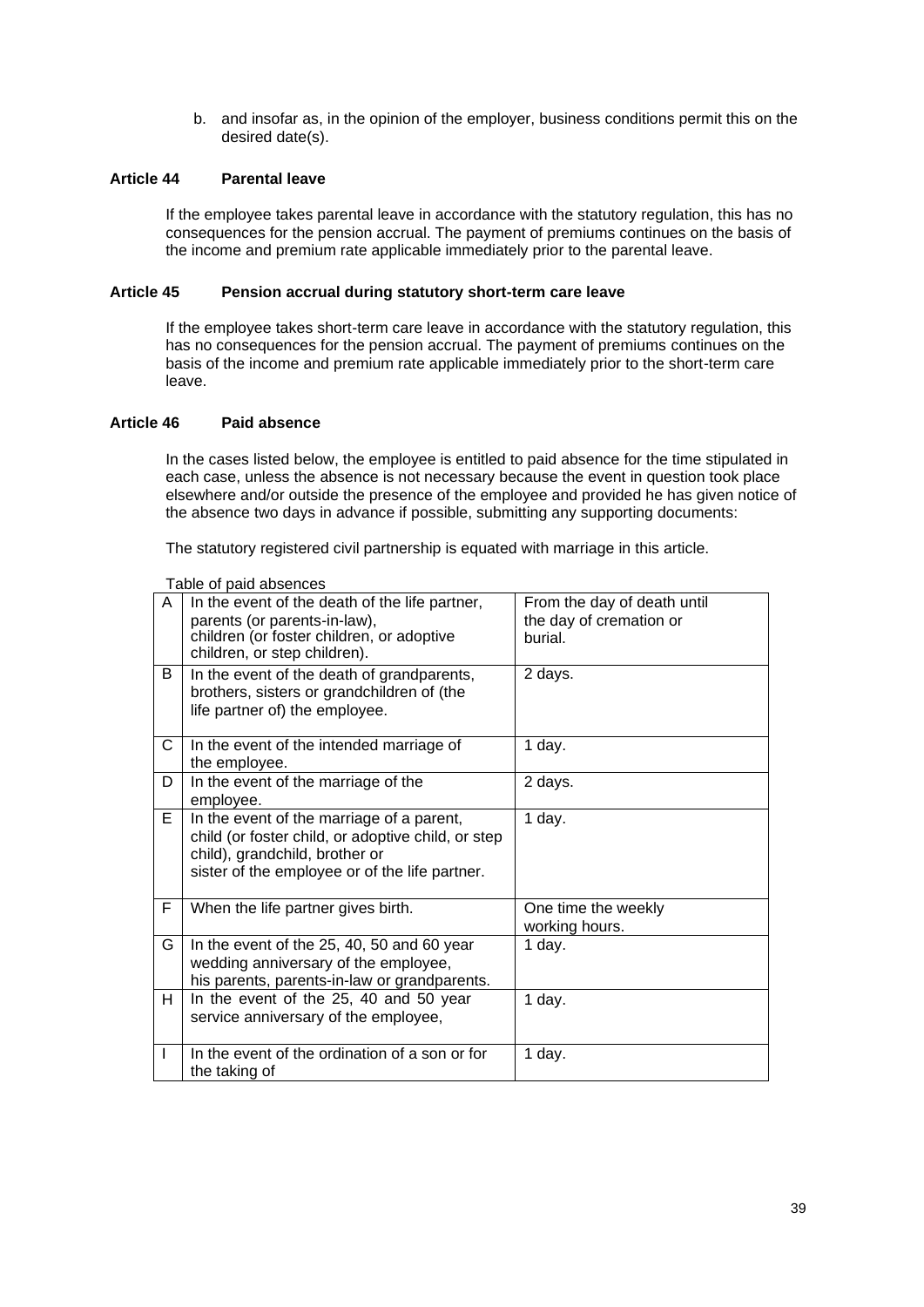|    | religious vows by a child (or foster child, or<br>adoptive child, or step child).                                                                                                                                                                                                                                                                                                 |                                                                                                                                                                                                            |
|----|-----------------------------------------------------------------------------------------------------------------------------------------------------------------------------------------------------------------------------------------------------------------------------------------------------------------------------------------------------------------------------------|------------------------------------------------------------------------------------------------------------------------------------------------------------------------------------------------------------|
| IJ | If the employee is briefly prevented from<br>performing his work due to the fulfilment of an<br>obligation personally imposed on him by or<br>under the law through no fault of his own,<br>provided that this fulfilment cannot take place in two days.<br>his free time and with deduction of any<br>compensation which the employee might have<br>received from third parties. | For a period of time to be<br>determined in accordance with the<br>principle of fairness by the<br>employer, but up to a maximum of                                                                        |
| K  | For visits to the doctor, dentist or specialist.                                                                                                                                                                                                                                                                                                                                  | The time required for this, if the visit<br>cannot take place during the<br>employee's free time and insofar as<br>the employee cannot claim<br>compensation from third parties for<br>the loss of income. |
|    | When the employee moves house, with a<br>maximum of once per calendar year.                                                                                                                                                                                                                                                                                                       | 1 day.                                                                                                                                                                                                     |

## *Note:*

*Naturally, no claim can be made for paid short-term absence if the event takes place on a day on which the employee does not work either way. It is the absence that is paid for, not the cause.*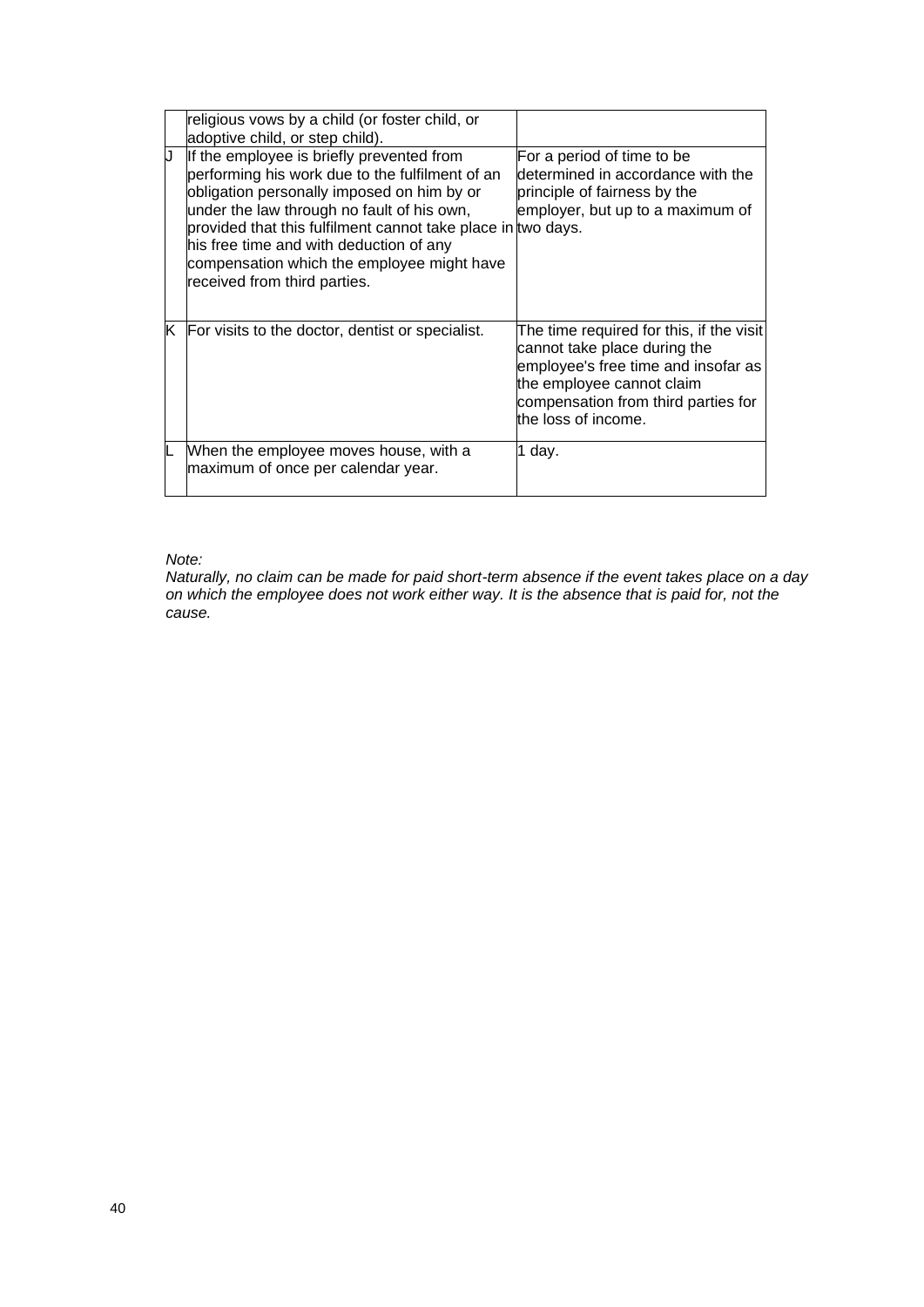## **COMMUTING EXPENSES SCHEME**

### **Article 47 COMMUTING EXPENSES SCHEME**

As of 1 January 2011, a commuting expenses scheme was introduced. Commuting shall from this date be reimbursed by the employer to the employee subject to the following:

- a. The amount of the reimbursement is  $\epsilon$  0.14 per kilometre with a minimum travel distance of 5 kilometres and a maximum travel distance of 40 kilometres one way, per day worked. As of 1 March 2022, the reimbursement of €0.14 per kilometre will be €0.15 per kilometre.
- b. A commuting distance of more than 40 kilometres one way is reimbursed as 40 kilometres;
- c. Calculation of a one-way commute and return according to the route planner of the ANWB (Royal Dutch Touring Club), shortest route (home address postal code, workplace postal code);
- d. If transport is arranged by or on behalf of the employer, no reimbursement within the meaning of this commuting expenses scheme shall apply;
- e. If, in the case of moving house on the employee's initiative, the commuting distance increases, permission from the employer is required for a higher reimbursement;
- f. If there is a commuting expenses scheme at company level that is more favourable for the employee than the scheme under the collective bargaining agreement, the scheme at company level applies;
- g. The commuting reimbursement shall be paid in accordance with the rules laid down by tax legislation. This means that commuting reimbursements are paid either net or gross, depending on those rules.
- h. The tax offsetting of commuting reimbursements not received is made possible on a voluntary basis, subject to the use of a model agreement approved by Raltex and the implementation regulations.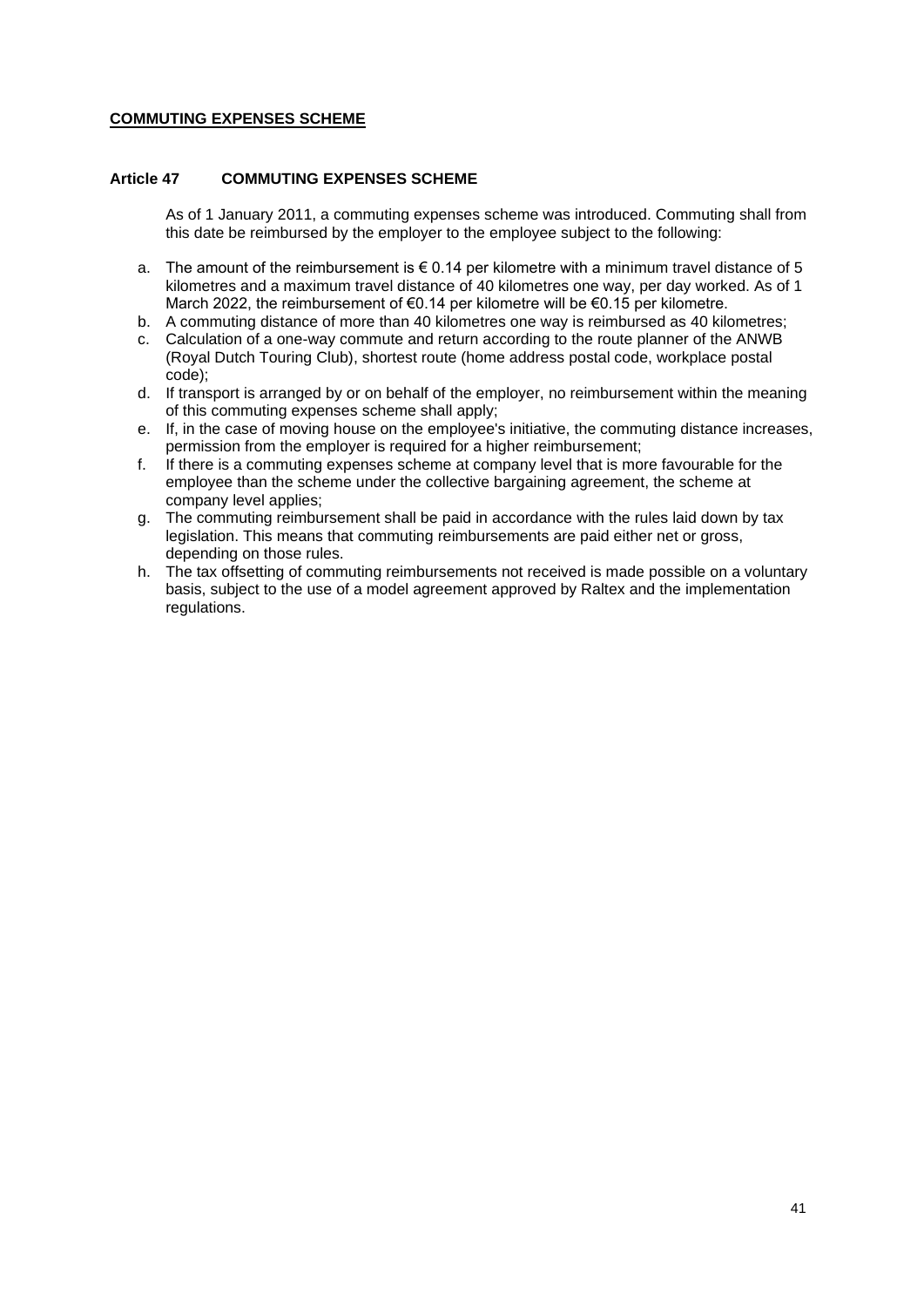# **CONSULTATIVE STRUCTURES**

#### **Article 48 Company consultations/employment security**

- 1. The employer considers employment to be an important part of the social policy to be pursued. He will strive for the greatest possible continuity of the company and thus of employment.
- 2. The employer shall inform the employees' organisations, at their request, at least once a year about the general state of affairs in the company. Developments in the field of employment in the company will be discussed in particular.
- 3. Employment security (merger, reorganisation and closure) An employer who is conducting merger negotiations or intends to close down all or part of the company and/or drastically reorganise the workforce, or has other plans that will have a significant negative impact on employment and/or the financial position of those working in the company, shall inform the employers' associations and trade unions accordingly. The employer shall endeavour to avoid compulsory redundancies insofar possible.

Together with the employers' associations and trade unions, the employer will, as soon as it becomes necessary, pay attention to:

- a. the time at which the Works Council or the employee representative body will be informed for the issuing of an opinion;
- b. the time and manner in which all employees will be informed;
- c. the question whether and to what extent measures can be taken to prevent, eliminate or reduce any adverse effects on employees insofar possible.
- 4. The individual employers undertake, vis-à-vis the employees' associations, to comply with the provisions of the 'Ser fusiegedragsregels' (SER Merger Code) when preparing and implementing mergers.
- 5. If the realisation of the plans referred to in Paragraph 3 of this article will lead to a reduction in the number of jobs, as well as in the case of a merger, the plans shall be realised after consultation with the works council and the employees' associations, with the primary aim being to avoid compulsory redundancies as far as possible.
- 6. In the situation referred to in Paragraph 4, the employer shall endeavour to safeguard the continuity of the existing employment relationship as far as possible by offering alternative employment within the company or the group. The employee shall cooperate in all fairness.
- 7. If the plans referred to in Paragraph 3 are to be implemented with or without compulsory redundancies - the employer shall draw up a social plan in consultation with the employees' and employers' associations, indicating the interests of the employees concerned that in particular must be taken into account and the provisions that can be made in that respect.
- 8. Before formulating and giving a definitive assignment to a management consultancy agency, which assignment is intended to change the structure and size of the organisation, the employer shall give the Works Council the opportunity to give its opinion on the matter and to inform the employees' associations, unless compelling business interests oppose this.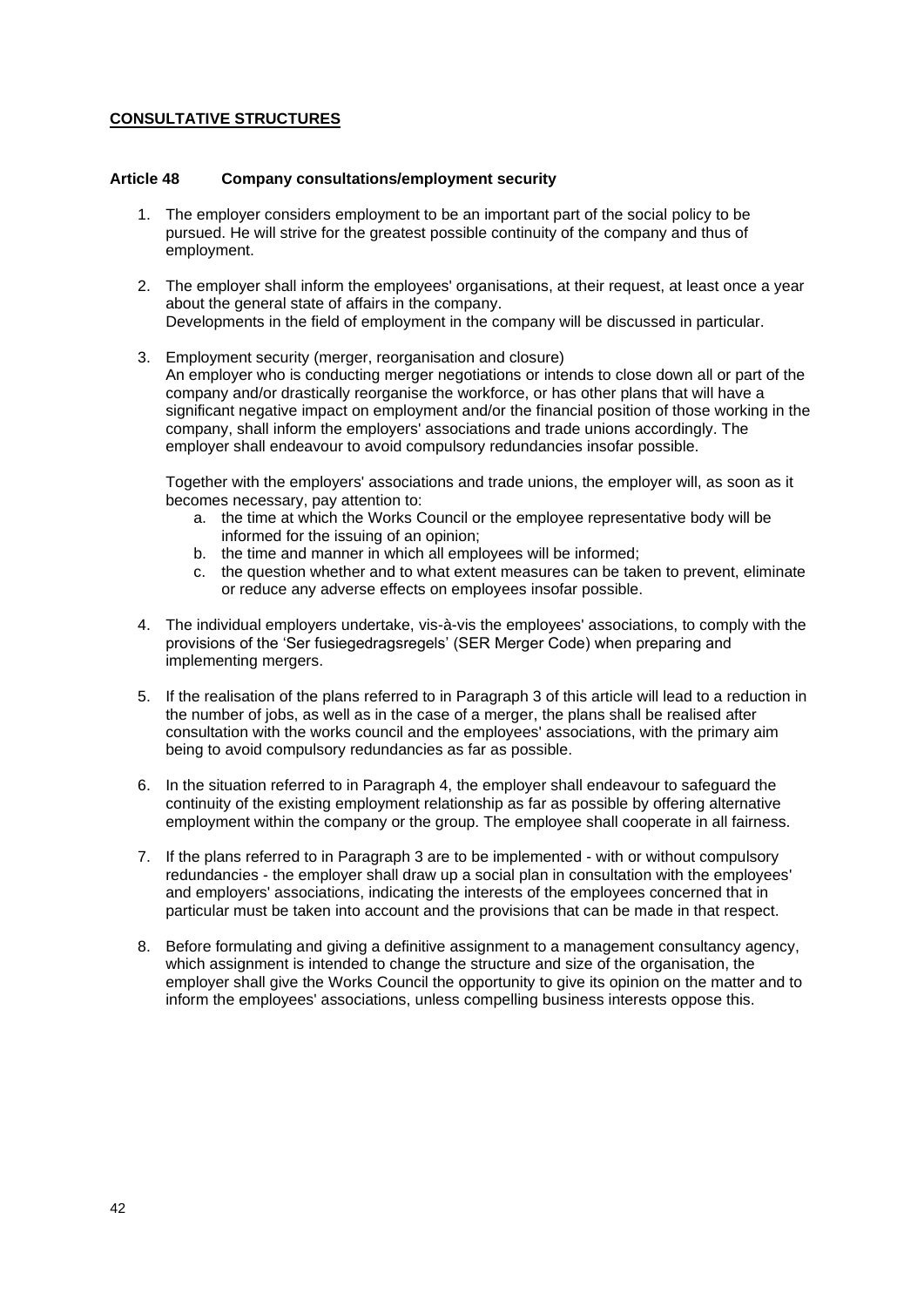- 9. In consultation with the works council or the employee representative body, it will be examined to what extent the employment of vulnerable groups, such as young people, female employees and the disabled, can be actively promoted. A resolution to adopt, amend or cancel such a policy requires the consent of the Works Council.
- 10. When vacancies arise, employees in the company concerned will be given the opportunity to apply for them, without prejudice to the possibility of recruiting from outside the company.
- 11. The employer shall report all relevant vacancies to UWV Werkbedrijf (Employee Insurance Agency; work placement branch) and after filling them or cancelling them, shall report them again.
- 12. The employer shall only make use of temporary workers if there are unavoidable peaks in work, an undesirable sudden accumulation of work due to illness, leave or temporary vacancies, and temporarily in the event of a transitional phase during reorganisation and in the event of structural changes to the company. The temporary workers shall receive remuneration in accordance with the applicable collective bargaining agreement.
- 13. Safety, health, environment.

The employer shall, taking into account the provisions of the 'Arbowet' (Working Conditions Act) that have come into force, take the best possible care of the safety of the employee and the measures to prevent damage to the employee in body and property, insofar as this damage is a direct or indirect result of the work in the company; in particular in connection with the composition of the (raw) materials and equipment used.

In this connection, the employer shall inform in good time and in advance everyone for whom any conceivable risk exists, of the nature of any risks and the possibility, or lack of possibility, of controlling those risks.

The employee shall observe his own safety and that of his fellow employees to the best of his ability, strictly follow the instructions given by the employer and use the prescribed safety equipment.

14. The moment an employer applies for a subsidy to improve jobs, this will simultaneously be reported to the other parties and in particular to the trade union leaders concerned.

#### **Article 49 Industry consultations**

Twice a year, consultation will take place at industry level about the developments within the industry, in particular concerning employment.

In order to optimise these consultations, which are held in Raltex, employers agree to provide information which, in the opinion of the parties, is necessary to discuss the developments in question (and to reach agreements regarding quantitative and/or qualitative aspects of useful employment).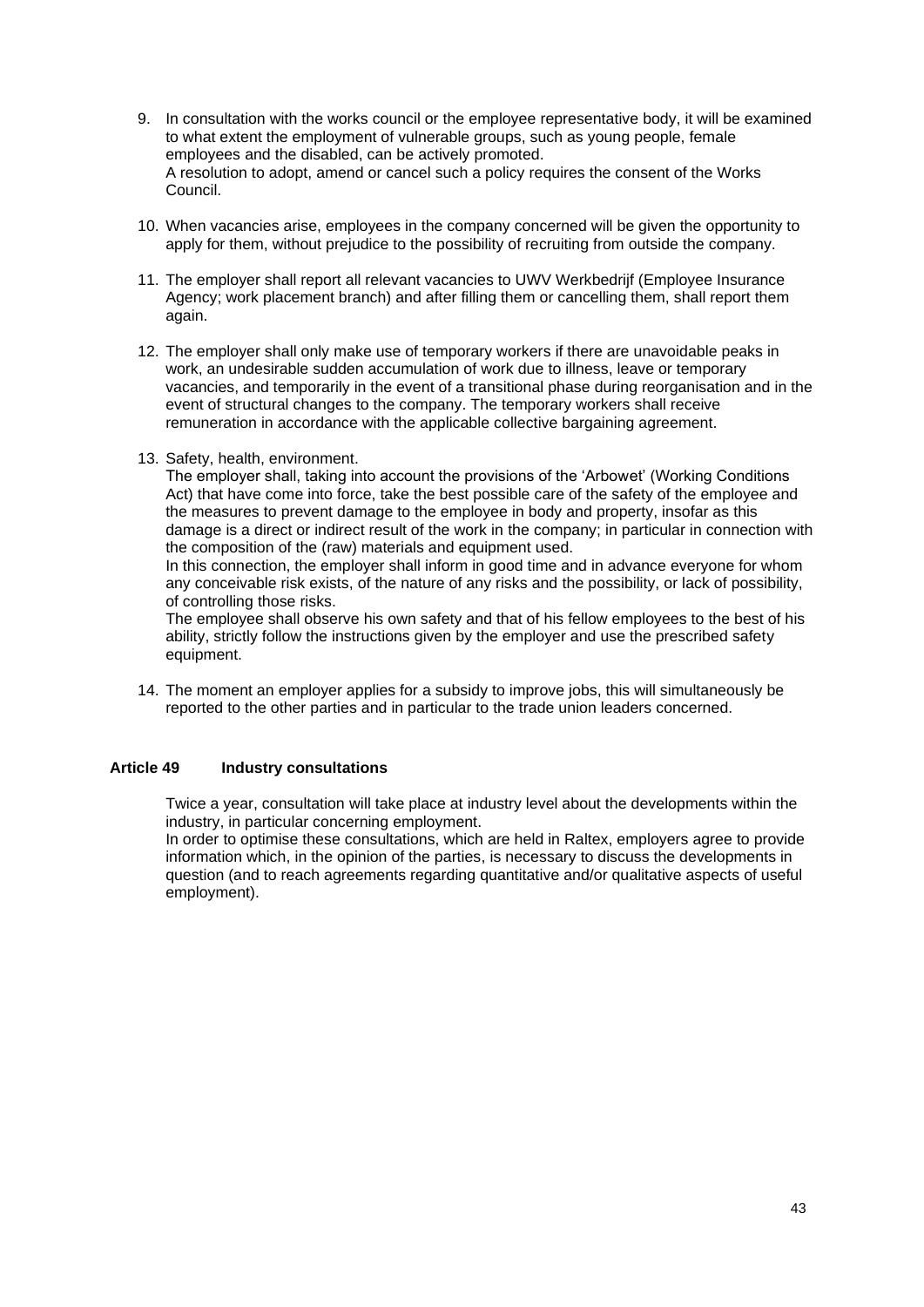# **FOUNDATIONS AND FUNDS**

## **Article 50 RALTEX (Council for Labour Relations in Linen Rental and Laundry Businesses and Textile Cleaning Businesses)**

- 1. There is a Stichting Raad voor Arbeidsverhoudingen Linnenverhuur- en Wasserijbedrijven en Textielreinigingsbedrijven (Council for Labour Relations in Linen Rental and Laundry Businesses and Textile Cleaning Businesses Foundation) (hereinafter referred to as: Raltex; Reitseplein 1, P.O. box 4076, 5004 JB Tilburg).
- 2. The articles and regulations of Raltex are part of the collective bargaining agreement.
- 3. Raltex aims to promote good social relations in the industry, in particular by managing the implementation and application of this collective bargaining agreement.
- 4. Raltex endeavours to achieve this goal by carrying out activities aimed at:
	- a. supporting and implementing joint consultation, not being a collective bargaining agreement, in the linen rental, laundry and textile cleaning sector (hereinafter referred to as: the sector);
	- b. providing education and information on the provisions of the collective bargaining agreement;
	- c. promoting compliance with the terms and conditions of employment in the sector and, in that context, advising on and resolving disputes in accordance with the procedures set out in Appendix 2 and Appendix 6 of this collective bargaining agreement in respect of the application of the collective bargaining agreement or the position classification and, in accordance with the Regulations in Article 57 of the collective bargaining agreement, Appendix 7, handling and investigating complaints that pertain to systematic non-compliance with the provisions of this collective bargaining agreement and imposing sanctions on those grounds, as well as carrying out inspections by the Raltex board in accordance with Appendix 4 of the collective bargaining agreement in the event of a well-founded suspicion of non-compliance with the collective bargaining agreement and imposing sanctions on those grounds;
	- d. on the grounds of Article 56 of the collective bargaining agreement and in accordance with the complaints procedure included in Appendix 8 of the collective bargaining agreement, handling and investigating complaints concerning undesirable behaviour in the linen rental, laundry and textile cleaning sectors (hereinafter referred to as: the sector);
	- e. conducting and publishing research into the perception and application of terms and conditions of employment in the sector and (comparative) research into terms and conditions of employment applicable in other sectors;
	- f. conducting and publishing research into the consequences of agreements made by parties to the collective bargaining agreement;
	- g. conducting and publishing research in the field of and/or financing and subsidising activities aimed at improving or promoting:
		- i. the working conditions in the industry;
		- ii. the functioning of participation consultations and bodies in the company;
		- iii. the valuation of the positions in the industry;
		- iv. the distribution of care responsibilities;
		- v. the position of women in the sector;
		- vi. the elderly policy in the sector.
	- h. financing and subsidising the management and the activities of the O&O Fonds (Training and Development Fund for Linen Rental and Laundry Companies and Textile Cleaning Companies) described in Article 51 of the collective bargaining agreement;
	- i. expired
	- j. adopting further regulations or deviating conditions on the grounds of Article 58 of the collective bargaining agreement;
	- k. financing trade union leave in accordance with Article 55, Paragraph 1 of the collective bargaining agreement;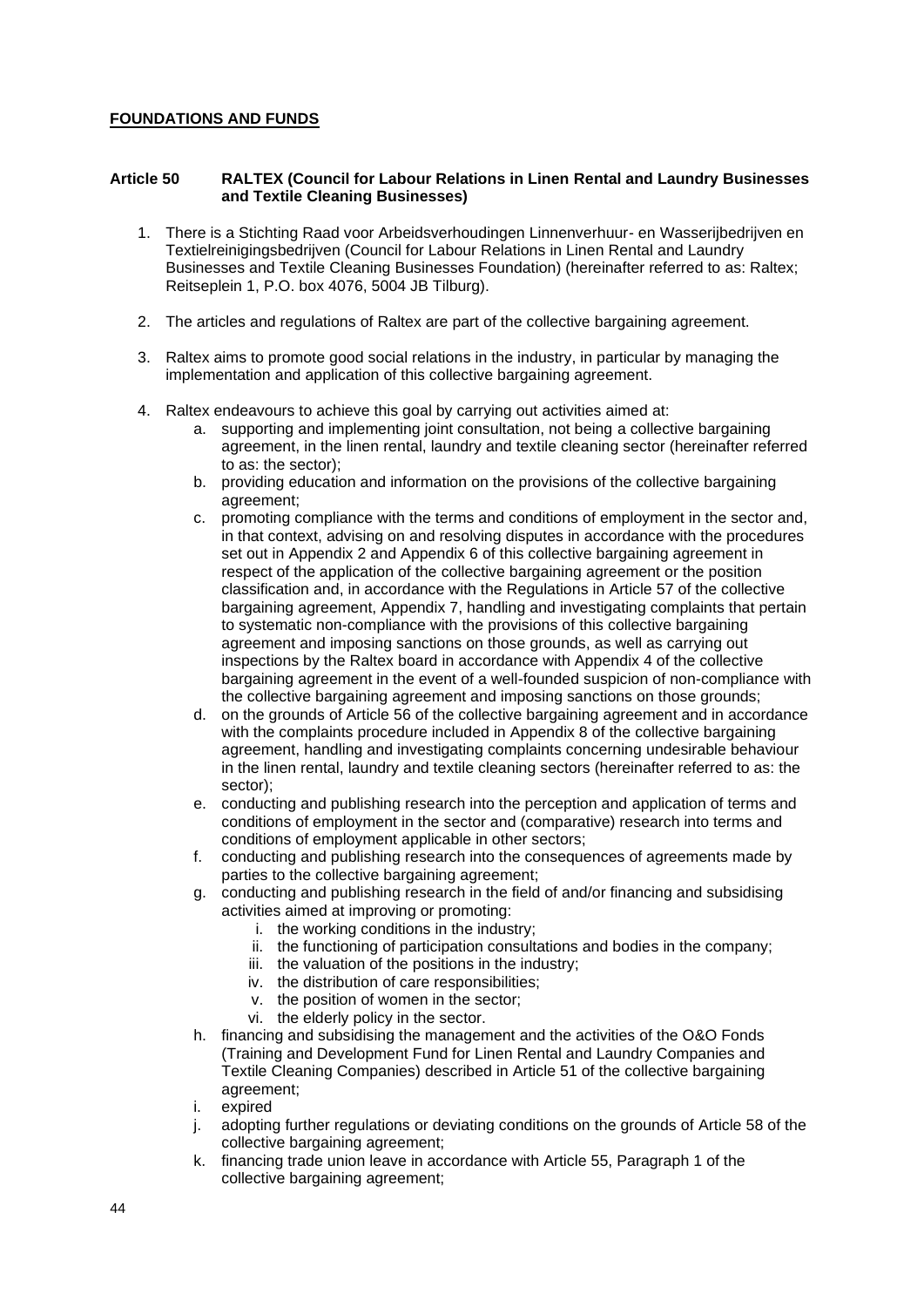- l. expired
- m. collecting the contribution owed to Raltex to finance the above activities (or having this collected by a third party).
- n. supervising and coordinating the management activities of the:
	- i. VUW: Stichting Vrijwillig Uittreden voor de Linnenverhuur- en Wasserijbedrijven en Textielreinigingsbedrijven (Foundation for Voluntary Resignation in Linen Rental and Laundry Businesses and Textile Cleaning Businesses);
	- ii. O&O Fonds: Stichting Opleidings- en Ontwikkelingsfonds Linnenverhuur- en Wasserijbedrijven en Textielreinigingsbedrijven (Training and Development Fund for Linen Rental and Laundry Companies and Textile Cleaning Companies Foundation);
- 5. Each of the contracting parties is authorised to request the opinion of Raltex in the event of any disputes regarding the interpretation and application of the provisions of this collective bargaining agreement. The contracting parties undertake to regard this opinion of Raltex as binding between them and to conduct themselves in accordance with such a binding opinion. The binding opinion procedure is included in Appendix 6 and forms part of this collective bargaining agreement.
- 6. However, individual disputes between an employer and employee must be adjudicated by the court appointed for that purpose by law, unless both individual parties request Raltex in writing after the dispute has arisen to issue a binding opinion on the individual dispute in question, in which case both individual parties will be bound by this binding opinion. A request for such an opinion and/or the opinion itself can never impede recourse to the courts.

# **Article 51 O&O Fonds (Training and Development Fund for Linen Rental and Laundry Companies and Textile Cleaning Companies Foundation)**

- 1. There is a Stichting Opleidings- en Ontwikkelingsfonds voor de Linnenverhuur- en Wasserijbedrijven en Textielreinigingsbedrijven (Training and Development Fund for Linen Rental and Laundry Companies and Textile Cleaning Companies Foundation) (hereinafter referred to as: O&O Fonds) c/o Reitseplein 1, P.O. box 4076, 5004 JB Tilburg. The purpose of the O&O Fonds is to develop, promote and finance sector-specific training.
- 2. The articles (Appendix 9), the benefit regulations (Appendix 10) and the internal regulations (Appendix 11) of the O&O Fonds form part of the collective bargaining agreement.
- 3. The object of the O&O Fonds is to promote the training of employees in the sector in order to achieve or increase the knowledge and/or skills of the employees necessary for the performance of current and/or future positions in the industry.
- 4. The O&O Fonds seeks to achieve this object by financing, in whole or in part, costs arising from the following activities:
	- a. the development and updating of training and courses aimed at
		- i. increasing professional and related general social knowledge;
			- ii. improving Dutch language skills on the shop floor.
	- b. the carrying out of training and courses referred to under a. subject to the conditions and further description as included in the regulations;
	- c. the promoting of participation in training and courses recognised by the O&O Fonds under the conditions and in accordance with the specifications set out in the regulations:
	- d. the gathering and providing of information on government subsidy schemes.
- 5. The employee is entitled to training aimed at maintaining professional competence.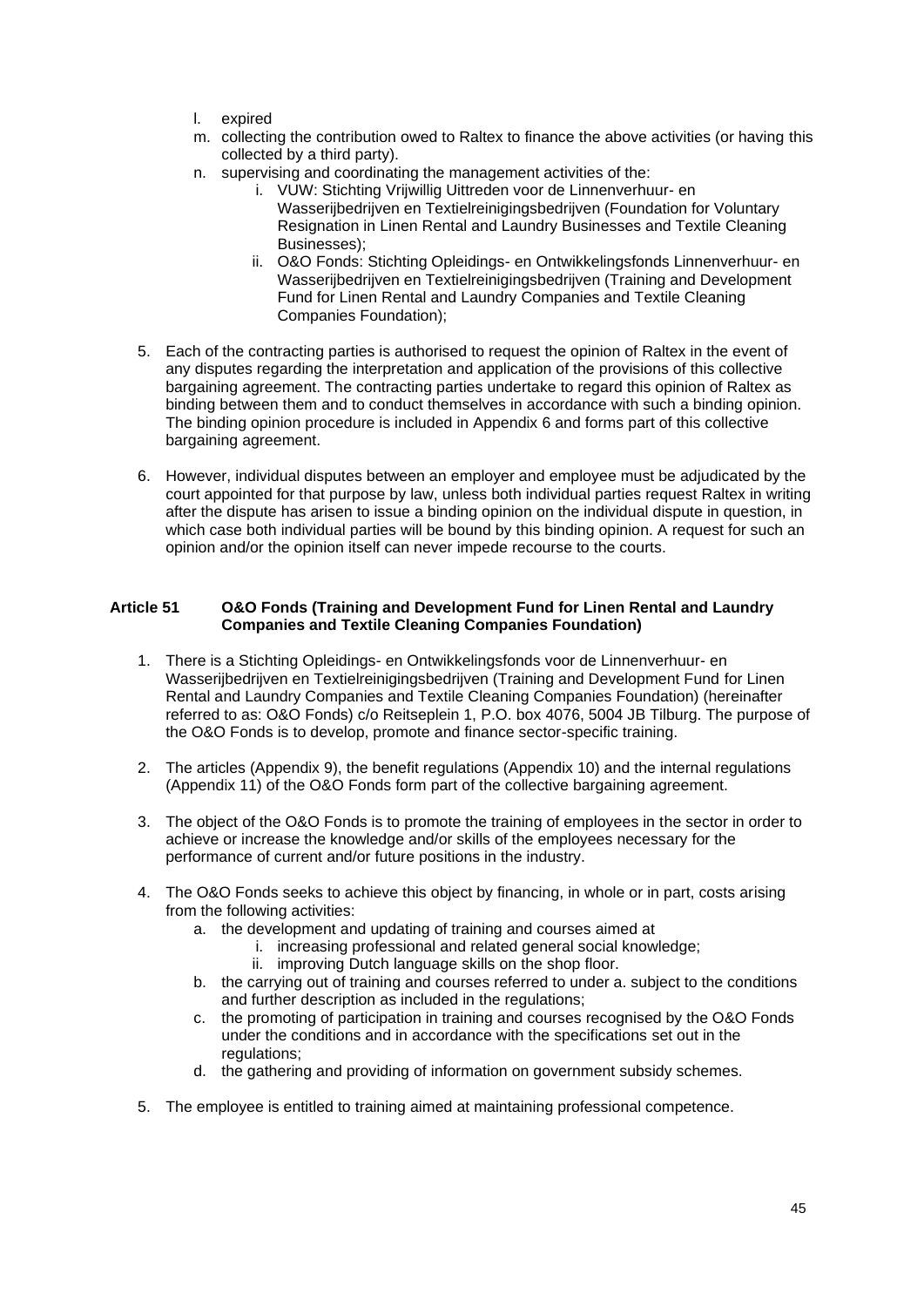- 6. The employee is entitled to at least one performance review per year in which, among other things, the training courses for which the employee is eligible are determined. Training courses offered by the O&O Fonds or other courses aimed at maintaining professional competence shall in principle take place during business hours, at the employer's expense.
- 7. If any disputes arise on this matter, the employee may appeal to the Works Council or, if there is no Works Council, to Raltex.

## **Article 52 Financing of sector organisations**

- 1. The employer owes a contribution for the activities of Raltex and the O&O Fonds.
- 2. The contribution is 0.24% of the contribution base.
- 3. The amount of the contribution is a percentage of the contribution base to be determined by the board for each year.
- 4. Contribution base: the sum of the salaries subject to contribution in the company of the employer.
- 5. Salary subject to contribution: the gross annual salary, increased by the holiday allowance and the structural year-end bonus, but excluding other bonuses, gratuities, payment for overtime and other emoluments to be specified by the employer, up to the maximum to be determined annually by the board of Raltex.
- 6. The contribution is collected by or on behalf of Raltex.
- 7. The term of this article is until 1 January 2023.

# **Article 53 Pension fund**

A pension fund exists for the linen rental and laundry and textile cleaning industry, named stichting bedrijfstakpensioenfonds mode, interieur-, tapijt- en textielindustrie (sectoral pension fund for the fashion, interior, carpet and textile industry foundation). The rights arising from this fund are provided for in the Articles and the Pension Rules. Both the employer and the employee are obliged to participate in this Sectoral Pension Fund and to comply with the Articles and the Pension Rules of this Sectoral Pension Fund. This pension scheme does not apply to holiday workers and trainees.

**Article 54 Expired**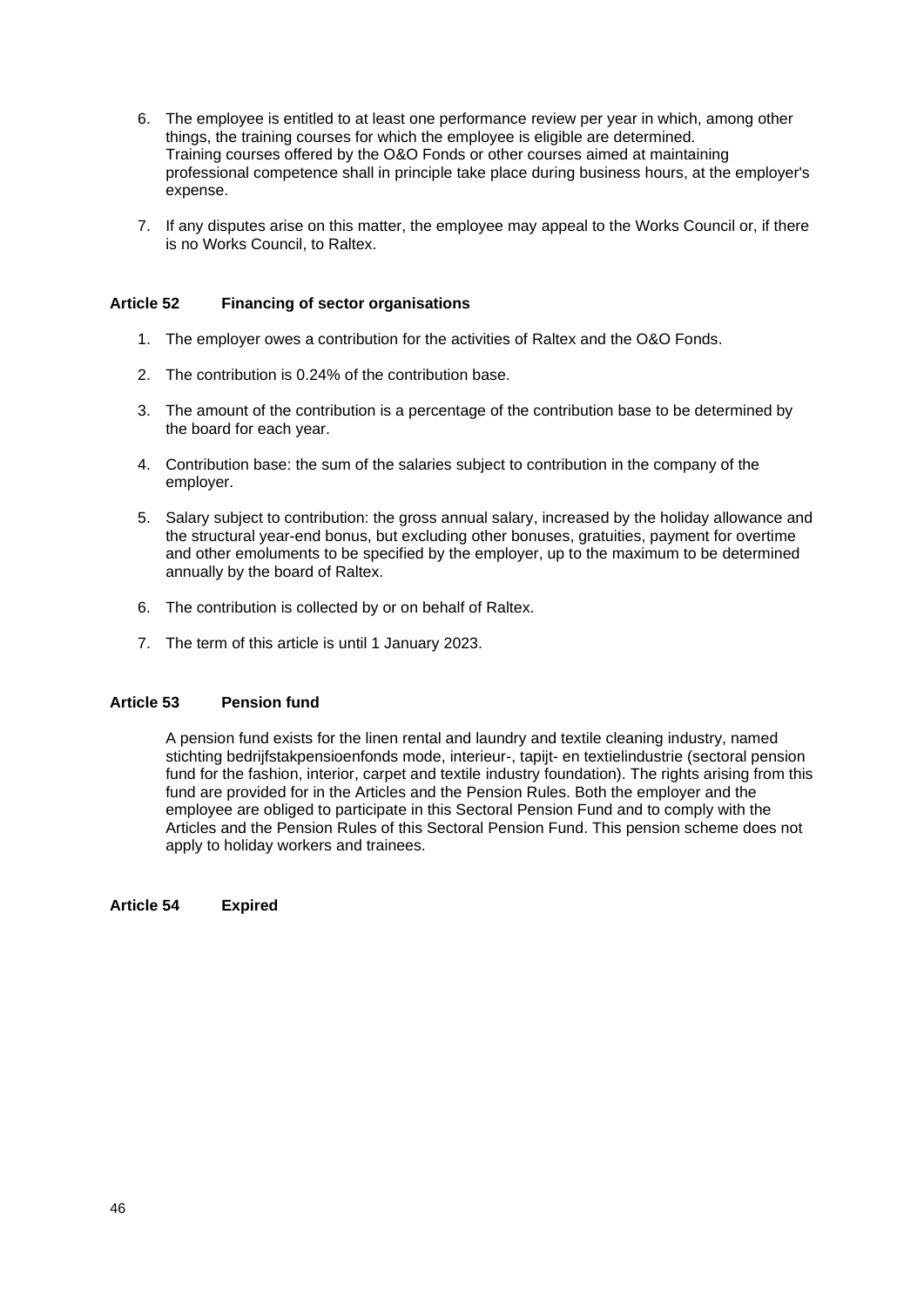## **OTHER PROVISIONS**

#### **Article 55 Trade union provisions**

1. If the employee is appointed as an official delegate for a meeting of the employees' organisation, the employer shall allow him to take paid leave up to a maximum of 5 days per calendar year, insofar as the business circumstances permit.

For the 6th up to and including the 8th day of trade union leave, the limitation is that the employer only has to allow it for one person per (branch of a) company at a time. Loss of wages as a result of trade union leave taken during the 6th up to and including the 8th day shall be borne by Raltex.

The aforementioned days can also be used for training and education.

For group activities of the employee organisation, agreements can be made at group level.

- 2. If the employee has been appointed as an official delegate of an employees' organisation to take part in negotiations for this collective bargaining agreement, the employer shall, in addition to the leave of absence referred to in Paragraph 1, allow him paid leave for the time necessary for this.
- 3. Pursuant to Article 43, the employee may, if the leave referred to in Paragraph 1 has already been granted to the employee, take unpaid leave for trade union activities up to a maximum of 10 working days per calendar year, insofar as the business circumstances permit.
- 4. Trade unions have access to the company once a year, starting from this collective bargaining agreement, to enter into consultations with employees and company management (also separately) under the following conditions:
	- a. The visit is requested from the employer at least three weeks in advance
	- b. On the day of the meeting, a prior interview with the employer takes place
	- c. The meeting with trade union members and/or non-members takes place in a separate business space where other employees at work or enjoying a break are not disturbed. If there is no separate room, a suitable solution will be sought.
	- d. The meeting takes place outside the working hours of the employees.

# **Article 56 Combating undesirable behaviour in the workplace**

- 1. The parties recognise the right of every worker to have his or her privacy and physical integrity respected. In their conduct towards each other, both employers and employees must respect these rights and also act morally and properly. In this context, undesirable behaviour, such as sexual harassment and discrimination on grounds of race, skin colour, religion, or sexual preference, and bullying, aggression and violence within the employment relationship, is not permitted and may result in sanctions for the perpetrator.
- 2. In this context, the complaints procedure included in Appendix 8, which is part of this collective bargaining agreement, applies.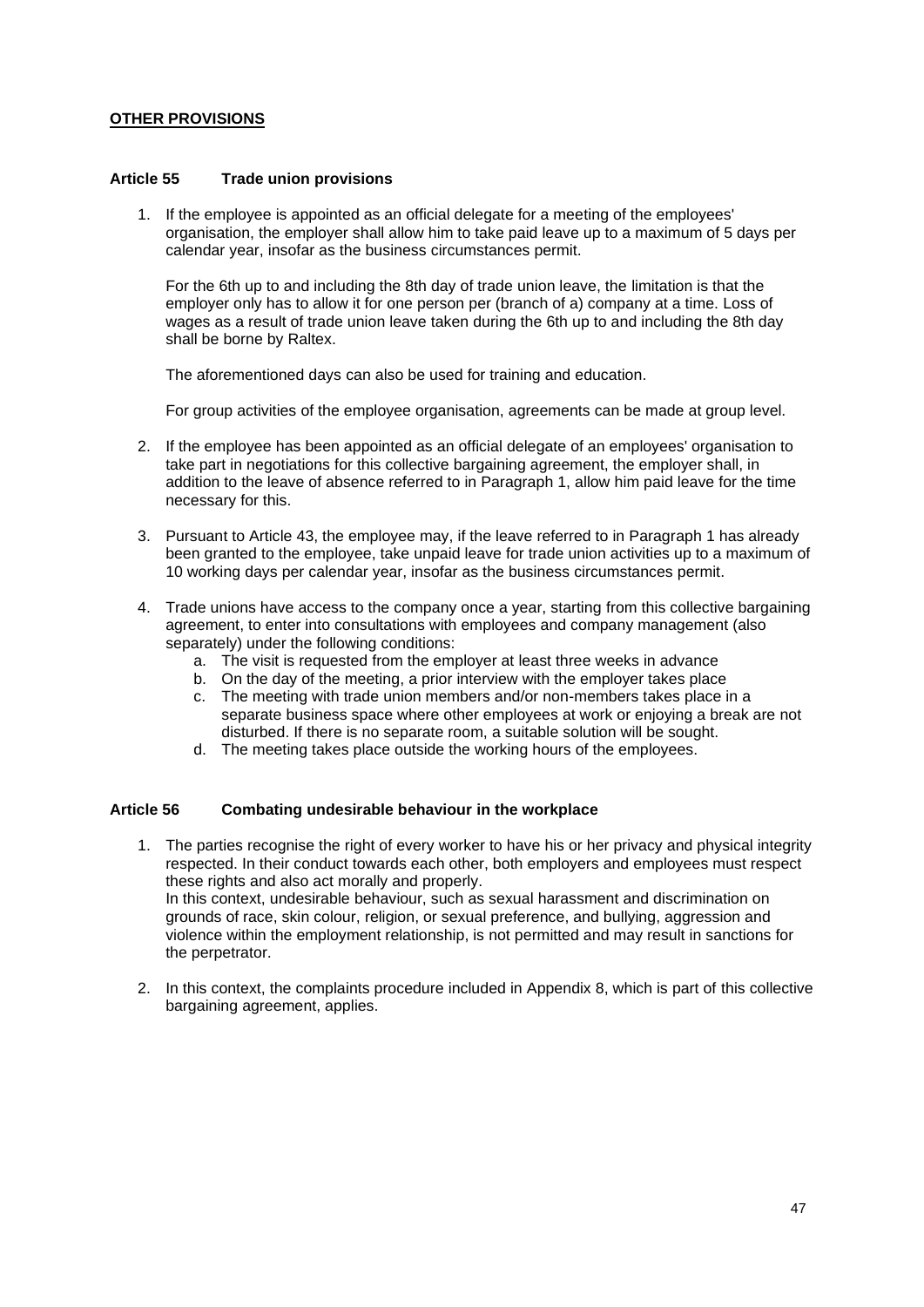#### **Article 57 Complaints procedure for systematic non-compliance with the provisions of the collective bargaining agreement**

- 1. There is a complaints procedure for systematic non-compliance with the provisions of the collective bargaining agreement.
- 2. This complaints procedure is included in Appendix 7 and forms part of this collective bargaining agreement.
- 3. The parties to the collective bargaining agreement transfer their authority to institute an action for damages, as referred to in Article 3 of the 'Wet AVV' (Collective Agreements (Declaration of Universally Binding and Non-Binding Status) Act) and Article 15 of the 'Wet CAO' (Collective Agreements Act), to the board of Raltex, subject to the following provisions.
- 4. The board of Raltex shall not exercise the power referred to in Paragraph 3 until it has notified the parties of its intention to do so. The Raltex board, in doing so, gives each of the parties the opportunity to state, within a period of 14 days, whether it wishes to independently exercise the right to institute an action for damages against the employer in question.
- 5. If one or more parties decide to institute an action independently, they must notify Raltex, as a result of which the delegation as referred to in Paragraph 2 ceases to apply with regard to the action in question.

## **Article 58 Deviating conditions**

If further regulations or different terms and conditions of employment may be desirable for certain companies, these companies may request Raltex to adopt such regulations.

Such an application shall in any case state the provision(s) for which derogation from the terms and conditions of employment is sought and shall include an explanation as to why the conditions have been met.

In assessing the application, Raltex will use the following criteria: (temporary) special circumstances apply, other than what is usual for the industry, on the basis of which it cannot reasonably be demanded of the applicant that the collective bargaining agreement (or the provisions thereof) be applied in full; another (terms and conditions of employment) arrangement applies, which is at least equivalent to this collective bargaining agreement (or its provisions) and which has been established in consultation with a trade union involved in this collective bargaining agreement.

Raltex shall make a decision within twelve weeks of receiving an application. This period may be extended by twelve weeks if Raltex is of the opinion that further information is required, or by such longer period as may reasonably be necessary to obtain such additional information.

The reasons for the decision on the request shall be given and the decision shall be communicated to the applicant in writing.

### **Article 58(a) Further terms and conditions of employment for participation in the modernisation pilot**

If further terms and conditions of employment are adopted by Raltex at the request of the employer, subject to the provisions set out in the memorandum of 7 May 2018 (Appendix 13 of this collective bargaining agreement), for the benefit of the company maintained by this employer, these terms and conditions of employment shall apply as collective bargaining agreement provisions for the duration of the relevant pilot, to the exclusion of the relevant collective agreement provisions as they applied prior to the entry into force of the pilot. After the pilot has ended, the employee is (again) fully entitled to the terms and conditions of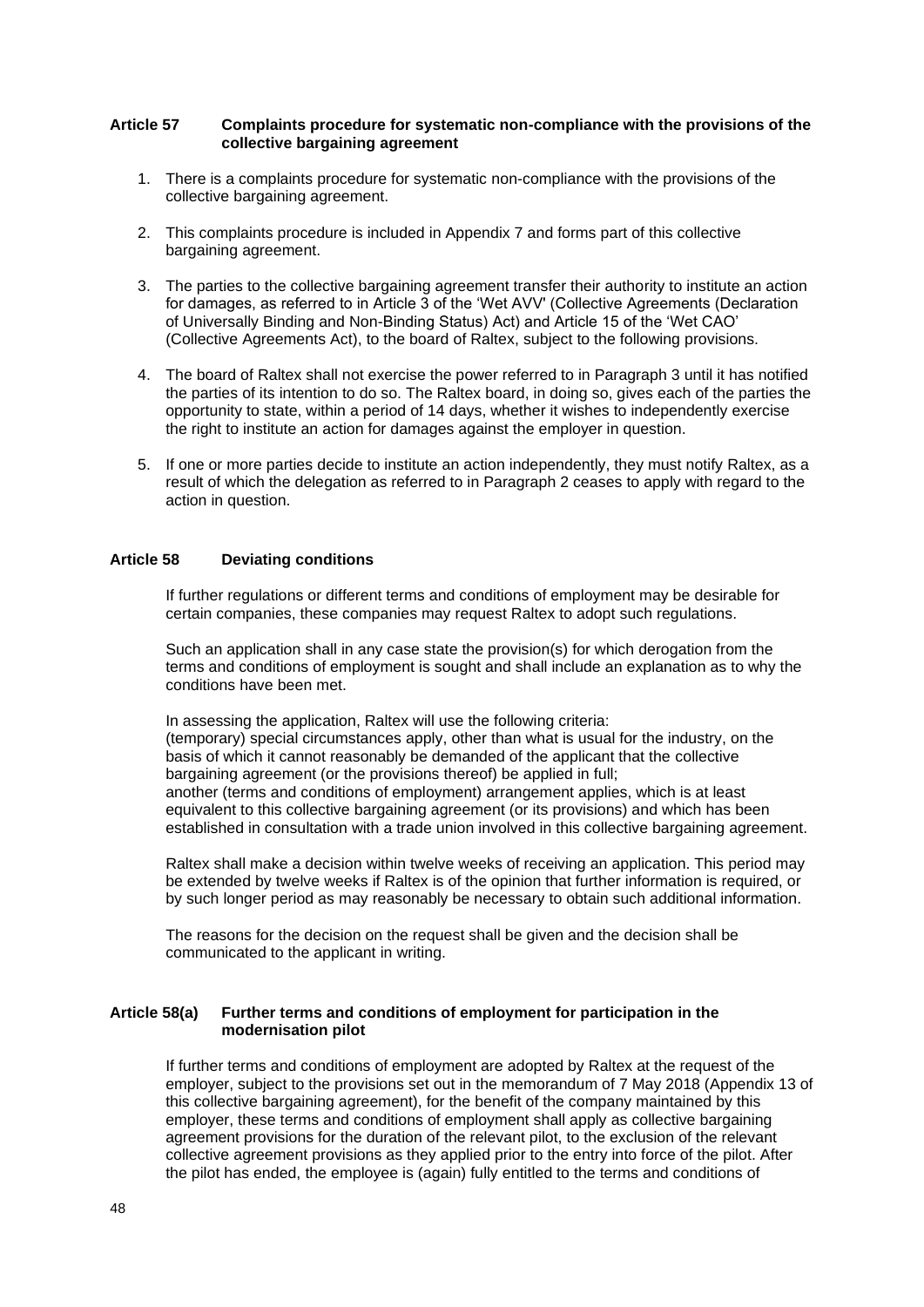employment that would have applied if the pilot had not taken place.

## **Article 59 Interim changes**

If, however, the socio-economic situation or socio-economic legislation should change in the interim, which could not have been foreseen when the agreement was entered into, or which were not taken into consideration, and which are contrary to the basic principles with regard to wages and working hours in particular, the parties shall enter into mutual consultations for the purpose of reaching a (possible interim) amendment to the agreement.

#### **Article 60 Raltex reimbursement**

Via Raltex, the employers' organisations (FTN/Netex) have an annual sum of €120,000 available for the term of the collective bargaining agreement. The trade unions (FNV/CNV) also have annual sum of €130,000 available for the term of the collective bargaining agreement The division between the parties is set at 5/6 (FTN and FNV) and 1/6 (Netex and CNV). These amounts shall be used to implement sector activities as referred to in Article 50, Paragraph 4 of the collective bargaining agreement.

### **Article 61 Term**

.

1. This agreement is entered into for the period from 2 January 2022 to 1 January 2023. The parties to the collective bargaining agreement shall announce an extension of this agreement until 1 May 2023 three months before it expires.

The following fund provisions (articles and appendixes) have been agreed for the period from 2 January 2022 to 1 January 2023 and are not extended. Article 50, except for Paragraphs 1 and 3; Article 51, except for Paragraphs 1 and 3; Article 52, Article 60, Appendix 2 (Job Evaluation Appeals Procedure); Appendix 4 (Articles of Stichting Raltex); Appendix 5 (Regulations of Stichting Raltex); Appendix 6 (Binding Opinion Procedure Regulations), Appendix 7 (Complaints Procedure for Systematic Non-Compliance with Collective Bargaining Agreement Provisions); Appendix 8 (Complaints Procedure for the Prevention and Combating of Undesirable Behaviour); Appendix 9 (Articles of the O&O Fonds); Appendix 10 (Benefit Regulations of the O&O Fonds); Appendix 11 (Internal Regulations of the O&O Fonds); Appendix 12 (Audit Regulations of the Raltex Board); Appendix 13 (Raltex Modernisation Memorandum of 7 May 2018).

2. All rights arising from provisions of earlier collective bargaining agreements shall lapse with the entry into force of this collective bargaining agreement. Instead, the rights arising from the provisions of this collective bargaining agreement apply. If the entitlements, rights and obligations from previous collective bargaining agreements are amended in this collective bargaining agreement, then there is only a right to the new amended provisions and there is no continuing and/or cumulative right to the old provision. This provision applies exclusively to the so-called 'MDIEU' agreements (agreements concerning sustainable employment and early retirement), including the Generation Pact agreements, and the agreements concerning the shifting of the year-end bonus.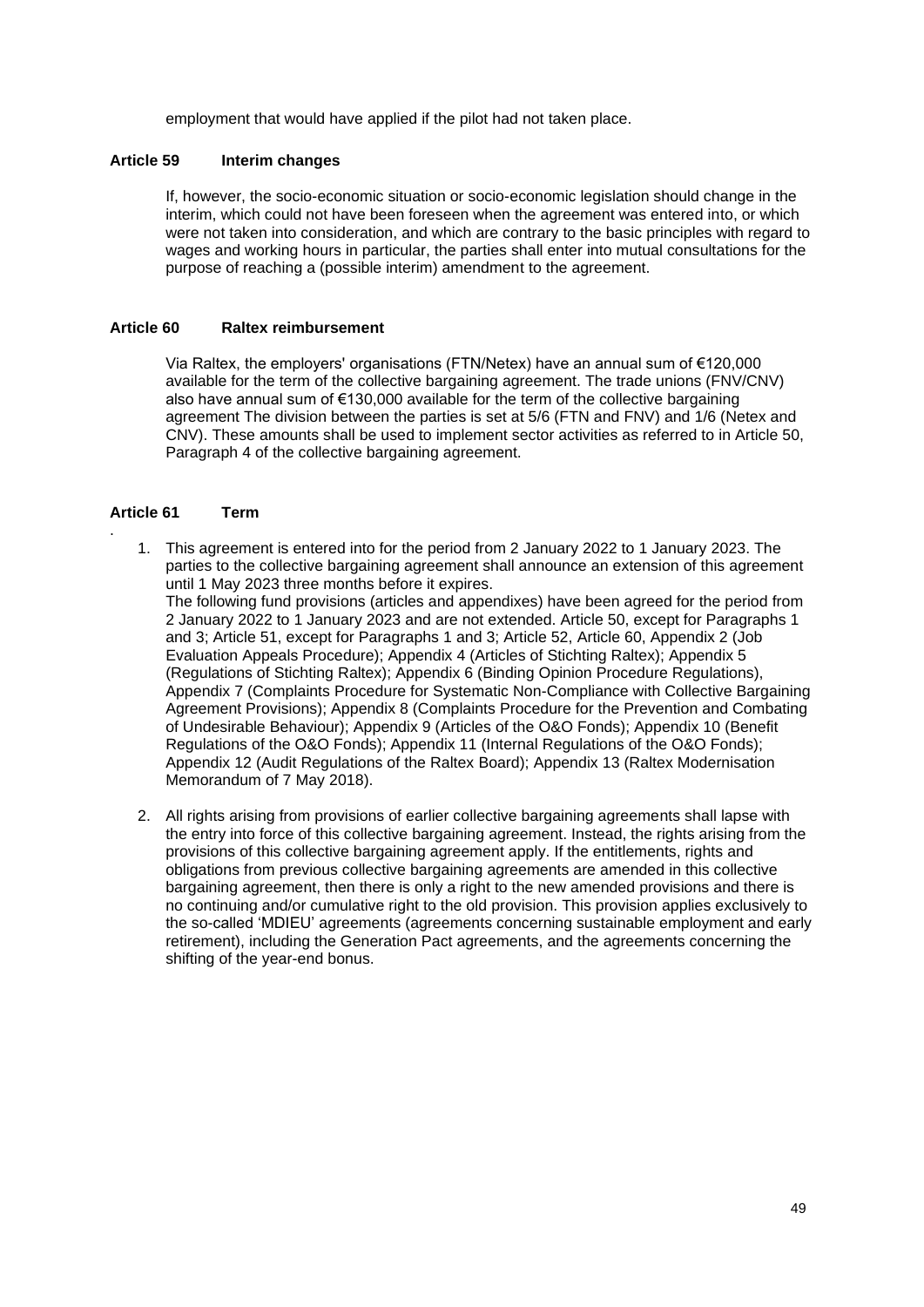# APPENDIX 1

# **Job Classification**

The positions/activities marked with an \* are so-called production positions.

# **Wage group I**

Employees can be placed in this wage group for the first six months of their employment

# **Wage group II**

| Sorter/hanger*                                   | Hanging up and sorting cleaned clothes.                                                  |
|--------------------------------------------------|------------------------------------------------------------------------------------------|
| Hotbox operator*                                 | Drying of (polyester/cotton) items using the hotbox.                                     |
| Popper/topper*                                   | Removal of wrinkles in clothing using equipment.                                         |
| Detacher*                                        | Removal of stains from clothes, both cleaned and to<br>be cleaned.                       |
| Strainer (removal side)*                         | Folding, taking and sorting of small and/or large<br>strained laundry.                   |
| Ironer*                                          | Ironing of all types of clothes (including speciality<br>clothes).                       |
| Folder*                                          | Folding of washed goods according to instructions.                                       |
| Strainer (input side)*                           | Straining small and/or large laundry.                                                    |
| Warehouse employee*                              | Receiving, storing and preparing hired goods for<br>delivery.                            |
| Packer of large goods*                           | Packing of clean laundry (large goods).                                                  |
| Clean laundry sorter*                            | Sorting of clean goods for post-processing.                                              |
| Packer (small                                    | Packing and, at customer level, preparing personal                                       |
| goods/personal goods)*                           | laundry for dispatch and other small goods.                                              |
| Checker/folder/<br>packager of medical<br>goods* | Checking, functionally folding and preparing parcels<br>with medical goods.              |
|                                                  | Laundry damage repairer Repairing faults and damage to laundry.                          |
| Cleanroom employee*                              | Drying, folding and packaging of cleanroom clothing<br>according to cleanroom standards. |
| Trouser presser*                                 | Pressing of trousers.                                                                    |
| Tumble dryer/folder*                             | Drying and folding of washed goods according to<br>instructions.                         |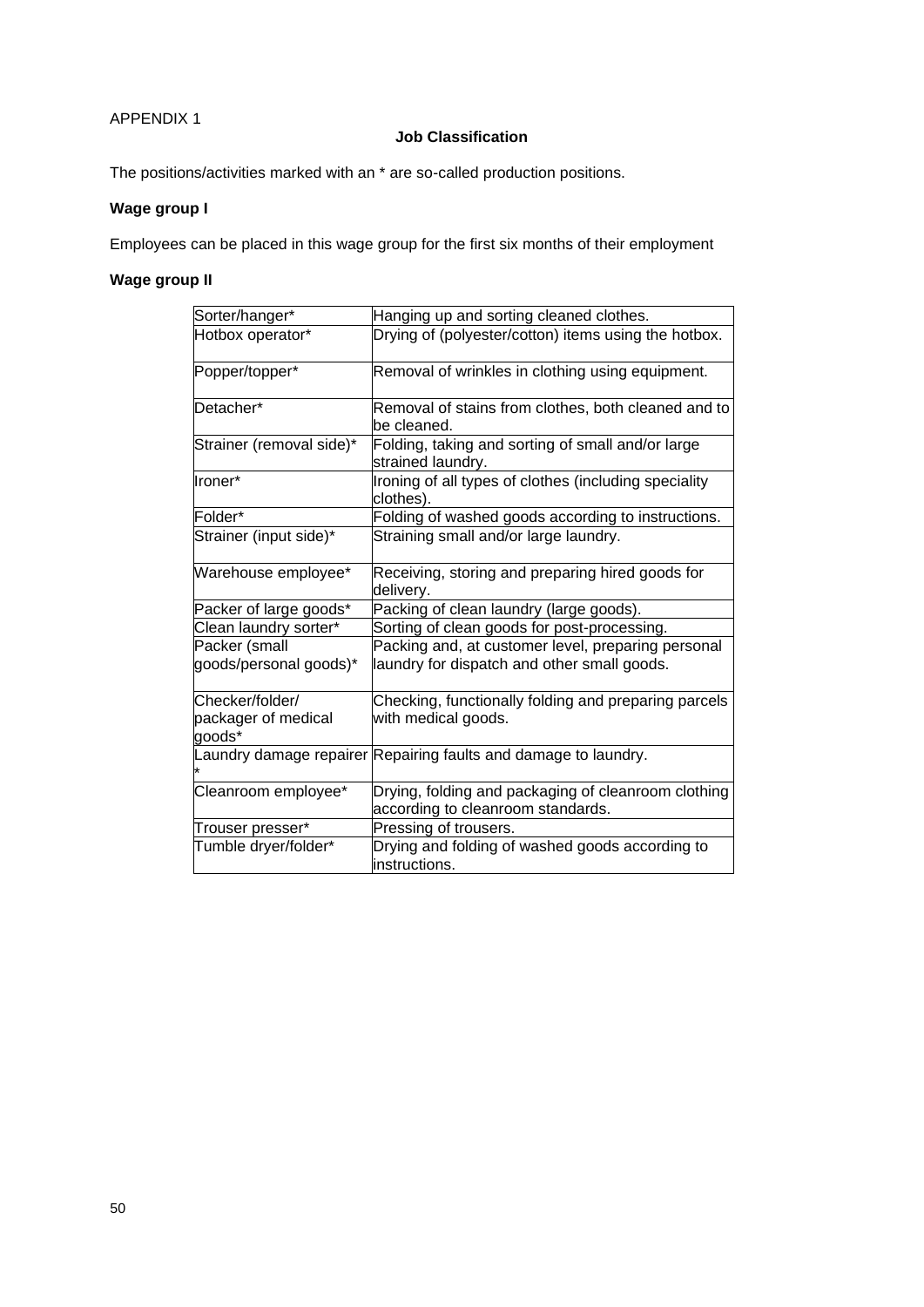# **Wage group III**

| Canteen manager                                          | Managing the canteen and providing drinks and<br>snacks.                                                                                                                                                                               |  |
|----------------------------------------------------------|----------------------------------------------------------------------------------------------------------------------------------------------------------------------------------------------------------------------------------------|--|
| Packager of medical<br>goods/autoclave<br>operator*      | Preparation of medical packages and sterilisation of<br>medical packages using an autoclave.                                                                                                                                           |  |
| Suede department<br>employee (spraying)*                 | Performance of finishing work on cleaned leather<br>clothing.                                                                                                                                                                          |  |
| Adjuster/modifier*                                       | Adjustment of and modifications to clothing.                                                                                                                                                                                           |  |
| Dirty laundry sorter<br>(large goods)*                   | Sorting dirty laundry (large goods).                                                                                                                                                                                                   |  |
| Universal presser*                                       | Assessment of clothing offered with regard to the<br>operations to be performed and<br>preparing of all kinds of cleaned garments.                                                                                                     |  |
| Autoclave operator*                                      | Sterilisation of medical packages using an autoclave.                                                                                                                                                                                  |  |
| Presser/folder*                                          | Pressing and folding of shirts, jackets, trousers and<br>the like.                                                                                                                                                                     |  |
| Dirty laundry sorter<br>(small goods/personal<br>goods)* | Sorting and marking of dirty laundry (small<br>goods/personal goods)*                                                                                                                                                                  |  |
| Shop clerk                                               | Taking care of the intake and issue of goods in the<br>shop and finishing the cleaned clothes<br>as part of the production process.                                                                                                    |  |
| Universal detacher*                                      | Localising, assessing and identifying all types of<br>stains on clothes, both cleaned and to be cleaned,<br>and on clothes already treated by detachers;<br>removing these stains,<br>possibly with the help of self-made detachments. |  |
| Wet cleaner<br>(whites/colours)*                         | Washing coloured and white laundry.                                                                                                                                                                                                    |  |
| Chemical cleaner*                                        | Cleaning of laundry mainly via chemical<br>dry cleaning, but also wet cleaning where possible.                                                                                                                                         |  |
| <b>Business</b><br>administration staff<br>member        | Processing company data and typing documents in<br>the Dutch language.                                                                                                                                                                 |  |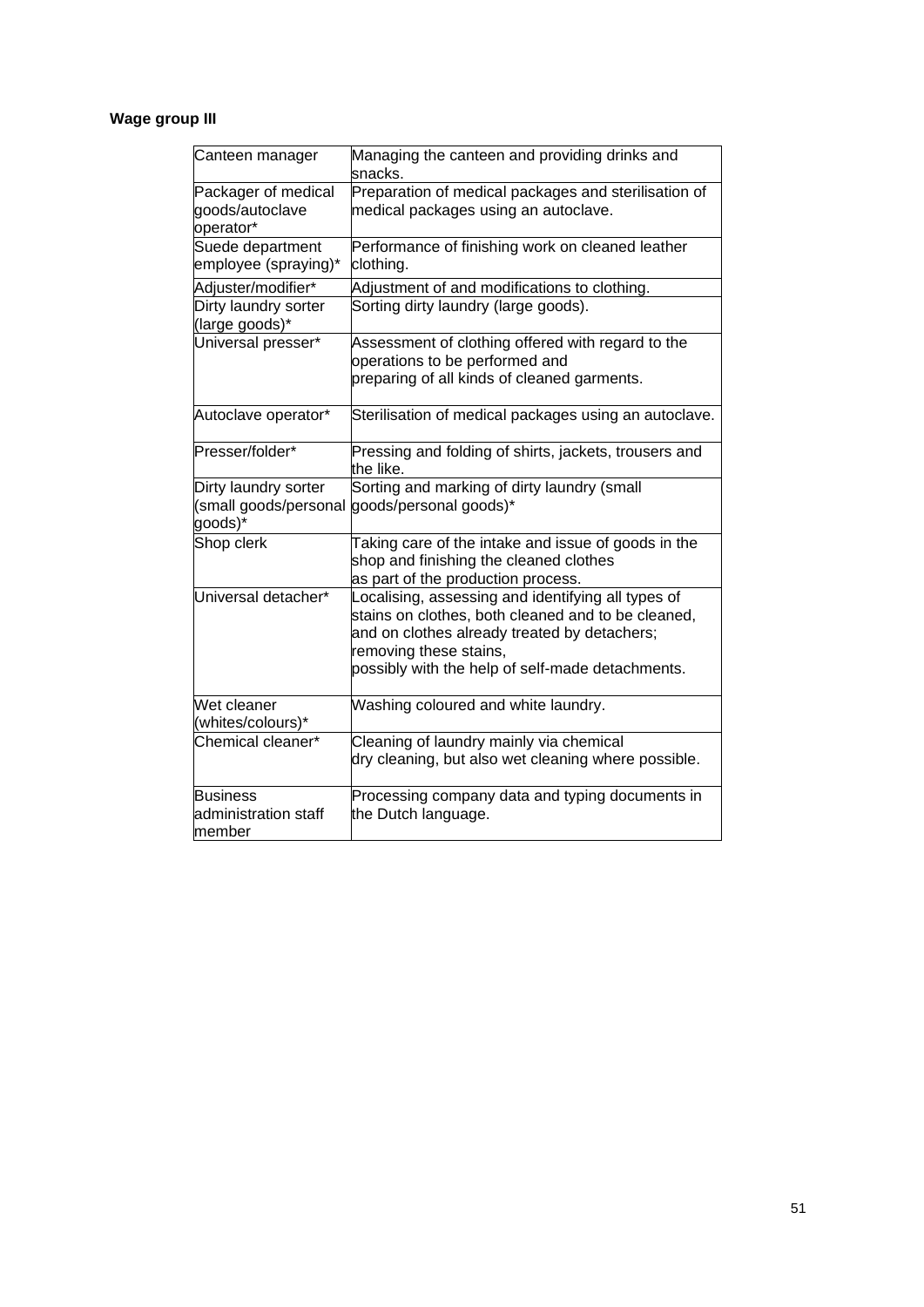# **Wage group IV**

| Cleaner (automated      | Operating and supervising the course of the                            |
|-------------------------|------------------------------------------------------------------------|
| wash)*                  | automatic washing process.                                             |
| Universal chemical      | Operating and supervising the course of the                            |
| cleaner                 | (automatic) cleaning process and localising and                        |
|                         | solving all problems that                                              |
|                         | occur in the process.                                                  |
| Receptionist            | Speaking to visitors correctly and smoothly and                        |
|                         | establishing telephone connections.                                    |
| Van driver              | Taking care of transportation of laundry using a                       |
|                         | van.                                                                   |
| Foreman                 | Ensuring optimal production progress by                                |
|                         | supervising and participating in the execution of                      |
|                         | work in the finishing and/or packaging department                      |
|                         | in particular.                                                         |
| Accounts receivable     | Checking invoices and coding cash, bank and giro                       |
| employee                | documents.                                                             |
| Prospective mechanic    | Assisting with bringing and keeping the means of                       |
|                         | production and (equipment in) buildings in good                        |
|                         | mechanical condition.                                                  |
| Sterile medical devices | Cleaning and disinfection of medical devices,                          |
| employee A              | assembly and inspecting the sterilisation process<br>of nets, logistic |
|                         | activities, accounting for administrative work.                        |
|                         |                                                                        |

# **Wage group V**

| <b>Truck driver</b>                                               | Taking care of the transportation of<br>roll (cage) containers and moving cabinets loaded<br>with laundry, using a truck.                                                             |
|-------------------------------------------------------------------|---------------------------------------------------------------------------------------------------------------------------------------------------------------------------------------|
| Foreman                                                           | Ensuring an optimal production progress by directing<br>and controlling the washing process and<br>supervising and participating in the sorting work.                                 |
| General secretary                                                 | Performing various administrative and secretarial<br>support activities.                                                                                                              |
| Truck driver/                                                     | Taking care of the transportation of laundry using a<br>truck and performing service work at customers'<br>premises arising from the rental of linen and<br>auxiliary equipment.      |
| Customer care<br>assistant                                        | Management and administration of customer data for<br>correct invoicing and transport completion of laundry.                                                                          |
| Account manager                                                   | Monitoring and optimising the operational activities of<br>renting goods to customers                                                                                                 |
| Sterile medical<br>devices employee<br>в                          | In addition to the activities of sterile medical devices<br>employee A, operational process control in the<br>absence of the team leader, and ensuring/promoting<br>internal quality. |
| Administrative<br>assistant (Central<br>Sterilisation<br>Service) | Providing administrative secretarial support and<br>providing information to the department.                                                                                          |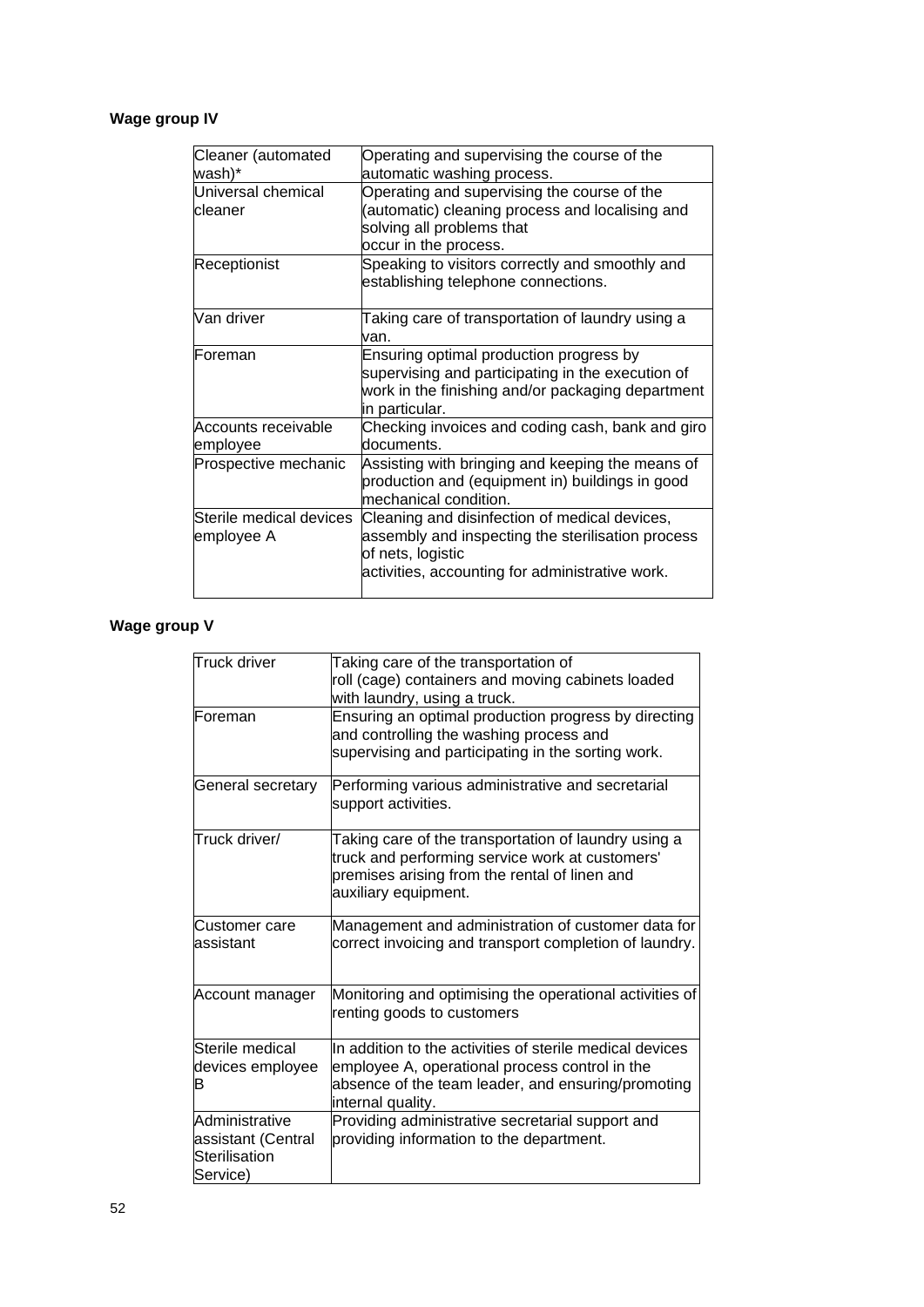Please note: All positions are listed in their 'male' equivalents, but are intended to cover both male and female employees.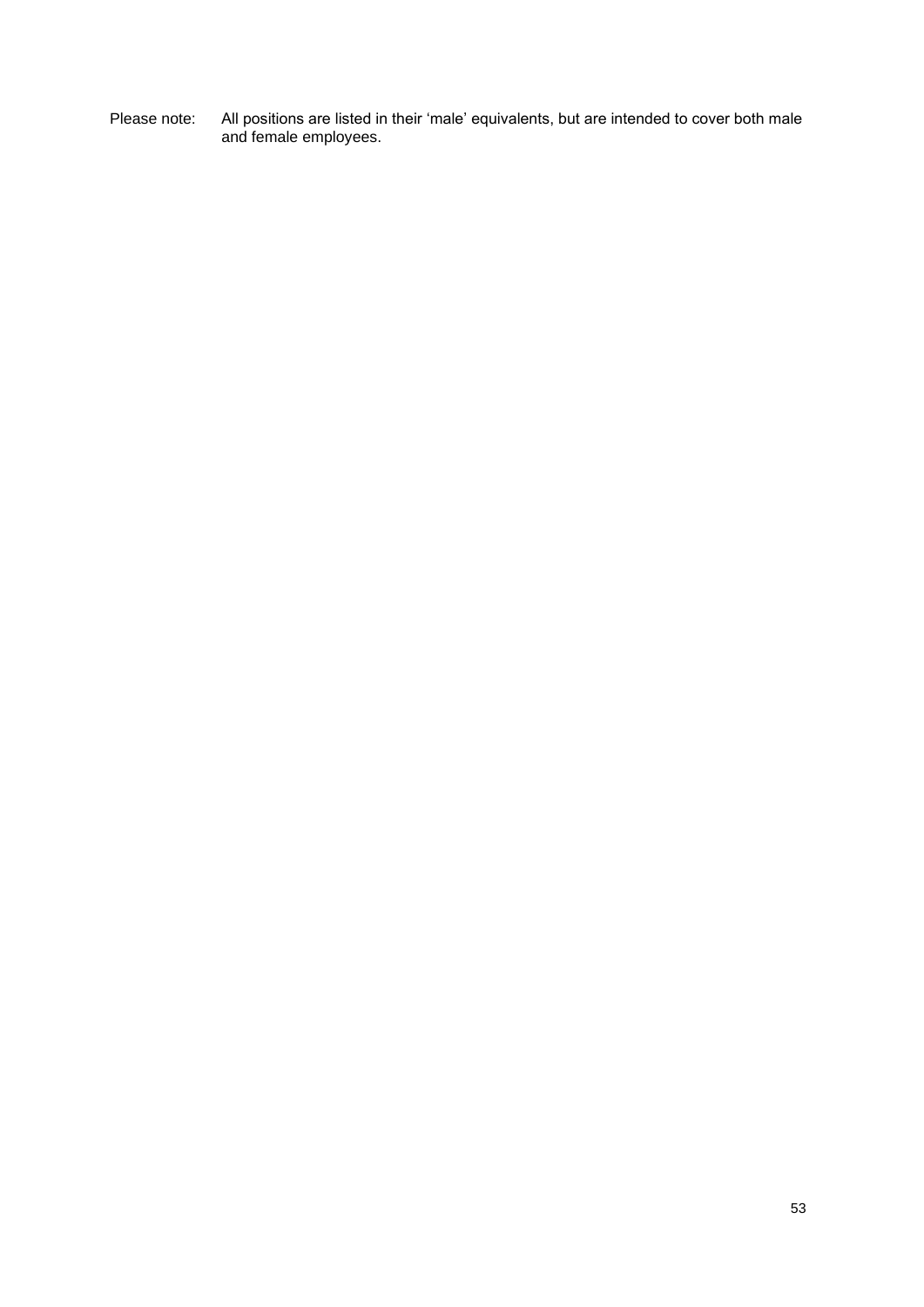## APPENDIX 2

## **Job Evaluation Appeal Procedure**

- 1. Each employee is notified, in writing by the management of the branch or company in which he works, of the position to which he has been appointed, the job description that applies to him and the job category in which the position is classified. If there is no suitable model job listed in the manual for an employee's position, the employer shall classify the actual job by comparing it with the most similar model jobs. The employee shall be notified, in writing, of which model job has been chosen and on what basis the employee's position has been classified as equal to, higher or lower than the model job.
- 2. If an employee objects to his job description, his classification or is of the opinion that his position has changed and therefore objects to his classification, he shall endeavour to resolve the objection through the normal channels within the establishment or company (immediate superior, subsequent superior, management or its representative(s)). If no job description applies to an employee, the first step will be to describe, analyse and value the position (in consultation with the person concerned).
- 3. If a satisfactory solution is not reached within two months by the means specified under 2, employees
	- a. who are members of an employees' organisation, shall submit the objection to that employees' organisation. The expert from the employees' organisation shall examine the objection and, together with an expert selected by the employer, shall issue an opinion on the objection.
	- b. who are not members of an employees' organisation, shall submit the objection to the board. That board, after consulting an external expert, shall issue an opinion on the objection.
- 4. The experts' opinion will be binding if there is agreement. This is on the condition that both parties have explicitly indicated in advance that they agree to a binding opinion. If the experts consulted do not agree, the job description or its classification will be submitted to Raltex.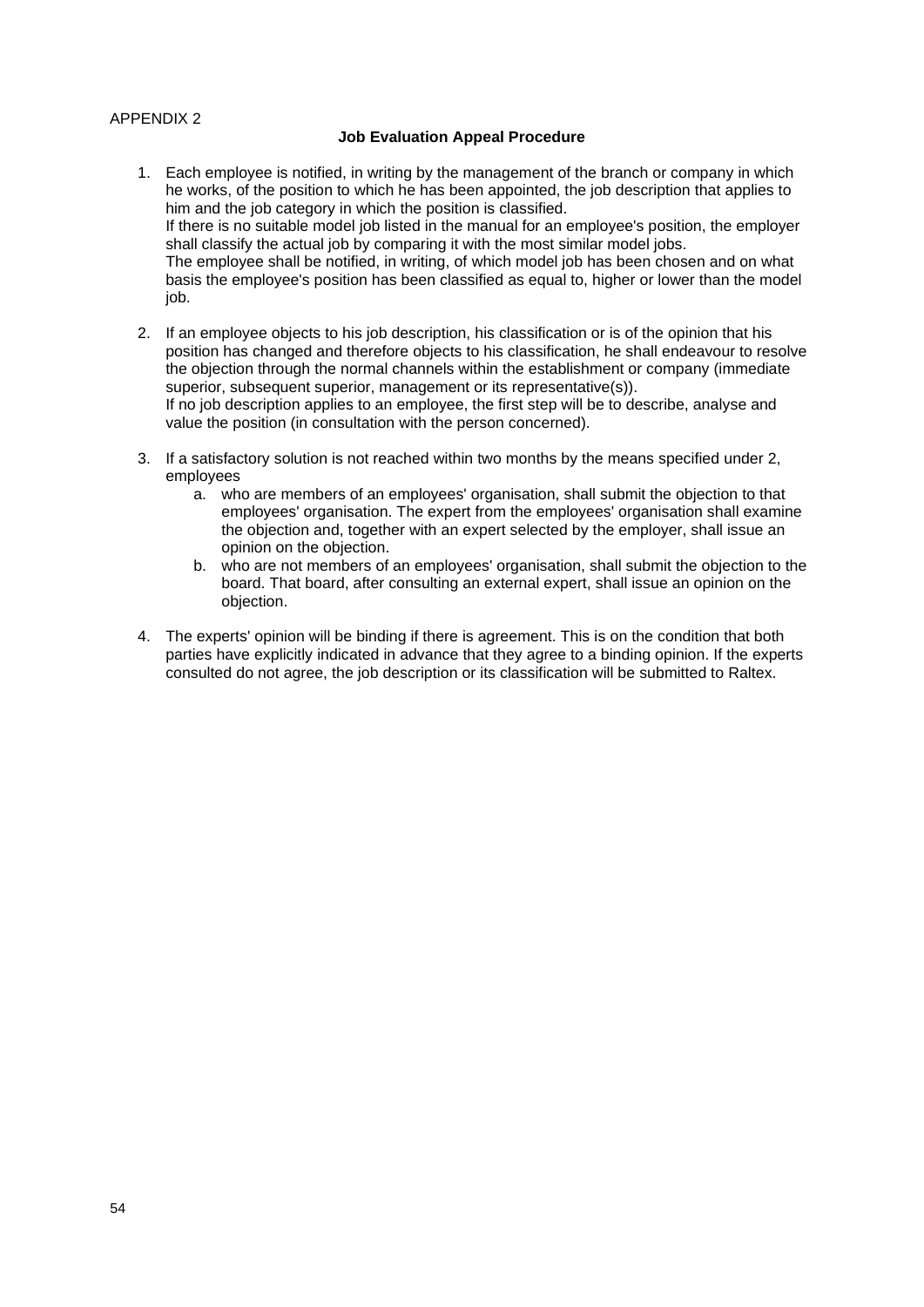## **Collective Bargaining Agreement for the Textile Care Industry Protocol**

Further detailing of the protocols (including determining timelines and appointing working groups) will take place through Raltex.

#### **Sustainable employability**

The parties to the collective bargaining agreement shall promote the sustainable employability in respect of short and longer open-ended employment contracts by drawing up a package of further initiatives to improve employability, training and development and labour mobility of employees.

#### **Financial empowerment**

From RALTEX, parties shall initiate an information programme on debt adjustment prevention, under the denominator of financial empowerment of employees, in line with the framework of the sustainable employability programme resulting from the sector analysis.

#### **Request to AWVN/SPDI**

The parties request AWVN/SPDI to prepare and submit an MDIEU (sustainable employability and early retirement) subsidy application as soon as possible. It is important for the parties to the collective bargaining agreement to come to binding agreements in the field of sustainable employability; therefore, the parties to the collective bargaining agreement will make efforts to realise this in accordance with earlier discussions, under the guidance of AWVN/SPDI, and will make a balanced contribution in the context of co-financing.

#### **Agreement on future pension development protocol**

Parties to the collective bargaining agreement have a clear role to play in the future pension choices based on the pension agreement signed by national parties and the House of Representatives. This includes the choice of the type of scheme, the pension provider, and whether or not to add the preexisting pension assets. The parties to the collective bargaining agreement want to make their voices heard together and, in cooperation with the current pension scheme provider, MITT, come to a concrete interpretation. Part of this is a structural consultation between the MITT board and the parties to the collective bargaining agreement.

#### **Occupational health and safety, and RI&E**

The current occupational health and safety catalogues and sector-specific RI&Es (risk inventories and evaluations) will be updated on the assignment of the parties to the collective bargaining agreement. The updated RI&E will be introduced to employers and employees through a publicity campaign. At the same time, the campaign will focus on intensifying the attention of both employer and employee to good working conditions. The decision on this will be made within Raltex.

#### **Modernisation**

The parties agree to reach concrete agreements during this collective bargaining agreement period to clearly modernise and flexibilise the collective bargaining agreement for the textile care industry at company level. To this end, further research is being carried out to detail the preconditions in concrete terms, including flexibility, work rotas, business hours and budget-neutral settlement of allowances and bonuses. Current employees will not lose income. External experts are used for this purpose. Approximately three companies that have a Works Council/employee representative body will run an administrative (shadow) trial, focusing on the working hours rota regulations to be detailed (test of bottlenecks). The parties shall agree on these arrangements no later than 1 July 2017 and lay them down in a new collective bargaining agreement, whereby this shall be described in more detail in a specifically connected text (so-called A and B sections). The decision will be made within Raltex.

#### **Supervisory body**

Social partners shall establish a committee by 1 July 2016. This committee shall elaborate at least one opinion concerning a pragmatic and effective approach, mode of operation and organisation of the supervisory body on the basis of the proposals submitted by the parties.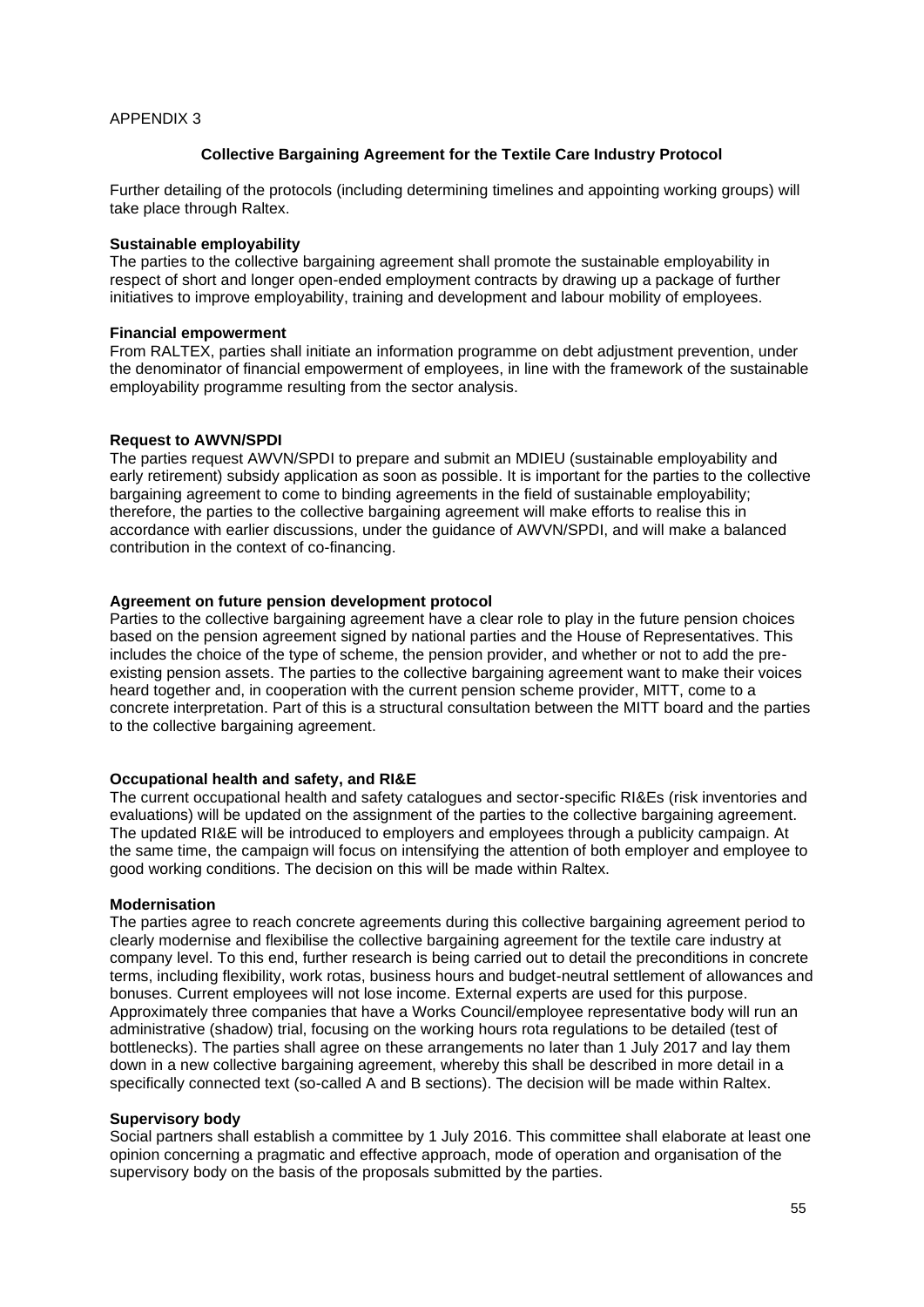The committee will consist of two members acting on behalf of employees, and two members acting on behalf of employers. The parties shall jointly appoint a (third) chairman. The committee will be supported by one or more external organisational, legal and/or investigative experts who will take care of the detailing. The decision will be made within the Raltex framework by 1 July 2017 at the latest. A pilot will be set up for 1 January 2017 and implemented in the first quarter of 2017.

## **(Apprentice) sterile devices employees**

The parties agree that, in the coming collective bargaining agreement period, further research will be carried out into an appropriate bonus for sterilisation employees, which bonus shall be in proportion to comparable work performed outside of the scope of the textile care sector. A structural solution will be achieved by 1 January 2017.

## **3rd 'Ww'-year protocol agreement**

The parties agree, in consideration of the agreements in the social agreement and taking into account the relevant correspondence, to make agreements on the repair of the public 'WW' (Unemployment Insurance Act) through the private supplementation of the 'WW' (Unemployment Insurance Act) and the duration of the wage-related 'WGA' (Partial Capability for Work Act) benefit in connection with agreements on the prevention of unemployment, if there is agreement on a uniform regulation and implementer at the national level. The premiums for the private part are paid by the employee. The parties will implement the protocol agreement on the repair of the public 'WW' (Unemployment Insurance Act) through the private supplementation of the 'WW' (Unemployment Insurance Act) and the duration of the wage-related 'WGA' (Partial Capability for Work Act) benefit in connection with agreements on prevention of unemployment through affiliation to the SPAWW (Foundation for Private Supplementation of the Unemployment Insurance Act).

#### **Assessment of Article 8 Paragraph 8 of the collective bargaining agreement for the textile care industry protocol agreement**

The parties to the collective bargaining agreement argue that the current collective bargaining agreement for the textile care industry is/should be equivalent, where the deployment of temporary workers is concerned, to employees with a fixed-term or open-ended contract. The parties agree to investigate this further and possibly to amend this, so that Article 8, Paragraph 8 of the collective bargaining agreement can expire. The parties shall consult the national employers' and employees' representatives in the Stichting van de Arbeid (Labour Foundation) and shall take into account the amended legal framework and guidelines.

#### **Generation pact protocol agreement**

Parties decide to introduce the generation pact with effect from 1 January 2022. The parties hereby make the choice not to use the space in this collective bargaining agreement for an early resignation regulation, but to investigate the early resignation regulation option for the future in the agreements concerning sustainable employability.

#### **Drafting of a new collective bargaining agreement**

The confidence of employers and employees in the functioning of an appropriate set of working conditions is essential. The 'collective bargaining agreement booklet', as a cornerstone, should reflect the company behind it. The parties agree on the following process conditions, the most important building blocks and the corresponding guarantees, so that during drafting and the first phase thereafter, everyone will recognise themselves in the new cornerstone. In concrete terms, this means that the parties draft a renewed set of simple and clear agreements, at a language level suitable for the user, under the following conditions:

- a. A timeline with go and no-go markers.
- b. A list of the most important building blocks.
- c. How to deal with the shifting of wage costs within the current agreements, if necessary.
- d. Guarantees that no existing parts disappear.
- e. Guarantees on existing rights and how they will be transformed into new rights, or be preserved.
- f. Process design under RALTEX.
- g. Agreements on including those being represented and communication.
- h. Maintaining the universal application order.
- i. Transferring the RALTEX O&O components from 1-1-2023 to a separate five-year fund collective bargaining agreement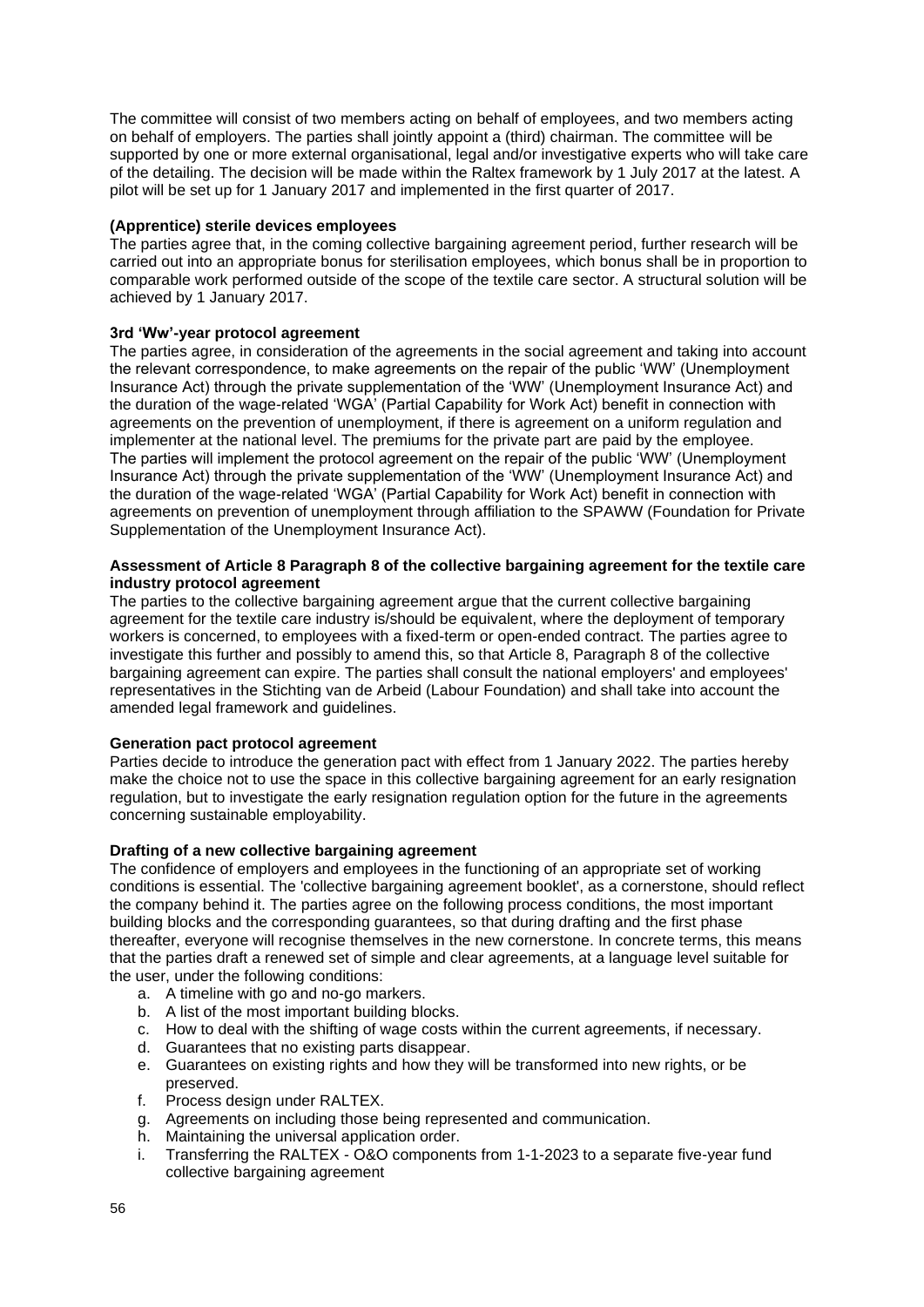# APPENDIX 3A

# STATUTORY FORMS OF LEAVE

| Type of leave                                    | Explanation                                                                                                                                                                                                                                                                                                                                                                                                                                                                                                                                                                                                |  |
|--------------------------------------------------|------------------------------------------------------------------------------------------------------------------------------------------------------------------------------------------------------------------------------------------------------------------------------------------------------------------------------------------------------------------------------------------------------------------------------------------------------------------------------------------------------------------------------------------------------------------------------------------------------------|--|
|                                                  |                                                                                                                                                                                                                                                                                                                                                                                                                                                                                                                                                                                                            |  |
| Maternity and<br>childbirth leave                | Paid leave for the employee from 6 to 4 weeks before the expected date of delivery.<br>The employee is entitled to at least 10 weeks' childbirth leave. The maternity leave<br>and childbirth leave together must be at least 16 weeks.                                                                                                                                                                                                                                                                                                                                                                    |  |
| Paternity leave                                  | Right to paid paternity leave of one week for the spouse or partner of the mother of a<br>newborn baby. The paternity leave must be taken within 4 weeks after the birth in<br>case of at-home delivery. In case of delivery at a hospital, the leave must be taken<br>within 4 weeks of the baby coming home from the hospital.                                                                                                                                                                                                                                                                           |  |
| Parental leave                                   | Right to unpaid leave for 26 weeks, spread over 12 months, to temporarily work less<br>to spend more time with children up to the age of 8.<br>As of 2 August 2022, right to 9 weeks of paid leave in the child's first year of life.<br>During this leave, the employee will receive a UWV (Employee Insurance Agency)<br>benefit amounting to 50% of the daily wage.                                                                                                                                                                                                                                     |  |
| <b>Adoption leave</b><br>or foster care<br>leave | a maximum of 6 consecutive weeks of leave. This is to be taken within a period of 26<br>weeks. Alternatively, the leave can be taken spread over 26 weeks                                                                                                                                                                                                                                                                                                                                                                                                                                                  |  |
| leave                                            | Short-term care Right to several days of leave for necessary care of children (or foster children, or<br>adoptive children), the partner, parents, grandparents, grandchildren, brothers/sisters;<br>other household members or acquaintances who depend on the employee's care. Per<br>year, an employee may take up a maximum of 2x the number of hours worked per<br>week as short-term care leave. During the short-term care leave, the employer<br>continues paying at least 70% of the<br>salary, and at least the minimum wage.                                                                    |  |
| leave                                            | Long-term care Right to a longer period of unpaid leave to care for someone close to you who is ill or<br>in need of care. Per year, an employee may take a maximum of 6 times the number<br>of hours<br>worked per week as care leave, or for a consecutive period of up to 12 weeks, half<br>the number of hours worked per week. In consultation with the employer, the leave<br>may be spread over a maximum of 18 weeks. In consultation with the employer, the<br>humber of hours per week may also be arranged differently. The employer does not<br>have to continue to pay wages during the leave |  |
| Emergency<br>leave                               | Paid leave for problems in private life that an employee has to solve immediately. The<br>emergency leave can only be taken for the initial handling of private problems, for<br>example if a sick child has to be picked up from school or to arrange for a plumber in<br>case of a burst<br>pipe.                                                                                                                                                                                                                                                                                                        |  |

Please note: the explanation of the types of leave is a guideline. For more information, for example on when to apply for these types of leave or the circumstances under which the employer can refuse to grant leave, please refer to the full regulations. These can be found at [www.rijksoverheid.nl/onderwerpen/verlof-en-vakantie.](http://www.rijksoverheid.nl/onderwerpen/verlof-en-vakantie)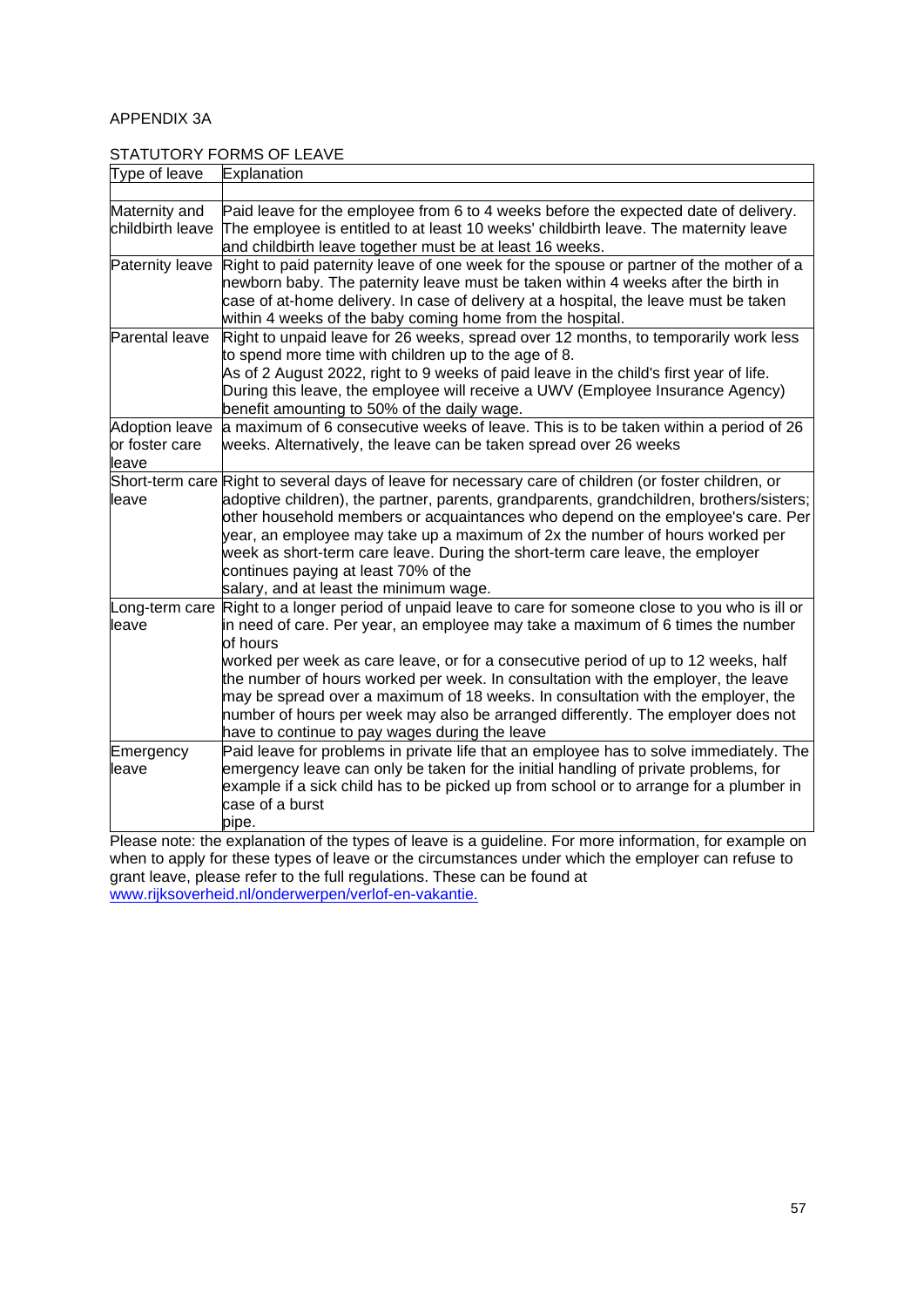#### APPENDIX 4

#### **ARTICLES OF THE STICHTING RAAD VOOR ARBEIDSVERHOUDINGEN LINNENVERHUUR- EN WASSERIJBEDRIJVEN EN TEXTIELREINIGINGSBEDRIJVEN**

#### **Article 1 Name, registered office, term**

The Foundation shall bear the name: Stichting Raad voor Arbeidsverhoudingen Linnenverhuur- en Wasserijbedrijven en Textielreinigingsbedrijven (Council for Labour Relations in Linen Rental and Laundry Businesses and Textile Cleaning Businesses), hereinafter referred to as: Raltex. Raltex was formed for an indefinite period and has its registered office in Tilburg.

#### **Article 2 Object**

- 1. The object of Raltex is to promote good social relations in the sector, in particular by having activities financed and subsidised in whole or in part, aimed at the optimal functioning, from a socio-economic point of view, of the branches of industry falling under the provisions of the collective bargaining agreement for the textile care industry (hereinafter referred to as: the collective bargaining agreement).
- 2. Raltex seeks to achieve this object by:
	- a. supporting and implementing joint consultation, not being a collective bargaining agreement, in the textile care sector (hereinafter referred to as: the sector);
	- b. providing education and information on the provisions of the collective bargaining agreement;
	- c. promoting compliance with the terms and conditions of employment in the sector and, in that context, advising on and resolving disputes in accordance with the procedures set out in Appendix 2 and Appendix 6 of this collective bargaining agreement in respect of the application of the collective bargaining agreement or the position classification and, in accordance with the Regulations in Article 57 of the collective bargaining agreement, Appendix 9, handling and investigating complaints that pertain to systematic non-compliance with the provisions of this collective bargaining agreement and imposing sanctions on those grounds, as well as carrying out inspections by the Raltex board in accordance with Appendix 12 of the collective bargaining agreement in the event of a well-founded suspicion of non-compliance with the collective bargaining agreement and imposing sanctions on those grounds;
	- d. on the grounds of Article 56 of the collective bargaining agreement and in accordance with the complaints procedure included in Appendix 10 of the collective bargaining agreement, handling and investigating complaints concerning undesirable behaviour in the textile care sector (hereinafter referred to as: the sector);
	- e. conducting and publishing research into the perception and application of terms and conditions of employment in the sector and (comparative) research into terms and conditions of employment applicable in other sectors;
	- f. conducting and publishing research into the consequences of agreements made by parties to the collective bargaining agreement;
	- g. conducting and publishing research in the field of and/or financing and subsidising activities aimed at improving or promoting:
		- i. the working conditions in the industry;
		- ii. the functioning of participation consultations and bodies in the company;
		- iii. the valuation of the positions in the industry;
		- iv. the distribution of care responsibilities;
		- v. the position of women in the sector;
		- vi. the elderly policy in the sector.
	- h. financing and subsidising the management and the activities of the O&O Fonds (Training and Development Fund for Linen Rental and Laundry Companies and Textile Cleaning Companies) described in Article 51 of the collective bargaining agreement.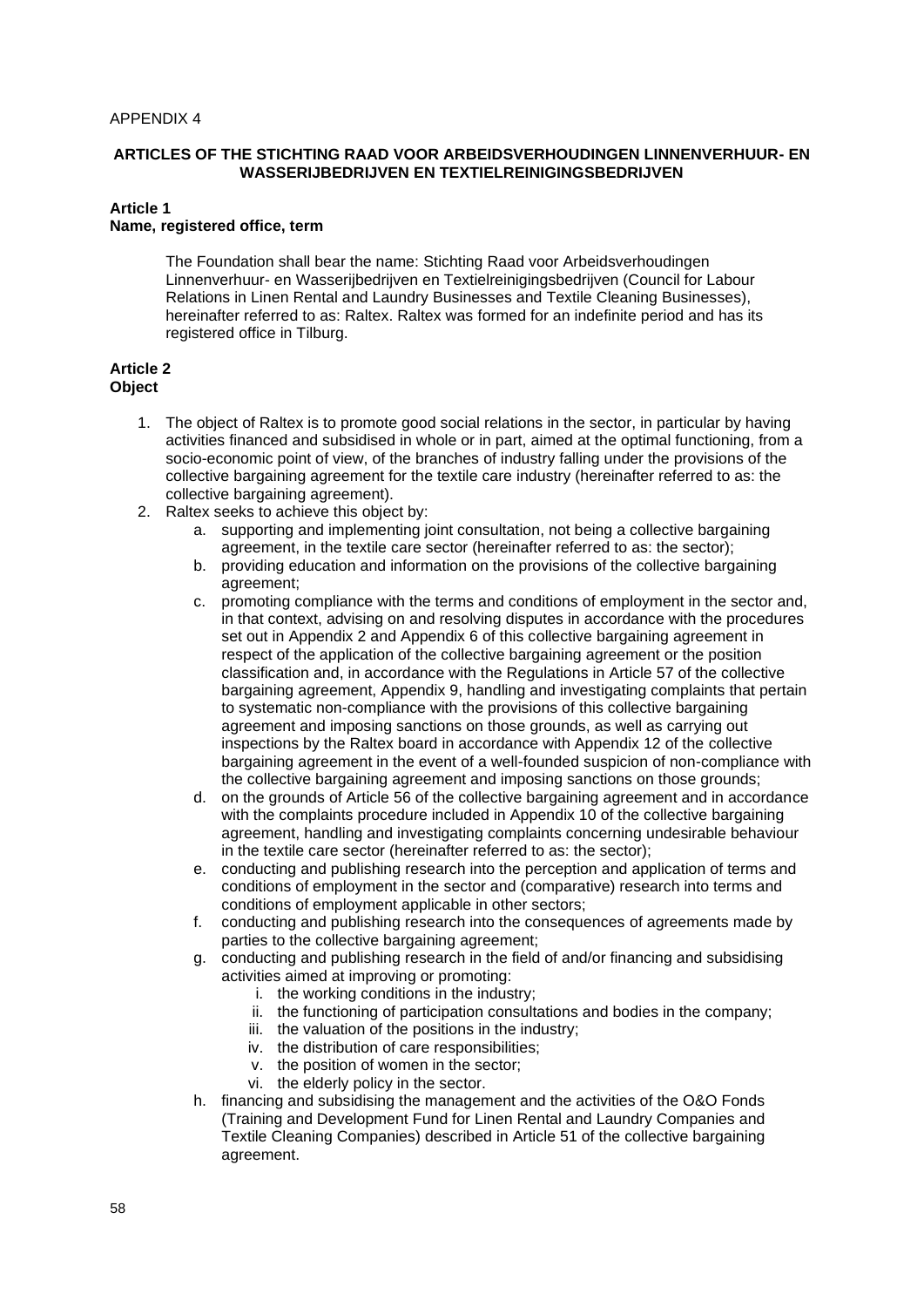- i. financing and subsidising the management and activities of the Bedrijfscommissie (Joint Sectoral Committee for Textile Cleaning Companies) arising from the tasks assigned to it pursuant to the 'Wet op de Ondernemingsraden' (Works Councils Act).
- j. adopting further regulations or deviating conditions on the grounds of Article 58 of the collective bargaining agreement;
- k. financing trade union leave in accordance with Article 55, Paragraph 1 of the collective bargaining agreement;
- l. collecting the contribution owed to Raltex to finance the above activities (or having this collected by a third party).
- m. supervising and coordinating the administrative activities of the:
	- i. VUW: Stichting Vrijwillig Uittreden voor de Linnenverhuur- en Wasserijbedrijven en Textielreinigingsbedrijven (Foundation for Voluntary Resignation in Linen Rental and Laundry Businesses and Textile Cleaning Businesses);
	- ii. O&O Fonds: Stichting Opleidings- en Ontwikkelingsfonds Linnenverhuur- en Wasserijbedrijven en Textielreinigingsbedrijven (Training and Development Fund for Linen Rental and Laundry Companies and Textile Cleaning Companies Foundation);
	- iii. Bedrijfscommissie: Bedrijfscommissie voor Reinigingsbedrijven (Joint Sectoral Committee for Cleaning Companies).

#### **Article 3 Board**

The board of Raltex is composed of equal numbers of representatives of the employers' organisations and the employees' organisations to the collective bargaining agreement.

# **Article 4**

### **Appointment of the members of the board**

- 1. The board of the Raltex consists of 4 members, appointed as follows:
	- a. one member by the Federatie Textielbeheer Nederland (FTN; the Dutch Textile Management Federation)
		- b. one member by the Nederlandse vereniging van Textielreinigers NETEX (Netex; the Dutch Association of Textile Cleaners)
		- c. one member by FNV (Dutch Trade Union Confederation)
		- d. one member by CNV Vakmensen (National Federation of Christian Trade Unions in the Netherlands; Skilled Workers).
- 2. A deputy member may be appointed for each member. Deputy members shall have the right to vote only if the member for whom they deputise is not present.
- 3. Appointment of a (deputy) member takes place for three years according to a schedule.
- 4. If the number of members is fewer than the number prescribed, the board shall remain competent, but shall immediately take measures to supplement them.
- 5. The organisations referred to in Paragraph 1 shall be entitled at any time to dismiss the (deputy) members appointed by them.
- 6. The vacancy which arises pursuant to the preceding paragraph shall be filled by the organisation which discharged the previous member of the board.

# **Article 5**

# **End of board membership**

The (deputy) board membership ends:

- a. when the organisation that appointed the relevant board member is no longer party to the collective bargaining agreement;
- b. by giving written resignation;
- c. by dismissal as referred to in Article 4, Paragraph 6;
- d. by dismissal by the Court;
- e. by declaration of bankruptcy or being subject to a bankruptcy order;
- f. by applying for a suspension of payments;
- g. by being placed under guardianship;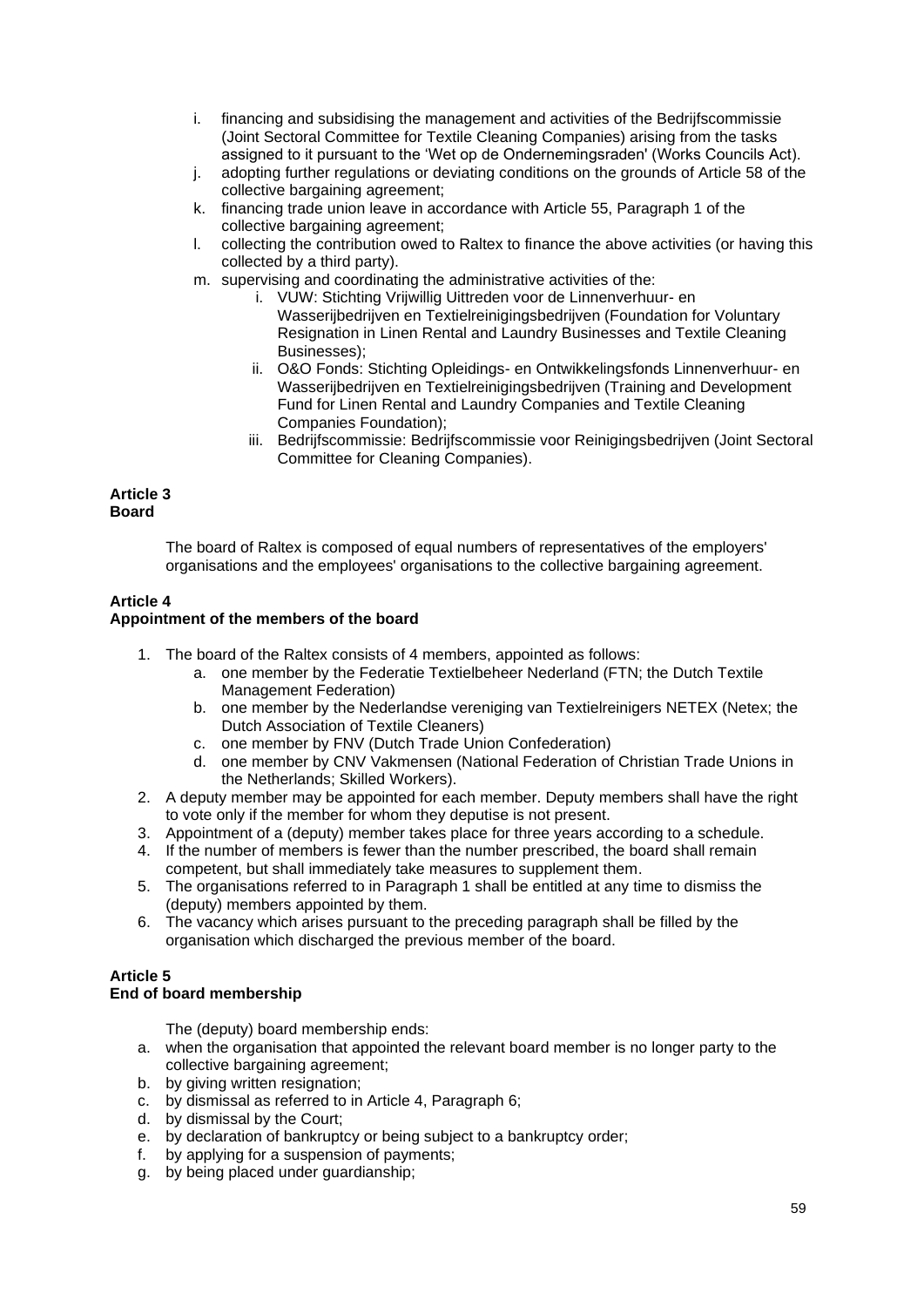h. by death.

#### **Article 6 Authority of the board**

- 1. Within the limits of the Raltex objects, the board is independently authorised to perform all acts and enter into all agreements concerning Raltex.
- 2. The Board is authorised to decide to enter into agreements for the acquisition, alienation and encumbrance of property subject to registration, and for entering into agreements whereby the foundation binds itself as surety or as joint and several co-debtor, warrants performance by a third party or binds itself as security for a debt of another. Agreements as referred to in this paragraph may be entered into for a maximum amount of one million euros (€1,000,000.00).
- 3. The board may adopt regulations for the performance of its duties. A regulation may not contain any provisions that are contrary to the law or the articles.

#### **Article 7 Chairman**

- 1. The board shall appoint a chairman and a vice-chairman from among its members every calendar year, on the understanding that if the chairman is one of the members from the employers' organisations, the vice-chairman shall be one of the members from the employees' organisations and vice versa.
- 2. The chairmanship and vice-chairmanship will change every calendar year.

#### **Article 8 Secretary**

The board may entrust the performance of the duties of the Raltex Secretariat, as well as other duties to be determined, to an independent institution or person who enjoys the confidence of the organisations referred to in Article 3, all under the responsibility of the board. The costs thereof shall be borne by Raltex.

#### **Article 9 Treasurer**

The administrative and financial management shall be carried out under the responsibility of the board and with due observance of an instruction established by the board, by a treasurer appointed in writing by the board until further notice.

### **Article 10 Board meetings**

- 1. The board meets at least once every year and furthermore as often as the chairman or at least two board members deem necessary.
- 2. The manner and period for convening a meeting shall be provided for via a board resolution.
- 3. According to regulations to be adopted by the board, the (deputy) members receive an allowance for travel expenses as well as a fee payable by Raltex for attending meetings or similar events.

### **Article 11 Adoption of resolutions**

1. The board cannot adopt resolutions if not at least one of the board members designated by employers' organisations and one of the board members designated by employees' organisations are present.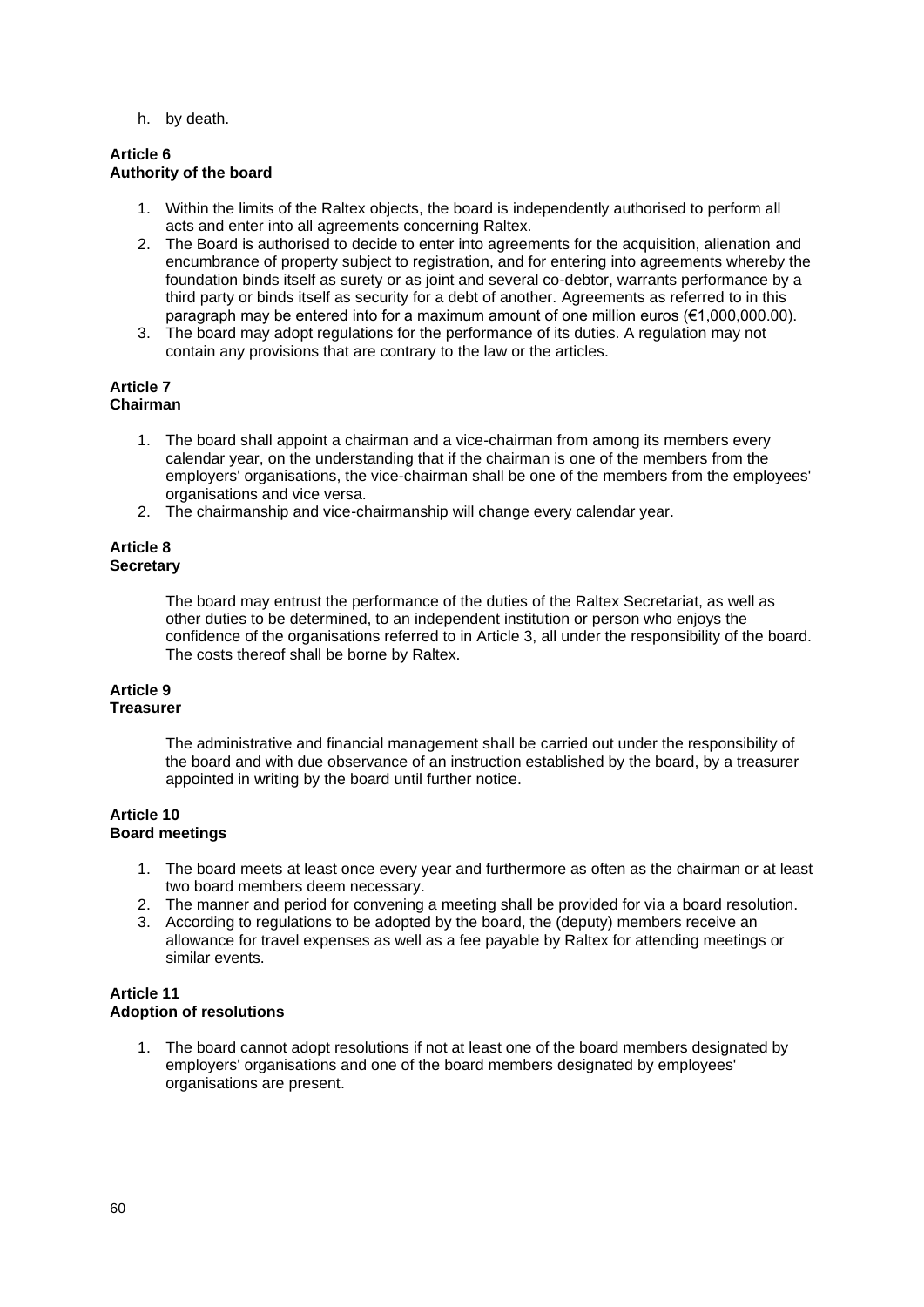- 2. Each member from the employers' side has as many votes as those from the employees' side present and vice versa.
- 3. Resolutions shall be adopted via a simple majority of votes.
- 4. In the event of a tied vote, the motion shall be voted on again at the next meeting. If votes are then tied again, the motion shall be deemed to be rejected.
- 5. Voting on matters is done verbally, voting on persons is done in writing. If there is any doubt as to the nature of the subject matter, the chairman shall decide.
- 6. The board may also adopt legally binding resolutions other than in a meeting. This shall be done in writing and via unanimous vote. The provisions of Paragraphs 4 and 5 shall apply accordingly.

A resolution adopted other than in a meeting is equivalent to a resolution adopted in a board meeting and shall be confirmed in the next board meeting for reporting purposes.

## **Article 12 Confidentiality**

The members of the board, as well as the secretary and the treasurer, are bound to keep confidential all matters that come to their attention and in respect which the chairman has imposed a confidentiality obligation, or of which they should understand the confidential nature.

#### **Article 13 Representation**

- 1. Raltex is represented in and out of court by the board or by the chairman and vice-chairman iointly.
- 2. The board can grant power of attorney to one or multiple board members as well as to third parties, to represent Raltex within the limits of that power of attorney.

#### **Article 14 Committees**

- - 1. The Board may delegate certain parts of its duties, under its responsibility, to permanent committees or ad hoc committees to be set up by it.
	- 2. The committees shall be composed of equally from the employers' and employees' organisations to the collective bargaining agreement.

### **Article 15 Funds**

The funds of Raltex consist of:

- a. segregated foundation capital;
- b. contributions owed to Raltex by parties obliged to contribute pursuant to the collective bargaining agreement.

### **Article 16 Use of funds**

- 1. The funds made available will be used by Raltex to cover the costs arising from the activities mentioned in Article 2, Paragraph 2 of the articles.
- 2. With regard to the expenditure of the requested funds, institutions requesting subsidy are obliged to submit a budget to the board in advance, specified according to the activities/expenditure objects referred to in Article 2, Paragraph 2.
- 3. The allocation of funds shall take place for one year at a time.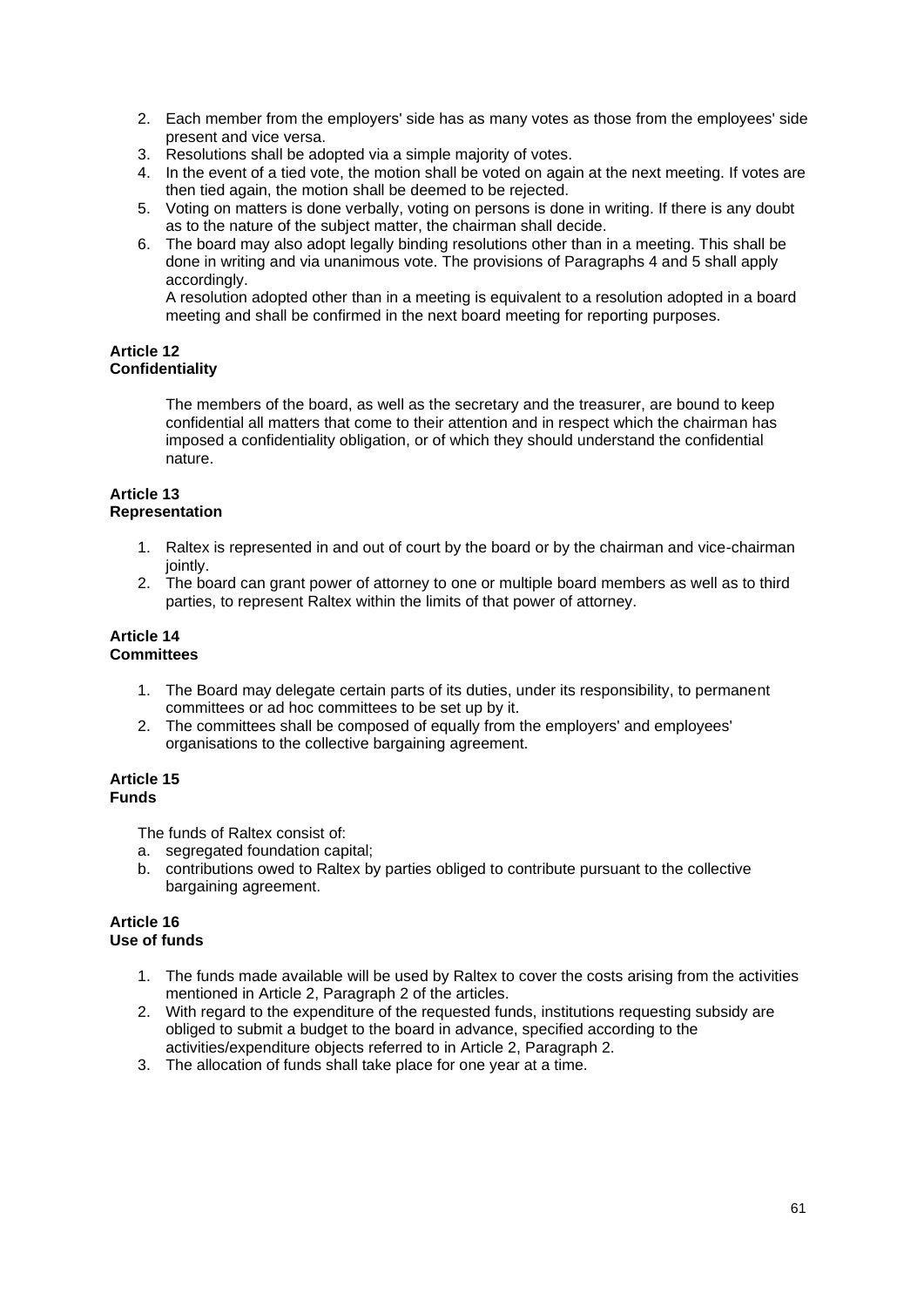The institution requesting the subsidy must submit an annual report audited by a registered accountant<sup>1</sup> or accounting consultant with certifying powers, on the use of the funds. This report should be (at least) specified according to the activities/expenditure objects referred to in Article 2, Paragraph 2.

## **Article 17 Investments**

- 1. The funds referred to in Article 15 insofar as not directly intended for the expenditure referred to in Article 18, Paragraph 1 - shall be invested under the responsibility of the board, with due regard for the requirements to be reasonably set in respect of liquidity, return and risk distribution.
- 2. Available funds are deposited in the current account with the treasurer. The documents relating to private loans are kept in the safe of the treasurer.
- 3. Securities and other monetary instruments are deposited with general commercial banks.
- 4. The board shall determine the costs of managing the funds and the manner of settling such costs.

# **Article 18**

# **Budget, account and recognition**

- 1. In December each year, the board adopts a budget of income and expenditure for the upcoming financial year. The financial year shall be equal to the calendar year.
- 2. This budget includes:
	- a. the income from the contributions to Raltex pursuant to the collective bargaining agreement;
	- b. the expenses of Raltex specified according to the activities/objects referred to in Article 2, Paragraph 2.
- 3. The costs of work performed by third parties for the benefit of Raltex shall be determined on the basis of the budgets prepared by these third parties in accordance with Article 16, Paragraph 2 and approved by Raltex.
- 4. The budget will be available for inspection at the offices of Raltex for one year from the date of its adoption and will be sent to employers and employees in the sector on request and against payment of the associated costs.
- 5. No later than 1 June, the treasurer shall render account to Raltex for the management he has conducted in the previous financial year. The account rendered is to show that the expenditure is specified according to the spending objects/activities referred to in Article 2, Paragraph 2. This is done in financial statements - which must be accompanied by a report showing that the expenditure is specified in accordance with the spending objects/activities referred to in Article 2, Paragraph 2 - by an external registered accountant<sup>1</sup> or accounting consultant with certifying authority to be appointed by the board . The reports received from third parties as referred to in Article 16, Paragraph 4 shall form an integral part of the financial statements.
- 6. The board shall adopt the financial statements no later than 1 July.
- 7. Approval by the board of the accounts rendered shall serve to discharge the treasurer from liability.
- 8. The account rendered, with a report from the external registered accountant or accounting consultant with certifying powers, shall be published annually in accordance with the statutory provisions and communicated before 1 July to the employers' and employees' organisations referred to in Article 4 and to the Ministry of Social Affairs and Employment. The aforementioned documents shall be available for inspection at the office of Raltex and in one or more locations to be designated by the Minister of Social Affairs and Employment for a period of one year from the date of their adoption and shall be sent to employers and employees in the sector on request and against payment of the associated costs.

# **Article 19**

# **Determination and collection of contribution**

The method of determining the amount of the contribution due pursuant to the collective

<sup>&</sup>lt;sup>1</sup> Comparable to a chartered accountant (UK) or a certified public accountant (US).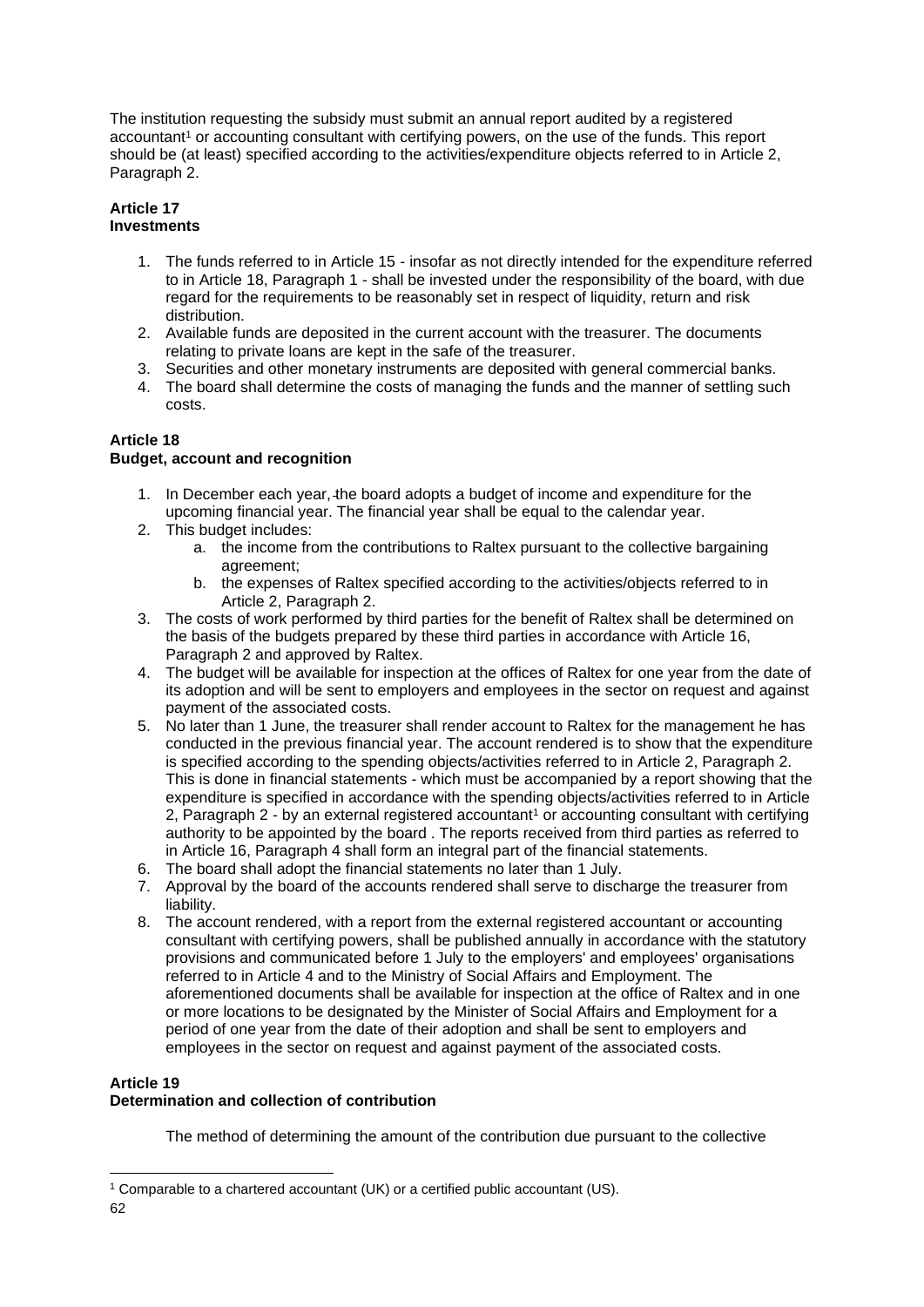bargaining agreement and the collection thereof shall take place in accordance with the provisions of the regulations.

## **Article 20 Enforcement and amendment of the articles and regulations, dissolution**

- 1. The board shall ensure that the articles and any regulations are enforced.
- 2. The board is authorised to amend the articles and any regulations.
- 3. Resolutions to amend the articles, to enter into a merger and to dissolve Raltex may only be adopted unanimously in a meeting in which at least three-quarters of the board members are present.
- 4. In deviation from the provisions of Paragraph 3, a resolution to amend the articles and regulations may be adopted in writing by the board. In the case of a written resolution, all board members must cast their votes and the resolution must be adopted unanimously. If one or more members of the board object to the written submission or to the draft motion submitted, the resolution must be adopted in a board meeting.
- 5. Dissolution of Raltex is only possible after the expiry of the universal application order of the collective bargaining agreement.
- 6. The resolution to dissolve the company shall also specify the use of any surplus funds, which shall be in accordance with the objects of Raltex insofar possible.

#### **Article 21 Final clauses**

In cases not provided for by these articles or the regulations, the board shall adopt a resolution.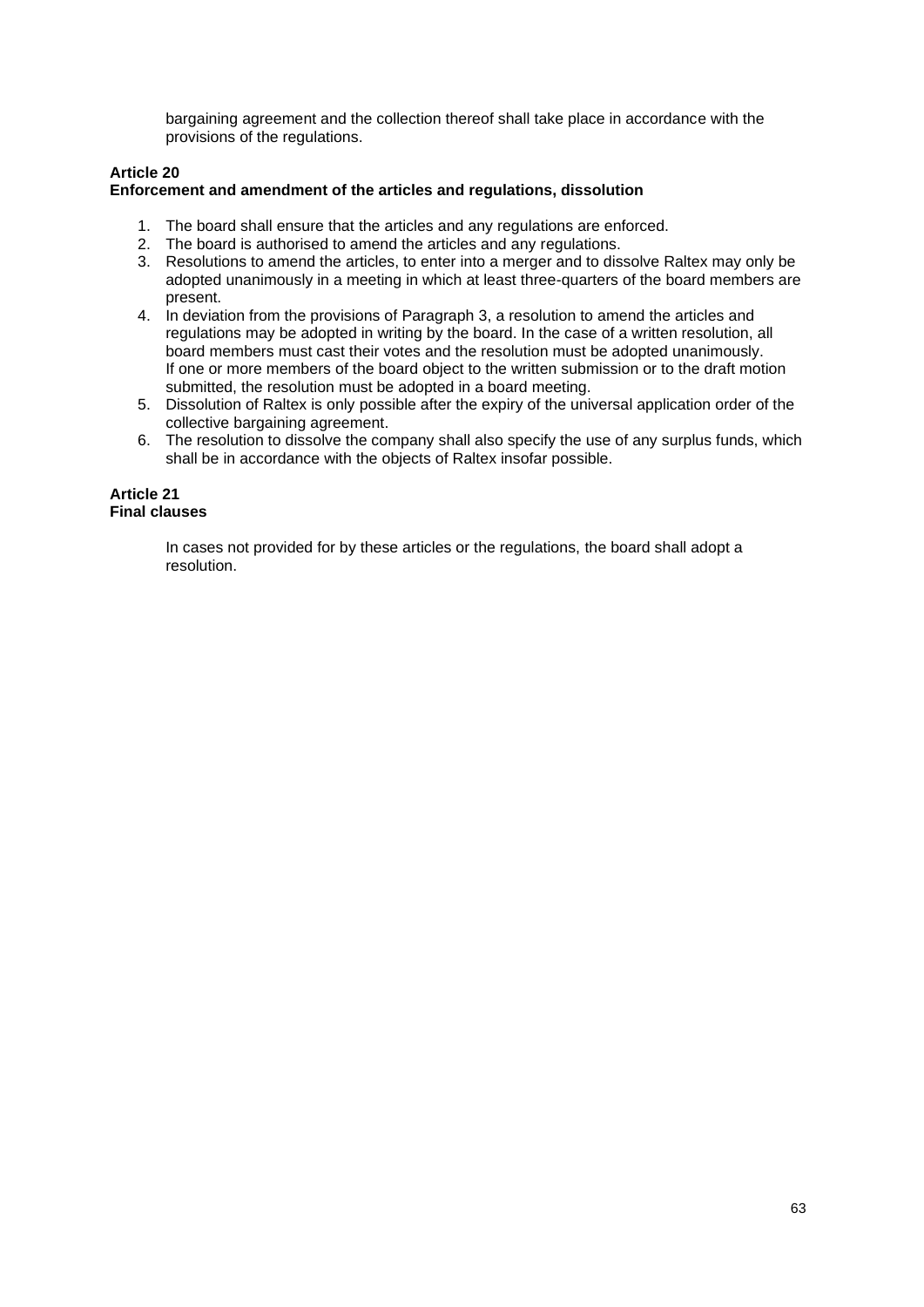#### **Regulations of the Stichting Raad voor Arbeidsverhoudingen Linnenverhuur- en Wasserijbedrijven en Textielreinigingsbedrijven**

#### ARTICLE 1 **Definitions**

- 1. Linen rental, laundry and textile cleaning sector: Companies or parts of companies with registered office in the Netherlands, as described in the collective bargaining agreement for the textile care industry
- 2. Employer: The person (natural or legal person) who runs a business in the linen rental, laundry and textile cleaning industry.
- 3. Employee: The employee as referred to in Article 1, Paragraph 4 of the collective bargaining agreement.
- 4. Raltex: The Stichting Raad voor Arbeidsverhoudingen Linnenverhuur- en Wasserijbedrijven en Textielreinigingsbedrijven (Council for Labour Relations in Linen Rental and Laundry Businesses and Textile Cleaning Businesses)
- 5. Collective bargaining agreement: The collective bargaining agreement for the textile care industry.

#### ARTICLE 2 **Contribution**

- 1. The amount of the contribution is a percentage of the contribution base to be determined each year by the board, taking into account the provisions on this matter of Article 52 of the collective bargaining agreement.
- 2. The employer is obliged to pay this contribution to Raltex.
- 3. Raltex shall notify the employer in writing via the treasurer of the amount to be paid, stating the period within which payment is to take place.
- 4. The employer is obliged to provide, at the times, in the manner and over the periods determined by the Raltex, the information that Raltex considers necessary for determining the contribution due or advance payable by the employer.
- 5. If the employer does not provide Raltex with the necessary information, or does so untimely or incompletely, Raltex is authorised to determine the amount of the contribution or advance payment owed to the best of its knowledge.
- 6. The costs of collecting and providing the information required by Raltex shall be borne by the employer.
- 7. The employer is obliged to pay the contribution owed for a calendar year within 14 days after the date of the relevant invoice from Raltex.
- 8. The board is authorised to demand that the employer makes advance payments of the contribution owed to Raltex at times to be determined by the board.
- 9. The employer is obliged to pay the advance payment within 14 days of the date of the relevant invoice to Raltex.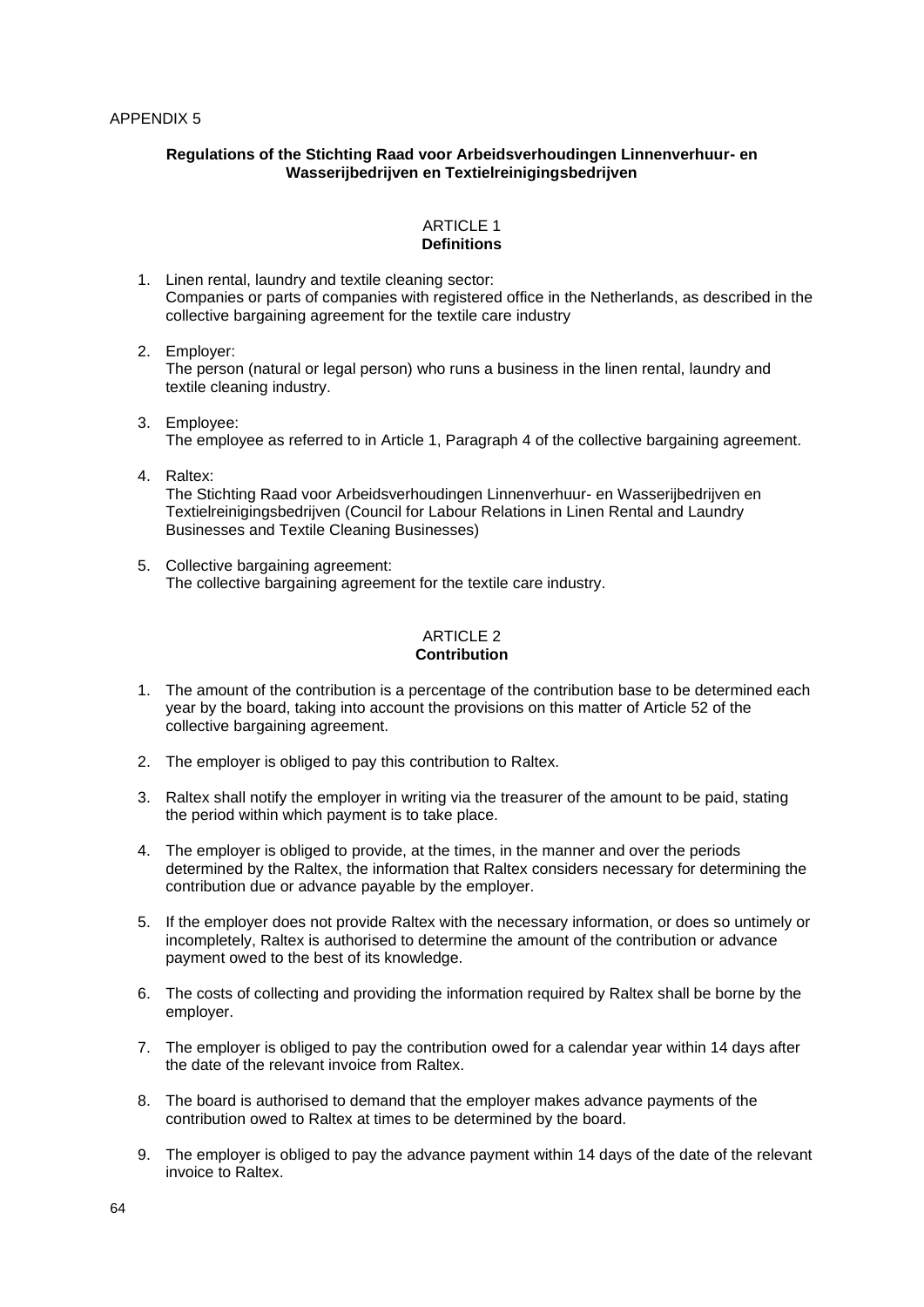In the event of untimely payment of the advance payment, the entire remaining amount of the advance payment invoice shall also become immediately due and payable.

- 10. In the event of untimely payment of the contribution or advance contribution due, the employer shall be in default by the mere lapse of time.
- 11. If the employer is in default pursuant to Paragraph 10, Raltex shall be entitled to claim:
	- a. the interest on the amount due from the day following the day on which the amount due should have been paid;
	- b. reimbursement of extrajudicial collection charges, without prejudice to the other costs of prosecution pursuant to the law.
- 12. The interest shall be calculated according to the percentage of the statutory interest as referred to in Book 6, Section 119 and Book 6, Section 120 of the Dutch Civil Code. The extrajudicial collection charges are set at 15% of the amount owed, with a minimum of  $\epsilon$  50.

#### ARTICLE 3 **Financing the objects**

- 1. The funds made available are used to finance or subsidise, in whole or in part, the activities mentioned in the Raltex articles.
- 2. The board shall always adopt a resolution to that effect on the basis of a request from the institutions concerned, or a resolution adopted by the board itself to carry out activities. This will have to be supported by budgets, either once or periodically, on the basis of which the financial resources to be provided can be determined.
- 3. The institutions referred to in Paragraph 2 shall be required to annually submit a report on the use of the funds received, audited by a registered accountant<sup>1</sup> or accounting consultant with certifying powers.

### ARTICLE 4 **Unforeseen cases**

In unforeseen cases, the board shall adopt a resolution, provided that this does not contravene the articles

# ARTICLE 5

These regulations came into force on 1 July 1998 and were most recently amended with effect from 1 July 2002.

<sup>1</sup> Comparable to a chartered accountant (UK) or a certified public accountant (US).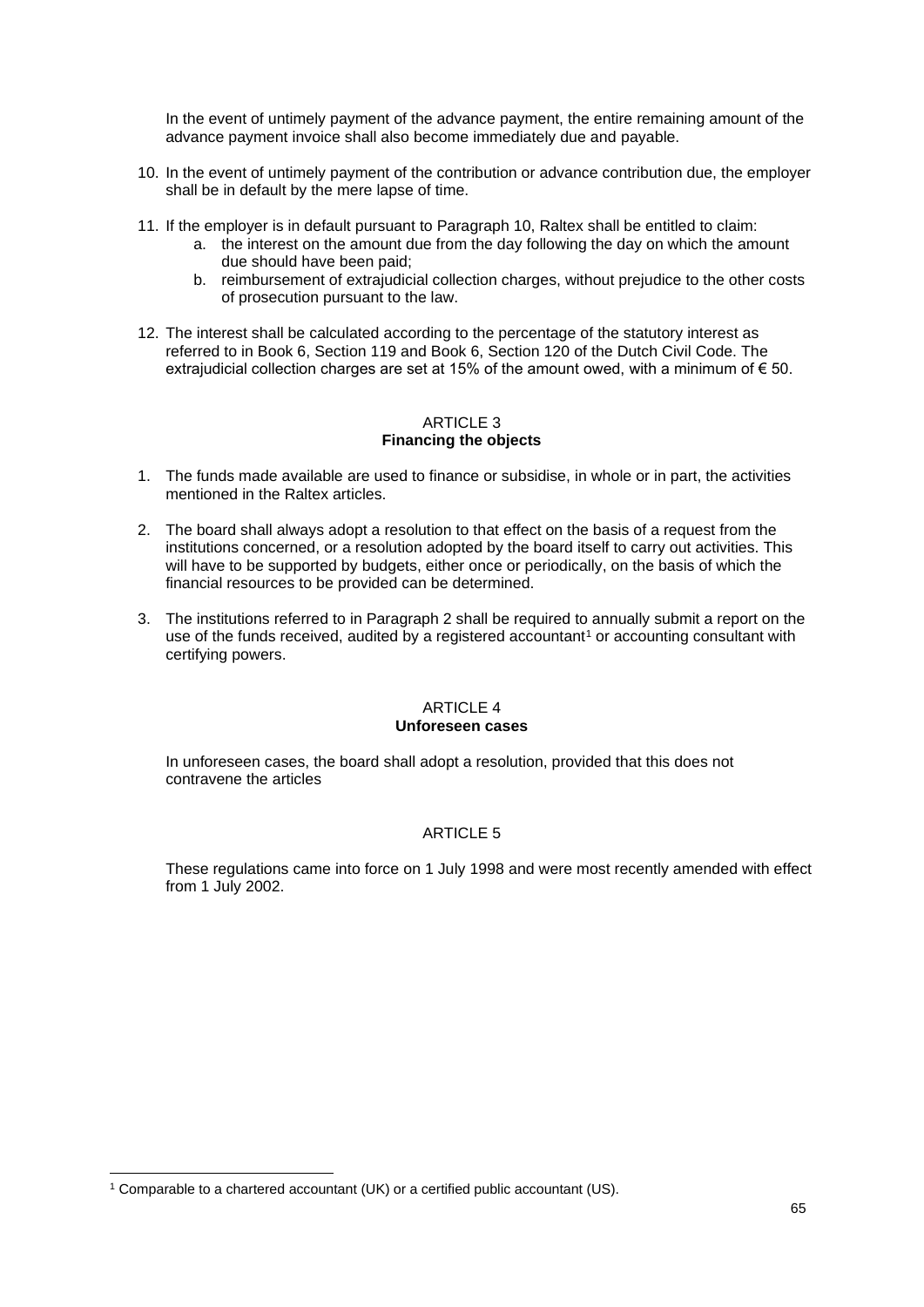## **Raltex Binding Opinion Procedure Regulations**

#### ARTICLE 1 **Definitions**

| Raltex:                          | Stichting Raad voor Arbeidsverhoudingen Linnenverhuur- en<br>Wasserijbedrijven en Textielreinigingsbedrijven (Council for<br>Labour Relations in Linen Rental and Laundry Businesses<br>and Textile Cleaning Businesses) |
|----------------------------------|--------------------------------------------------------------------------------------------------------------------------------------------------------------------------------------------------------------------------|
| Collective bargaining agreement: | The collective bargaining agreement for the textile care<br>industry                                                                                                                                                     |
| Regulations:<br>Secretary:       | The Raltex Binding Opinion Procedure Regulations<br>the secretary of Raltex                                                                                                                                              |

#### ARTICLE 2 **Duties**

- 1. Raltex has the duty, on behalf of the parties to the collective bargaining agreement, within the framework of Article 50, Paragraph 6 of the collective bargaining agreement and these regulations, to issue a binding opinion, on request, in a dispute about the application of the collective bargaining agreement;
- 2. A dispute exists if an attempt has been made in vain to reach an out-of-court settlement as referred to in Article 3 of the regulations.

#### ARTICLE 3 **Submitting requests**

- 1. Before submitting a request, a complaint must be made known to the immediate supervisor (if it concerns an employee's complaint) or to the employee (if it concerns an employer's complaint). The parties to the dispute shall consult each other for the purpose of reaching an out-of-court settlement.
- 2. If this does not lead to a solution within 14 days, the complaining party shall notify the other party in writing of its intention to submit the dispute to Raltex.
- 3. If an out-of-court settlement is not reached within 14 days, this shall constitute a dispute as referred to in Article 2, Paragraph 2 of the regulations.

#### ARTICLE 4 **Requests and deadlines**

- 1. A request for a binding opinion in a dispute as referred to in Article 2, Paragraph 1 of the regulations can be made by any party to the collective bargaining agreement acting on behalf of the employer(s) and employee(s) and/or any employer and employee.
- 2. The deadline for submitting a request shall be no more than six months from the time when the complaining party sent the other party the notification referred to in Article 3, Paragraph 2 of these regulations.
- 3. The request should be submitted in writing to the secretary (c/o Raltex, P.O. box 4076, 5004 JB Tilburg).
- 4. The request shall in any case contain: a. the name and address of the requesting party;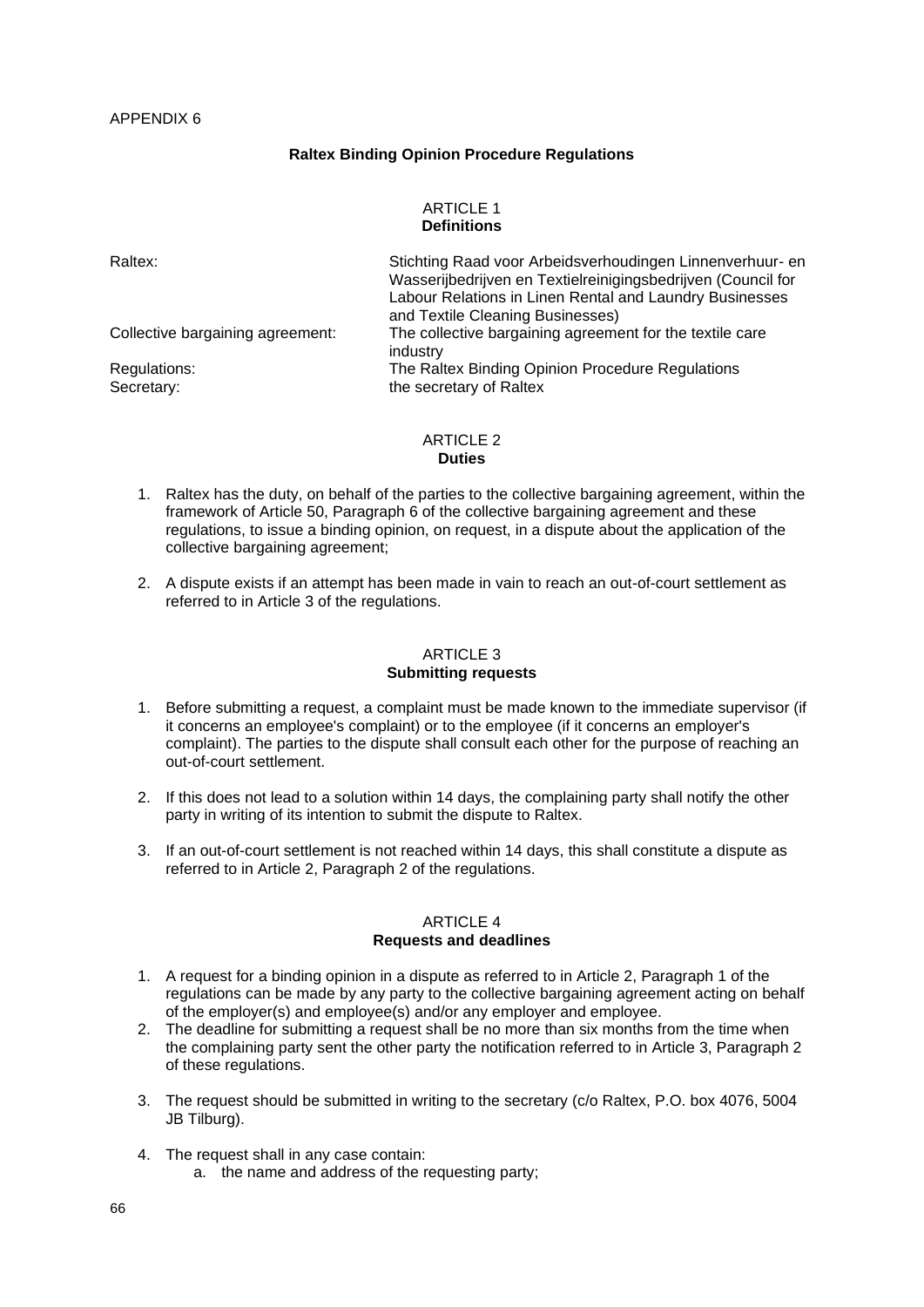- b. the date;
- c. a brief overview of the facts;
- d. a reasoned description of the opinion that the requesting party (or parties) seek;
- e. a copy of the notification referred to in Article 3, Paragraph 2 of these regulations.
- 5. The cost for submitting a request is  $\epsilon$  34.03.

#### ARTICLE 5 **Procedure**

- 1. The secretary shall decide whether a dispute exists as referred to in Article 2 of these regulations, and whether the request fulfils the conditions set out in Article 4 of these regulations. If necessary and possible, the requesting party shall be given the opportunity to rectify any omission within 14 days.
- 2. The secretary shall send the requesting party an acknowledgement of receipt and a statement in which the requesting party undertakes to accept the opinion of Raltex as binding. This statement, signed, shall be returned to the secretary within 14 days of having been sent. It shall also announce the manner in which, and the term within which the costs as referred to in Article 4, Paragraph 5 of these regulations must be paid.
- 3. If the requesting party does not wish to accept the opinion of Raltex as binding, he must notify the secretary in writing within 14 days of the date of the acknowledgement of receipt. In that case, the request will not be considered further. The secretary shall inform the person(s) concerned accordingly.

#### ARTICLE 6 **Statements**

- 1. After receipt of the documents and payment of the costs as referred to in Article 5, Paragraph 2 of these regulations, the secretary shall send the request to the other party for response and for signing a statement in which the other party undertakes to accept the opinion of Raltex as binding.
- 2. If the other party wishes to accept the opinion of Raltex as binding, the other party must send the signed statement as referred to in the previous paragraph and its written response to the request to the secretary within 14 days of the date of the notification. This period may be extended by 14 days if, in the opinion of the secretary, there are urgent reasons for doing so.
- 3. If the other party does not wish to accept the opinion of Raltex as binding, he must notify the secretary in writing within a period of 14 days of the date of the notification. In that case, the request will not be considered further. The secretary shall notify the requesting party and the other party accordingly.

### ARTICLE 7 **Consideration of the dispute**

- 1. If both parties wish to accept Raltex's advice as binding, the dispute will be considered.
- 2. If, in the opinion of the secretary, after receipt of the response from the other party, the dispute is still insufficiently clear, an extra session of hearings shall be held in which the parties are given 14 days to respond.
- 3. The information received shall be communicated to the other party for information.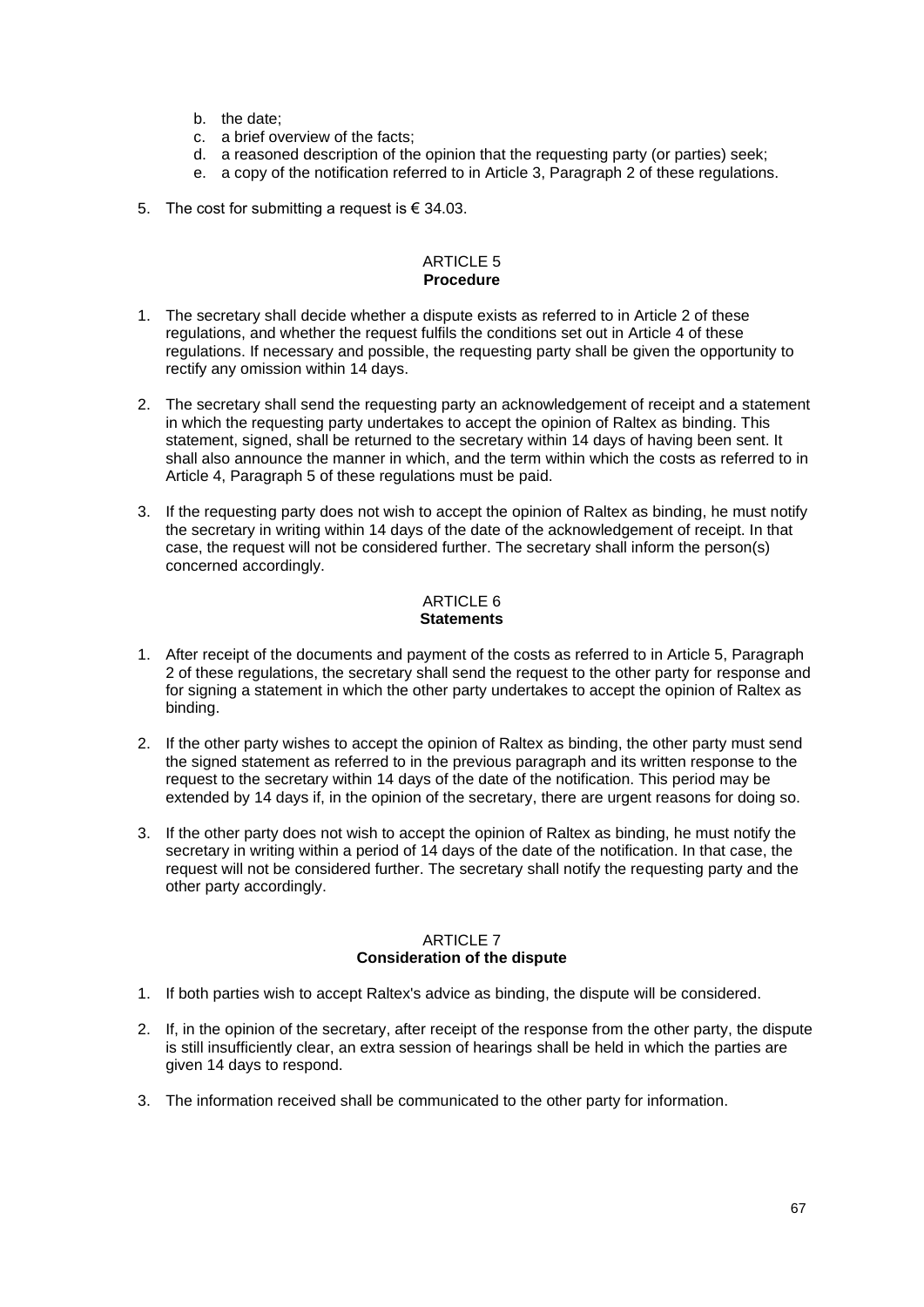### **ARTICLE 8 Submission of the dispute**

If, in the opinion of the secretary, the dispute is sufficiently clear, he shall submit the request, possibly in writing, to Raltex.

### ARTICLE 9 **Decision-making process**

- 1. The presence of at least two members, one on the employers' side and one on the employees' side, is required in order to hold meetings and take decisions.
- 2. Each member from the employers' side has as many votes as those from the employees' side present and vice versa.
- 3. Decisions shall be taken via a simple majority of votes.
- 4. In the event of a tied vote, Raltex shall not issue an opinion.
- 5. A (deputy) member of Raltex who has, or has had an involvement in the request submitted to Raltex shall not take part in the consideration thereof or in the decision-making process.

#### ARTICLE 10 **Notification of the decision**

- 1. Raltex shall take one or a combination of the following decisions, notwithstanding a tied vote:
	- a. to have (one of) the parties provide further written information within a term set by Raltex;
	- b. to issue a provisional opinion, i.e. an interlocutory order to (one of) the parties to submit evidence;
	- c. to issue its final opinion.
- 2. The secretary shall notify the parties of a decision taken as soon as possible.
- 3. The information obtained pursuant to a decision as referred to in Article 10, Paragraph 1(a) of the regulations shall be sent to the other party for notification.
- 4. If, in view of a tied vote, no decision is taken, the parties shall also be notified as soon as possible. The relevant differences in perspectives of the members of Raltex will be indicated insofar possible.
- 5. Raltex shall endeavour to issue a binding opinion within a period of three months after the dispute has been submitted to it.

# ARTICLE 11

# **Final provisions**

A binding opinion by Raltex does not affect the right of the parties to still submit the request their request to Raltex, to the competent court.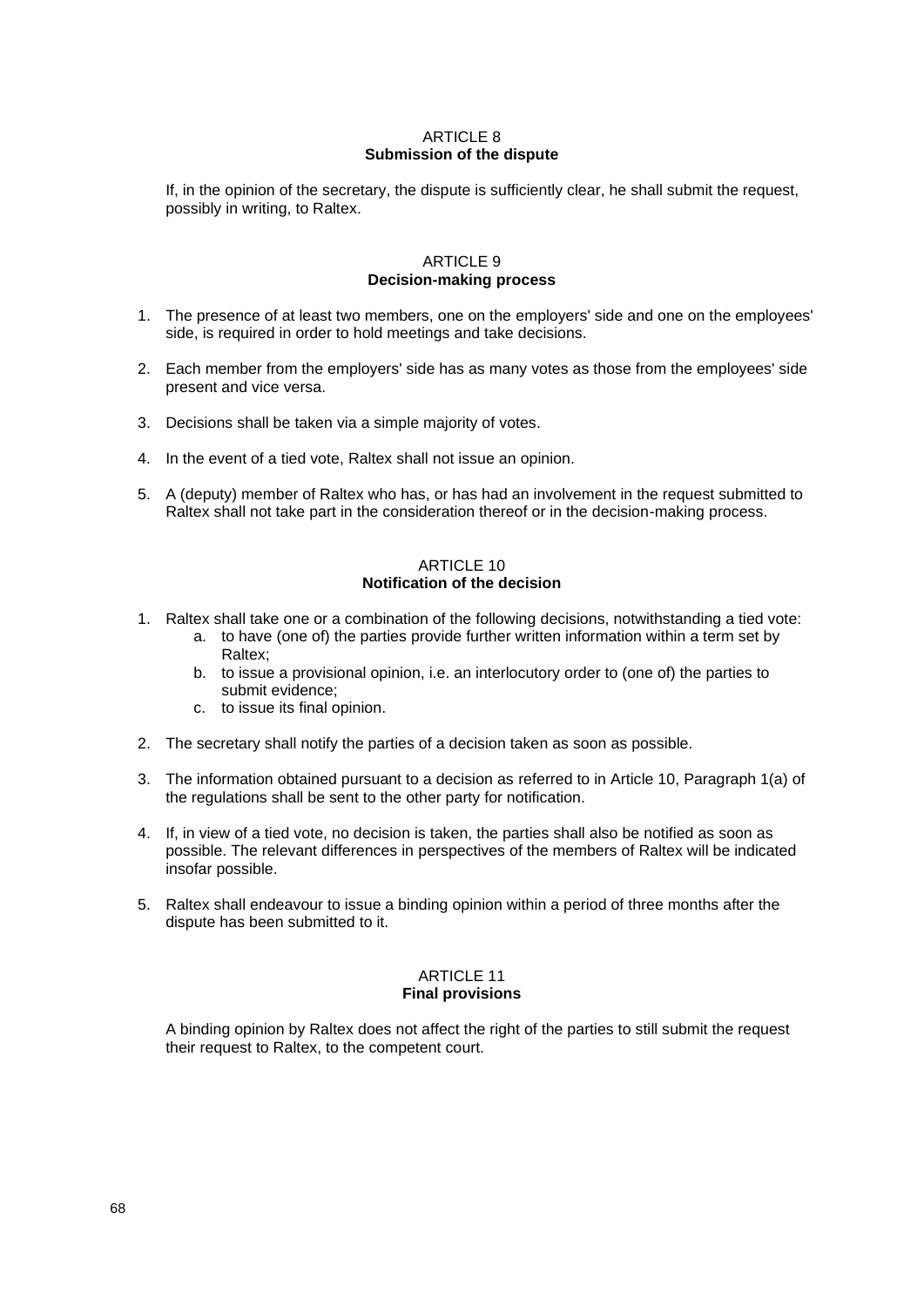#### APPENDIX 7

## **Complaints Regulations for Systematic Non-Compliance with the Provisions of the Collective Bargaining Agreement**

#### ARTICLE 1 **Definitions**

In these regulations, the following definitions apply:

|    | a. Raltex:                       | Stichting Raad voor Arbeidsverhoudingen<br>Linnenverhuur- en Wasserijbedrijven en |
|----|----------------------------------|-----------------------------------------------------------------------------------|
|    |                                  | Textielreinigingsbedrijven (Council for Labour                                    |
|    |                                  | Relations in Linen Rental and Laundry Businesses                                  |
|    |                                  | and Textile Cleaning Businesses);                                                 |
| b. | Collective bargaining agreement: | The collective bargaining agreement for the textile<br>care industry;             |
| C. | Regulations:                     | <b>Complaints Regulations for Systematic Non-</b>                                 |
|    |                                  | Compliance with the Provisions of the Collective                                  |
|    |                                  | <b>Bargaining Agreement;</b>                                                      |
| d. | Employer:                        | The natural or legal person who runs a business as                                |
|    |                                  | referred to in Article 1, Paragraph 1 and Paragraph 2                             |
|    |                                  | of the collective bargaining agreement;                                           |
| е. | Employee:                        | The person who has entered into an employment                                     |
|    |                                  | contract with the employer;                                                       |
| f. | Complainant:                     | Stakeholder within the meaning of Article 3,                                      |
|    |                                  | Paragraph 2 of these regulations.                                                 |
| g. | Defendant:                       | The employer against whom the complaint is                                        |
|    |                                  | directed:                                                                         |
| h. | Board:                           | Board of Raltex:                                                                  |
| i. | Secretary:                       | Secretary of Raltex.                                                              |

### ARTICLE 2 **Duties and powers**

- 1. Raltex has the duty, on behalf of the parties to the collective bargaining agreement, in the context of Article 50, Paragraph 4(c), of handling complaints brought to it relating to alleged or observed systematic non-compliance with the collective bargaining agreement. This duty shall be carried out by the board in accordance with these regulations.
- 2. Raltex may order an investigation at the company against which a complaint has been made.

#### ARTICLE 3 **Admissibility**

- 1. The complaint must concern the systematic non-compliance with the provisions of the collective bargaining agreement.
- 2. The complainant must be a stakeholder. The following shall be regarded as stakeholders:
	- a. the employers' and employees' organisations acting on behalf of one or more of its members;
	- b. the works council or employee representative body working in the employer's company on behalf of the persons employed in that company;
	- c. the employer;
	- d. the employee.
- 3. A complaint shall only be taken into consideration if reaching a solution as referred to in Article 4 has been attempted in vain.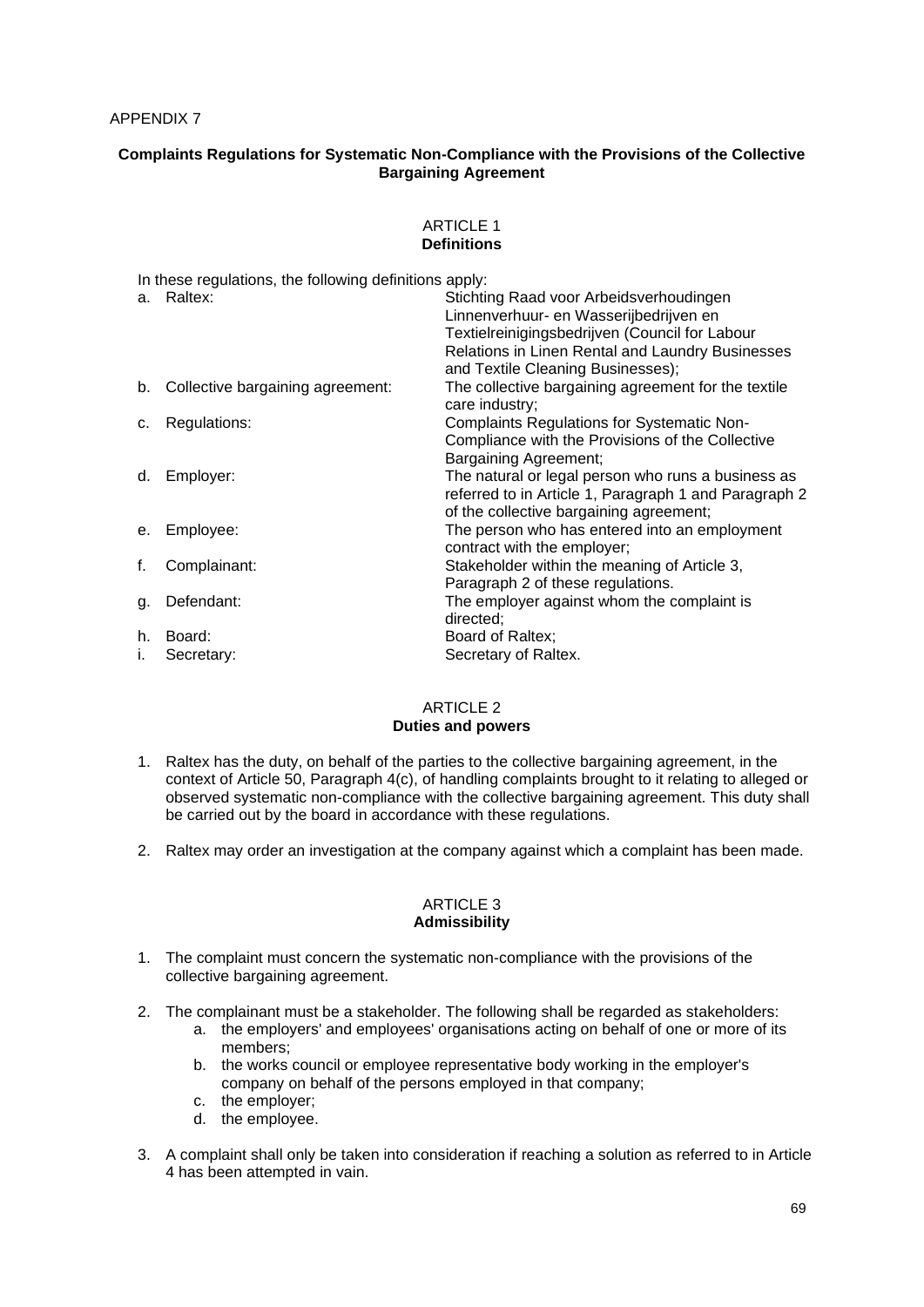#### **ARTICLE 4 Mutual consultation**

Before submitting a complaint, the complainant shall:

- 1. make the complaint known to the defendant and try to reach a solution in consultation with the defendant.
- 2. If this consultation does not lead to a solution within two months after the start of the consultation, the complainant informs the defendant in writing of his intention to submit a complaint to Raltex.
- 3. If no settlement is reached within one month after the notification referred to in Paragraph 2 has been sent, the complainant may submit a complaint to Raltex.

#### ARTICLE 5 **Submitting a complaint**

- 1. The complaint shall be submitted in writing to the secretary by or on behalf of the stakeholder and shall in any case contain the following:
	- a. the name and address of the complainant;
	- b. the name of the defendant;
	- c. a description of the complaint;
	- d. an overview of the facts;
	- e. a reasoned description of the opinion that the complainant seeks.
- 2. The costs for submitting a complaint amount to  $\epsilon$  60 for a complaint submitted by stakeholders on the employees' side and  $\epsilon$  120 for a complaint submitted by stakeholders on the employers' side. If the complaint is upheld, this amount will be refunded.

# ARTICLE 6 **Consideration of the complaint**

- 1. The secretary checks whether the complaint is sufficiently documented and substantiated and whether the complaint and the complainant are admissible.
- 2. If the complaint is not sufficiently documented and substantiated, the secretary shall inform the complainant in writing, giving him the opportunity to rectify this within a period of 14 days. This period for response may be extended once. If the complaint is not further documented or substantiated within the (extended) period for response, it will not be taken into consideration. The complainant shall be informed thereof in writing.
- 3. If the complaint or complainant is declared inadmissible, the complainant is informed thereof in writing.
- 4. Once declared admissible, the secretary shall send the complaint to the defendant for a response. The defendant is required to respond in writing within a period of 14 days. This period for response may be extended if the secretary considers it necessary.
- 5. If, following the defendant's response, the secretary feels that additional information is necessary, the complainant and/or defendant will be informed thereof in writing, whereby a period for response of 14 days applies for the provision of this information. This period for response may be extended if the secretary considers it necessary.
- 6. The responses received are sent to the other party.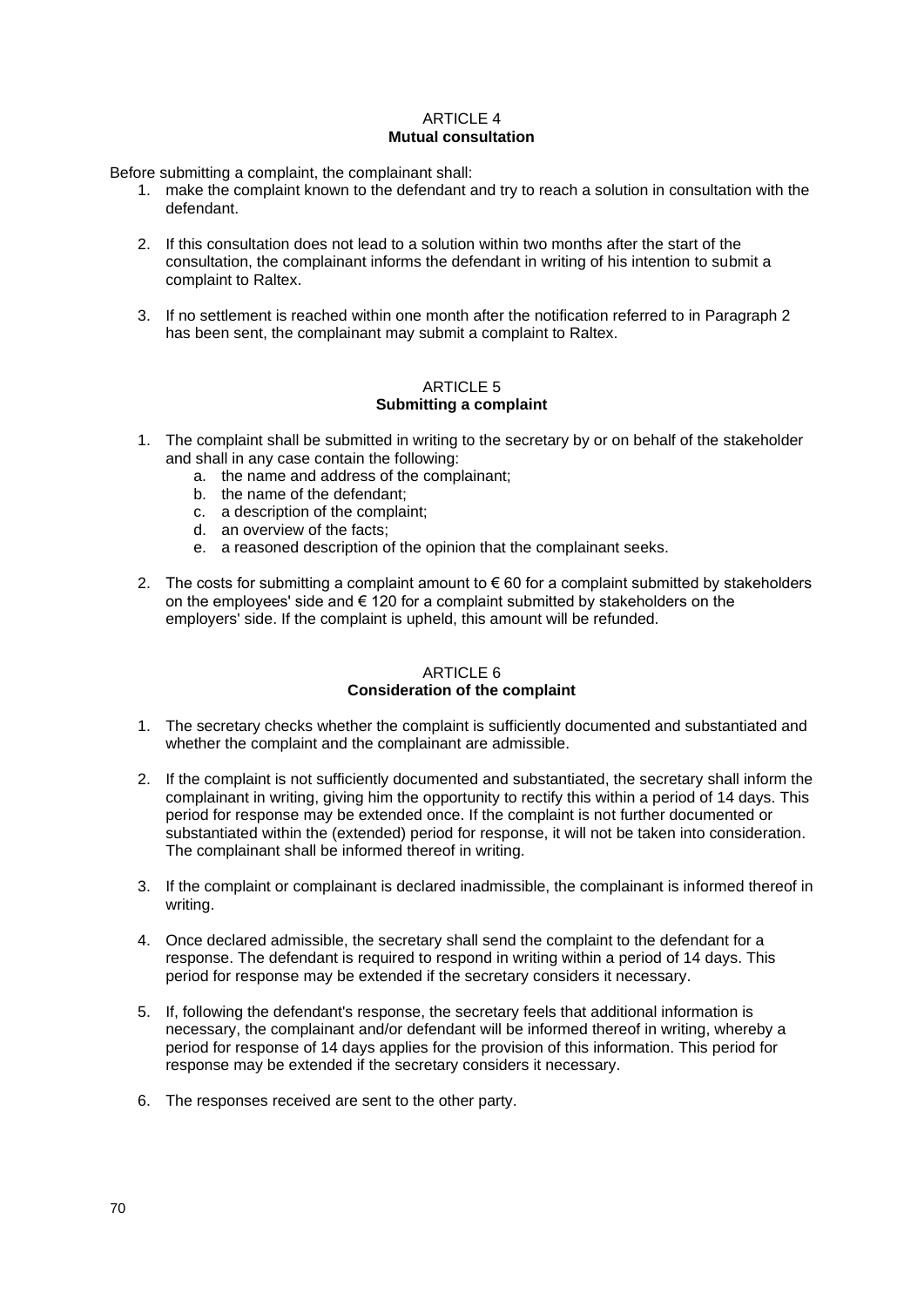#### **ARTICLE 7 Submission to the board**

- 1. If, in the opinion of the secretary, the complaint and the information obtained in accordance with the previous article are as complete and clear as possible, it shall be submitted in writing to the board.
- 2. A member of the board who is or has been directly involved with the submitted complaint may not participate in the consideration thereof or in its decision-making process.
- 3. The board shall take one of the following decisions within a period of one month from the date of submission:
	- a. to hold a hearing:
	- b. to issue a provisional opinion, i.e. an interlocutory order to (one of) the parties to submit evidence;
	- c. to issue a final opinion.
- 4. The period referred to in the previous paragraph may be extended once.
- 5. If the board decides to hold a hearing, each of the parties may be assisted at the hearing by witnesses and/or experts and/or counsel. The secretary shall be informed of this in writing at least 7 days before the hearing.
- 6. If the board issues an interlocutory order to submit evidence, the party concerned shall be granted a one-month extension to the period for response. The response shall be sent to the other party for information.

# ARTICLE 8 **Final opinion**

- 1. The Raltex board aims to issue a final opinion within six months after the complaint has been submitted to it.
- 2. The final opinion contains in any case the considerations on the basis of which the board considers the complaint (in parts) well-founded or not.
- 3. If the board is of the opinion that the complaint is well-founded (in parts), it will impose one or a combination of the following sanctions on the defendant:
	- a. a warning subject to a period of grace for rectification or remedy. This warning will not be made public;
	- b. a warning which will be made public;
	- c. bringing an action for damages as provided for in Section 15 of the 'Wet op de Collectieve Arbeidsovereenkomst' (Collective Agreements Act) and Section 3, Subsection 4 of the 'Wet op het algemeen verbindend en onverbindend verklaren van bepalingen van Collectieve Arbeidsovereenkomsten Wet AVV)' (Collective Agreements (Declaration of Universally Binding and Non-Binding Status) Act). An action for damages may only be brought after a warning as referred to under a. or b. has been issued and has failed to produce results in the period in which this should have taken place, as indicated by the Raltex board;
	- d. the publication of the proceedings being pending and/or the decision as referred to under c.

# ARTICLE 9 **Final clauses**

The regulation is without prejudice to a decision of the court on the dispute.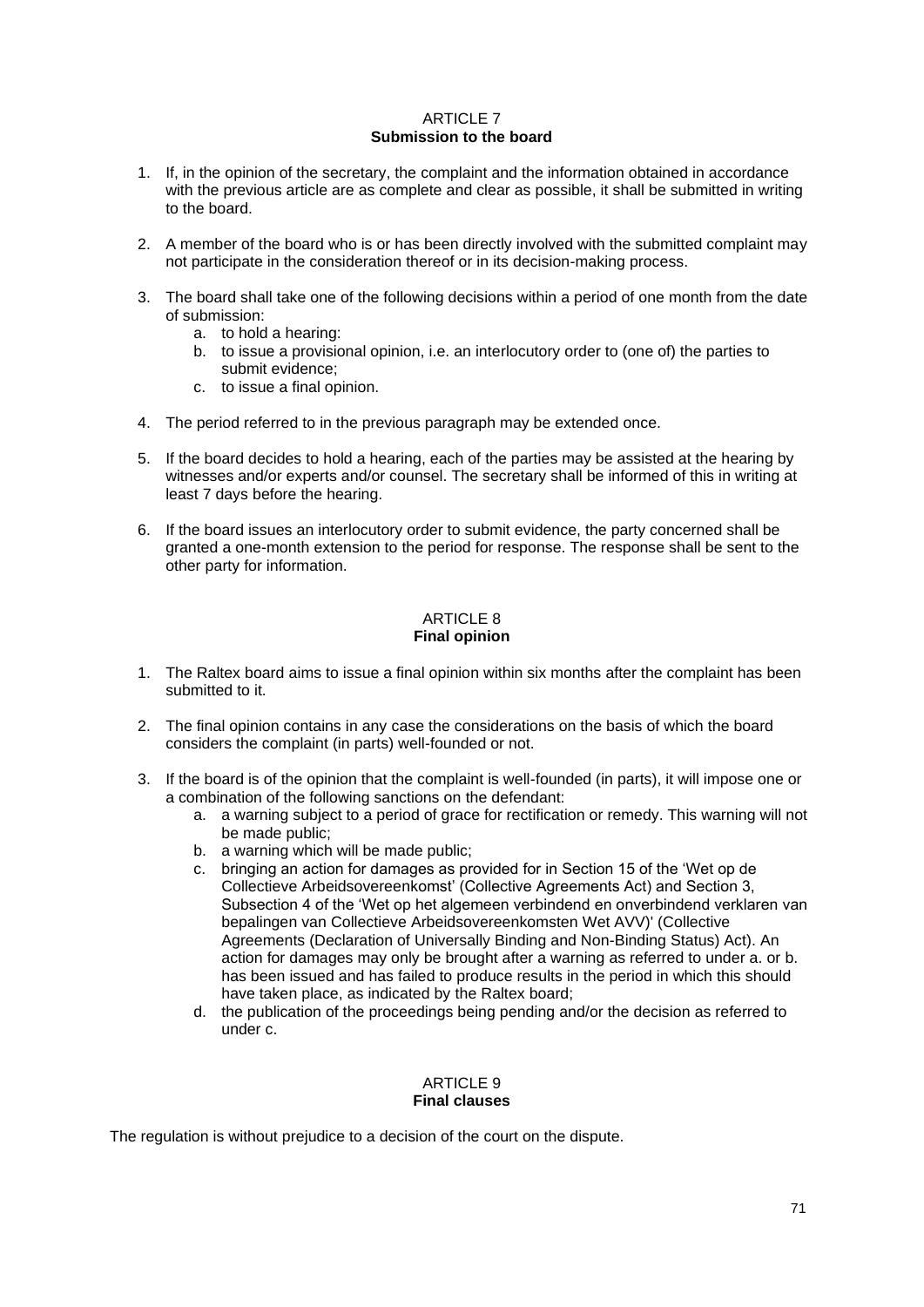## **Complaints Procedure for Preventing and Combating Undesirable Behaviour.**

#### ARTICLE 1 **Definitions**

In these regulations, the following definitions apply:

- 1. Undesirable behaviour:
	- a. Sexual harassment
		- direct or indirect sexual statements, which are experienced as undesirable by a worker and/or which affect the safety of the workplace in the broadest sense of the word.
	- b. Discrimination on the grounds of race, skin colour, religion and sexual preference: direct or indirect expressions that discriminate on the grounds of race, skin colour, religion and sexual preference which are experienced as undesirable by a worker and/or which affect the safety of the workplace in the broadest sense of the word. c. Bullying/aggression/violence:
		- occurrences where a worker is mentally or physically harassed, threatened or assaulted, in circumstances directly related to the performance of work.
- 2. Employee:

the person who is (or was) employed by the employer under an employment contract as well as the person who is (or was) employed by the employer as a temporary worker.

3. Employer:

The natural or legal person who runs a business as referred to in Article 1, Paragraph 1 and Paragraph 2 of the collective bargaining agreement.

- 4. Complaints committee: the committee at company level to which an employee, confronted with undesirable behaviour, can turn with a complaint and which handles this complaint.
- 5. Confidential adviser:

the official at company level who provides the first response to the employee confronted with undesirable behaviour.

- 6. Central complaints committee: the committee at industry level to which the employee, confronted with undesirable behaviour, can turn with a complaint and which handles this complaint.
- 7. Central confidential adviser: the official at industry level who provides the first response to the employee confronted with undesirable behaviour.
- 8. Raltex:

the Raad voor Arbeidsverhoudingen voor Linnenverhuur- en Wasserijbedrijven en voor Textielreinigingsbedrijven (Council for Labour Relations in Linen Rental and Laundry Businesses and Textile Cleaning Businesses)

### ARTICLE 2 **General**

1. The parties recognise the right of every worker to have his or her privacy and physical integrity respected. In their conduct towards each other, both employers and employees must respect these rights and also act morally and properly. The parties consider undesirable behaviour unacceptable and agree to take specific measures within the work organisation to prevent undesirable behaviour and, where appropriate, to combat it.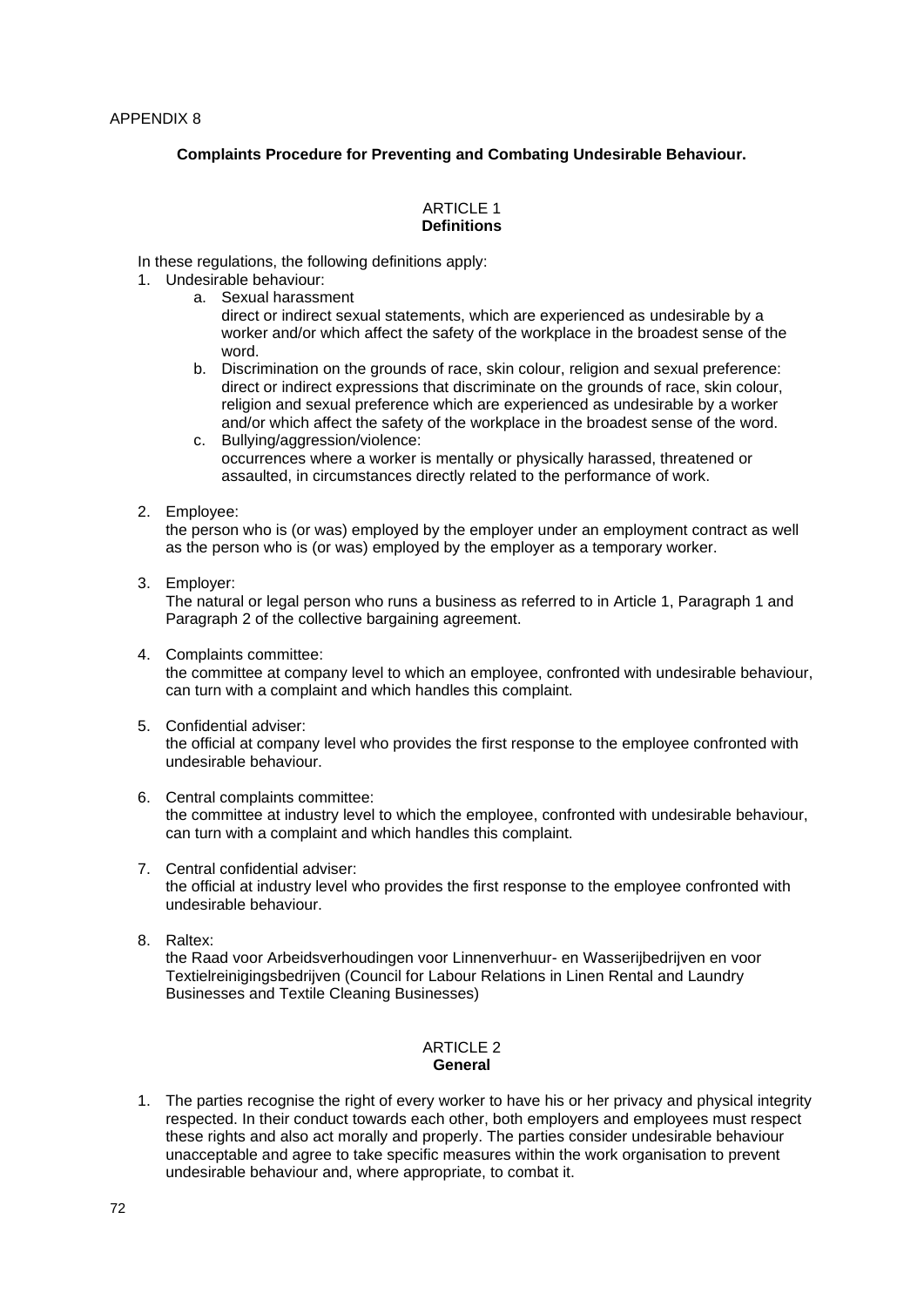2. The parties to this collective bargaining agreement agree that they will each actively contribute, in their own circles, in the appropriate manner(s) and using the appropriate means, to the prevention and combating of undesirable behaviour at work.

3. The employer may be expected to reasonably arrange the work organisation and working environment in such a way as to prevent undesirable behaviour. The employer is obliged to pursue a coherent policy that prevents and combats undesirable behaviour in the work organisation. A coherent policy includes the following components:

- a. the development and implementation of preventive policies;
- b. the appointment of a confidential adviser;
- c. the development and implementation of a complaints procedure:
- d. the taking of necessary measures against the perpetrator of the undesirable conduct in order to restore safety in the workplace;
- e. the aftercare for the victims.
- 4. If the size of the company is such that no confidential adviser can be appointed and/or no complaints committee can be set up, the name of a contact person (e.g. an employee of the working conditions service) who can provide further information or who can refer to the central confidential adviser should be made known.
- 5. If the company has not made any arrangements in this respect, the employee who is confronted with undesirable behaviour may contact the central confidential adviser or the central complaints committee, as appropriate.

# ARTICLE 3 **Preventive policies**

The employer will make it clear to all employees that undesirable behaviour will not be tolerated and may result in sanctions for the perpetrator. All employees will be informed of the policy to prevent and combat undesirable behaviour at work through the usual information channels.

# **ARTICLE 4 Provisional provisions**

- 1. Both at the start of the procedure and during the course of the investigation by the (central) complaints committee, the employer may take temporary measures for the duration of the complaints procedure, if the wellbeing of the complainant necessitates this, or if the situation is untenable for one or more parties directly involved. The measures taken shall be of a temporary nature only and shall in no way anticipate any definitive measures, without prejudice to terms and conditions of employment.
- 2. The employer shall ensure that the complainant will not be disadvantaged as a result of the procedure initiated by the person concerned.

# ARTICLE 5

# **Appointment of a confidential adviser at company level**

- 1. The employer shall appoint a confidential adviser who is properly equipped to carry out the tasks set out in Article 9 of these regulations. The confidential adviser will be a person trusted by the staff. The confidential adviser must be easily approachable, able to handle information confidentially and have interviewing skills.
- 2. The employer shall provide the confidential adviser with the necessary facilities enabling confidential consultation in writing or by telephone, such as the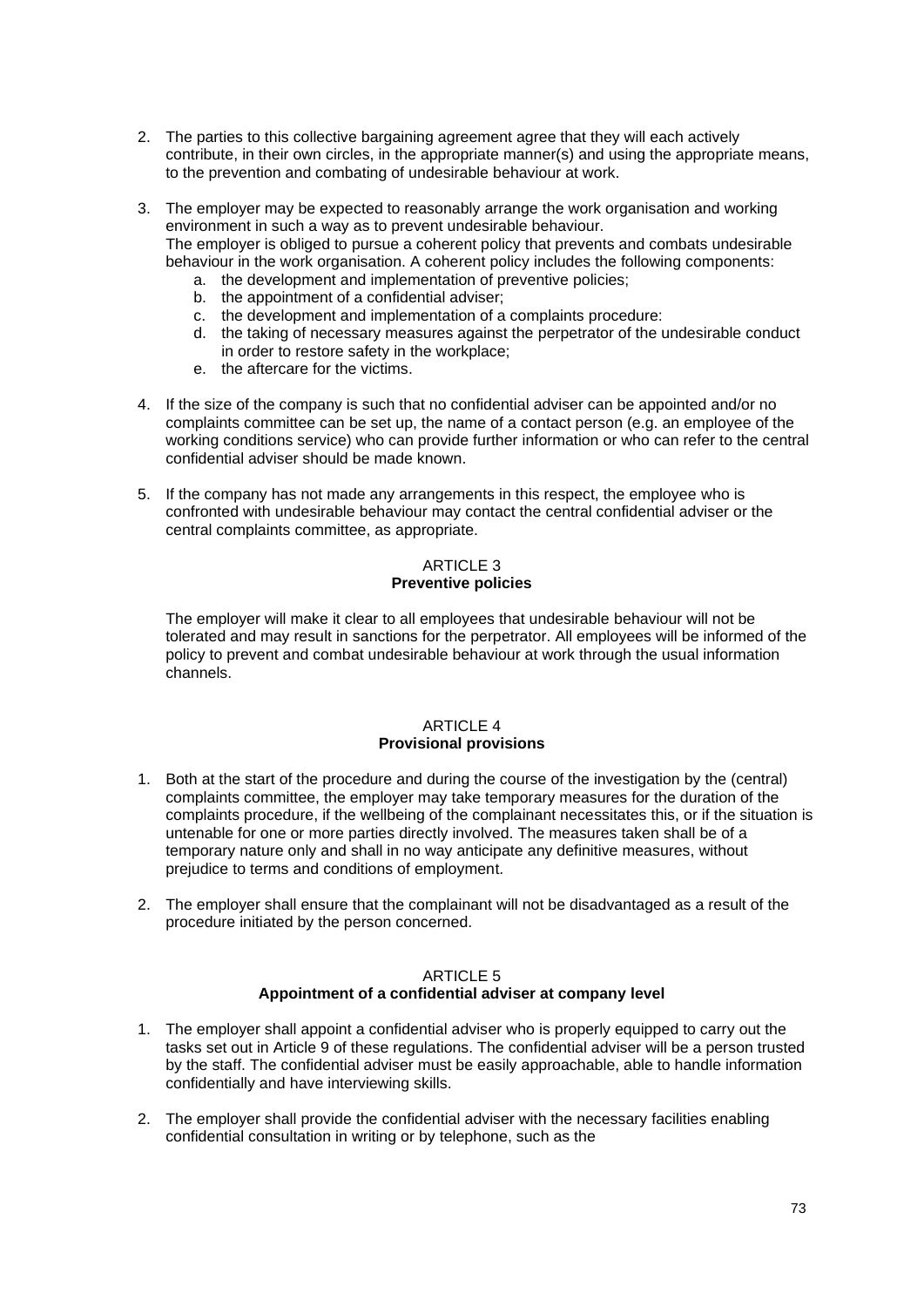provision of an interview room, agreements on leaving mail addressed to him/her unopened, and the like.

- 3. The confidential adviser shall be accountable only to the board for the performance of her/his duties and shall enjoy protection to ensure her/his independence. The confidential adviser cannot be obliged to disclose to the employer what has been reported to him/her in his/her position.
- 4. A confidential adviser shall not be hindered or harmed by the employer in his/her position, possibilities or opportunities within the company by the mere fact that he/she fulfils the position of confidential adviser and performs the tasks belonging to that position.
- 5. If a confidential adviser is of the opinion that he/she is being or has been subjected to violations of these regulations, he/she may submit a complaint to the central complaints committee

#### ARTICLE 6 **Establishment of a complaints committee at company level**

- 1. The employer shall, with the consent of the works council or the employee representative body, set up a complaints committee, preferably on a permanent basis.
- 2. The complaints committee will preferably consist of three people, at least one of whom will be a woman. The confidential adviser is not a member of the complaints committee.
- 3. A (deputy) member of the complaints committee who is or has been directly involved with the complaint, may not participate in the consideration thereof or in its decision-making process.
- 4. The members of the complaints committee are obliged to maintain absolute secrecy.
- 5. The complaints committee acts in such a way that the privacy of the complainant, the defendant and others involved is sufficiently guaranteed.
- 6. The members of the complaints committee may not be disadvantaged in their legal position due to their position as members of the complaints committee.
- 7. The complaints committee will provide for its own working method, on the understanding that it will observe the provisions of Articles 10 through 12 of these regulations.

### ARTICLE 7 **Appointment of central confidential adviser**

- 1. Raltex appoints a central confidential adviser for the linen rental, laundry and textile cleaning industry.
- 2. The central confidential adviser is solely accountable to Raltex for the performance of her/his duties.

### ARTICLE 8 **Establishment of a central complaints committee**

- 1. Raltex shall establish a central complaints committee whose task is to handle with complaints relating to undesirable behaviour. Appointment (and withdrawal of appointment) of the members of the central complaints committee is done by the Raltex board.
- 2. The central complaints committee consists of at least three members, i.e. one member on behalf of the employees, one member on behalf of the employers, and the secretary of Raltex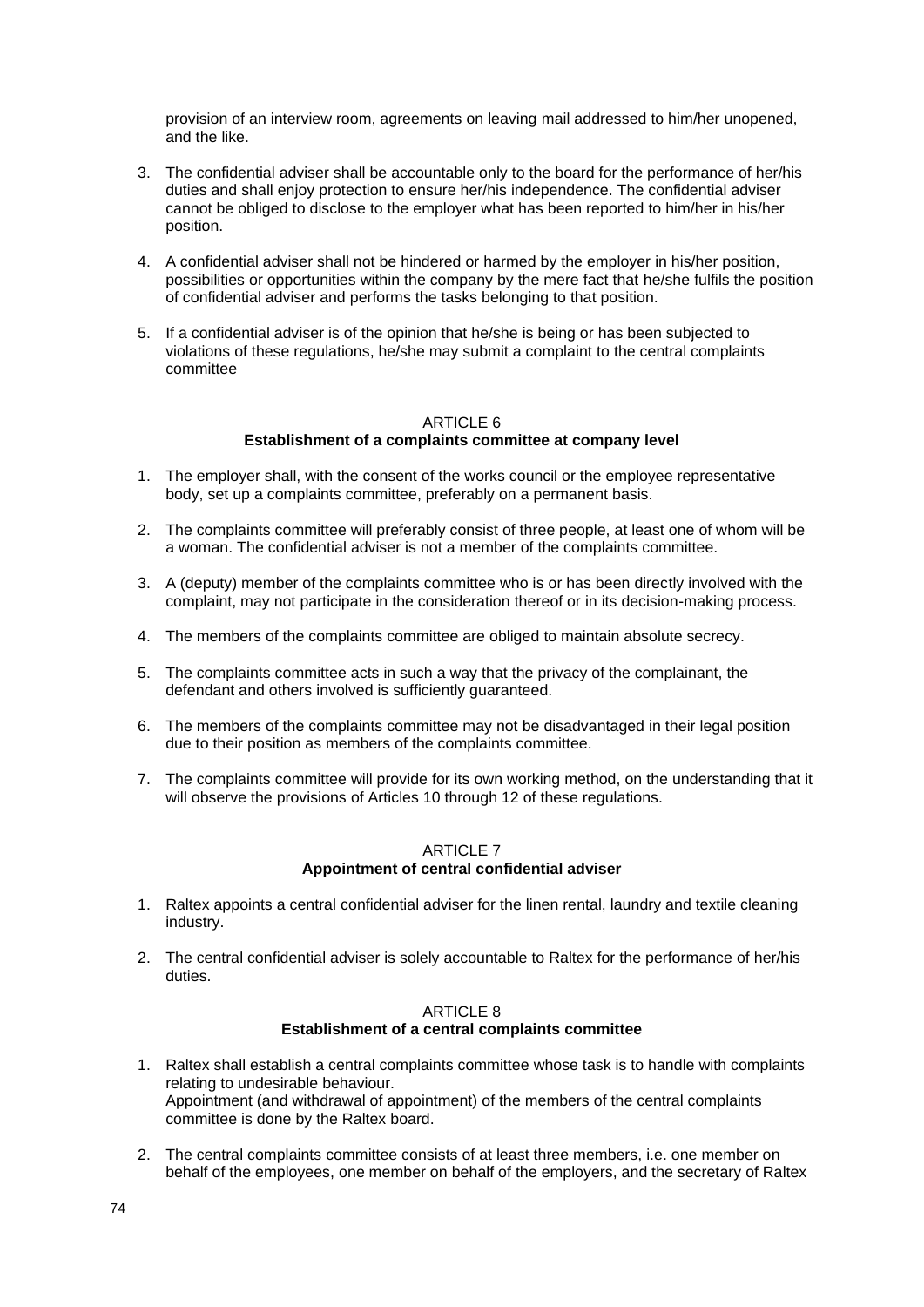A deputy shall be appointed for each member of the employers and employees. The committee should preferably include persons with legal expertise and expertise in the field of undesirable behaviour.

- 3. A (deputy) member of the committee who is or has been directly involved with the complaint, may not participate in the consideration thereof or in its decision-making process.
- 4. The central confidential adviser is not a member of the central complaints committee.
- 5. The central complaints committee may consult expert(s) and, if required, include them in the complaints committee as advisers.
- 6. The central complaints committee may engage interpreters if it deems it appropriate to do so.
- 7. The central complaints committee acts in such a way that the privacy of the complainant, the defendant and others involved is sufficiently guaranteed.
- 8. The central complaints committee will provide for its own working method, on the understanding that it will observe the provisions of Articles 9 through 11 of these regulations.

### ARTICLE 9 **Duties of the (central) confidential adviser**

1. The (central) confidential adviser is tasked with assisting employees who have experienced undesirable behaviour.

In this context, she has the task:

- a. of assisting and advising employees who have turned to the (central) confidential adviser concerning undesirable behaviour.
- b. at the complainant's request, of supporting him/her in submitting a complaint to the (central) complaints committee;
- c. at the request of the reporting party, of attempting to find a solution to the complaint through consultation with the parties involved.
- d. of referring to external aid agencies;
- e. providing aftercare for workers confronted with undesirable behaviour.

The (central) confidential adviser shall not perform any acts without the consent of the complainant concerned in execution of his/her duties.

The (central) confidential adviser can initiate mediation, but does not mediate himself/herself.

- 2. The (central) confidential adviser also has the task:
	- a. of advising the employer or Raltex at their request on the prevention and combating of undesirable behaviour. The (central) confidential adviser expressly does not have the task of advising the (central) complaints committee when it comes to the handling of concrete complaints;
	- b. of registering the nature and extent of the reports of undesirable behaviour for the benefit of the employer or Raltex;
	- c. of drawing up an annual report for the employer or Raltex respectively, concerning undesirable behaviour and the way in which the confidential adviser has been able to perform his/her duties.
- 3. The (central) confidential adviser acts in such a way that the privacy of the complainant, the defendant and others involved is sufficiently guaranteed.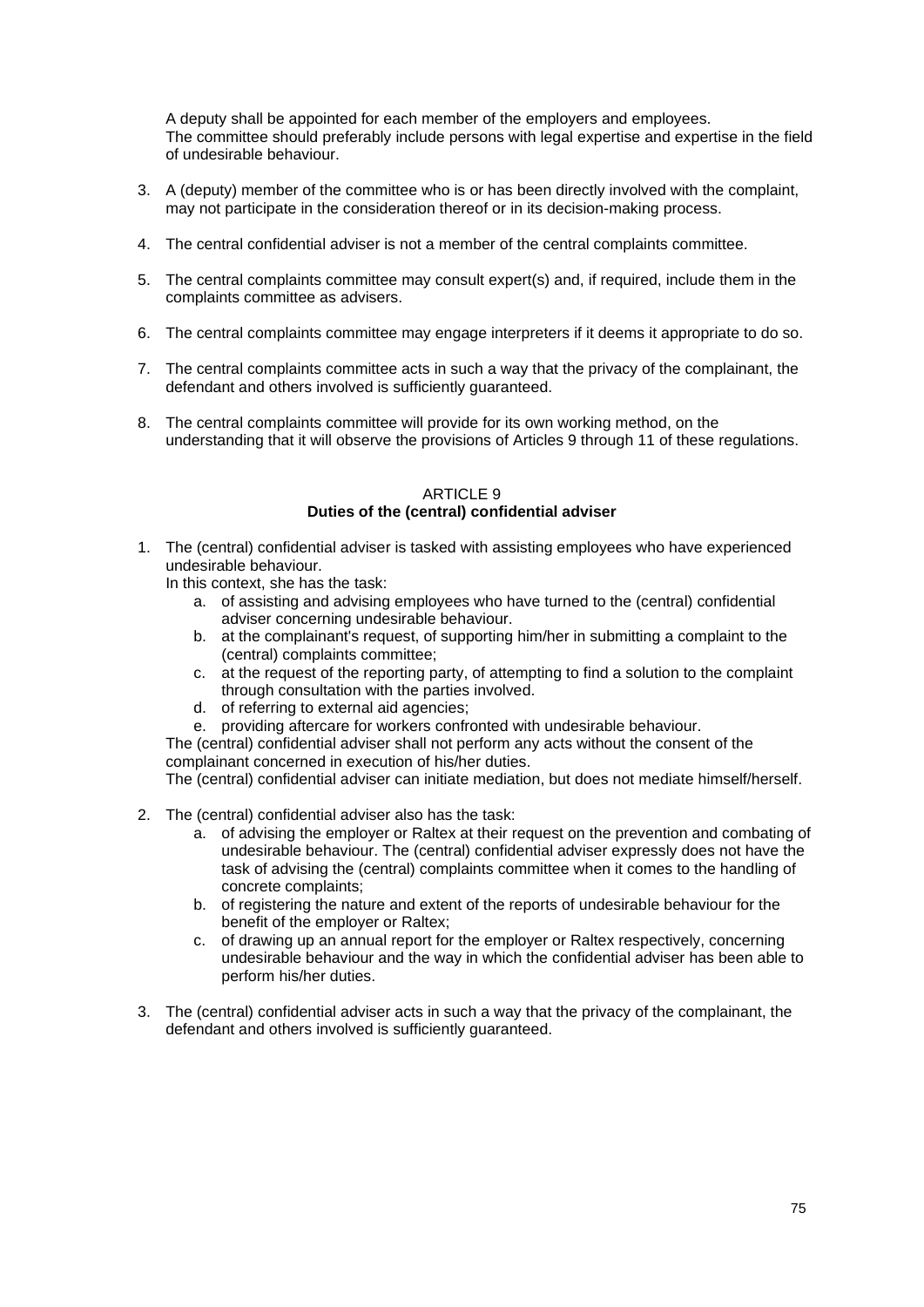### ARTICLE 10 **Admissibility of a complaint**

- 1. A complaint to the (central) complaints committee must be submitted by an employee within the meaning of these complaints regulations, within a period of three years from the confrontation with the undesirable behaviour.
- 2. The (central) complaints committee may decide not to consider a complaint until the complainant has contacted the (central) confidential adviser.
- 3. Anonymous complaints will not be considered.
- 4. If a complaint is (also) the subject of other (legal) proceedings, the (central) complaints committee may decide not to consider the complaint or to suspend its consideration.

### ARTICLE 11 **Submission of a complaint**

The complaint shall be submitted in writing to the (central) complaints committee and shall in any case contain:

- the name and address of the complainant;
- a description of the complaint;
- a brief overview of the facts;
- the name(s) of the defendant(s);
- the opinion that the complainant seeks.

#### ARTICLE 12 **Consideration of the complaint**

1. The (central) complaints committee verifies whether the complaint is sufficiently documented and takes a decision on the admissibility of the complaint within 2 weeks of receiving it. If the complaint is declared inadmissible, the complainant shall be informed of this in writing as soon as possible.

If the complaint is declared admissible, it is sent to the defendant. The defendant will be given the opportunity to submit a written statement of defence to the (central) complaints committee within two weeks. The statement of defence shall be sent to the complainant for information.

- 2. After receiving the statement of defence, the complainant, the defendant and any witnesses or other third parties will be heard by the (central) complaints committee. Persons employed by the employer who are summoned by the (central) complaints committee are obliged to appear. The time needed for this is considered time worked.
- 3. The hearings of the (central) complaints committee are closed. A report is made of each hearing and must be signed and returned to the complaints committee by the person heard, with or without comments, within one week of receiving the report. Failure to do so shall be recorded in the report and the report shall be deemed adopted without comment. Both the complainant and the defendant have the right to inspect all reports of the hearings and may comment on them in writing if they so wish.
- 4. During the hearings, the complainant as well as the defendant may be accompanied by the (central) confidential adviser or a counsellor. The (central) complaints committee must be notified of this in writing in advance.
- 5. All persons involved or to be involved in the complaint investigation are obliged to observe the strictest confidentiality with regard to what has been discussed with them and/or raised with them.
- 6. Within six weeks of the first hearing, the (central) complaints committee shall issue a written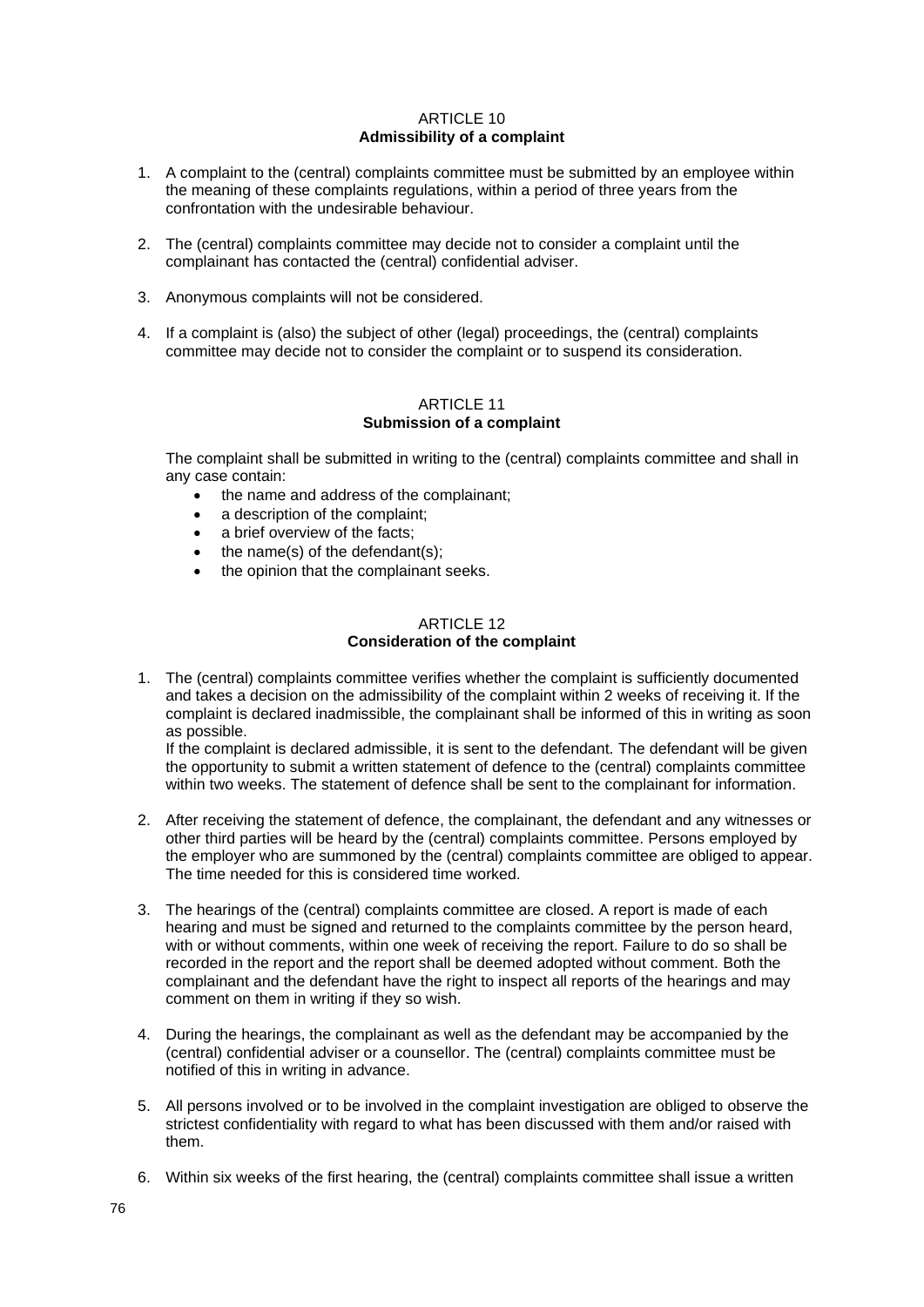opinion to the employer. This period may be extended once.

- 7. The opinion shall in any case include:
	- a. the decision as to whether, and if so to what extent, the complaint is well-founded. A complaint is well-founded if it is likely that the undesirable behaviour took place;
	- b. who has/have been affected by the undesirable behaviour;
	- c. how the undesirable behaviour manifested itself and its frequency;
	- d. advice to the employer on the measures to be taken.
- 8. A copy of the opinion is sent to the complainant and the defendant.
- 9. The complaints committee or the central complaints committee will report annually to the employer or to Raltex respectively, on the number and nature of the complaints submitted to it regarding undesirable behaviour. The report may not contain any personal data. The employer shall send the report of the complaints committee to the Works Council.

#### ARTICLE 13 **Measures, registration**

- 1. Within one month of receiving the opinion of the (central) complaints committee, the employer shall decide which measures must be taken and shall inform those concerned accordingly.
- 2. The employer is obliged to register the complaints submitted to the complaints committee and to notify Raltex upon request. The privacy of those involved is guaranteed.

Contact address: Centrale Klachtencommissie Raltex (Raltex Central Complaints Committee) P.O. box 4076 5004 JB TILBURG Secretariat telephone number: +31 (0)13 594 44 66 E-mail: [info@raltex.nl](mailto:info@raltex.nl)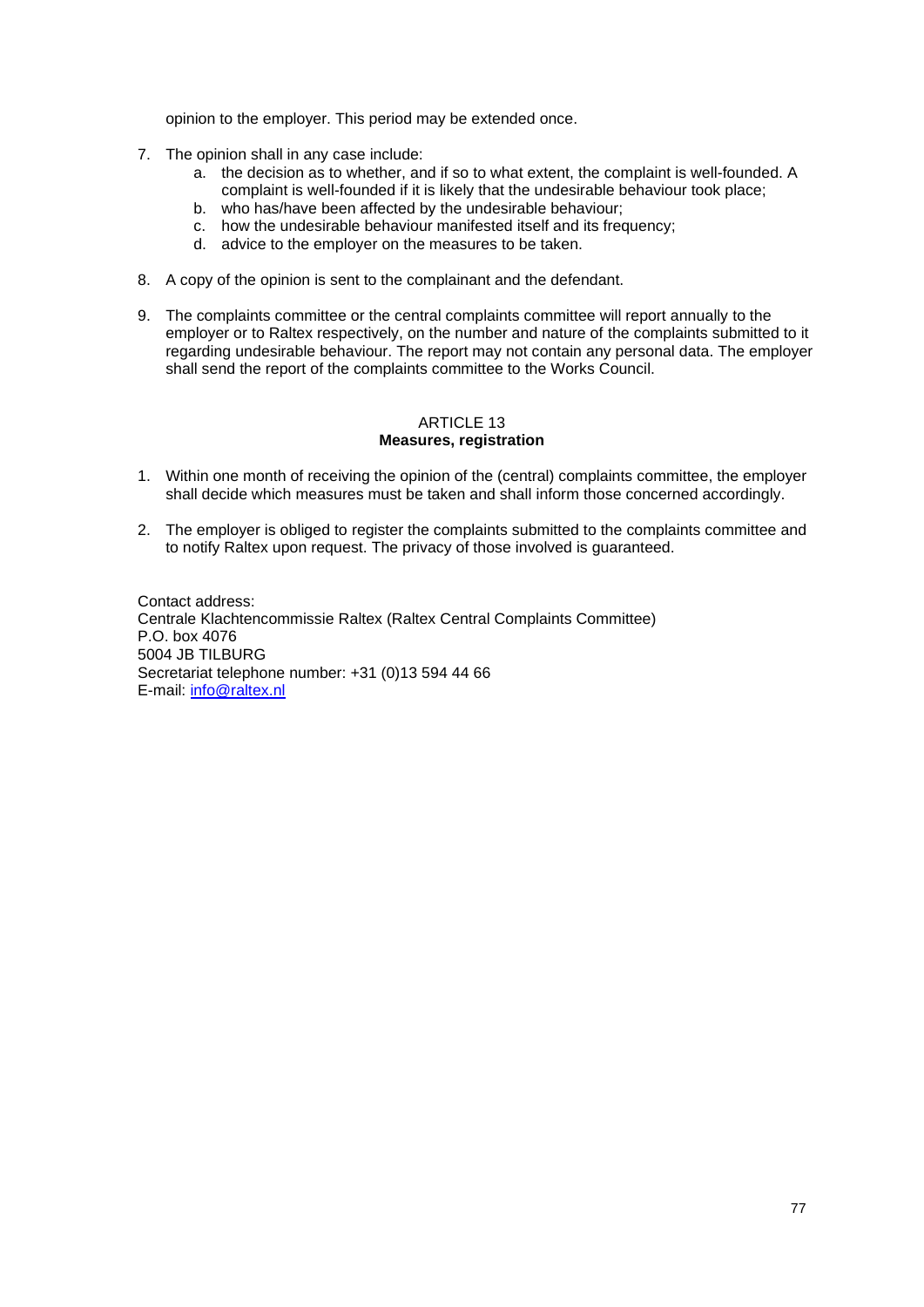### **Articles of the Stichting Opleidings- en Ontwikkelingsfonds voor Linnenverhuur- en Wasserijbedrijven en voor Textielreinigingsbedrijven**

# **Article 1**

# **Name, registered office, term**

The Foundation shall bear the name: Stichting Opleidings- en Ontwikkelingsfonds Linnenverhuur- en Wasserijbedrijven en Textielreinigingsbedrijven (Training and Development Fund for Linen Rental and Laundry Companies and Textile Cleaning Companies Foundation) (abbreviated: Stichting O&O Fonds) hereinafter referred to as: the O&O Fonds. The O&O Fonds was established for an indefinite period and is based in Tilburg.

### **Article 2 Object**

- 1. The object of the O&O Fonds is to promote the training of employees in the sector in order to achieve or increase the knowledge and/or skills of the employees necessary for the performance of current and/or future positions in the industry, subject to the provisions of the collective bargaining agreement for the textile care industry (hereinafter referred to as: the collective bargaining agreement).
- 2. The O&O Fonds seeks to achieve this object by financing, in whole or in part, costs arising from the following activities:
	- a. developing and updating of training and courses aimed at:
		- i. increasing professional knowledge and related general social knowledge;
		- ii. improving Dutch language skills on the shop floor;
	- b. carrying out training and courses referred to under a. subject to the conditions and further description as included in the regulations;
	- c. promoting participation in training and courses recognised by the O&O Fonds under the conditions and in accordance with the specifications set out in the regulations;
	- d. gathering and providing information on government subsidy schemes.

### **Article 3 Board**

The board of the O&O Fonds is composed of equal numbers of representatives of the employers' organisations and the employees' organisations to the collective bargaining agreement.

# **Article 4**

# **Appointment of the members of the board**

- 1. The board of the O&O Fonds consists of 4 members, appointed as follows:
	- a. one member by the Federatie Textielbeheer Nederland (FTN; the Dutch Textile Management Federation)
	- b. one member by the Nederlandse vereniging van Textielreinigers NETEX (Netex; the Dutch Association of Textile Cleaners)
	- c. one member by FNV (Dutch Trade Union Confederation)
	- d. one member by CNV Vakmensen (National Federation of Christian Trade Unions in the Netherlands; Skilled Workers).
- 2. A deputy member may be appointed for each member. Deputy members shall have the right to vote only if the member for whom they deputise is not present.
- 3. Appointment of a (deputy) member takes place for three years according to a schedule.
- 4. If the number of members is fewer than the number prescribed, the board shall remain competent, but shall immediately take measures to supplement them.
- 5. The organisations referred to in Paragraph 1 shall be entitled at any time to dismiss the (deputy) members appointed by them.
- 6. The vacancy which arises pursuant to the preceding paragraph shall be filled by the organisation which discharged the previous member of the board.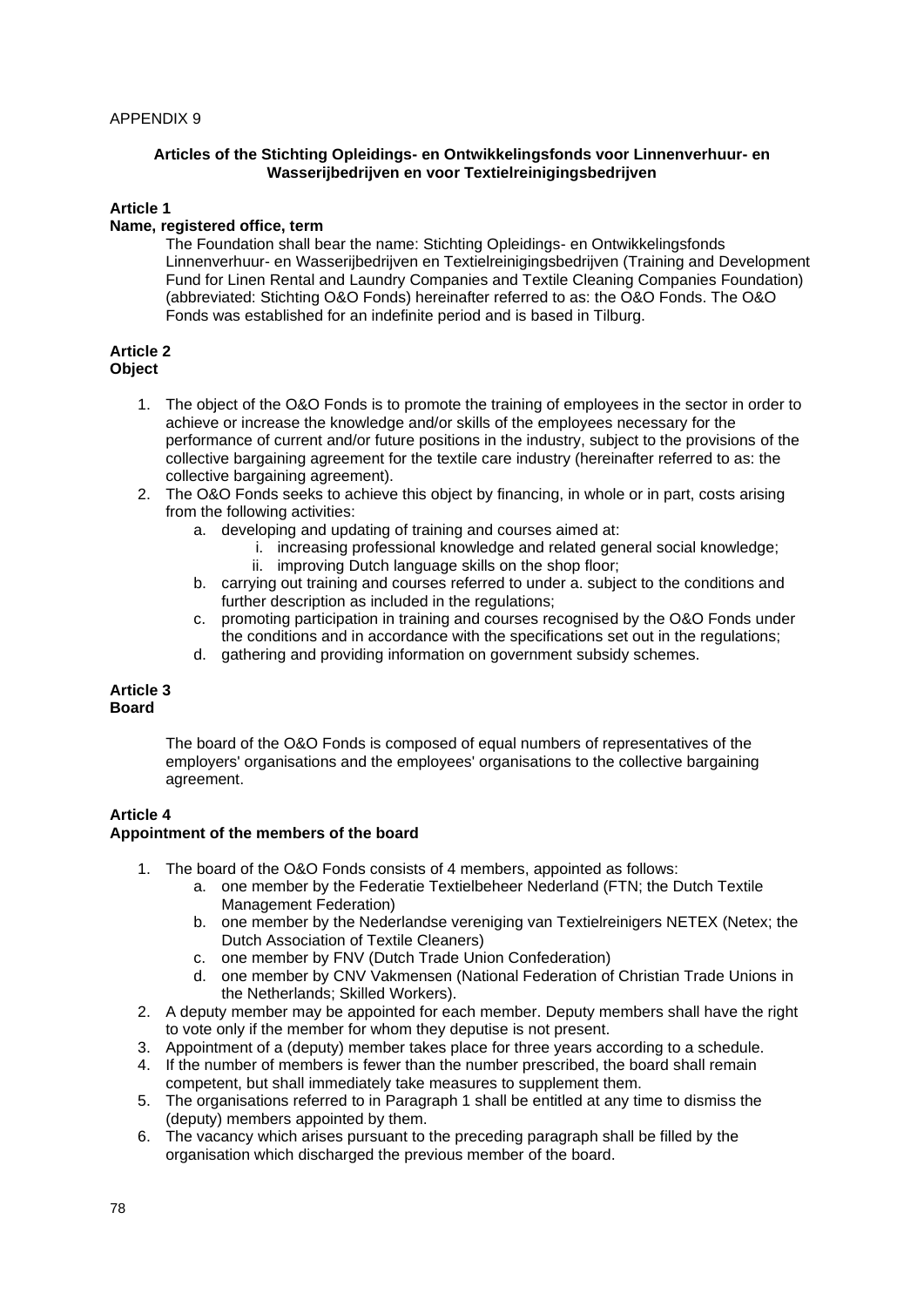# **Article 5 End of board membership**

The deputy board membership ends:

- a. when the organisation that appointed the relevant board member is no longer party to the collective bargaining agreement;
- b. by giving written resignation;
- c. by dismissal as referred to in Article 4, Paragraph 6;
- d. by dismissal by the Court;
- e. by declaration of bankruptcy or being subject to a bankruptcy order;
- f. by applying for a suspension of payments;
- g. by being placed under guardianship;
- h. by death.

# **Article 6**

# **Authority of the board**

- 1. Within the limits of the O&O Fonds, the board is independently authorised to perform all acts and enter into all agreements concerning the O&O Fonds.
- 2. The board may adopt regulations for the performance of its duties. A regulation may not contain any provisions that are contrary to the law or the articles.
- 3. Adoption of regulations requires the prior approval of the board of the Stichting Raad voor Arbeidsverhoudingen Linnenverhuur- en Wasserijbedrijven en Textielreinigingsbedrijven (Council for Labour Relations in Linen Rental and Laundry Businesses and Textile Cleaning Businesses), hereinafter referred to as: Raltex

#### **Article 7 Chairman**

- 1. The board shall appoint a chairman and a vice-chairman from among its members every calendar year, on the understanding that if the chairman is one of the members from the employers' organisations, the vice-chairman shall be one of the members from the employees' organisations and vice versa.
- 2. The chairmanship and vice-chairmanship will change every calendar year.

### **Article 8 Secretary**

The board may entrust the performance of the duties of the O&O Fonds secretariat, as well as other duties to be determined, to an independent institution or person who enjoys the confidence of the organisations referred to in Article 3, all under the responsibility of the board. The costs thereof are borne by the O&O Fonds.

# **Article 9**

# **Treasurer**

The administrative and financial management shall be carried out under the responsibility of the board and with due observance of an instruction established by the board, by a treasurer appointed in writing by the board until further notice.

### **Article 10 Board meetings**

- 1. The board meets at least once every year and furthermore as often as the chairman or at least two board members deem necessary.
- 2. The manner and period for convening a meeting shall be provided for via a board resolution.
- 3. According to regulations to be adopted by the board, the (deputy) members receive an allowance for travel expenses as well as a fee payable by Raltex for attending meetings or similar events.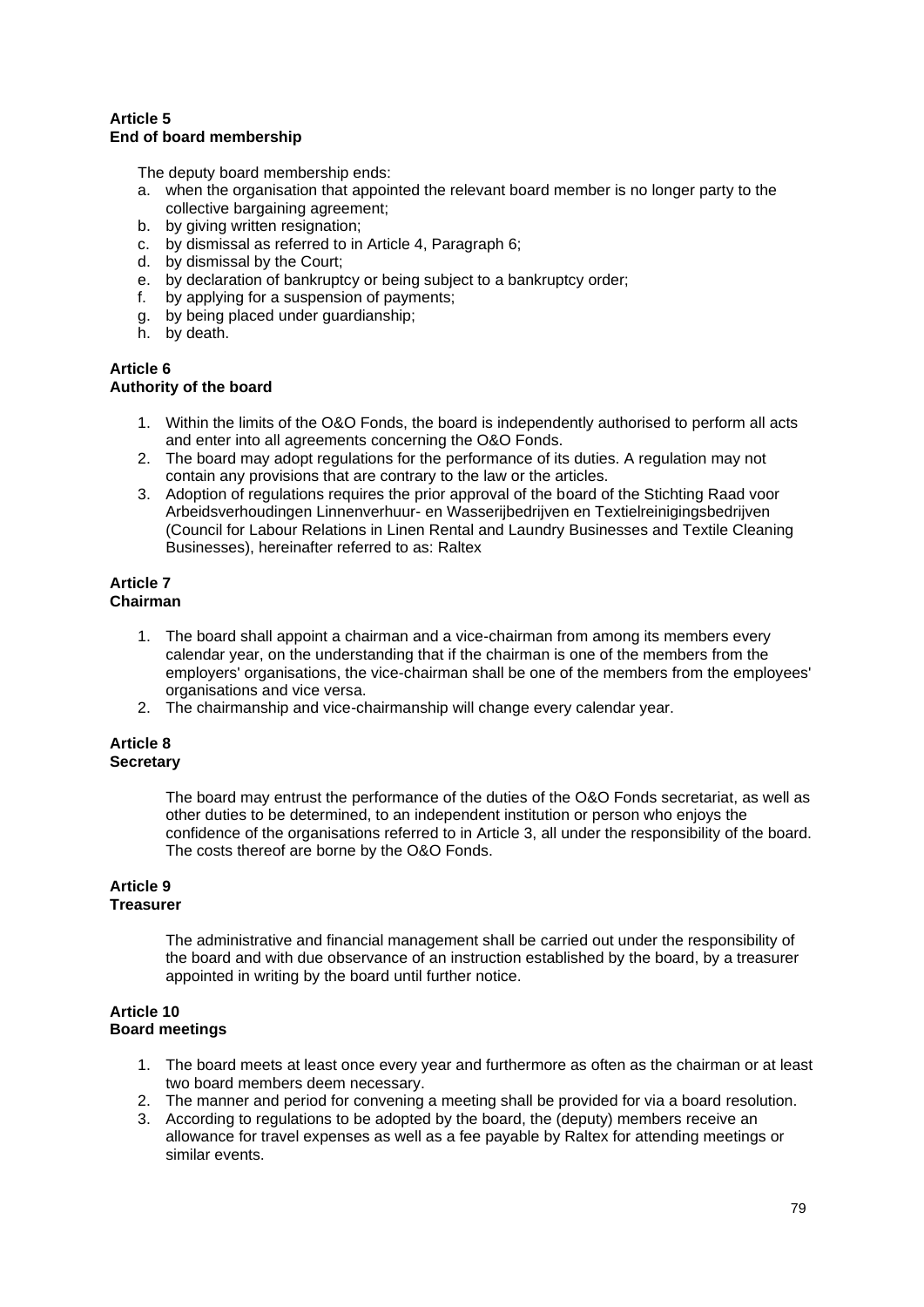# **Article 11 Adoption of resolutions**

- 1. The board cannot adopt resolutions if not at least one of the board members designated by employers' organisations and one of the board members designated by employees' organisations are present.
- 2. Each member from the employers' side has as many votes as those from the employees' side present and vice versa.
- 3. Decisions shall be taken via a simple majority of votes.
- 4. In the event of a tied vote, the motion shall be voted on again at the next meeting. If votes are then tied again, the motion shall be deemed to be rejected.
- 5. Voting on matters is done verbally, voting on persons is done in writing. If there is any doubt as to the nature of the subject matter, the chairman shall decide.
- 6. The board may also adopt legally binding resolutions other than in a meeting. This shall be done in writing and via unanimous vote. The provisions of Paragraphs 4 and 5 shall apply accordingly.

A resolution adopted other than in a meeting is equivalent to a resolution adopted in a board meeting and shall be confirmed in the next board meeting for reporting purposes.

### **Article 12 Confidentiality**

The members of the board, as well as the secretary and the treasurer, are bound to keep confidential all matters that come to their attention and in respect which the chairman has imposed a confidentiality obligation, or of which they should understand the confidential nature.

### **Article 13 Representation**

- 1. The O&O Fonds is represented in and out of court by the board or by the chairman and vicechairman jointly.
- 2. The board can grant power of attorney to one or multiple board members as well as to third parties, to represent the O&O Fonds within the limits of that power of attorney.

### **Article 14 Committees**

- 1. The Board may delegate certain parts of its duties, under its responsibility, to permanent committees or ad hoc committees to be set up by it.
- 2. The committees shall be composed of equally from the employers' and employees' organisations to the collective bargaining agreement.

#### **Article 15 Funds**

The financial resources of the O&O Fonds consist of:

- a. the contribution of Raltex;
- b. other revenues and unplanned income.

# **Article 16 Use of funds**

- 1. The funds made available will be used by the O&O Fonds to cover the costs arising from the activities mentioned in Article 2, Paragraph 2.
- 2. With regard to the expenditure of the requested funds, institutions requesting subsidy are obliged to submit a budget to the board in advance, specified according to the activities/expenditure objects referred to in Article 2, Paragraph 2.
- 3. The allocation of funds shall take place for one year at a time.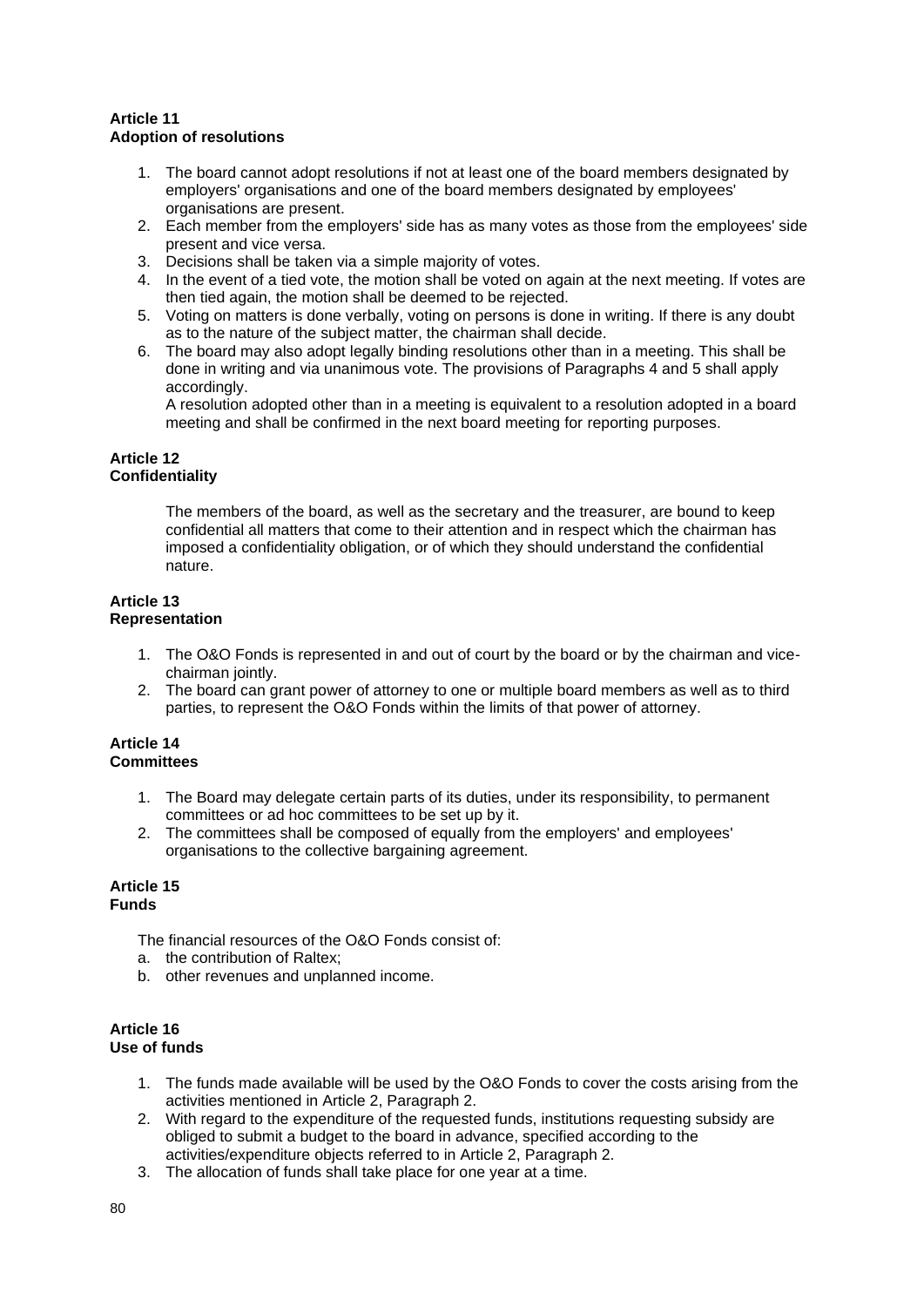4. The institution requesting the subsidy must submit an annual report audited by a registered accountant<sup>1</sup> or accounting consultant with certifying powers, on the use of the funds. This report should be (at least) specified according to the activities/expenditure objects referred to in Article 2, Paragraph 2.

# **Article 17 Budget, account and recognition**

- 1. The board shall annually draft a budget of income and expenditure for the coming financial year, no later than in the month of December. The financial year shall be equal to the calendar year.
- 2. The draft budget contains:
	- a. the income from the contribution of Raltex;
	- b. the expenses of the O&O Fonds specified according to the activities/objects referred to in Article 2, Paragraph 2.
- 3. The costs of third-party work performed for the O&O Fonds shall be determined on the basis of the budgets prepared by those third parties in accordance with Article 16, Paragraph 2 and approved by the O&O Fonds.
- 4. The draft budget shall be submitted to the Raltex board for approval and shall be adopted by the board no sooner than one month thereafter.
- 5. The budget will be available for inspection at the offices of the O&O Fonds for one year from the date of its adoption and will be sent to employers and employees in the sector on request and against payment of the associated costs.
- 6. No later than 1 April, the treasurer shall render account to the O&O Fonds for the management he has conducted in the previous financial year. The account rendered is to show that the expenditure is specified according to the spending objects/activities referred to in Article 2, Paragraph 2. This is done in financial statements - which must be accompanied by a report showing that the expenditure is specified in accordance with the spending objects/activities referred to in Article 2, Paragraph 2 - by an external registered accountant<sup>1</sup> or accounting consultant with certifying authority to be appointed by the board . The reports received from third parties as referred to in Article 16, Paragraph 4 shall form an integral part of the financial statements.
- 7. The board shall adopt the financial statements no later than 1 July.
- 8. Approval by the board of the accounts rendered shall serve to discharge the treasurer from liability.
- 9. The account rendered, with a report from the external registered accountant<sup>1</sup> or accounting consultant with certifying powers, shall be published annually in accordance with the statutory provisions and communicated before 1 July to the employers' and employees' organisations referred to in Article 4 and to the Ministry of Social Affairs and Employment. The aforementioned documents will be available at the offices of the O&O Fonds for inspection and at one or multiple locations to be designated by the Minister of Social Affairs and Employment, for one year from the date of their adoption, and will be sent to employers and employees in the sector on request and against payment of the associated costs.

# **Article 18**

# **Enforcement and amendment of the articles and regulations, dissolution**

- 1. The board shall ensure that the articles and any regulations are enforced.
- 2. The board is authorised to amend the articles and any regulations.
- 3. Resolutions to amend the articles and regulations, to enter into a merger and to dissolve the O&O Fonds may only be adopted unanimously in a meeting in which at least three-quarters of the board members are present.
- 4. In deviation from the provisions of Paragraph 3, a resolution to amend the articles and regulations may be adopted in writing by the board. In the case of a written resolution, all board members must cast their votes and the resolution must be adopted unanimously. If one or more members of the board object to the written submission or to the draft motion submitted, the resolution must be adopted in a board meeting.
- 5. Dissolution of the O&O Fonds is only possible after the expiry of the universal application

<sup>&</sup>lt;sup>1</sup> Comparable to a chartered accountant (UK) or a certified public accountant (US).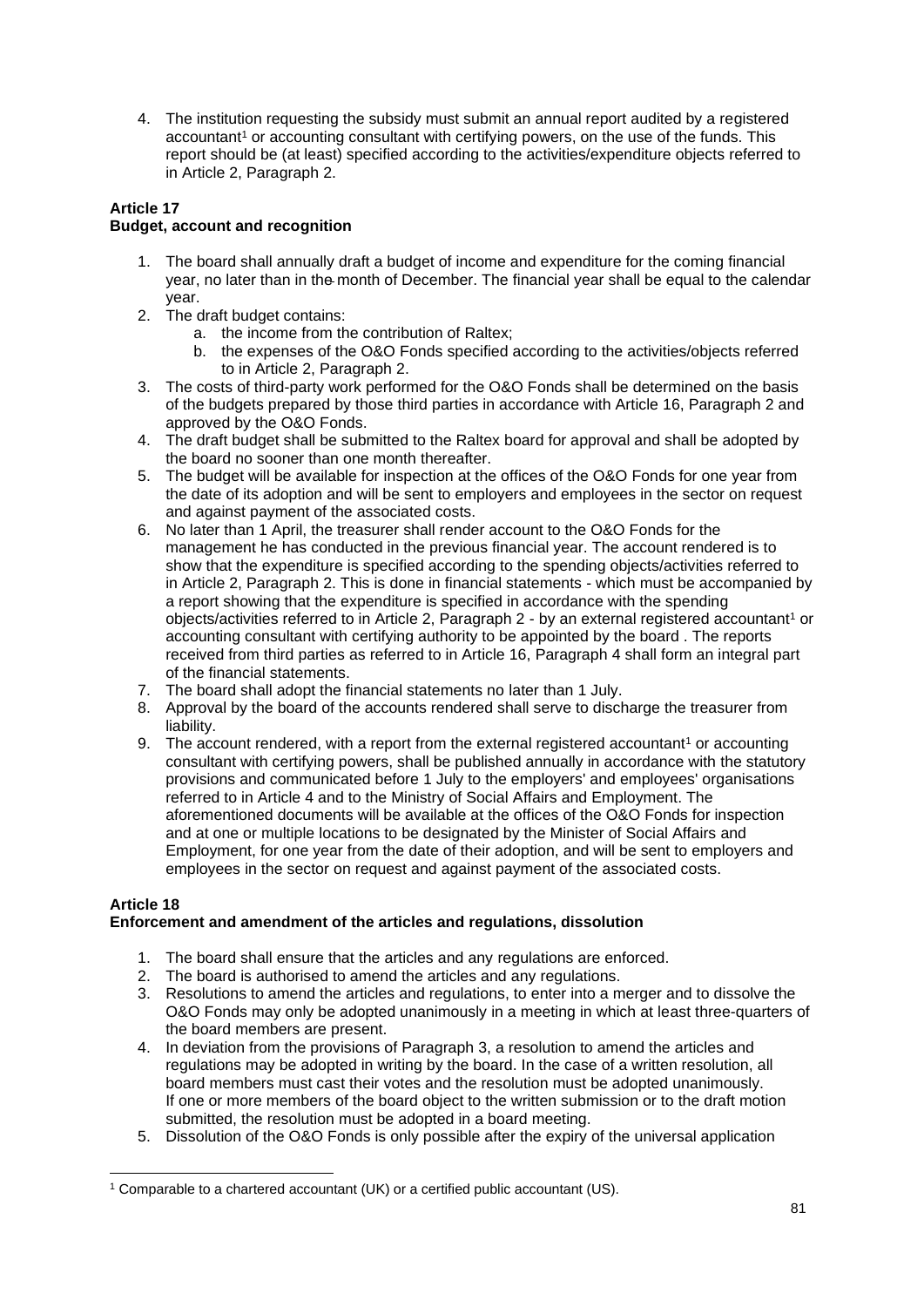order of the collective bargaining agreement. The O&O Fonds shall also be dissolved if the objects of the O&O Fonds have been achieved or can no longer be achieved.

6. The resolution to dissolve the company shall also specify the use of any surplus funds, which shall be in accordance with the objects of Raltex insofar possible.

#### **Article 19 Final clauses**

In cases not provided for by these articles or the regulations, the board shall adopt a resolution.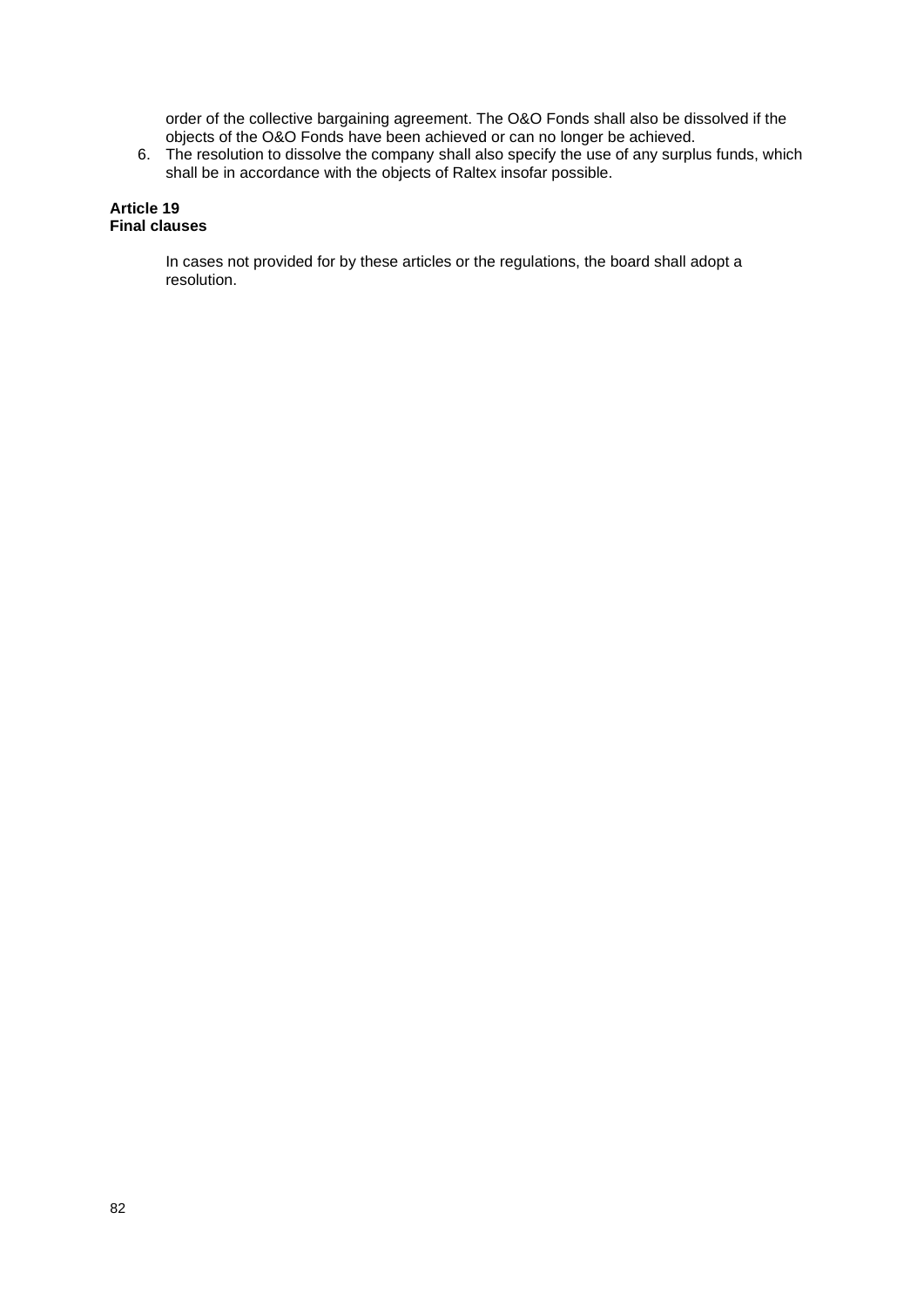# **Benefit Regulations of the Stichting O&O-Fonds**

### ARTICLE 1 **Definitions**

In these regulations, the following definitions apply:

- 1. Collective bargaining agreement: the Collective Bargaining Agreement for the Textile Care Industry;
- 2. Employer: the employer as referred to in Article 1, Paragraph 3 of the collective bargaining agreement;
- 3. Employee: the employee as referred to in Article 1, Paragraph 4 of the collective bargaining agreement;
- 4. O&O-Fonds: Stichting Opleidings- en Ontwikkelingsfonds Linnenverhuur- en Wasserijbedrijven en Textielreinigingsbedrijven (Training and Development Fund for Linen Rental and Laundry Companies and Textile Cleaning Companies Foundation);
- 5. Internal regulations: the internal regulations of the O&O Fonds;
- 6. Recognised training course: a training course which the board has determined, in accordance with Article 2 of the internal regulations, to be eligible for compensation for the employee and/or the employer;
- 7. Student: an employee participating in a recognised training course;
- 8. Raltex:

Stichting Raad voor Arbeidsverhoudingen voor de Linnenverhuur- en Wasserijbedrijven en voor Textielreinigingsbedrijven (Council for Labour Relations in Linen Rental and Laundry Businesses and Textile Cleaning Businesses Foundation);

9. Treasurer: the treasurer of the Stichting Raltex.

# ARTICLE 2 **Recognised training courses**

The following courses have been designated as recognised training courses: The 'Basisopleiding Wasserijen' (Laundry Businesses Basic Training) and the training courses in 'Procestechniek' (Process Control), 'Detacheren' (Detaching), 'Textielwarenkennis' (Knowledge of Textile Goods), 'Persen en strijken' (Pressing and Ironing), 'PER en KWL' (Tetrachloroethylene and Hydrocarbon), 'Natreiniging' (Wet Clearing), 'Code van de Textielreiniger' (The Textile Cleaner's Code), 'Nederlands op de werkvloer' (Dutch on the Shop Floor), 'Vakbekwaamheid chauffeur' (Driver's Professional Competence), 'Casemanagement bij verzuim en re-integratie' (Case Management in Absenteeism and Reintegration') and 'Verzuimgesprekken voeren' (Conducting Absenteeism Interviews), provided by the Stichting Trainingscentrum Textielverzorging (Textile Care Training Centre Foundation) in 's-Gravenzande (hereinafter referred to as: TCT).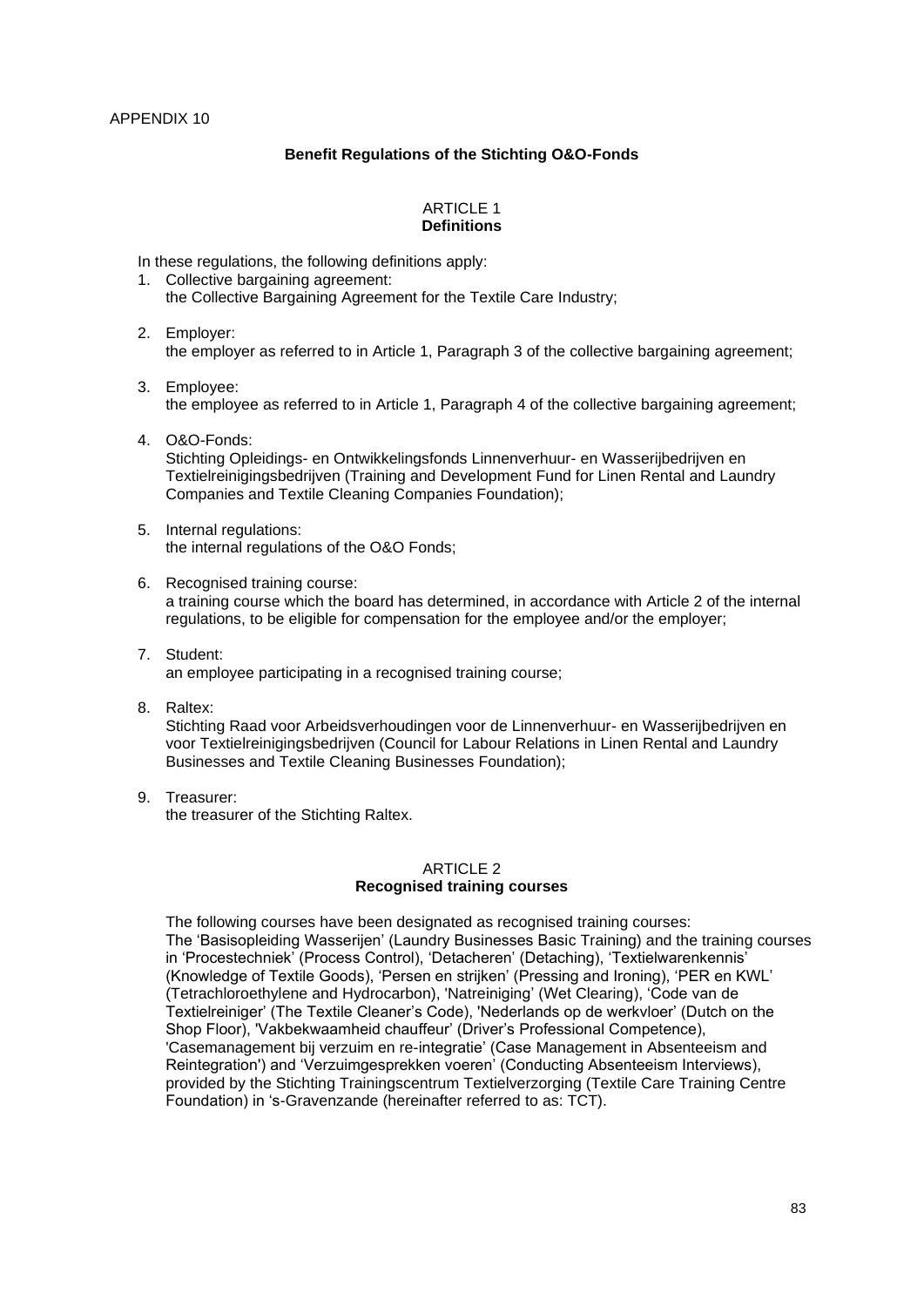### ARTICLE 3 **Reimbursement for time lost**

- 1. By or on behalf of the O&O Fonds, the employer is granted an allowance for the costs arising from the participation of an employee employed by the employer in a training course recognised by the board.
- 2. The reimbursement for time lost in light of the laundry businesses basic training amounts to €50 per student per half-day, up to a maximum of 5 half-days per student.
- 3. The reimbursement for time lost for in light of other training courses provided by TCT amounts to €50 per student per half-day, up to a maximum of 4 half-days per student per training course.

### ARTICLE 4

### **General conditions for granting the reimbursement for time lost**

- 1. The reimbursement for time lost is only granted if and insofar as:
	- a. The employer is registered as such with (the treasurer of) the Stichting Raltex;
	- b. The employer has fulfilled its payment obligations towards Stichting Raltex;
	- c. The employee has participated in one or more half-days of the training course, as evidenced by the attendance list kept by TCT and signed by the instructor and the employee;
	- d. The employee has been registered for the training with TCT by the employer by way of submitting a fully completed and signed registration form, which has been approved by the board of the O&O Fonds;
	- e. The employer has paid the training costs owed to TCT;<br>f. Annually, the Stichting Raltex may determine a maximu
	- f. Annually, the Stichting Raltex may determine a maximum number of reimbursements to be granted, in accordance with Article 3, Paragraph 2 and 2. This is with due regard to the funds available.
- 2. If there is a risk of the maximum number of reimbursements being exceeded, as referred to in Article 3, Paragraph 4 and 5, the date of participation in the last half-day of the training course and subsequently the date of receipt of the fully completed and signed application form shall be decisive.
- 3. The right to be granted the reimbursement for time lost shall lapse if the employer has failed to provide the information as indicated on the registration form or has failed to pay the training fee, up to the date of the last half-day of the training course.

### ARTICLE 5

### **Payment of the reimbursement for time lost in respect of the Laundry Businesses Basic Training provided by TCT**

- 1. The reimbursement for time lost granted in accordance with Article 4 is paid to the employer by TCT on behalf of the O&O Fonds.
- 2. The reimbursement for time lost shall in principle be paid within two months after participation in the last half-day of the training course.
- 3. The reimbursement for time lost shall never bear interest at the expense of the O&O Fonds.

### ARTICLE 6 **Supervision**

Employers and TCT are obliged to provide all data or information, as well as grant all cooperation, that is considered necessary or desirable by persons or institutions charged by or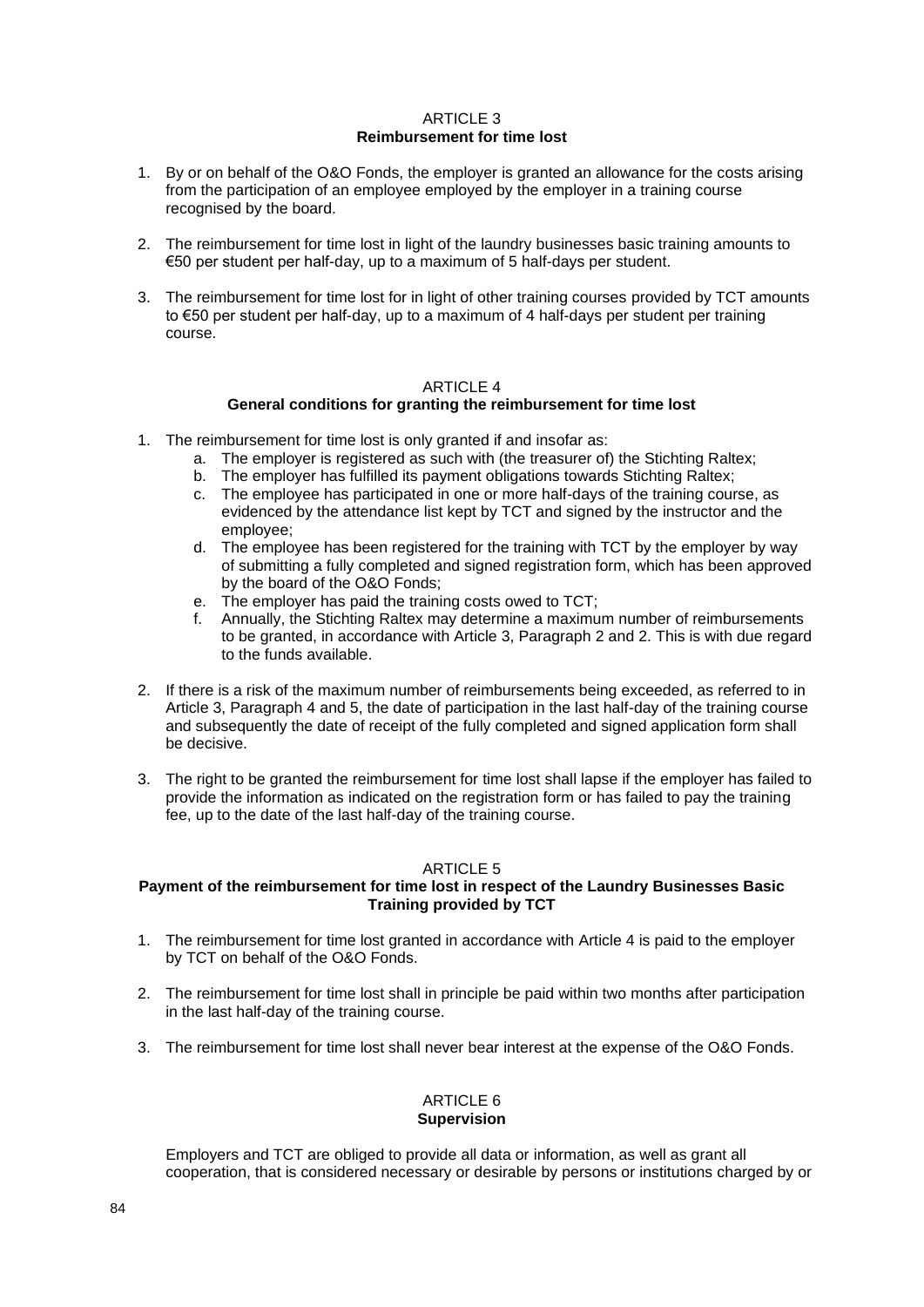on behalf of the O&O Fonds with monitoring compliance with the provisions of these regulations.

# ARTICLE 7 **Unforeseen cases**

In unforeseen cases, the board shall adopt a resolution, provided that this does not contravene these regulations

# ARTICLE 8 **Entry into force**

These regulations came into force on 1 January 2002.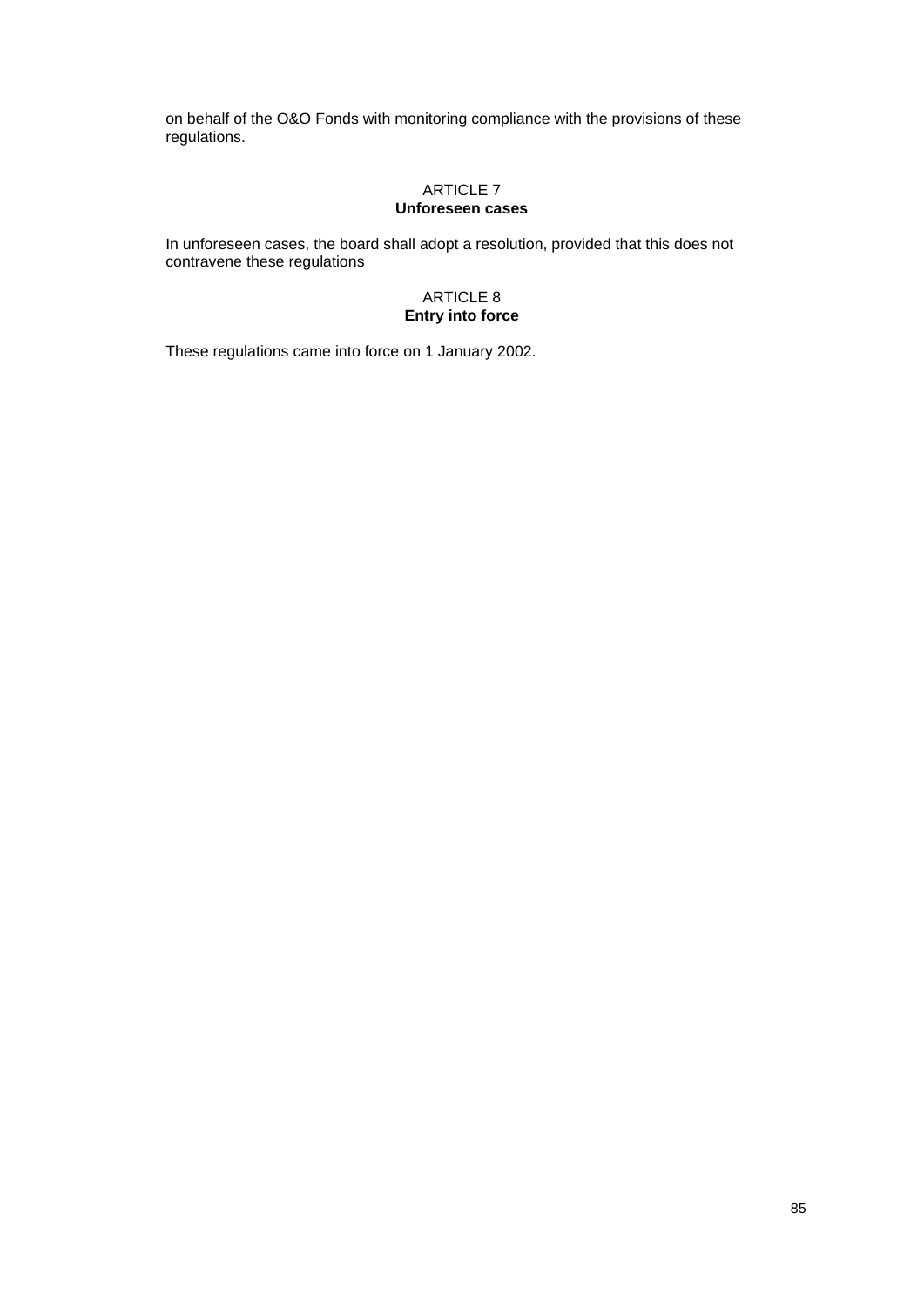# **Internal Regulations of the Stichting O&O Fonds**

# ARTICLE 1 **Definitions**

In these regulations, the following definitions apply:

- 1. Collective bargaining agreement: the Collective Bargaining Agreement for the Textile Care Industry;
- 2. Employer: the employer as referred to in Article 1, Paragraph 3 of the collective bargaining agreement;
- 3. Employee: the employee as referred to in Article 1, Paragraph 4 of the collective bargaining agreement;
- 4. O&O-Fonds: Stichting Opleidings- en Ontwikkelingsfonds Linnenverhuur- en Wasserijbedrijven en Textielreinigingsbedrijven (Training and Development Fund for Linen Rental and Laundry Companies and Textile Cleaning Companies Foundation);
- 5. Benefit regulations: the benefit regulations of the O&O Fonds;:
- 6. Board: the board of the O&O Fonds;
- 7. Executor: the training institution that organises and executes training courses on behalf of and at the expense of the O&O Fonds;
- 8. Recognised training course: training courses which the board has determined, in accordance with Article 2 of the internal regulations, to be eligible for compensation for the employee and/or the employer;
- 9. Raltex:

Stichting Raad voor Arbeidsverhoudingen voor de Linnenverhuur- en Wasserijbedrijven en voor Textielreinigingsbedrijven (Council for Labour Relations in Linen Rental and Laundry Businesses and Textile Cleaning Businesses Foundation);

# ARTICLE 2 **Reimbursement of the employer and/or the employee**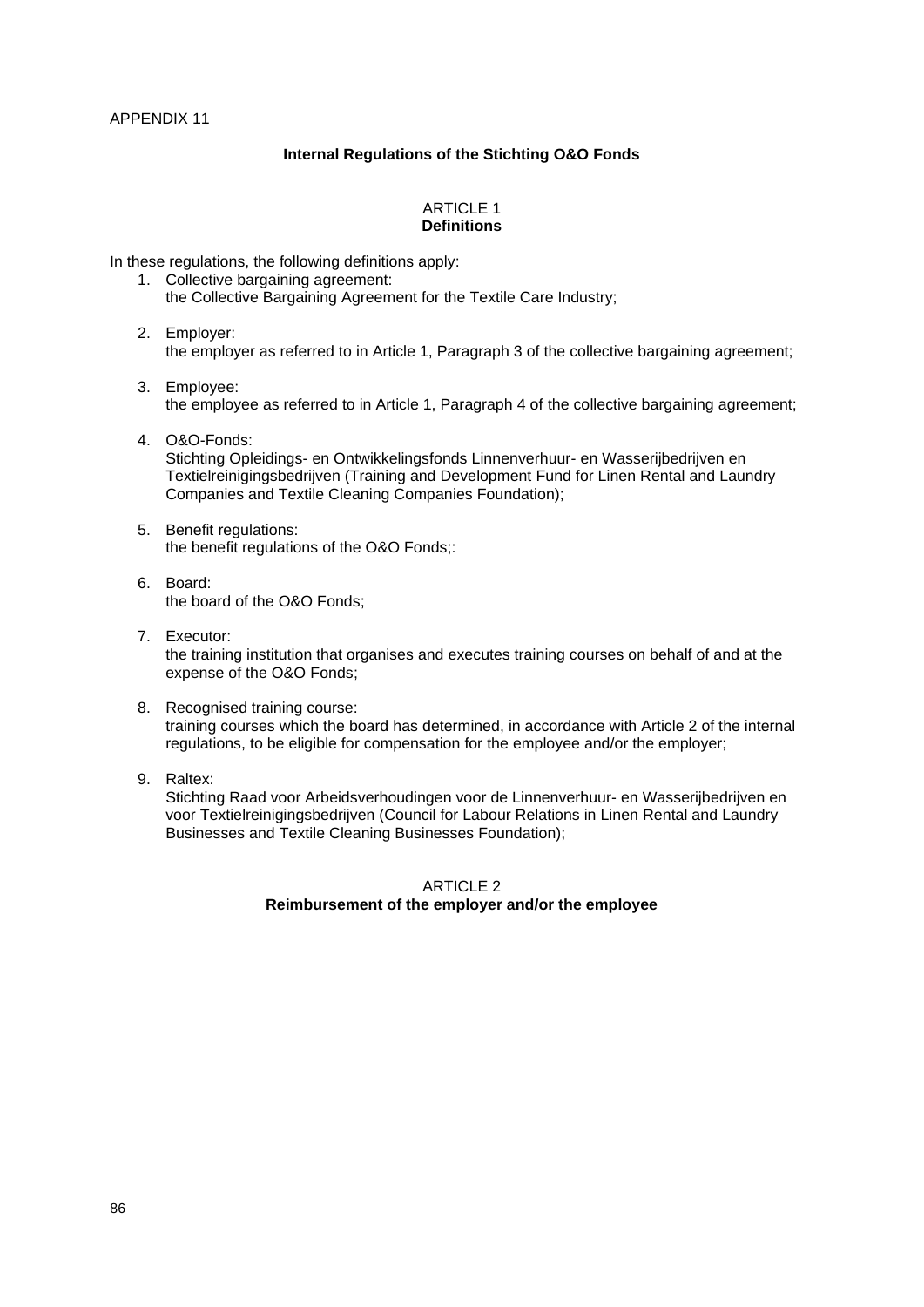- 1. By or on behalf of the O&O Fonds, the employer can be granted reimbursement of the costs arising from the participation of an employee employed by the employer in an eligible training course.
- 2. By or on behalf of the O&O Fonds, the employee can be granted a bonus for participation in and/or successful completion of an eligible training course.
- 3. The board shall determine the following annually:
	- a. in respect of which training course(s) a reimbursement or bonus is granted;
	- b. the amount of the reimbursement or bonus;
	- c. the maximum number of employees in respect of whom the reimbursement or bonus is granted;
	- d. further conditions for the granting of the reimbursement or bonus.
- 4. The decisions in accordance with Paragraph 3 shall be laid down in the benefit regulations.

# ARTICLE 3 **Recognised training courses**

- 1. A training institution or employer that provides training courses for employees can request the board to designate one or more training courses as recognised training course(s);
- 2. A request as referred to in Paragraph 1 shall be made by submitting forms, of which their respective models are determined by the board, enclosing the documents which the board deems necessary.
- 3. Based on a request as referred to in Paragraph 2, the board shall adopt a resolution within two months. This period may be extended once by two months.
- 4. If the board has not adopted a resolution within this period, or has not otherwise handled this application, it shall be deemed to have been rejected.
- 5. When adopting a resolution, the board will consider the nature, duration, quality and cost of the training course as well as the target audience of the training course.
- 6. The applicant will be notified in writing of the resolution adopted.
- 7. If the board honours the request in full or in part, Paragraphs 3 and 4 of Article 2 shall apply.

#### ARTICLE 4 **Cost reimbursement for the executor**

- 1. The board of the O&O Fonds shall annually determine the following:
	- a. whether, and if so, which training course(s) is or are organised and carried out on behalf of and at the expense of the O&O Fonds;
	- b. which training institution(s) is, are or will be executing the training course(s) on behalf of the O&O Fonds;
	- c. the amount of the training costs of the training course(s) to be charged by the executor to the employer and/or the employee;
	- d. the amount of any reimbursement to be granted to the employer and/or bonus to be granted to the employee and the conditions under which they are granted;
	- e. the training volume: the maximum number of training courses to be provided or the maximum number of employees that will participate in the training course(s).

Detailed conditions under which the training course(s) are carried out.

2. After approval by the board of the activity plan and cost budget submitted by the executor, a cooperation agreement shall be concluded with the executor, stipulating conditions for the performance of the activities and the manner and conditions under which an advance reimbursement of costs will be paid.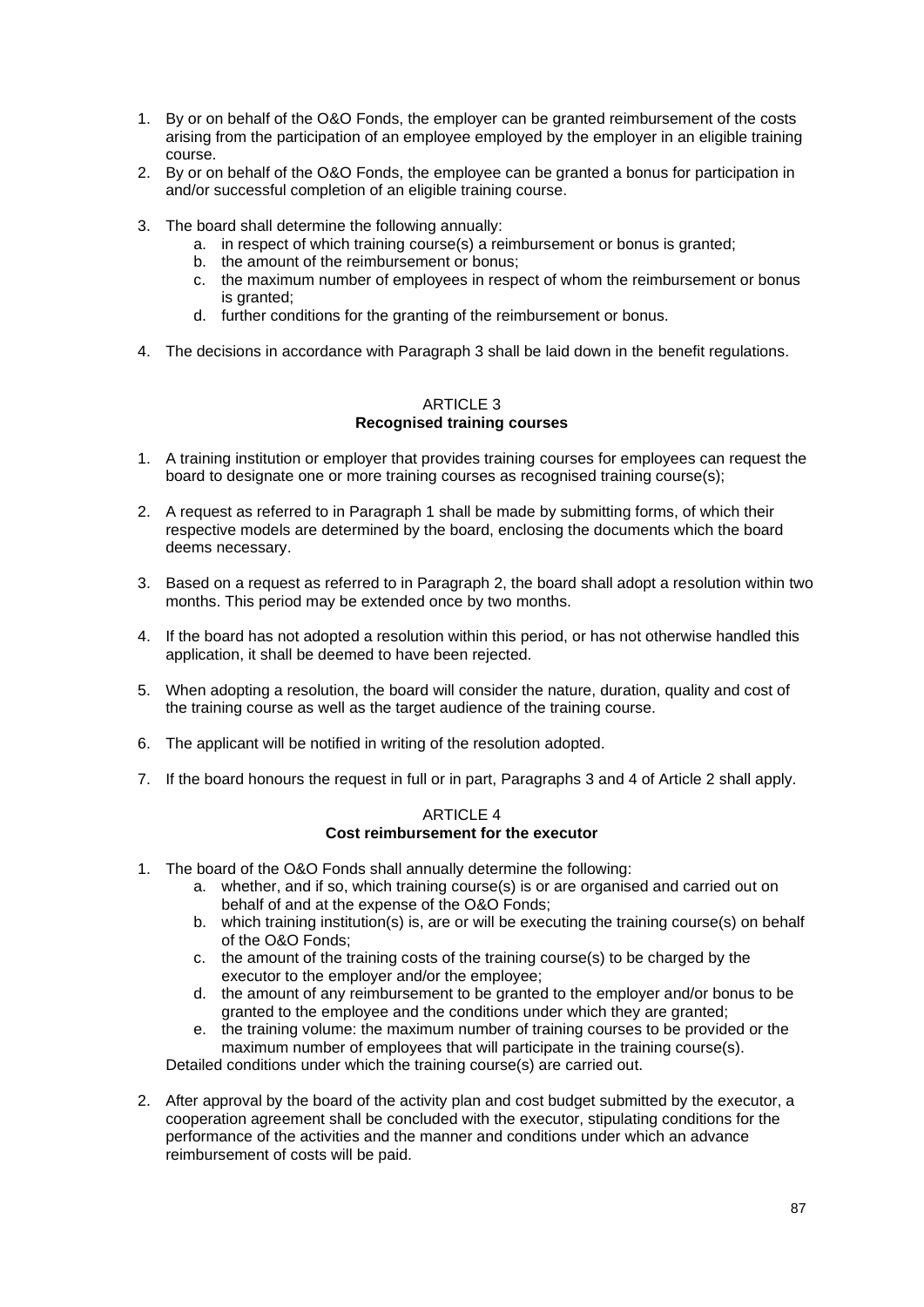- 3. If the executor does not carry out or has not carried out activities in the agreed manner, or only in part, without the prior written consent of the board, the executive board may reclaim all or part of any advance reimbursements made.
- 4. No later than one month after the end of the calendar year to which the costs relate, the executor submits to the board a so-called 'final realisation' in accordance with the provisions on this in the cooperation agreement, accompanied by a statement on the spending of the funds audited by a registered accountant<sup>1</sup> or accounting consultant with certifying powers.
- 5. The executor is at all times obliged to provide the board with all data and information which the board deems necessary or desirable.
- 6. After the board has approved the documents referred to in Paragraph 4, the final settlement shall take place on this basis.

### ARTICLE 5 **Unforeseen cases**

In unforeseen cases, the board shall adopt a resolution, provided that this does not contravene these regulations.

### ARTICLE 6 **Entry into force**

These regulations came into force on 1 January 2002.

<sup>88</sup> <sup>1</sup> Comparable to a chartered accountant (UK) or a certified public accountant (US).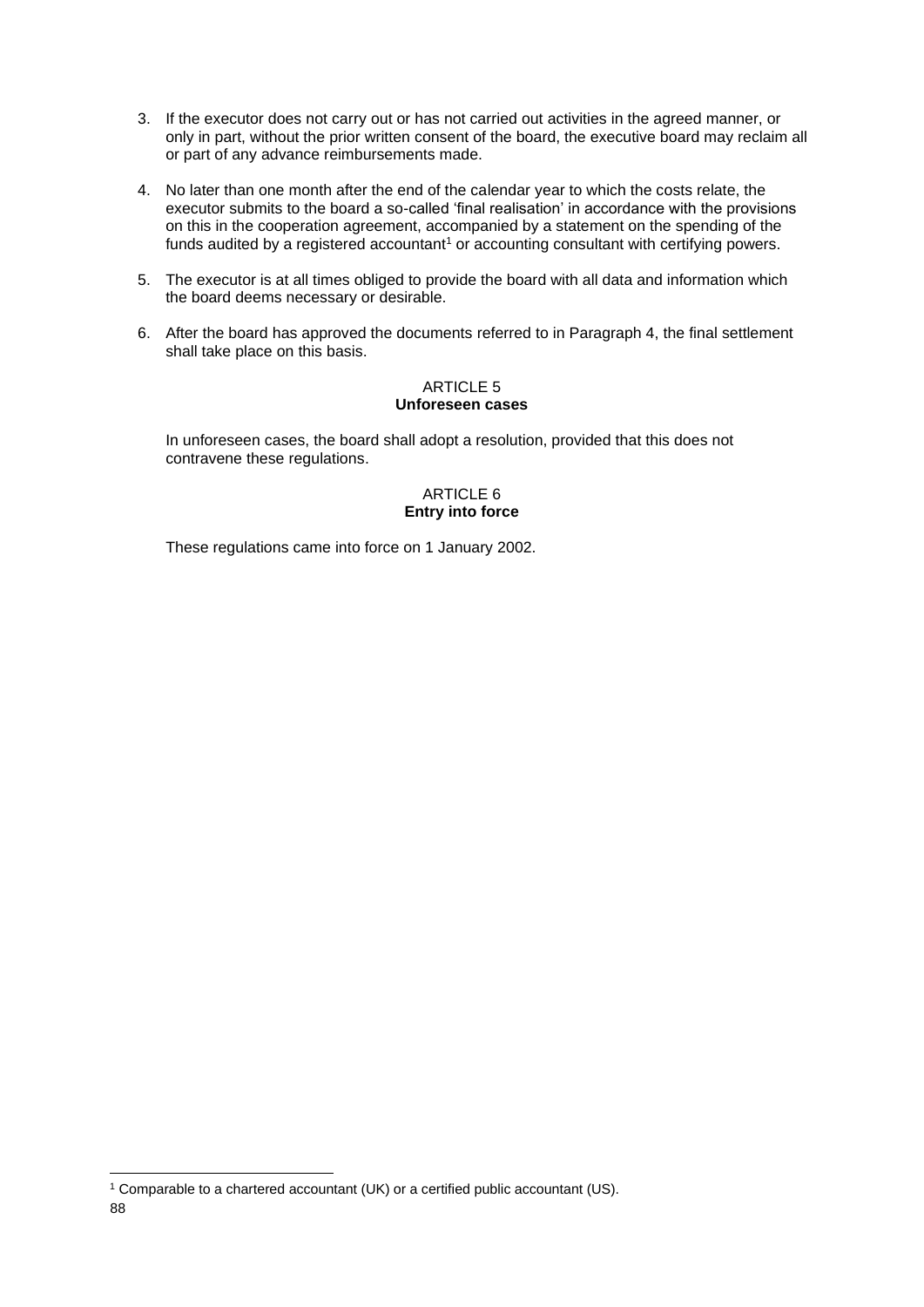# **Inspection Regulations of the Raltex Board**

# Article 1 **DEFINITIONS**

- 1. Raltex: Stichting Raad voor Arbeidsverhoudingen Linnenverhuur- en Wasserijbedrijven en Textielreinigingsbedrijven (Council for Labour Relations in Linen Rental and Laundry Businesses and Textile Cleaning Businesses).
- 2. Collective bargaining agreement: The collective bargaining agreement for the textile care industry.
- 3. Board: the board of Raltex.
- 4. Inspectorate: the organisation designated by the board to perform inspections for compliance with the collective bargaining agreement.
- 5. Employer: any natural or legal person who runs a business as referred to in Article 1, Paragraph 1 and Paragraph 2 of the collective bargaining agreement.

#### Article 2 **MONITORING COMPLIANCE WITH THE COLLECTIVE BARGAINING AGREEMENT**

- 1. Pursuant to its articles (Article 50, Paragraph 4(c) of the collective bargaining agreement), the board is charged with monitoring compliance with the collective bargaining agreement.
- 2. The board monitors this by, among other things, carrying out inspections.
- 3. The board may delegate the performance of the inspections to an inspectorate appointed for this purpose.
- 4. The employer is obliged to cooperate with the inspections at all times.

### Article 3 **INSPECTIONS**

- 1. The inspections to be carried out by the board shall be accompanied by adequate safeguards.
- 2. In the event of a well-founded suspicion of non-compliance with the collective bargaining agreement, the board may decide to conduct an inspection. The board shall determine when such a suspicion exists and may lay down further rules to that effect.
- 3. The (re-)inspection may consist of:
	- a. an investigation in the form of an on-site inspection, at the employer's premises
	- b. an audit, in which the employer provides the inspectorate with administrative documents to be specified.
- 4. Prior to the (re-)inspection, the board shall inform the employer of which parts/articles of the collective bargaining agreement an inspection for compliance will be carried out, and over which period.
- 5. On-site inspection can only take place with the consent of the employer. The employer must be informed at least four weeks before an on-site inspection that an investigation is to take place.
- 6. The inspectorate shall give written notice of its inspections to the employer, stating the date and place of the inspection.
- 7. In the event of an audit by the inspectorate, the employer shall be informed in a clear manner of the information which he must make available to the inspectorate within a specified period of time.
- 8. The employer shall be given the opportunity to comment on the results of the inspection.
- 9. The inspectorate shall record the performance of the inspection and the results thereof in writing, and shall provide this record to the board.

### Article 4 **SERIOUSNESS AND CULPABILITY OF VIOLATIONS**

- 1. The board may lay down further rules concerning the determination of the degree of culpability and seriousness of violations of the collective bargaining agreement.
- 2. The board assesses the seriousness and culpability of the violations of the collective bargaining agreement found during inspection.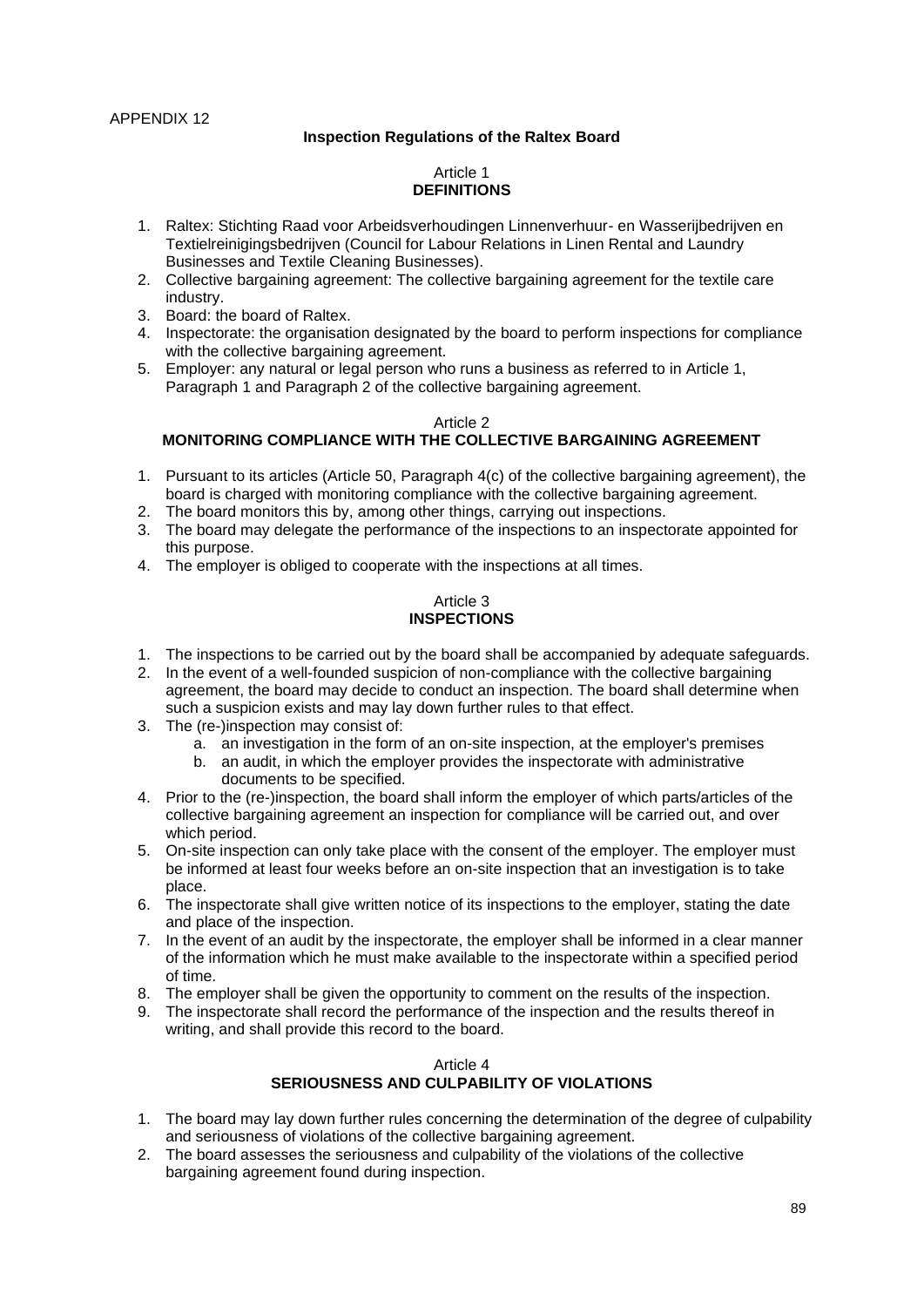3. The board shall inform the employer, within a period of three months from the end of the inspection, of the results of this (re-)inspection and of its opinion regarding compliance with the provisions of the collective bargaining agreement.

# Article 5 **RE-INSPECTION**

- 1. If the degree of culpability and the seriousness of the offence give cause to do so, the board may decide to have a first re-inspection carried out.
- 2. Depending on the outcome of a first re-inspection, the board may decide to have a second reinspection carried out.
- 3. In case of a re-inspection, the procedural aspects as mentioned in Article 3 of these regulations shall also apply.

### Article 6 **COSTS OF RE-INSPECTION**

- 1. The direct costs of one or more re-inspections are charged to the employer concerned by or on behalf of the board. The cost of a re-inspection shall be determined annually by the board. The amount for 2011 is set at €511.00 excluding VAT per re-inspection.
- 2. The employer is obliged to pay the costs of a re-inspection within one month of the invoice date.
- 3. If the employer does not comply with the obligation referred to in Paragraph 2 of this article, the employer shall be in default and shall bear the judicial and extrajudicial collection costs, plus statutory interest.

# Article 7 **FLAT-RATE COMPENSATION**

- 1. The parties to the collective labour agreement for the textile care industry have delegated the authority to institute flat-rate compensation, to the Raltex board. If an employer, after having been given notice of default by or on behalf of the board, continues for at least two weeks to fail to provide the administrative documents requested by the inspectorate as referred to in Article 3, or provides incorrect information, he shall be obliged to pay the board flat-rate compensation purely on the basis of that fact. The flat-rate compensation shall amount to 5% of the wage bill in the year preceding the year in which the proceedings as referred to in Article 3 were instituted, with a minimum of €2,500.00.
- 2. The flat-rate compensation is intended to cover the costs incurred by the board for monitoring compliance with the collective bargaining agreement and in connection with the proceedings instituted.
- 3. The board does not have to prove that it has actually suffered the damage to the extent claimed by it.
- 4. The board may decide to waive this claim to compensation in whole or in part if, in the opinion of the board, special circumstances justify doing so.

### Article 8 **SANCTIONS**

- 1. The authority to bring an action for damages as provided for in Section 15 of the 'Wet op de Collectieve Arbeidsovereekomst' (Collective Agreements Act) and Section 3, Subsection 4 of the 'Wet op het algemeen verbindend en onverbindend verklaren van bepalingen van Collectieve Arbeidsovereenkomsten (Wet AVV)' (Collective Agreements (Declaration of Universally Binding and Non-Binding Status) Act), has been delegated to the Raltex board.
- 2. The board is authorised to bring an action for damages as referred to in Paragraph 1 if, in the opinion of the board, systematic non-compliance with the collective bargaining agreement applies. This is the case if, after at least two re-inspections, the board finds that the employer does not comply with the substance of the collective bargaining agreement and if the board finds that the observed violations have not ceased after the second re-inspection
- 3. An action for damages as referred to in this article may be brought two weeks after the employer has been informed in writing of the decision of the board.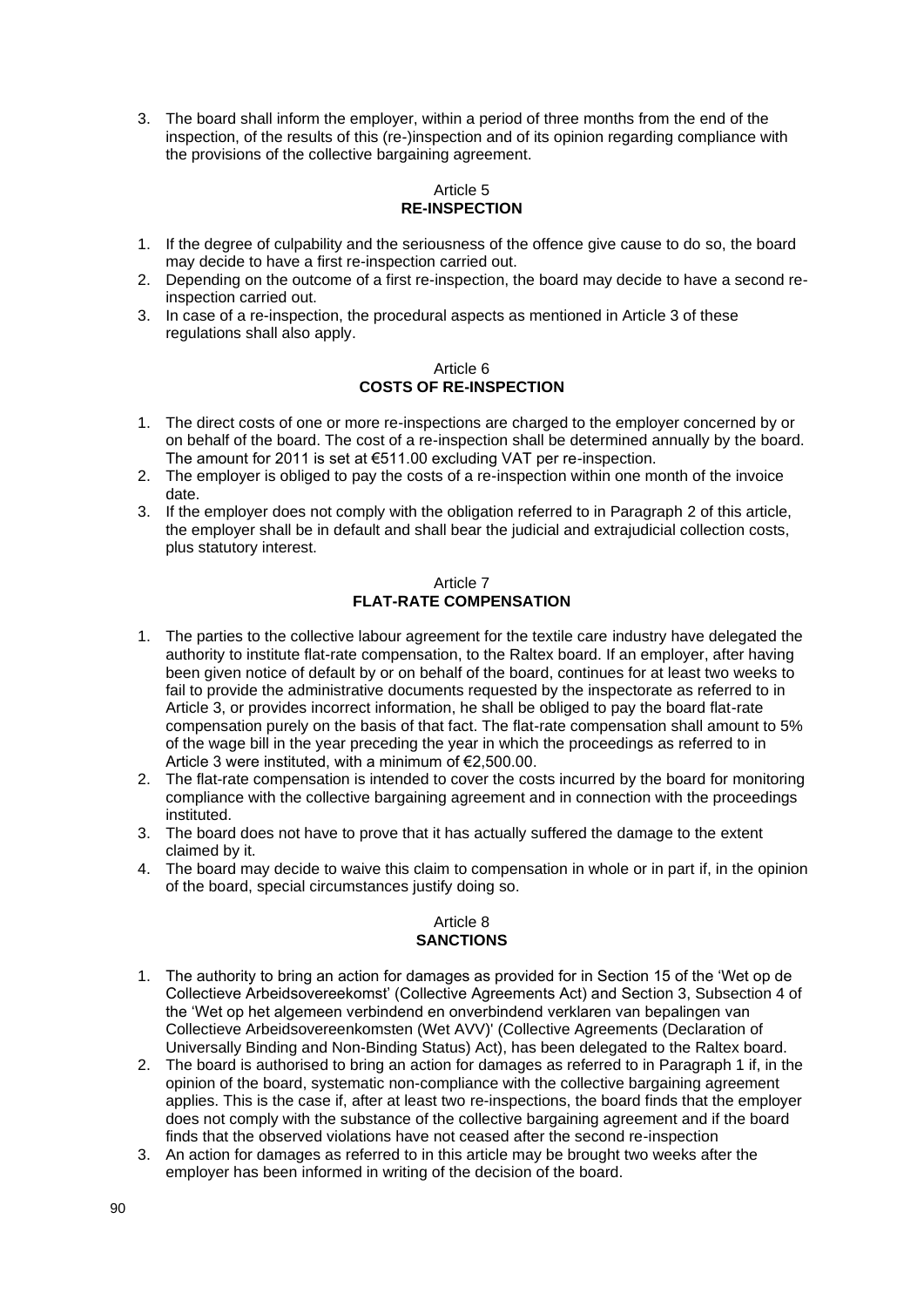4. The board may decide to publish the bringing of proceedings as referred to in this article.

### Article 9 **HARDSHIP CLAUSE**

In cases in which the application of these rules leads to unforeseen unfairness, the board may adopt a resolution in derogation of the provisions of these rules.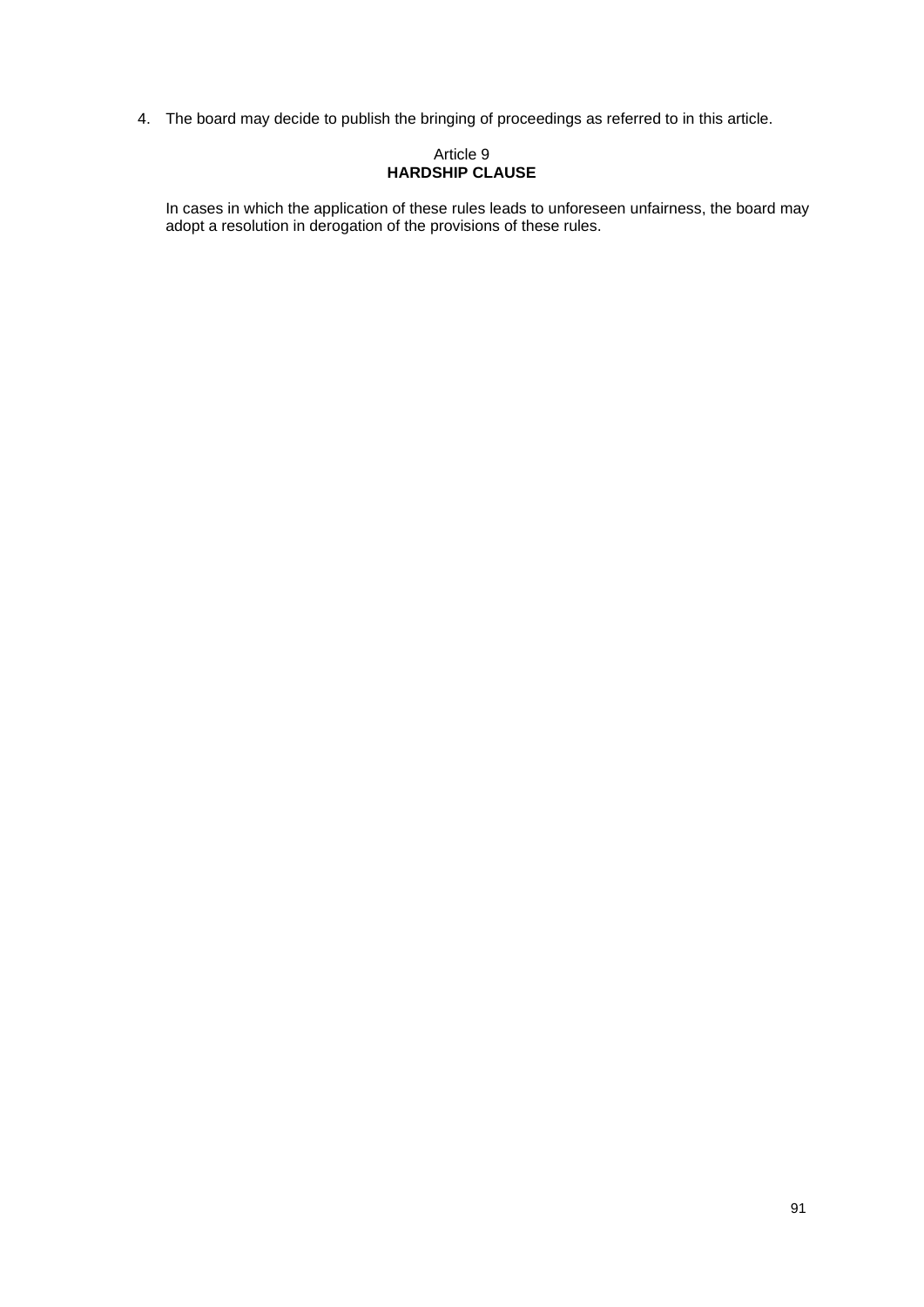### APPENDIX 13

#### **Raltex Modernisation Memo (7 May 2018)**

#### **Introduction**

In the collective bargaining agreement protocol, the parties expressed their desire to modernise the collective bargaining agreement. The term modernisation is broadly defined in this matter: from improved readability and clear language in the collective bargaining agreement and innovative topics such as sustainable employability, mobility and generation schemes to offering space to make deviating agreements jointly at a decentralised level. The first subject the parties agreed on was working hours.

The question that the parties to the collective bargaining agreement have asked themselves is the following: How can employers and employees reach agreements at a decentralised (company) level in the field of working time regulations that are more in line with the need of companies to optimally respond to the supply of work and the desire of employees to organise their work according to their own wishes (predictability, good work-life balance).

It is clear to the parties to the collective bargaining agreement that this question can only be answered if there is a mature working relationship, characterised by sufficient and equal levels of participation. Only then will the outcome of this dialogue lead to a sufficiently flexible working hours model on the one hand and to sufficient security for all parties on the other.

There is no need to go into great detail on the content of the agreements in doing so, as that would limit the possible optimisation. The ambition of social partners is to set clear framework conditions with room for each other's needs and wishes.

#### **Modernisation project**

The aim of the project is to gain experience in making new agreements on working conditions at a decentralised level, on the basis of working hours. A decision was made to gain this experience in the form of pilots. These pilots are always based on a voluntary approach, i.e. they only take place in companies where employees would like to work different hours in exchange for bonuses. In circumstances where there is no such desire on the part of employees, these pilots will therefore not be launched.

Companies can submit a proposal to Raltex for a new set of rules. Raltex assesses the proposal submitted, the way in which the proposal was arrived at and whether the preconditions in light of the terms and conditions of employment have been met. This assessment is carried out before the start of the pilot, but can also be repeated during the course of the pilot.

Raltex has the right to withdraw the pilots based on this interim assessment.

The following rules have been drawn up for the purpose of the pilots. In view of the purpose of the project - creating room to make agreements at a decentralised level - this approach was deliberately chosen.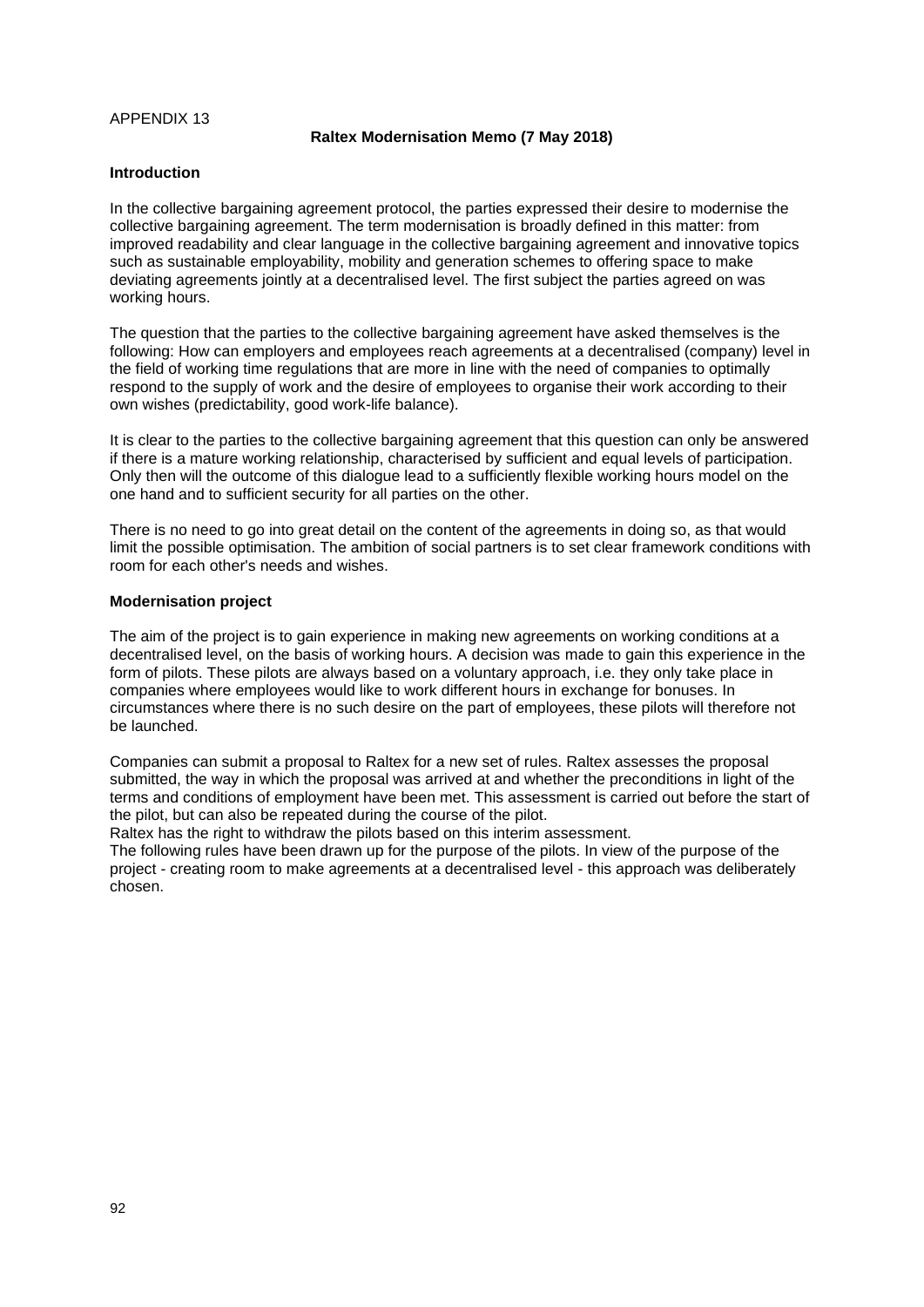### **Conditions for participation in the pilot:**

- 1. Participation in the pilot must involve relatively stable business operations (e.g. businesses undergoing reorganisation or (an anticipated) major downsizing or expansion are not eligible). Participation in the pilot may also not be used to enable the closure of another business unit. Participating parties must explain this in more detail in their application.
- 2. The formal application for participation in the pilot is submitted by the organisation with the consent of the formal staff representation (the Works Council or the employee representative body). A more detailed description of the application procedure is set out in the appendix.
- 3. The Works Council/employee representative body only gives its consent after it has been demonstrated that at least 75% of the employees of the participating unit agree to participate in the pilot. This can be done, for example, through an anonymous vote. A format for this purpose is included in the appendix. If there is no works council or employee representative body in the company, the organisation concerned cannot participate. The voluntariness of participation in the pilot must also be ensured at individual employee level. Employees who do not wish to participate in the pilot can work in their own department, but outside of the pilot, or be placed in another department for the duration of the pilot. This is done after proper consultation with the employees concerned.
- 4. The duration of the pilot is 9 months minimum and 12 months maximum. With the consent of Raltex, a different deadline may be agreed upon.
- 5. A replacement scheme in respect of the terms and conditions of employment must be drawn up during the pilot, which is based on the collective bargaining agreement for the textile care industry. This scheme is submitted to Raltex by the employer with the written consent of the Works Council/employee representative body.
- 6. The following preconditions apply:
	- a. If the proposal provides for an arrangement whereby bonuses for working atypical hours are abolished, an employee who voluntarily takes part in the pilot project will receive, as compensation for the abolition of bonuses for working atypical hours, a monthly bonus equal to the average of the bonuses per month calculated over the past 12 months, starting two months before the start of the pilot project;
	- b. Employees working in the participating unit of the organisation are obliged to participate in the pilot, unless participation in the pilot (for social or medical reasons) cannot reasonably be required of the employee.
	- c. An employee who has not been rostered on a voluntary basis for a continuous period of at least 6 months and who has received compensation that is 10% lower than if he had received the bonuses under the collective bargaining agreement for the hours worked, shall receive compensation retroactively for at least 6 months and also for the subsequent period.
- 7. New employees who participate in the pilot receive, as compensation for atypical hours, 25% of the average of the compensation of all the participating employees of the organisation.
- 8. As a minimum, the application shall state when and how a work rota will be announced and how an employee can influence the creation of a work rota. The basic assumption is that this influence fits in with the concept of self-rostering, which is understood to mean that the employee can make his preferences known in good time before the work rota is announced and can adjust these preferences in consultation with other employees in the same position, or that he is supported in this by a computerised self-rostering programme, with shift-picking and/or preselection, etc.
- 9. The employer is obliged to have a baseline measurement carried out when applying for participation. The following profit benchmarks should be reflected in the baseline measurement: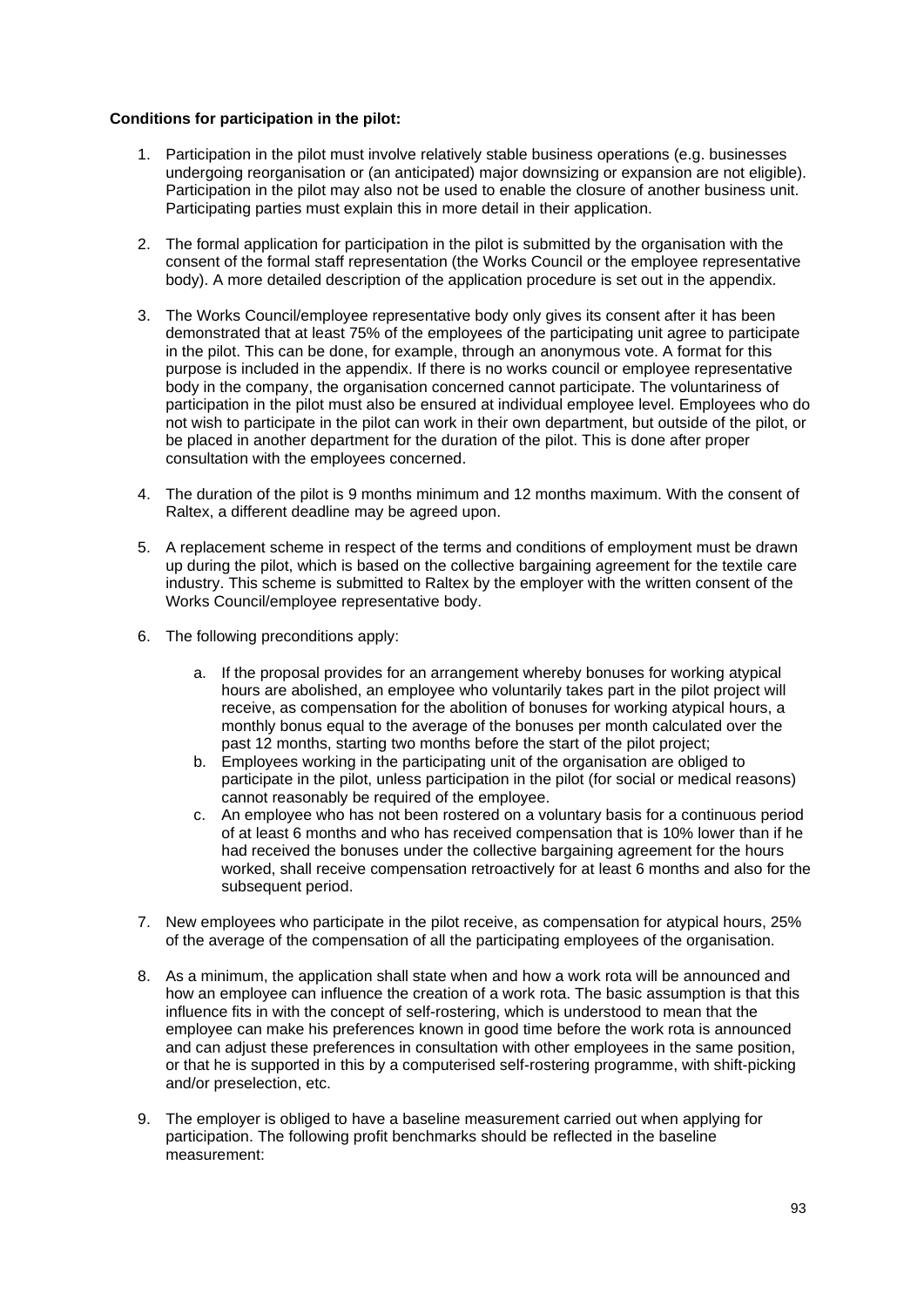- a. satisfaction of employer, employee, and planner
- b. sick leave (short-term)
- c. number of appeals for higher compensation + amount
- d. model selection type
- e. efficiency in time (planner)
- f. efficiency in flexible deployment
- g. turnover (from organisational unit to internal/external) + cause
- h. rota disruptions after rota disclosure
- i. number of violations of the 'ATW' (Working Hours Act)
- j. number of violations of the collective labour agreement in respect of working hours
- k. number of violations of the new working hours regulations
- l. total volume of compensation surcharges

The application is made on the basis of a format prepared by Raltex. This also includes the extent to which the employer can make use of external experts provided by Raltex. The principle is and remains that the company is responsible for the content of its application. In assessing the application, Raltex may be assisted by external experts.

- 10. The organisation should submit a substantive report to Raltex at least halfway through the pilot and at the end of the pilot to evaluate the course of the pilot.
- 11. The participating organisation is supported by external experts provided by the Raltex. If desired, the employees' organisations have access to the shop floor, in consultation with the employer.
- 12. The possibility of participation in the pilot and the possibility of early termination will be included in the collective bargaining agreement in such a way that participation and termination are sufficiently secured in the collective bargaining agreement declared universally binding.

# **Appendix A: Plan of Approach for the Raltex Modernisation Pilot.**

The success of a pilot depends on many different factors; good preparation and information are essential. Below is a first draft of the project plan. This plan may be adapted and supplemented over time, but always serves as a guideline. The different phases are described below.

### **Preparation**

In this phase, the necessary working documents and the communication plan are drawn up. Working documents to be developed/detailed:

- application procedure;
- guide to the application procedure;
- survey of employee volunteering (for Works Council/employee representative body);
- assessment procedure;
- baseline measurement;
- interim assessment:
- final assessment;
- self-rostering program(s);
- compensation calculation tool;
- information material for companies and employees;
- etc.

### **Information**

Companies interested in participating can register for an information evening organised by Raltex. During this evening, the principles and preconditions will be explained and there will be an opportunity to ask questions.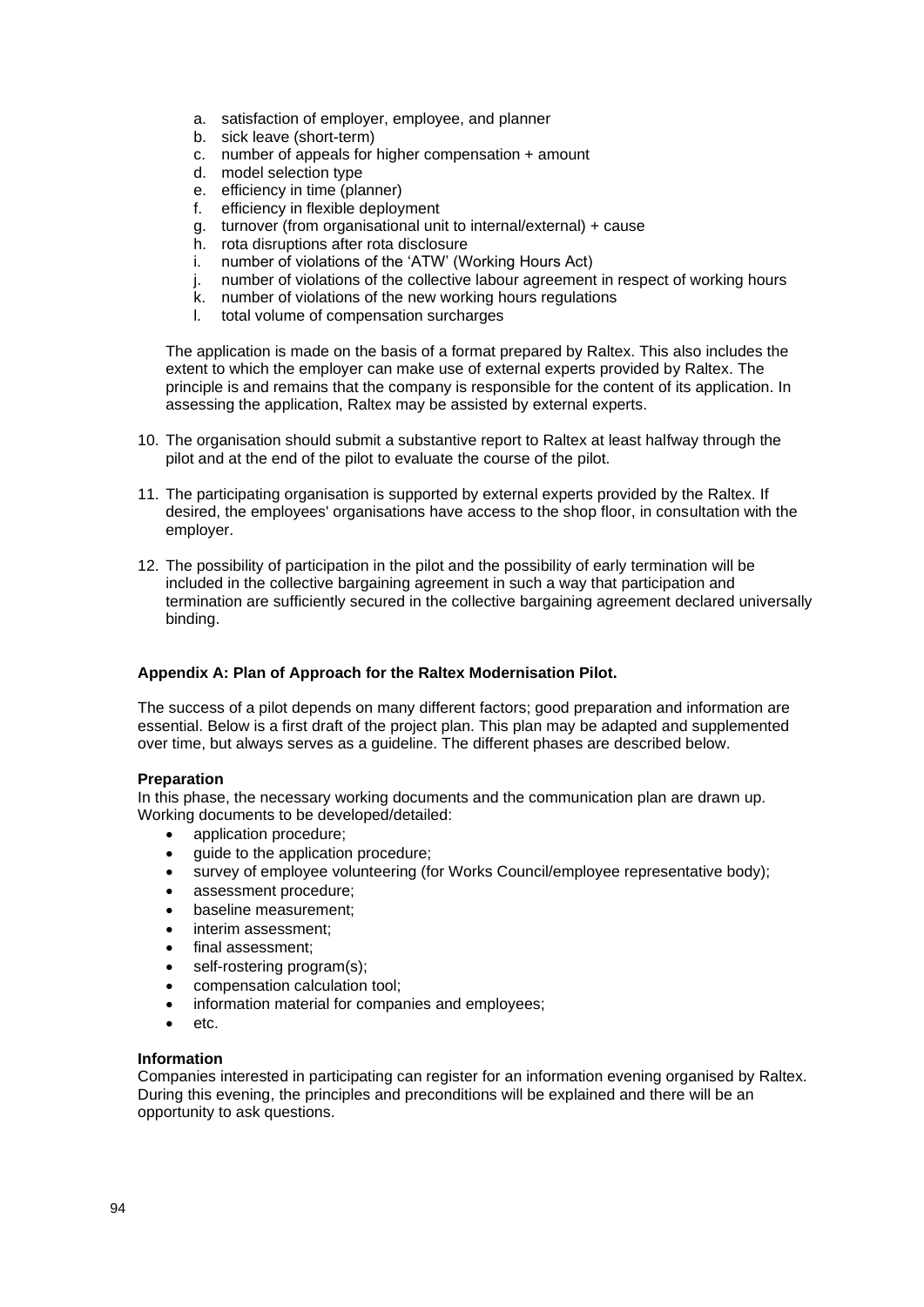If companies want to participate, Raltex will provide an arrangement. This arrangement consists of an information meeting for the employees involved, advice on the application procedure and carrying out the baseline measurement by external experts prior to the pilot, an interim assessment and advice, including the drafting of the interim report and the final assessment.

### **Application procedure**

Companies that wish to participate in a pilot must have prior consultations with and consent from their works council or their employee representative body. Companies can make use of the expertise of Raltex advisers.

# **Application review**

An application can also be presented for a preliminary review. The application is then reviewed and returned with advice. If an application is submitted for a final review and the application is rejected, Raltex will explain the grounds on which the application was rejected.

### **Employee volunteering**

In the review, specific attention will be paid to the employee volunteering. The works council or the employee representative body will be provided with a survey or a similar instrument with which they can interview their employees.

### **Implementation**

If Raltex agrees to the implementation of the pilot, the rostering software and the calculation tool for calculating wage differences will be made available to the participating company. The company can then also make use of the accompanying arrangement consisting of advice, information to the employees and the various effectiveness measurements (baseline measurement, interim assessment and final assessment).

During the course of the pilot, the Raltex advisers will visit the organisation at least once to assess the progress of the pilot and its effects on employees and the organisation. They report their findings to Raltex. The participating organisation and the Works Council/employee representative body will receive a copy.

### *Employee volunteering*

As the remuneration of the employees during the pilot project depends on the extent to which they are rostered for their preferred hours, the company must use a system in which the employee can indicate his/her preferred hours. If the employee is rostered for hours that fall outside of this first preference, these hours count towards determining the bonuses as mentioned in Article 6(c) of the memorandum.

# **Evaluation**

At the end of the pilot, a final report will be drawn up by the company in consultation with the Works Council/employee representative body. In addition, the Raltex advisers will conduct some interviews with management, rota planners and employees. The final report is issued to Raltex.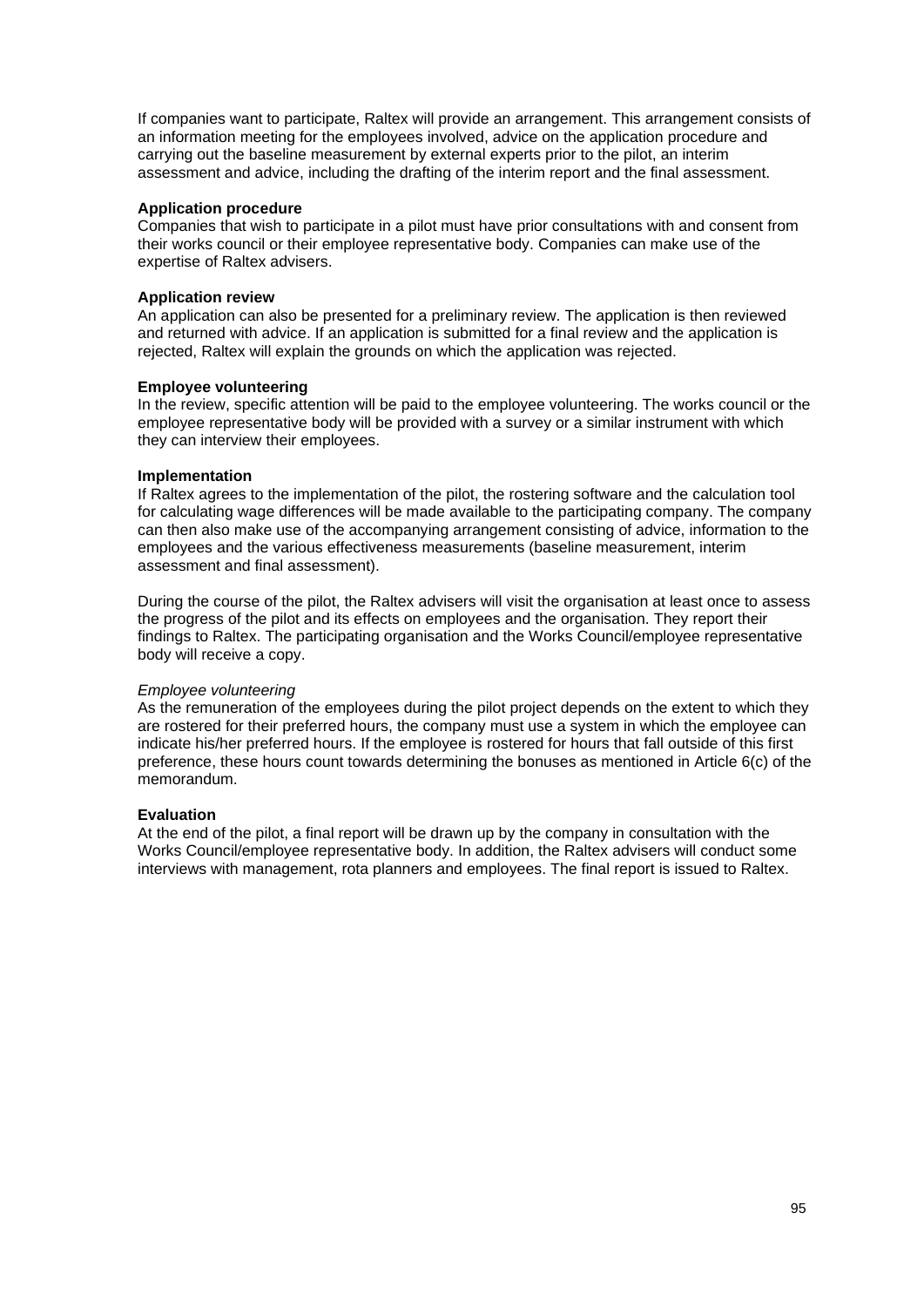### **Raltex Review System**

#### **Introduction**

We all review things on a daily basis. We form opinions about anything and everything. Sometimes we express our opinion and often we keep it to ourselves.

But when our work, our performance, is judged, this suddenly becomes a less non-committal affair. Especially if there are consequences attached. Then it is no longer appropriate not to want to share the justification for a judgement with the person whose work has been judged. Appreciation, reward, and promotion affect us all directly. (...)

Employees are entitled to an assessment of their performance (a performance review) that is as objective as possible. Managers and supervisors are entitled to the best possible support in forming opinions.

That is why systems are being created for working with reviews in companies that cater to these rights of employees and managers.

*What does the organisation want to achieve through reviews?* Broadly speaking, most organisations use employee performance reviews to:

- steer behaviour, personal development and/or performance;
- explain pay differentials;
- or a combination of these goals.

The Collective Bargaining Agreement for Linen Rental and Laundry Companies and Textile Cleaning Companies provides for the possibility of differentiated salary increases based on review. This sets the first goal for a possible review system for companies in these industries:

• explaining pay differentials

Within this goal, it can still be decided which aspects should be assigned a higher or lower salary increase. Is it certain behaviour or is it certain performance that gives rise to a salary increase? This brings us to the second objective:

steering behaviour, personal development and/or performance

Which type of behaviour and performance gives rise to additional pay is something that will have to be decided at company level.

A modular review system has been developed to ensure that a review system can be set up more or less uniformly for companies in the sectors in question, while still accommodating the company's own wishes and options.

The system is practical and easy to apply. The choice of the criteria on which the workers are assessed during the review period is largely a free choice. These are set at company level, depending on the company's direction.

You will find this modular review system in the underlying documentation.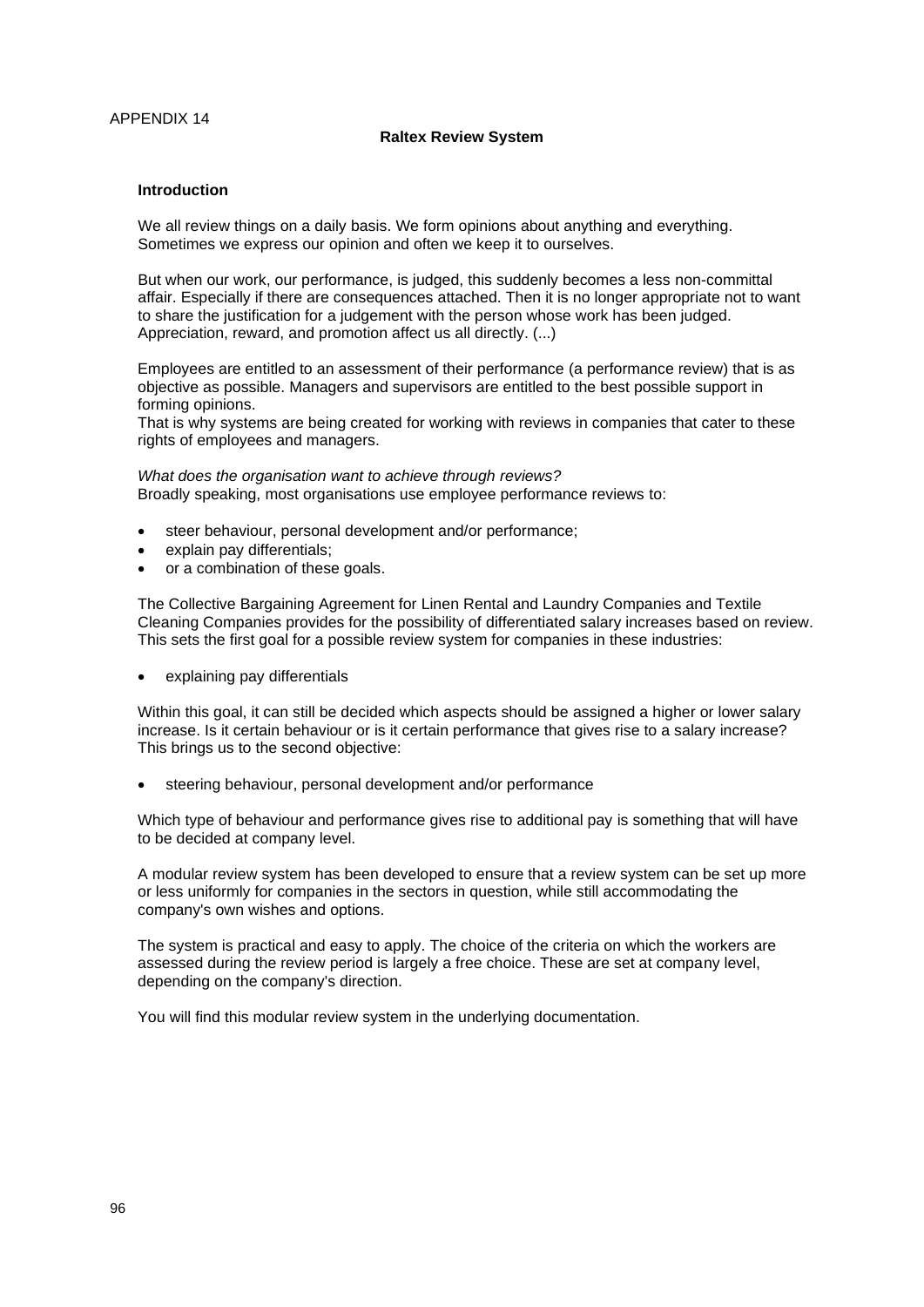The documentation consists of:

- A collection of review criteria with definitions to select from per company
- Instructions for making choices from the available criteria
- Method for reaching a (comprehensive) opinion
- Detailing of the criteria into review levels
- Regulations on review and remuneration
- Objection procedure model
- Review form (modular)
- Example of the processing of the review results
- Implementation tool in the form of a set of possible activities
- Some tips and pitfalls in reviewing.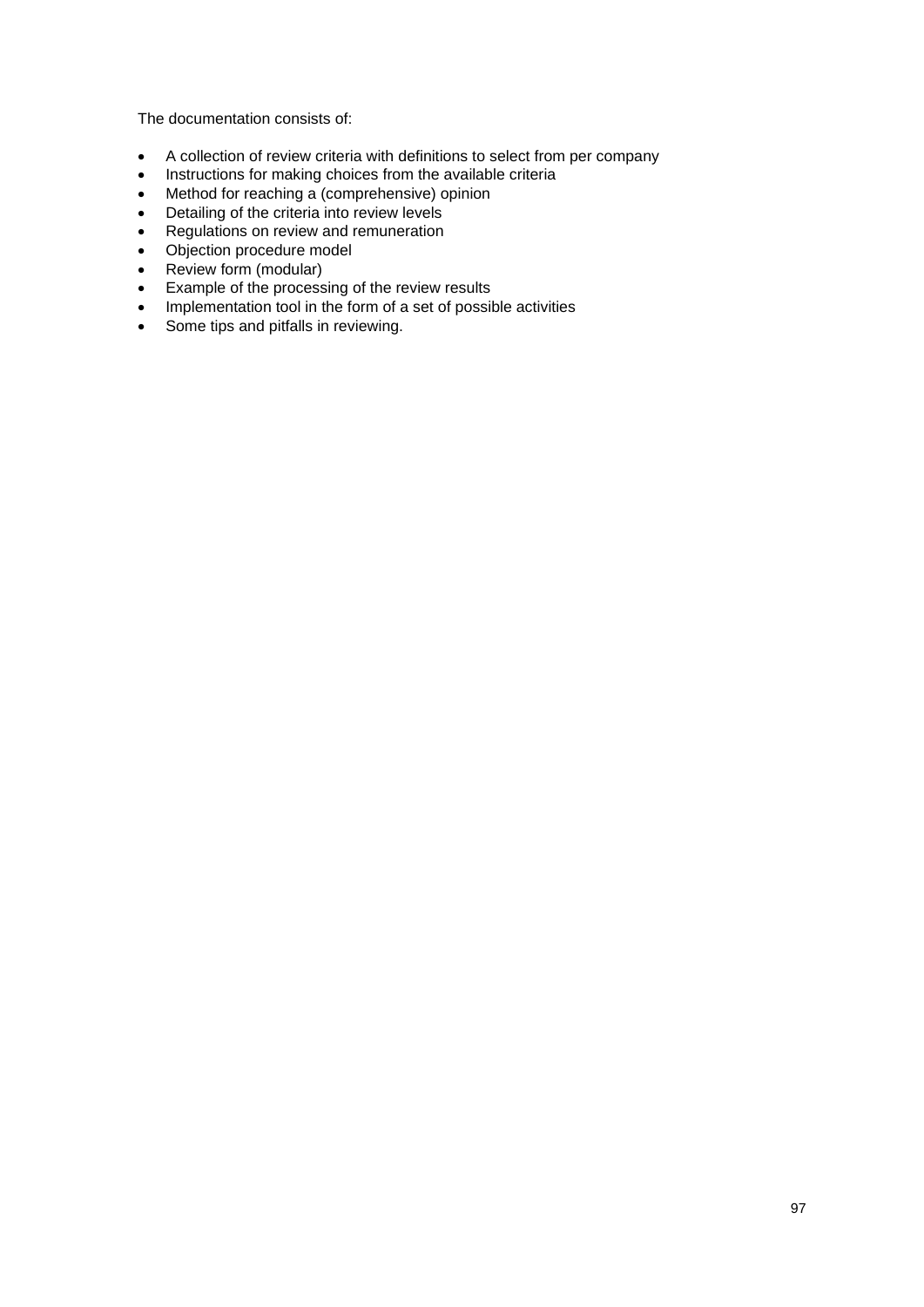### **Review system**

#### **Collection of available review criteria.**

For the purpose of composing review systems for conducting performance reviews in respect of employees in the companies within the relevant sectors, a collection of possible criteria has been drawn up. From this collection, a choice can be made (within the limits of certain preconditions) to form a company set of review criteria.

The total collection is classified into five categories. Each category consists of five criteria from which a choice can/must be made.

The categories are:

- Job Competence
- **Productivity**
- Quality
- Development
- Leadership

Clearly, the latter category is intended only for employees in positions that include the element of leadership.

List - by category - of the criteria from which a choice can/must be made.

| Category:               | <b>Job Competence</b>                                                                                                                                                        |  |  |
|-------------------------|------------------------------------------------------------------------------------------------------------------------------------------------------------------------------|--|--|
| Qualification:          | Mandatory inclusion in the selection of criteria                                                                                                                             |  |  |
| Maximum number:         |                                                                                                                                                                              |  |  |
| <b>Review criterion</b> | Description                                                                                                                                                                  |  |  |
| Employability           | The extent to which the employee is immediately employable at the various<br>workplaces associated with the position.                                                        |  |  |
| Independence            | The extent to which the employee requires more or less assistance and<br>supervision than the position requires.                                                             |  |  |
| <b>Expertise</b>        | The extent to which the employee uses job-specific knowledge in solving<br>issues that arise during work.                                                                    |  |  |
| Dexterity               | The degree to which the employee has greater or lesser dexterity (including<br>accuracy and speed) in performing physical movements and actions required<br>in his position. |  |  |
| <b>Social Skills</b>    | The extent to which the employee has the skills for communication<br>(cooperation, consultation, reporting, instructing, etc.) required in his position.                     |  |  |

| Category:               | Productivity                                                                                                                                                                        |  |  |
|-------------------------|-------------------------------------------------------------------------------------------------------------------------------------------------------------------------------------|--|--|
| Qualification:          | Mandatory inclusion in the selection of criteria                                                                                                                                    |  |  |
| Maximum number:         |                                                                                                                                                                                     |  |  |
| <b>Review criterion</b> | Description                                                                                                                                                                         |  |  |
| Pace of Work            | The extent to which the pace of working (e.g. performing actions, making<br>decisions, moving about) of the employee deviates from the standard pace, i.e.<br>the most common pace. |  |  |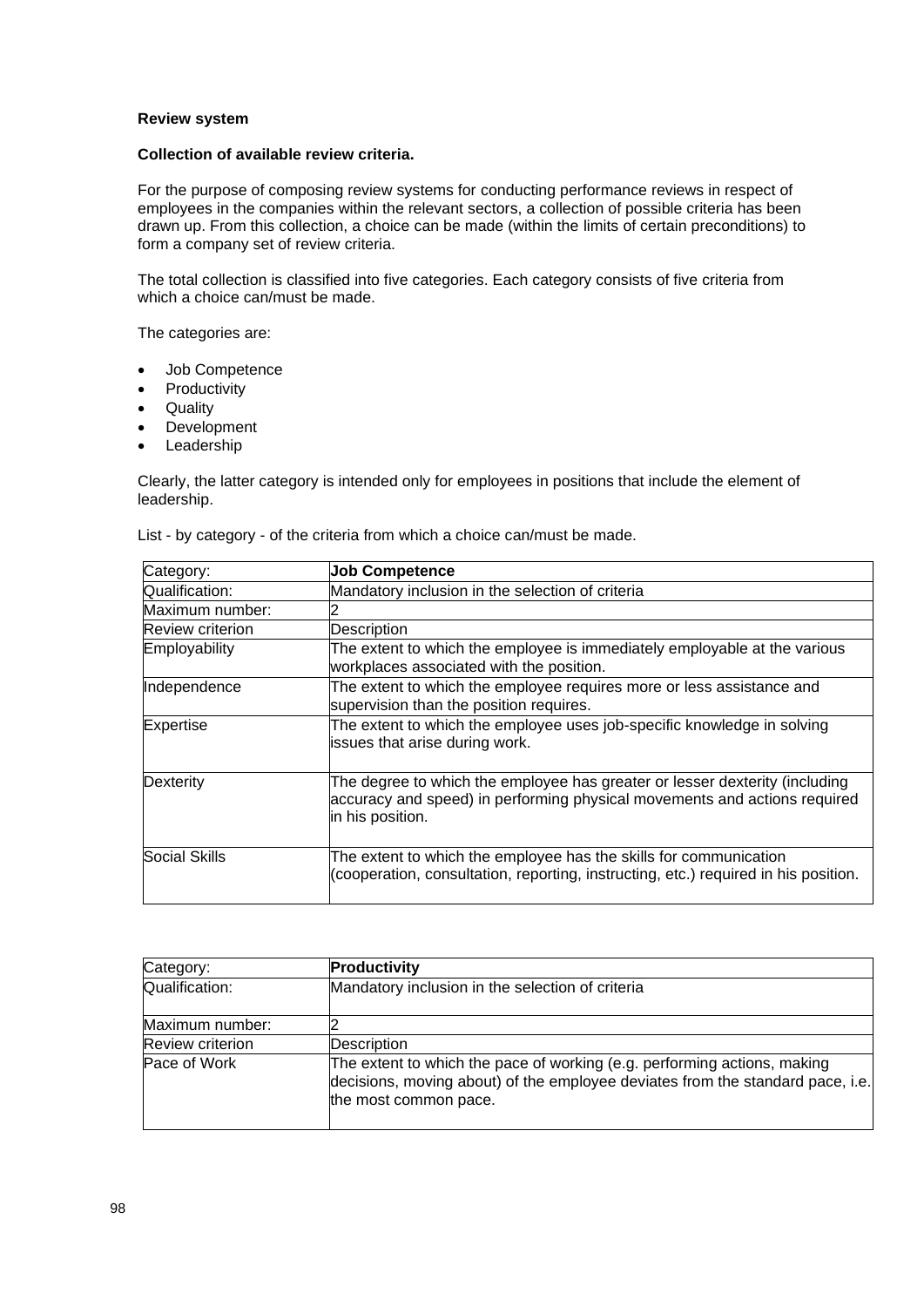| Organisation/Efficiency of<br>Work | The extent to which the employee succeeds in organising his work efficiently<br>within the freedom provided by his position.                   |
|------------------------------------|------------------------------------------------------------------------------------------------------------------------------------------------|
| <b>Results</b>                     | The extent to which the activities of the official result in more or less than the<br>standardised quantities.                                 |
| Motivation                         | The extent to which the willingness to make an effort of the official deviates<br>from the standard level of motivation, i.e. the most common. |
| <b>Cost Awareness</b>              | The extent to which the work choices of the employee are influenced by the<br>financial consequences thereof.                                  |

| Category:                | <b>Quality</b>                                                                                                                                              |
|--------------------------|-------------------------------------------------------------------------------------------------------------------------------------------------------------|
| Qualification:           | Mandatory inclusion in the selection of criteria                                                                                                            |
| Maximum number:          |                                                                                                                                                             |
| Review criterion         | Description                                                                                                                                                 |
| Mistakes                 | The extent to which the employee succeeds in performing his job without error.                                                                              |
| Accuracy                 | The extent to which the employee succeeds in achieving the discipline and<br>conscientiousness his position requires.                                       |
| Order and Cleanliness    | The extent to which the employee follows the rules and keeps his workplaces<br>more or less clean and tidy than required by the relevant company standards. |
| Safety and Environment   | The extent to which the work choices of the employee are influenced by their<br>impact on the safety of himself and others and on the environment.          |
| <b>Quality Awareness</b> | The extent to which the work choices of the employee are influenced by their<br>effect on the quality of his product or service.                            |

| Category:              | <b>Development</b>                                                                                                                |  |  |
|------------------------|-----------------------------------------------------------------------------------------------------------------------------------|--|--|
| Qualification:         | Optional inclusion in the selection of criteria                                                                                   |  |  |
| Maximum number:        |                                                                                                                                   |  |  |
| Review criterion       | <b>Description</b>                                                                                                                |  |  |
| <b>Initiative</b>      | The extent to which the employee takes steps on his own initiative to improve<br>his work or his performance                      |  |  |
| <b>Resourcefulness</b> | The extent to which the employee develops new or innovative solutions to<br>problems relating to work                             |  |  |
| Readiness to Change    | The extent to which and the speed with which the employee adopts changes in<br>the work situation.                                |  |  |
| Attitude to Learning   | The extent to which the official is willing to learn theoretical and/or practical<br>material not yet mastered.                   |  |  |
| Overview               | The extent to which the employee translates changes in<br>sub-activities into its functioning in the business process as a whole. |  |  |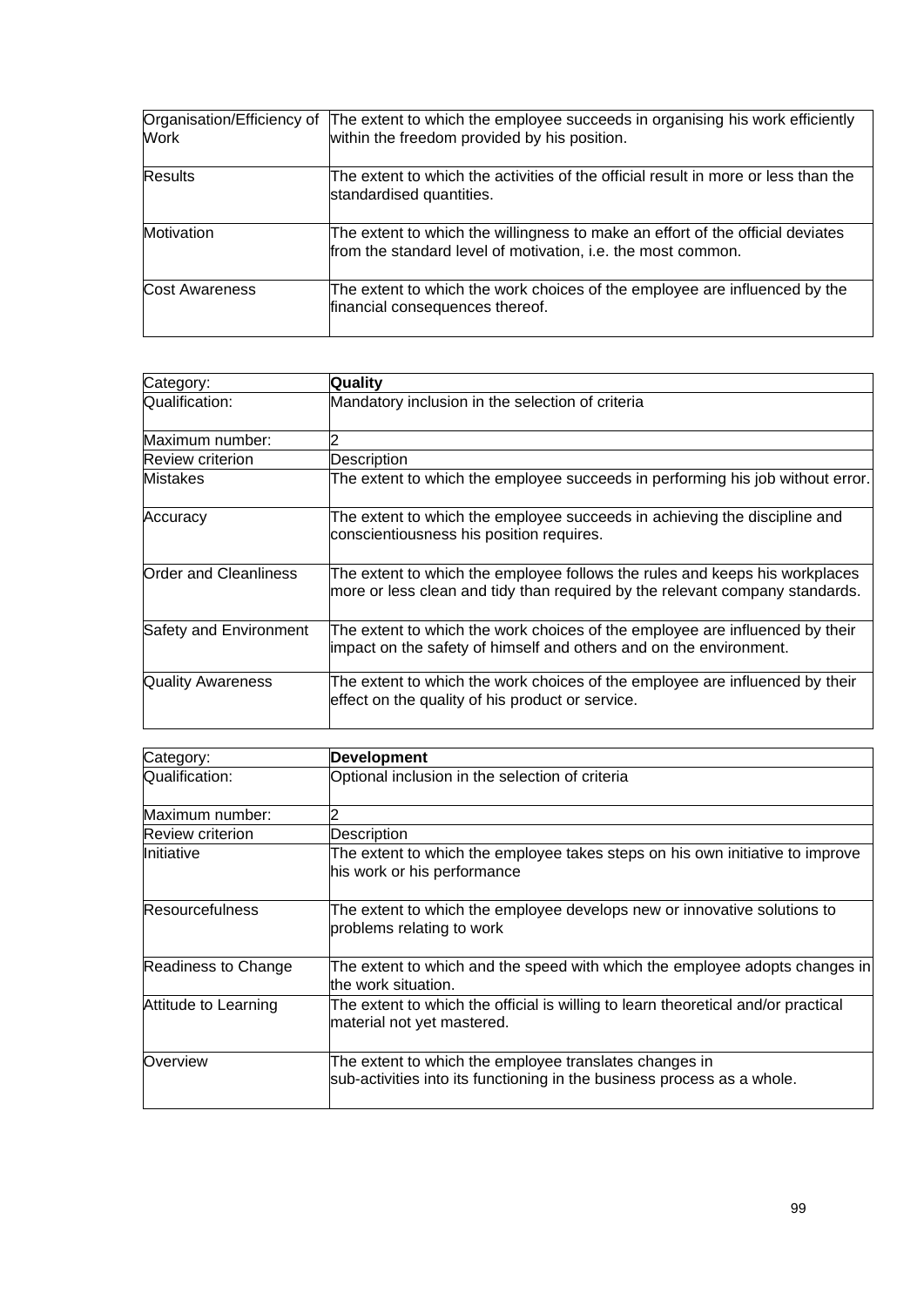| Category:               | Leadership                                                                                                                                                   |
|-------------------------|--------------------------------------------------------------------------------------------------------------------------------------------------------------|
| Qualification:          | Mandatory inclusion for positions with leadership responsibilities                                                                                           |
| Maximum number:         |                                                                                                                                                              |
| <b>Review criterion</b> | Description                                                                                                                                                  |
| Organising              | The extent to which the manager plans work and assigns tasks in a<br>coordinated way, so that employees can achieve the agreed goals.                        |
| Motivating              | The extent to which the manager succeeds in persuading his/her employees to<br>perform their duties in accordance with the company standards and values set. |
| <b>Team Orientation</b> | The extent to which the manager takes into account the individual and<br>collective wishes and needs of those under his supervision.                         |
| Decisiveness            | The extent to which the manager is timely and clear, towards himself and his<br>employees, in respect of the taking of decisions.                            |
| Responsibility          | The extent to which the manager demonstrates accountability for the part of<br>the organisation entrusted to him.                                            |

### **Instructions for making a selection from the available criteria for an organisation/business unit/department.**

### **Validity of criteria**

The set of criteria that will be used in the company's review system will be the same for the whole organisation or a larger part of it for a definite period of time.

In this context, 'organisation' can also mean a unit of a larger company or group of companies. The set of review criteria may differ for certain departments within a company. If there is a reason to work with different sets of review criteria for different departments within a company, one has to make sure that this does not lead to an imbalance in the reviews and that the expected added value justifies the extra administrative work required.

The timeframe for review should preferably be one year.

At the beginning of the year, the criteria should be known to all parties concerned.

A different/amended set of criteria may be chosen for a subsequent one-year review period. Of course, the provisions of the regulations concerning agreement on the choice of criteria always apply.

### **Number of criteria**

The above tables indicate whether a mandatory choice has to be made from a certain category of criteria. It also states the maximum number of criteria that may be selected from a category.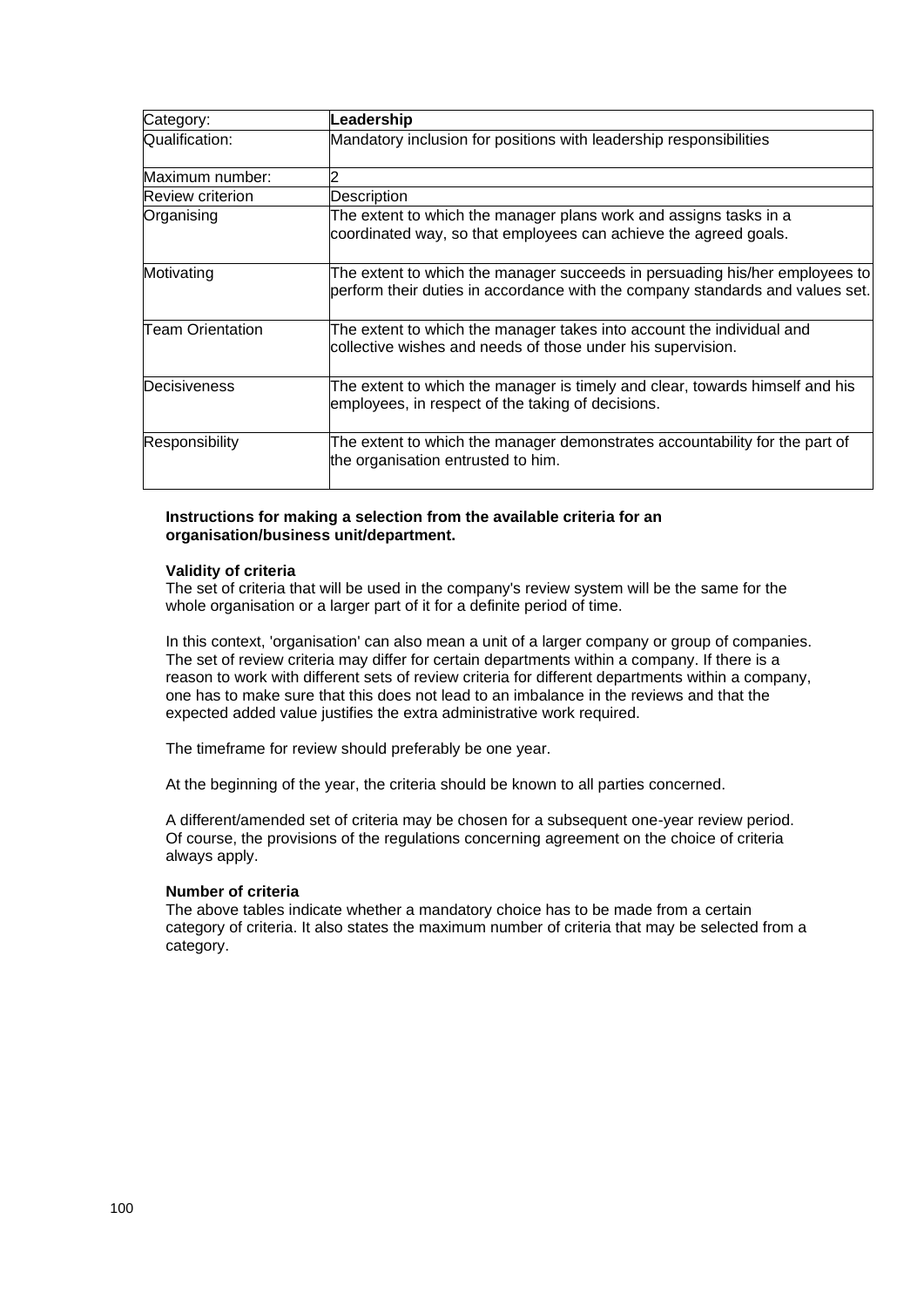The table below summarises the minimum and maximum numbers of criteria for managerial and non-managerial positions.

| Category              | Managerial position                                         |             | Non-managerial<br>position |                               |
|-----------------------|-------------------------------------------------------------|-------------|----------------------------|-------------------------------|
|                       | Minimum number of Maximum number Minimum number<br>criteria | of criteria | of criteria                | Maximum number<br>of criteria |
| <b>Job Competence</b> |                                                             |             |                            |                               |
| Productivity          |                                                             |             |                            |                               |
| Quality               |                                                             |             |                            |                               |
| Development           |                                                             |             |                            |                               |
| Leadership            |                                                             |             |                            |                               |
| Total                 |                                                             | 10          |                            |                               |

The criteria chosen from the categories Job Competence, Productivity, Quality and possibly Development must be the same for managerial and non-managerial positions in a single domain subject to a certain set of review criteria.

Within the maximum number of criteria, also mentioned in the regulations, it is recommended to keep the actual number low, not high.

### **Weighting within the selection**

No different weights are given to the criteria.

In order to give a certain category more weight in the company review system, one chooses two criteria in such a category and one criterion in the other categories.

#### **Related criteria**

Some criteria within a category are more related to each other than others. In the Productivity category, for example, Pace of Work and Result are more closely related than Pace of Work and Cost Awareness. In the Quality category, the criteria Errors and Accuracy are more closely related to each other than Errors and Safety and Environment. Although the criteria are defined distinctively, it is recommended that, in the case of such relatedness, only one of the related criteria is included in the selection for the company review system.

#### **Relation to corporate strategy/departmental policy**

The most decisive factor for the choice of a criterion arises from the position and direction of the company or part of it. It is those aspects that are important to maintain or improve in accordance with the corporate strategy or company or departmental policies, on which the energy of employees should be focused.

Making this relationship between the objectives of strategy and policy and the (criteria of the) review system clear to all concerned is a condition for the successful use of the system.

Here are a few examples:

- A company that wants to expand will want to include criteria from the development category in its selection.
- A department that wants to increase its quality, for example, chooses the criteria Errors and Quality Awareness.
- A company that wants to improve its results will choose Productivity items such as Result and Cost Consciousness.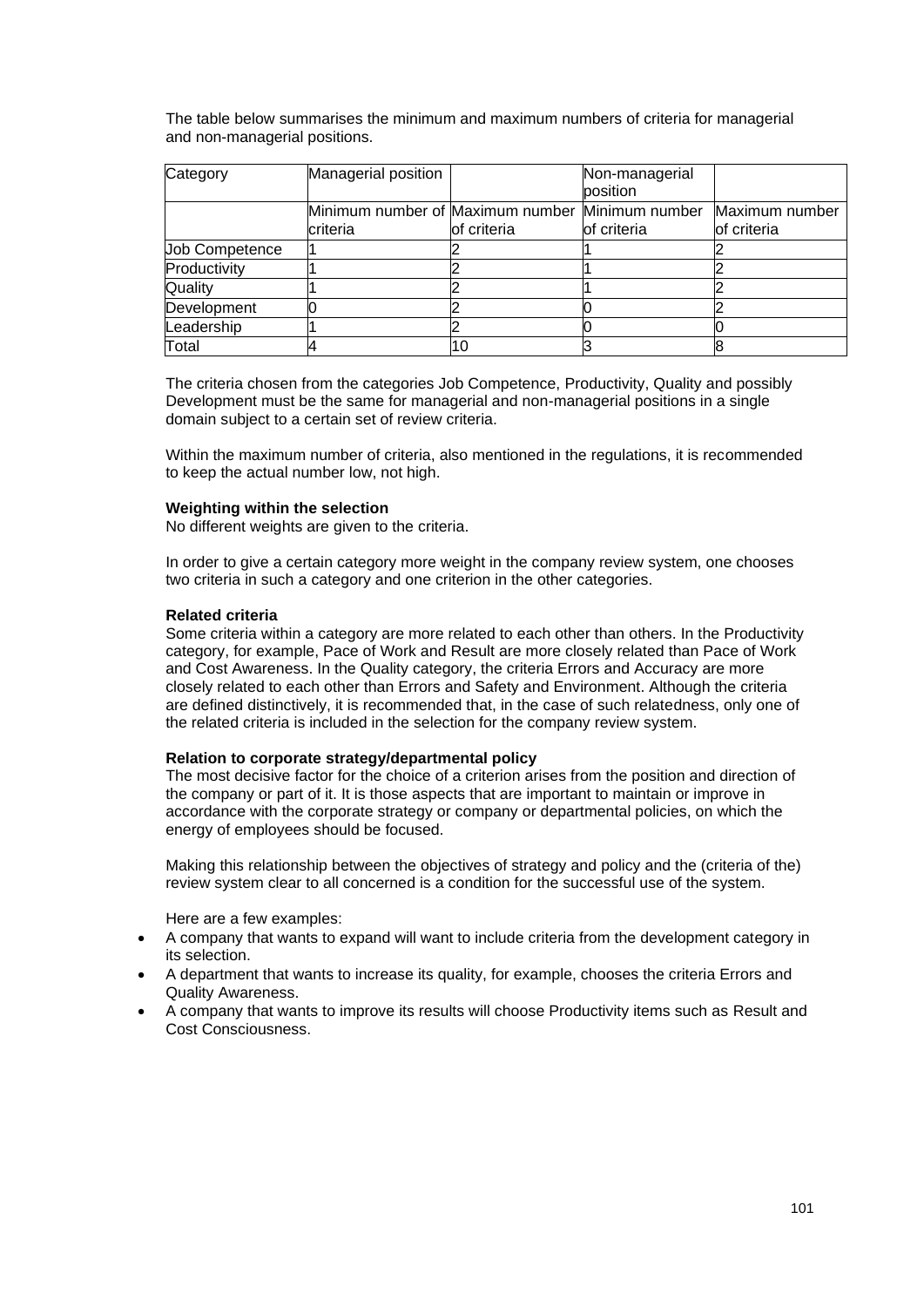### **Method for reaching a (comprehensive) opinion.**

#### **Rating scale**

The employees are reviewed on each of the selected and applicable criteria according to a threepoint scale. The opinion may read:

- Poor
- Good
- **Excellent**

#### *Review process*

When awarding a rating other than 'Good', the assessor shall substantiate his judgement in writing. Space for doing so is available in the review form for this purpose.

Looking at a larger number of ratings, the majority will be 'Good'.

When conducting performance reviews in respect of multiple employees, consistency of review is promoted by doing this in a single session wherever possible. A consistency check after a first round of reviews (possibly with/of several assessors) followed by possible corrections, also promotes the unambiguous application of the system.

Special attention from the assessor is required for those situations where relatively many different extreme ratings seem to apply to an employee (Poor and Excellent on many criteria). The attention referred to should then be on:

- The question of whether the employee really functions in such a varied way (after all, it is one person), or whether the interpretation by the assessor of the description (of the scale) of the criteria needs adjustment.
- The reasoning behind these differing ratings if the ratings turn out to be correct.

*Score*

In order to arrive at an overall opinion, a value is assigned to these review ratings. This is done in the following way:

| Rating    | value |
|-----------|-------|
| Poor      |       |
| Good      |       |
| Excellent |       |

#### *Determination of the overall opinion*

After the review, the values for all the criteria used are added up.

Their sum is divided by the number of criteria used. (The average score is calculated.) The quotient found is rounded to a whole number according to the applicable rounding rules.

(The first digit after the comma, irrespective of subsequent digits, is decisive for rounding off: 4 is rounded down, 5 is rounded up.)

The number thus obtained (1, 2 or 3) determines the overall opinion, although a number of conditions still apply. A threefold division is also used for the overall opinion, with the same wording as for the criteria.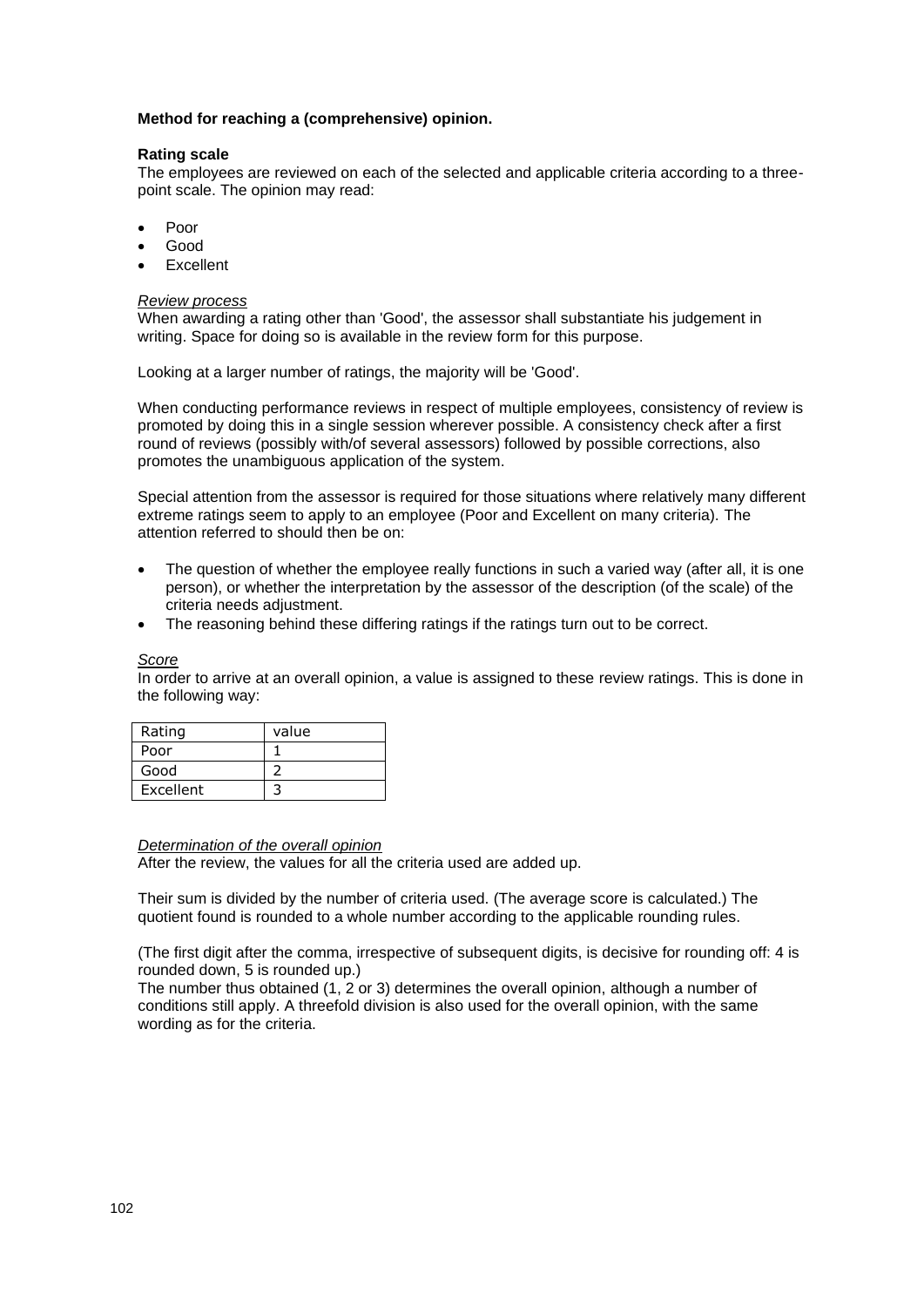The following table summarises this. Table for conversion of the overall opinion.

| Rounded off quotient                                   | Overall opinion | Exceptions                                                                                                                  |
|--------------------------------------------------------|-----------------|-----------------------------------------------------------------------------------------------------------------------------|
| (sum of values per<br>criterion/number of<br>criteria) |                 |                                                                                                                             |
|                                                        | Poor            |                                                                                                                             |
| $\mathcal{P}$                                          | Good            | • Except if half or more than half of the<br>criteria are rated Poor<br>(value 1) reads.                                    |
| 3                                                      | Excellent       | • Except if one third or more of the<br>criteria are rated Moderate (value 1).<br>• Except if half or less than half of the |
|                                                        |                 | criteria are rated Excellent (value 3).                                                                                     |

If the conditions stated in the Exceptions column are not met, the overall opinion is one grade lower.

# *Examples*

Some calculation examples to clarify the above:

| Example 1       |               | Example 2 |                         | Example 3 |            |
|-----------------|---------------|-----------|-------------------------|-----------|------------|
| Criterion       | Score         | Criterion | Score                   | Criterion | Score      |
| Α               |               |           |                         |           |            |
| B               |               | в         |                         |           |            |
| C               |               | ⌒         |                         |           |            |
| D               |               |           |                         |           |            |
| Ε               |               |           |                         |           |            |
| F               |               |           |                         |           |            |
| G               |               |           |                         |           |            |
| Average         | $12/7 = 1.71$ |           | $5/3=1.67$              |           | $12/5=2.4$ |
| Rounded off     |               |           |                         |           |            |
| Overall opinion | Good          |           | Poor                    |           | Good       |
|                 |               |           | $(2x \text{ score } 1)$ |           |            |

# **Method of linking the overall opinion to reward.**

The possibilities for pay differentiation based on the results of the review process using the review system are, for the time being, limited to a half-increment scale per year.

The three possible grades for the overall review can be linked to the remuneration range of a halfincrement scale (increment size is 1%) in the following way:

| Overall opinion | Increment increase based on review |  |
|-----------------|------------------------------------|--|
|                 |                                    |  |
| Poor            | 0%                                 |  |
| Good            | 0.25%                              |  |
| Excellent       | 0.5%                               |  |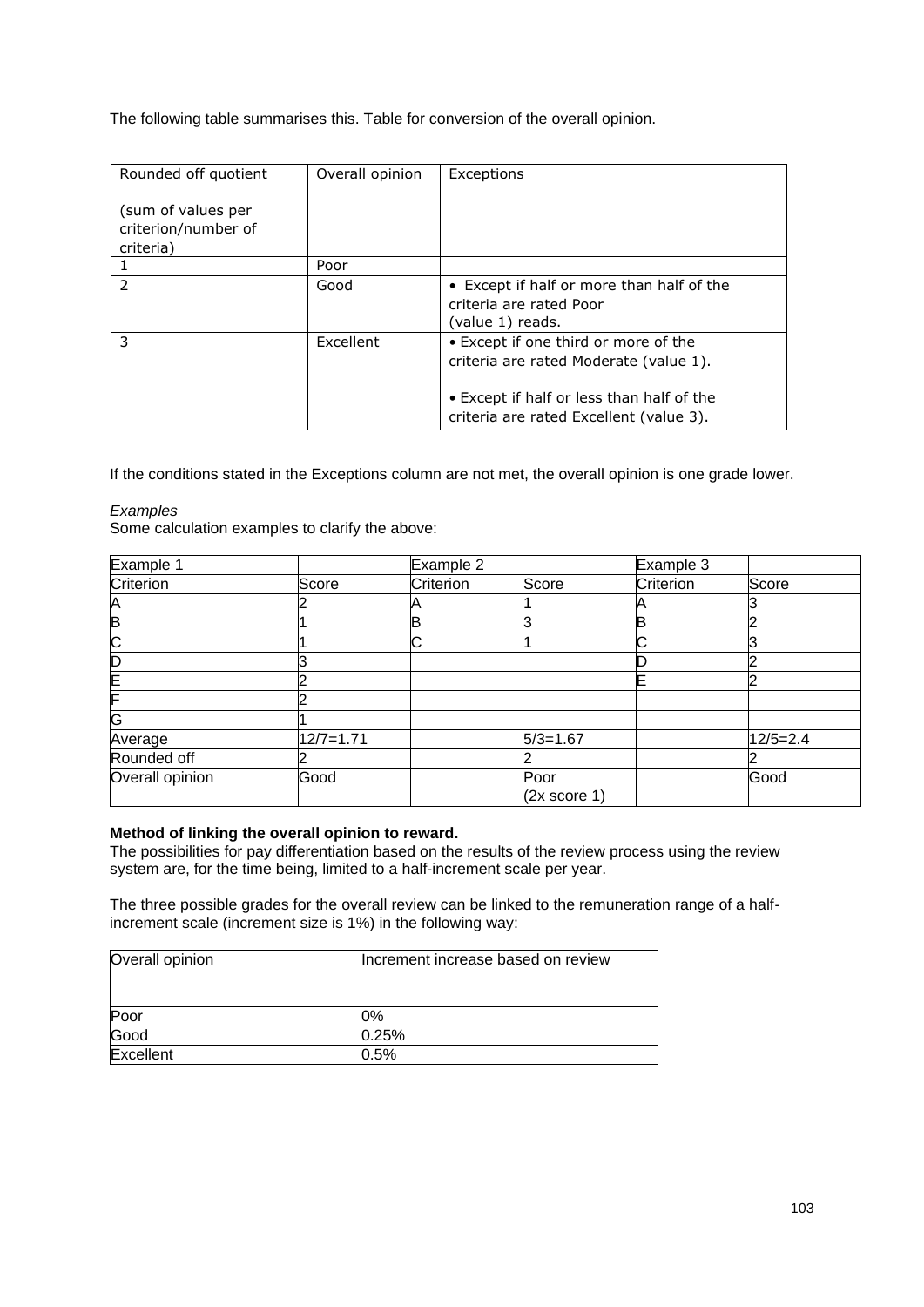### **Detailing of the criteria into review levels**

A description of each review level for all criteria follows below. The criteria are again classified by category.

### **Further detailing possible per company**

It is still possible to make the criteria more specific, but this must be done as appropriate to the business situation, on a case-by-case basis.

This includes making the qualitative statements in the descriptions below more concrete in quantitative terms.

A few *examples* will make clear what is meant by this:

The description of 'Poor' under the criterion 'Employability' states: 'extensive familiarisation period' and 'all workstations belonging to the position'.

The latter can be specified for each company and position individually, but also the 'extensive familiarisation period' can be made more concrete by defining a time span of, for example, 4 or 8 hours.

Similarly, under the description of 'Good' under the same criterion, `limited familiarisation period' can be made more concrete, e.g. defined as 1 or 2 hours.

In the texts, a number of terms which could possibly be considered for such concretisation per company, are shown in *italics* .

These are often issues relating to times, frequencies or quantities, and concepts that are accompanied by adjectives that can be clarified by practical examples.

Also, where company rules and standards apply, these can be explicitly described, if this has not already been done.

| <b>Criterion</b>     | Poor                                                                                                                                                                                                 | Good                                                                                                                                                                                   | Excellent                                                                                                                                                                                   |
|----------------------|------------------------------------------------------------------------------------------------------------------------------------------------------------------------------------------------------|----------------------------------------------------------------------------------------------------------------------------------------------------------------------------------------|---------------------------------------------------------------------------------------------------------------------------------------------------------------------------------------------|
| <b>Employability</b> | Even after an extensive<br>familiarisation period, the<br>employee is employable at all<br>workstations belonging to the<br>position with the degree of<br>independence required in the<br>position. | period, the employee is fully fully and immediately<br>employable at almost all<br>workstations belonging to<br>of independence required in required in the position.<br>the position. | After a limited familiarisation The employee is at all times<br>employable at all workstations<br>belonging to the position with<br>the position with the degree the degree of independence |
| Independence         | The employee often asks for<br>help and needs regular<br>guidance and extra instructions. guidance and only needs                                                                                    | The employee carries out all The employee solves<br>tasks without help or<br>support in difficult or new<br>situations.                                                                | problems even under difficult<br>circumstances; provides<br>feedback on the<br>solution chosen.                                                                                             |
| <b>Expertise</b>     | The employee knows little<br>about the profession and is not<br>experienced enough to<br>recognise and solve common<br>problems.                                                                     | the profession and uses the his field and uses this<br>experience gained to solve<br>everyday problems.                                                                                | The employee has mastered The employee is an expert in<br>knowledge and insights to<br>solve problems and to prevent<br>future problems.                                                    |
| <b>Dexterity</b>     | The employee performs the<br>actions and movements<br>necessary                                                                                                                                      | The employee performs the<br>actions and movements<br>necessary                                                                                                                        | The employee performs the<br>actions and movements<br>necessary                                                                                                                             |

### *Job competence*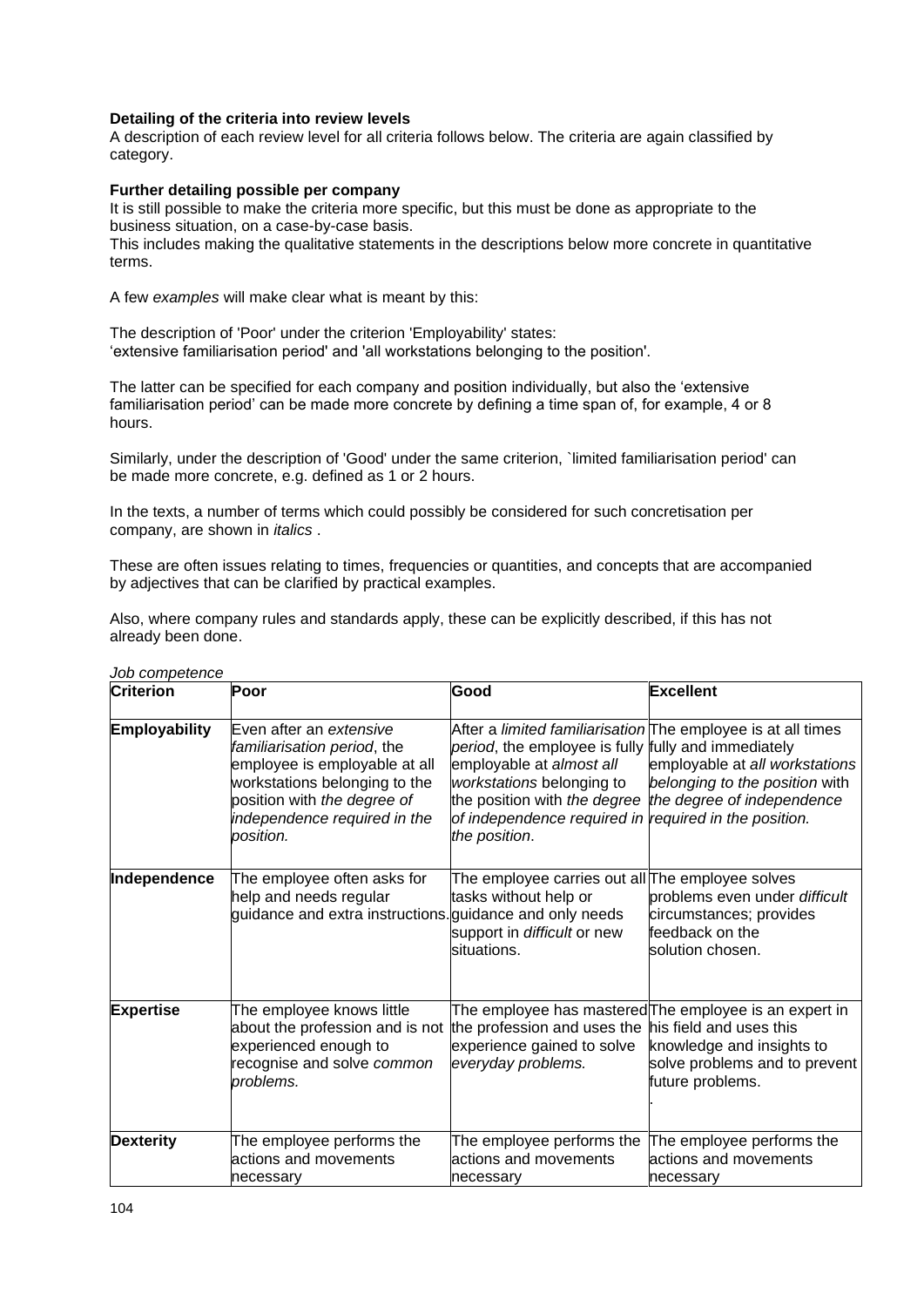|                                | with a striking degree of                                                                                                                                                | with normal (i.e. most                                                                                                                                            | with a remarkably high degree                                                                                       |
|--------------------------------|--------------------------------------------------------------------------------------------------------------------------------------------------------------------------|-------------------------------------------------------------------------------------------------------------------------------------------------------------------|---------------------------------------------------------------------------------------------------------------------|
|                                | clumsiness.                                                                                                                                                              | common) dexterity.                                                                                                                                                | of dexterity.                                                                                                       |
| <b>Social</b><br><b>skills</b> | Difficulty communicating<br>or arouses unnecessary<br>irritation: works by himself<br>when not required to do so by<br>the position or distracts others<br>unnecessarily | Maintains the<br>required in the position<br>contacts and communicates tone of voice; establish<br>correctly, all in accordance<br>with the company<br>standards. | Usually (also in<br>conflicts) uses the right<br>contacts and communication<br>as a means of improving<br>the work. |

### *Productivity*

| , , ouuouvity<br>Criterion                    | Poor                                                                                                                                                                                                                                                        | Good                                                                                                                                                                      | <b>Excellent</b>                                                                                                                                                                                                      |
|-----------------------------------------------|-------------------------------------------------------------------------------------------------------------------------------------------------------------------------------------------------------------------------------------------------------------|---------------------------------------------------------------------------------------------------------------------------------------------------------------------------|-----------------------------------------------------------------------------------------------------------------------------------------------------------------------------------------------------------------------|
| <b>Pace of Work</b>                           | Almost always works at a too<br>slow pace and therefore does<br>not meet the company<br>standard; assignments are<br>regularly finished too late<br>and/or the amount of work done most other colleagues.<br>is less than that of most other<br>colleagues. | results in work generally<br>being completed on time<br>and/or the amount of work<br>done being equal to that of                                                          | Works at a normal pace; this Almost always works at a very<br>quick pace; this results in work<br>often being finished early<br>and/or in the amount of work<br>done usually being higher than<br>that of colleagues. |
| Organisation/<br>Efficiency of<br><b>Work</b> | Does not sufficiently oversee<br>the amount of work to be done<br>in the short term and therefore<br>disrupts the work flow from time is proportionate to<br>to time.                                                                                       | Sets daily priorities for<br>himself and arranges work<br>in such a way that the result the work (method), if<br>the effort put in.                                       | Sets priorities over a longer<br>period of time and organises<br>necessary together with<br>others, in such a way that<br>results are high and<br>efforts are low.                                                    |
| <b>Results</b>                                | Delivers significantly little<br>quality and quantity work in<br>accordance with company<br>standards on this matter                                                                                                                                        | Delivers sufficient quality<br>and quantity work in<br>accordance with company<br>standards on this matter                                                                | Delivers significantly more<br>quality and quantity work in<br>accordance with company<br>standards on this matter                                                                                                    |
| <b>Motivation</b>                             | Is considerably less willing to<br>make an effort at work in<br>comparison with the normal<br>level, i.e. the most common<br>level; cuts corners.                                                                                                           | work on part with the normal make an effort at work in<br>level, i.e. the most common comparison with the normal<br>level; is loyal.                                      | Is willing to make an effort at Is considerably more willing to<br>level, i.e. the most common<br>level; is almost a show-off.                                                                                        |
| <b>Cost</b><br><b>Awareness</b>               | The employee is hardly aware<br>of any <i>influenceable costs</i> in his statements, actions and<br>working environment and<br>needs to be reminded of them<br>from time to time to avoid<br>wastefulness.                                                  | choices from time to time,<br>showing that the employee<br>realises that the business<br>operations involve costs that consciously looks for<br>can be influenced by him. | The employee demonstrates The manner of working of the<br>employee is usually and<br>strongly influenced by the<br>realisation that costs are<br>involved; the employee<br>possibilities to<br>save on costs.         |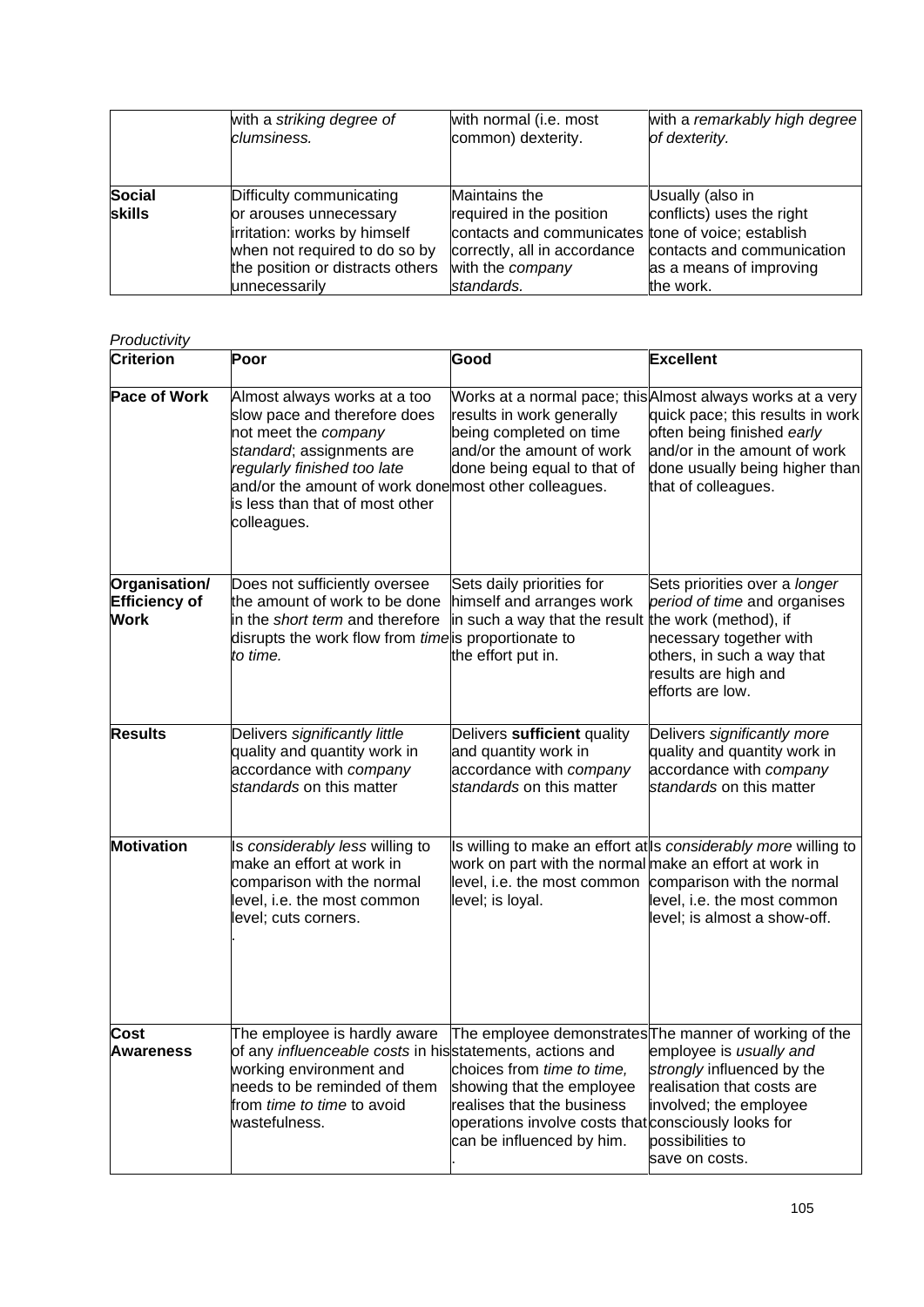| Quality                                |                                                                                                                                                                                                                                                                           |                                                                                                                                                |                                                                                                                                                                                                                                                                         |  |  |
|----------------------------------------|---------------------------------------------------------------------------------------------------------------------------------------------------------------------------------------------------------------------------------------------------------------------------|------------------------------------------------------------------------------------------------------------------------------------------------|-------------------------------------------------------------------------------------------------------------------------------------------------------------------------------------------------------------------------------------------------------------------------|--|--|
| Criterion                              | Poor                                                                                                                                                                                                                                                                      | Good                                                                                                                                           | <b>Excellent</b>                                                                                                                                                                                                                                                        |  |  |
| <b>Mistakes</b>                        | The employee constantly<br>makes too many culpable<br>mistakes; the employee does<br>not check his own work<br>sufficiently.                                                                                                                                              | The employee makes a<br>normal amount of culpable<br>mistakes; the employee<br>checks his own work<br>sufficiently.                            | The employee only<br>exceptionally makes a<br>culpable mistake that is then<br>discovered and corrected by<br>the official himself.                                                                                                                                     |  |  |
| <b>Accuracy</b>                        | The employee does not readily<br>recognise deviations and is<br>regularly distracted even under distracted under normal<br>normal circumstances; the work circumstances, so that the<br>must sometimes be redone<br>because it does not meet the<br>quality requirements. | The employee works<br>accurately and does not get<br>result meets the quality<br>requirements.                                                 | The employee has an eye for<br>detail and concentrates even<br>in hectic situations; the work<br>generally looks picture perfect.                                                                                                                                       |  |  |
| <b>Order and</b><br><b>Cleanliness</b> | The employee does not always<br>follow company rules, cleans<br>up his workstation only after<br>being reminded and only cleanstidy regularly.<br>up when ordered to do so.                                                                                               | The employee follows<br>the workplace is clean and                                                                                             | The employee follows<br>company rules, ensures that company rules with exemplary<br>discipline and his workplace is<br>almost always a model of<br>cleanliness and orderliness.                                                                                         |  |  |
| Safety and<br><b>Environment</b>       | The employee does not always<br>take safety and environmental<br>instructions seriously; he also<br>continues work under<br>irresponsible safety and<br>environmental conditions.                                                                                         | and environmental<br>instructions and identifies<br>risk situations.                                                                           | The employee follows safety The employee follows safety<br>and environmental instructions<br>promptly and anticipates risks<br>to himself and others at work;<br>the employee suggests<br>improvements to this end.                                                     |  |  |
| Quality<br><b>Awareness</b>            | The employee is hardly aware<br>of influenceable quality aspects statements, actions and<br>in his working environment and<br>needs to be reminded of them<br>regularly to realise quality<br>improvement.                                                                | choices from time to time,<br>showing that the employee<br>realises that the quality of<br>the product or service can<br>be influenced by him. | The employee demonstrates The manner of working of the<br>employee is usually and<br>strongly influenced by the<br>realisation that the quality of<br>the product or service is<br>involved; the employee<br>consciously looks for<br>possibilities to improve quality. |  |  |

# *Development*

| <b>Criterion</b> | Poor                                                                                                                                                            | Good                                                                                                                                   | <b>Excellent</b>                                                                                                                                                                           |
|------------------|-----------------------------------------------------------------------------------------------------------------------------------------------------------------|----------------------------------------------------------------------------------------------------------------------------------------|--------------------------------------------------------------------------------------------------------------------------------------------------------------------------------------------|
| Initiative       | The employee makes virtually<br>no suggestions in light of<br>changing the way things are<br>done in order to improve<br>working methods or his<br>performance; | The employee speaks up by The employee is often busy<br>to time to change his<br>working practices or<br>functioning with an<br>eye to | making proposals from <i>time</i> with bringing himself, his own<br>and related work to a higher<br>level; he also involves others<br>in the work carried out in the<br>generally valuable |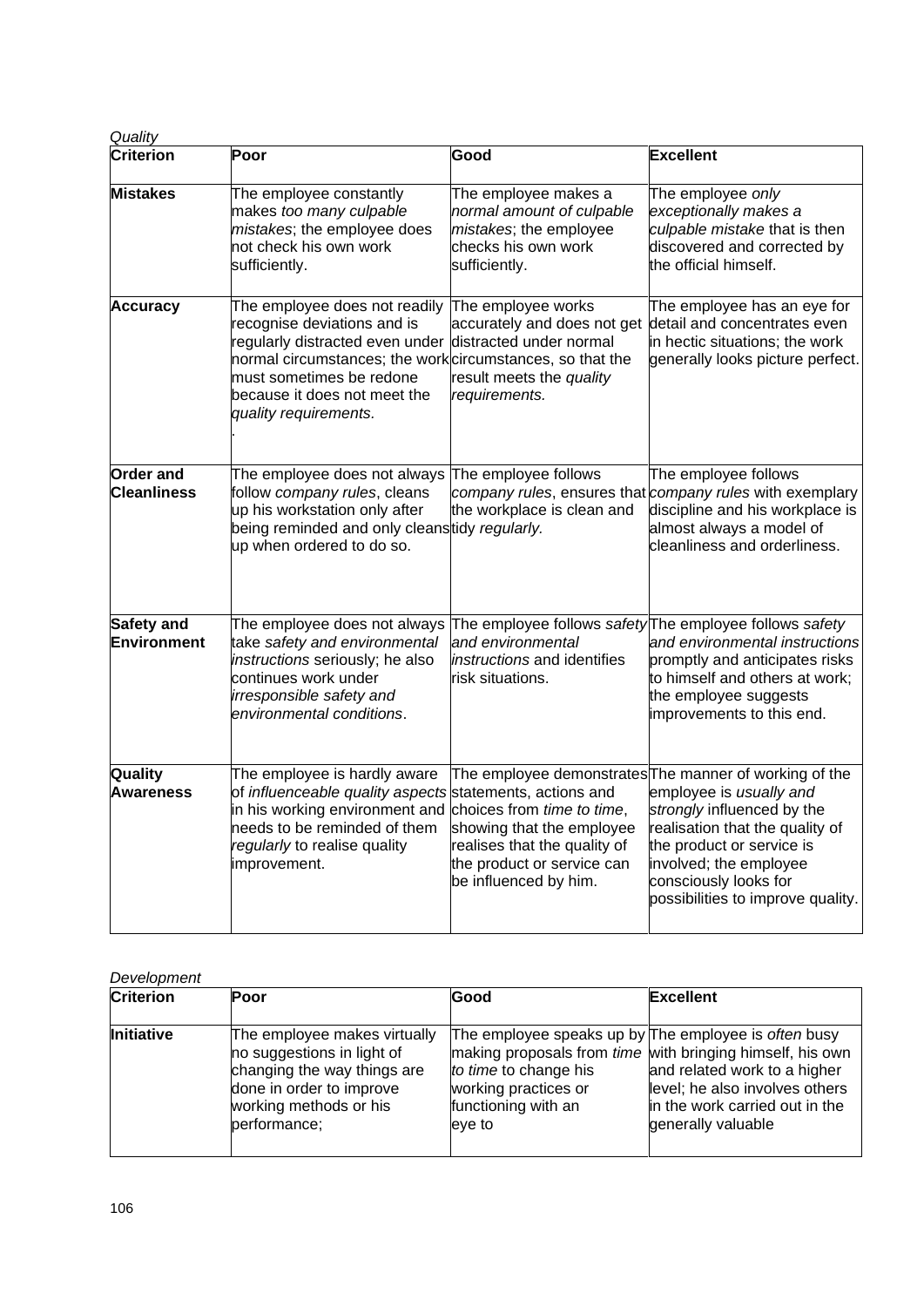|                                | his strength lies solely in<br>routine; he waits until the order out; he does not wait for the<br>comes to do or learn something order to arrive or for things<br>new and only warns the<br>supervisor after something has lideas and impending<br>gone wrong. | improvement; he tries things initiatives; he exploits<br>to go wrong, but raises<br>problems with the<br>supervisors.                                                                                                                   | opportunities for exploratory<br>investigation, he experiments<br>and perseveres until there is a<br>result.                                                                                                                 |
|--------------------------------|----------------------------------------------------------------------------------------------------------------------------------------------------------------------------------------------------------------------------------------------------------------|-----------------------------------------------------------------------------------------------------------------------------------------------------------------------------------------------------------------------------------------|------------------------------------------------------------------------------------------------------------------------------------------------------------------------------------------------------------------------------|
| Resourceful-<br>ness           | The employee is unoriginal in<br>solving problems and falls back obvious suggestions for<br>on familiar methods; he is<br>quickly satisfied with the<br>situation.                                                                                             | The employee makes non-<br>solving problems from time<br>to time; he thinks of<br>solutions actively and<br>improvises responsibly.                                                                                                     | The employee generates<br>many new ideas and solutions<br>quickly; he links existing<br>solutions to non-obvious<br>situations in a creative way; he<br>does not allow itself to be<br>limited by the<br>Existing solutions. |
| <b>Readiness to</b><br>Change  | The employee is usually a<br>wallflower when it comes to<br>other ways of working; he sticks job; he switches quickly<br>long and hard to the known; he<br>needs a push to make the step. how and why the change is                                            | The employee is open to<br>alternative ways of doing the home in different and new<br>after gaining insights into<br>to be made and then adapts<br>to the new situation.                                                                | The employee is most at<br>situations; he maintains his<br>position in the face of<br>unexpected events and then<br>continues to contribute<br>efficiently; he is ahead of the<br>curve in changes.                          |
| <b>Attitude to</b><br>Learning | The employee is only willing to<br>learn after repeated insistence;<br>he has difficulty mastering the<br>material or the skills and<br>regularly reverts to old ways of<br>working.                                                                           | The employee is willing and<br>able to learn new things; he<br>acquires the new knowledge needs to see or read<br>and skills at a normal, i.e.<br>most common, pace and<br>incorporates what he<br>learned into his day-to-day<br>work. | The employee is very curious<br>and eager to learn; he only<br>something once and then can<br>and will integrate it into his<br>lown work.                                                                                   |
| <b>Overview</b>                | The employee has hardly any<br>notion of coherence with a<br>bigger picture; he only<br>oversees his own area of work<br>and can at most distinguish<br>between major and minor<br>issues.                                                                     | The employee focuses on<br>the coherence between his<br>lown area of work and the<br>bigger picture of the<br>business process at hand;<br>he identifies consequences<br>on both sides.                                                 | The employee links his own<br>functioning to almost all other<br>parts of the business<br>operations; he considers how<br>this interaction works out in<br>different alternatives and gives<br>advice on this.               |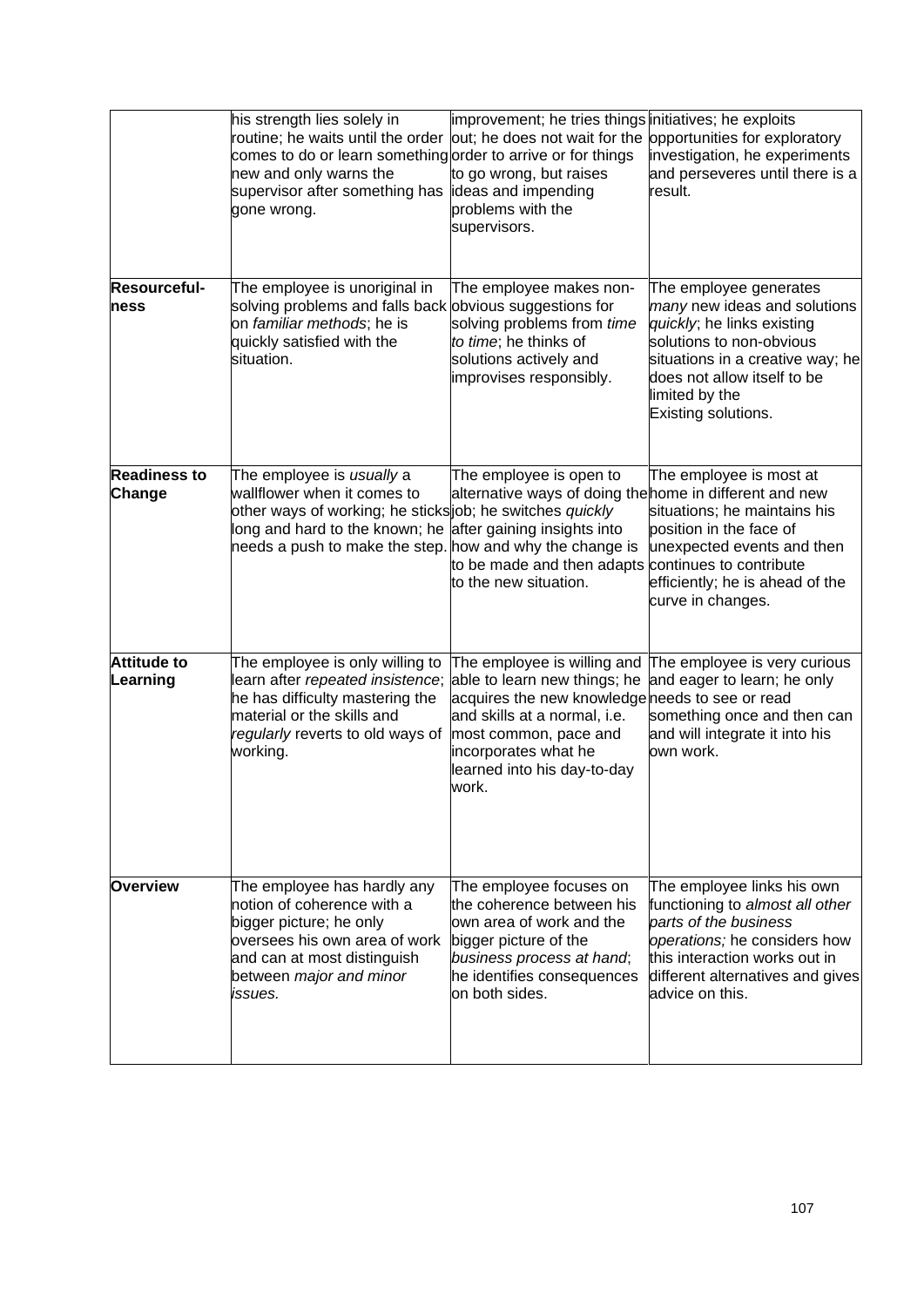# *Leadership*

| <b>Criterion</b>                  | Poor                                                                                                                                                                                                                                                                                                     | Good                                                                                                                                                                                                                                                                                                                           | <b>Excellent</b>                                                                                                                                                                                                                              |
|-----------------------------------|----------------------------------------------------------------------------------------------------------------------------------------------------------------------------------------------------------------------------------------------------------------------------------------------------------|--------------------------------------------------------------------------------------------------------------------------------------------------------------------------------------------------------------------------------------------------------------------------------------------------------------------------------|-----------------------------------------------------------------------------------------------------------------------------------------------------------------------------------------------------------------------------------------------|
| Organising                        | The employee leaves things to<br>their own devices; he<br>intervenes when things have<br>gone wrong; the planning is<br>regularly not achieved or only<br>after a lot of extra work; things<br>do not run smoothly.                                                                                      | The employee assigns tasks The employee arranges and<br>and resources within the<br>given planning on a daily<br>basis; the planned quotas<br>are usually met; the<br>(sub)department runs<br>normally.                                                                                                                        | distributes work and resources<br>in the short and longer term on<br>the basis of goals and<br>priorities; goals are generally<br>met efficiently; the<br>(sub)department runs<br>smoothly.                                                   |
| Motivating                        | The employee hardly inspires<br>(co-)workers; he does not listen interest and listens to (co-)<br>to what is going on and only<br>acts as an example to a limited<br>extent.                                                                                                                             | The employee shows<br>workers; he keeps an eye<br>on what is going on and<br>usually sets a good<br>example; he assists and<br>encourages.                                                                                                                                                                                     | The employee gets a lot done<br>by setting a clear example,<br>showing great interest,<br>listening intently and coaching<br>in an inspiring manner.                                                                                          |
| <b>Team</b><br><b>Orientation</b> | The employee is amicable and<br>assists when asked by the<br>team, but hardly asks or gives<br>feedback of his own accord.                                                                                                                                                                               | The employee involves the<br>team in decision-making<br>where necessary; he puts<br>the interests of the group<br>centre stage; he is aware of<br>impending conflicts in the<br>team.                                                                                                                                          | The employee adapts his<br>contribution to the needs of<br>the team; he acts as a guide<br>to and a member of the team;<br>he promotes team spirit by<br>encouraging bonding and<br>personal<br>counselling.                                  |
| <b>Decisiveness</b>               | The employee relies heavily on The employee does not<br>precedents and superiors when decide too early or too late<br>making decisions; his decisions in normal situations; he<br>are often general and<br>sometimes unrealistically<br>worded; his timeliness of<br>decisions is sometimes at<br>issue. | clearly defines the objective<br>and judges accordingly; he<br>acts decisively but also<br>consults superiors.                                                                                                                                                                                                                 | The employee knows how to<br>determine what is necessary<br>and when, even in difficult<br>situations, and oversees the<br>scope of such a decision; in<br>doing so, he creates support<br>for<br>decisions taken.                            |
| <b>Responsibility</b>             | The employee does what is<br>asked and no more, and gives<br>global or bureaucratic answers<br>to the questions of<br>accountability; he shifts issues<br>to others too easily, including<br>his own staff.                                                                                              | The employee realises that<br>he is the daily point of<br>contact for his field; he<br>usually comes up with a<br>good justification when<br>asked and dives deeper into and can be explained to the<br>the matter when answers<br>are not immediately<br>available; he protects his<br>employees within<br>legitimate limits. | He commits himself to his<br>work as a leader; he does not<br>rest until everything that takes<br>place under his direction is<br>understood by him in detail<br>organisation; he stands up for<br>his employees within<br>legitimate limits. |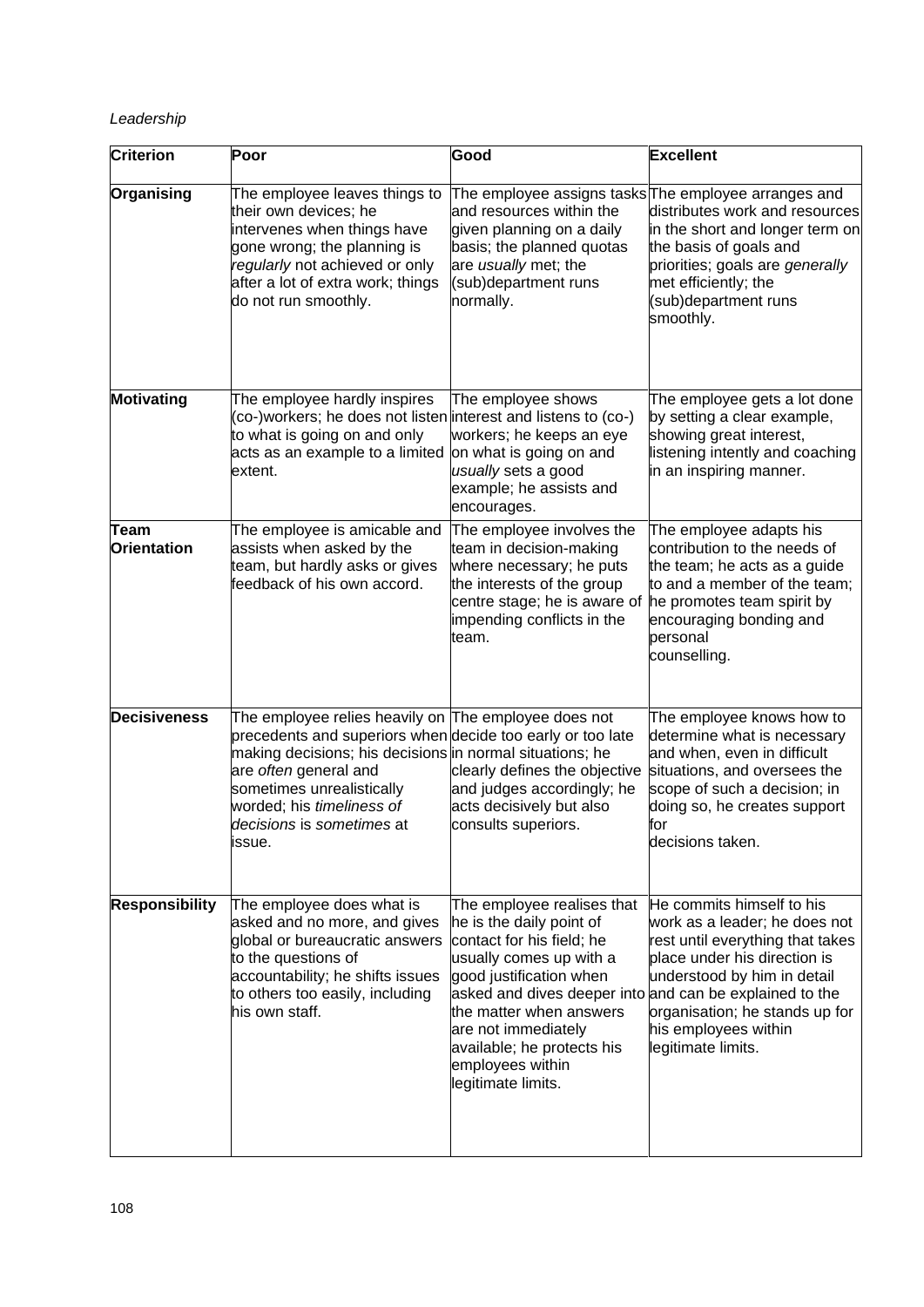## **Regulations on review and remuneration**

## **Preconditions**

- 1. Review-dependent remuneration is only applicable to employees who have been employed by the company for at least six months.
- 2. An officer must be appointed within the company to act as a process supervisor for the implementation of the system. He is also responsible for archiving the review forms.
- 3. These procedures are the framework within which the business system must be executed.

# **System implementation**

- 4. The system of review-dependent remuneration is linked to the differentiated application of year-of-experience increments as reported in the collective bargaining agreement, Appendix  $II(C)$ .
- 5. The choice of review criteria must be made from the modular review system included in the collective bargaining agreement.
- 6. The review system shall have at least 3 and no more than 10 review criteria.
- 7. At company level, there must be an agreement between the employer and employee representatives (or the Works Council, the employee representative body or the trade unions) on the criteria to be chosen to make up the company system.

### **Execution**

- 8. The review for granting the annual incremental increase in the context of review-dependent remuneration must take place in the six-month period prior to the date of 1 July of any year.
- 9. It is the responsibility of the officer conducting the review (assessor) to have sufficient insight into the functioning of the employee to be reviewed (reviewee). If this insight does not exist, the review must take place by or in the presence of another officer who does have this insight.
- 10. The review is recorded on a review form (refer to the relevant chapter in the workbook).
- 11. The employee to whom the review relates may make written comments on the review form.
- 12. The review form is signed by the assessor for approval, and by the reviewee for acknowledgement.

#### **Objection and appeal procedure**

- 13. If the employee concerned objects to the final result of the review, an objection and/or appeal may be lodged.
- 14. In the first instance, the employee concerned may object verbally to the contents of the review and/or the procedures followed that led to the review. If the discussion held with the assessor in connection with this objection does not lead to a satisfactory solution, the employee may put the objection in writing and submit it to the assessor and his supervisor. They should provide the employee with a written response to the objection. (refer to the objection procedure model).
- 15. If the employee cannot agree with this written response, an appeal may be lodged with Raltex. The appeal can only relate to the procedures followed that led to the review. Raltex does not express an opinion on the content of the review.

#### **System maintenance**

16. The responsibility for the maintenance of the modular review system lies with the social partners in Raltex.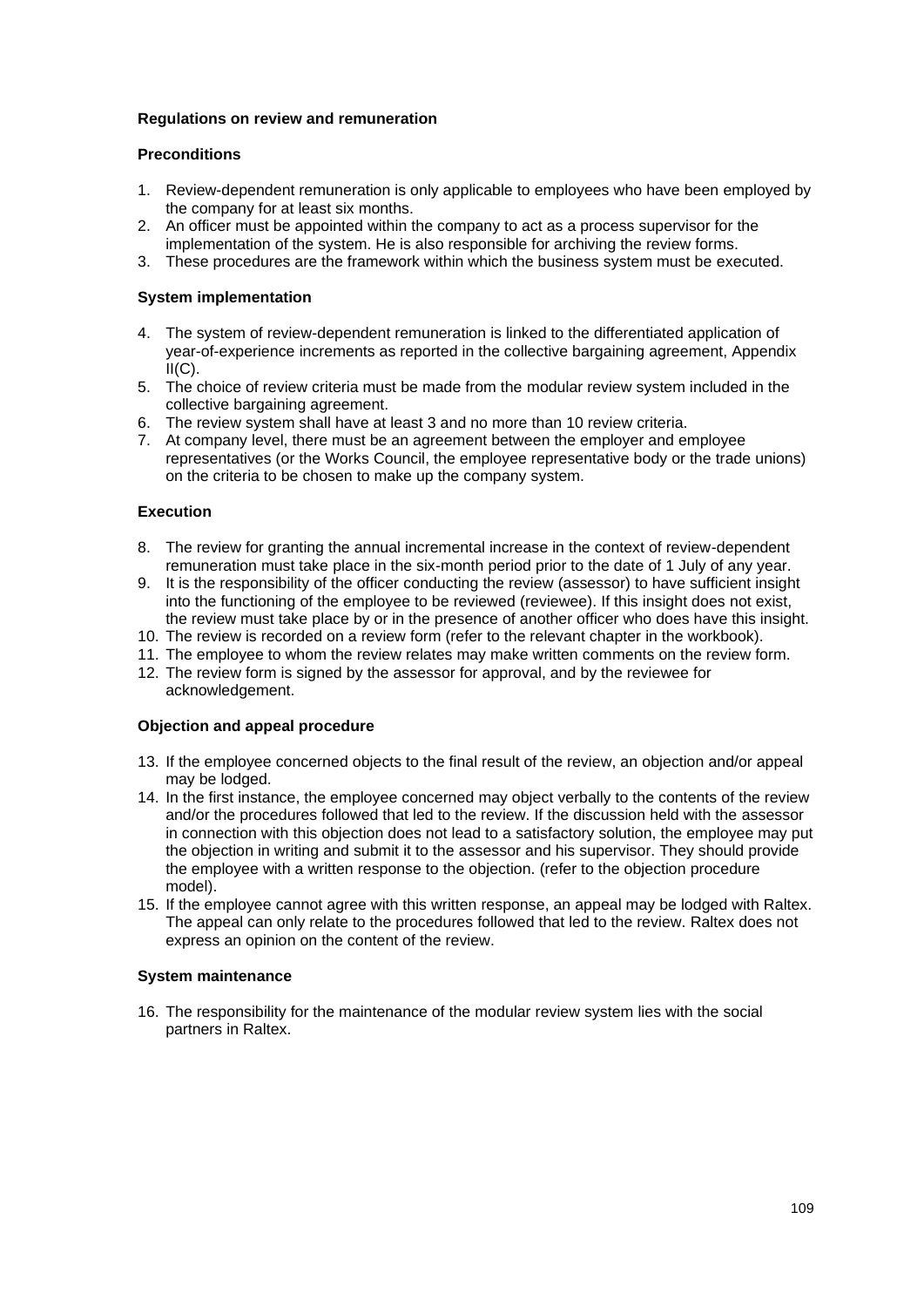### **Objection procedure model**

- 1. The review form, completed and adopted by the assessor, is handed to the employee and, if necessary, explained to him.
- 2. The employee may, within two weeks of receipt, lodge an oral objection to the review with the assessor.
- 3. Then, on the initiative of the assessor, a meeting is held between the assessor and the employee. This meeting must take place within two weeks of the objection being made.
- 4. If the assessor has substantiated the review satisfactorily, the appeal phase ends.
- 5. If the employee is of the opinion that the meeting with the assessor did not lead to a satisfactory solution, the employee can lodge an appeal.
- 6. To this end, the employee must put his objection in writing within two weeks of the last interview and submit it to the assessor and his supervisor.
- 7. The assessor and his supervisor will discuss the objection, whether or not in the presence of a member of the Staff Affairs and Support department. If necessary, the employee and the supervisor of the assessor will meet, either in the presence of the assessor or not.
- 8. Within two weeks of submitting the objection, the employee receives a written response from the assessor and his supervisor, possibly supplemented by an oral explanation, whether or not in the presence of a member of the Staff Affairs and Support department.
- 9. If the employee cannot agree with this written response, an appeal may be lodged with Raltex. The appeal can only relate to the procedures followed that led to the review. Raltex does not express an opinion on the content of the review.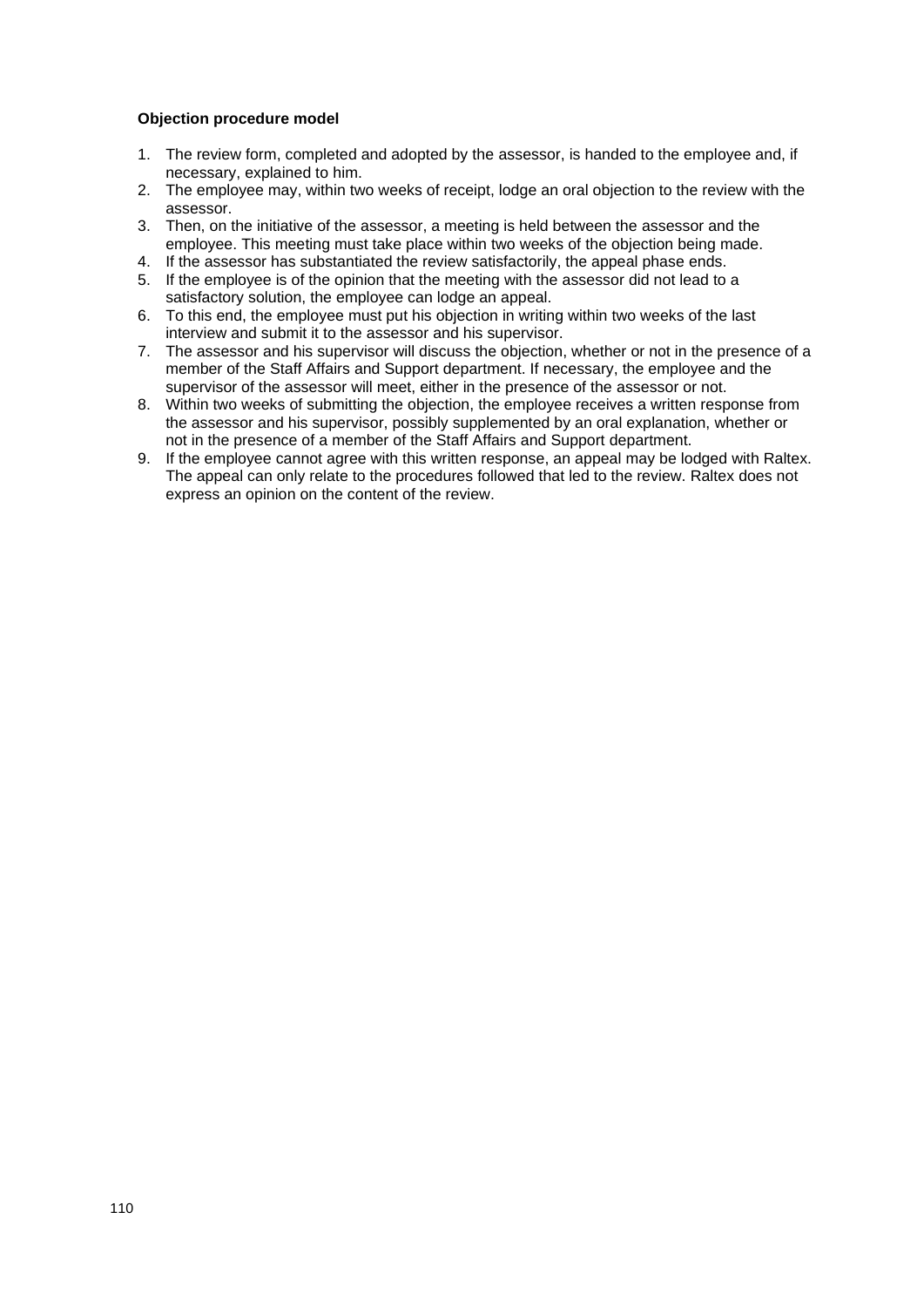## **Review forms**

Below is an overview of the available review forms.

- 1. Review form
- 2. Employability
- 3. Independence
- 4. Expertise
- 5. Dexterity
- 6. Social Skills
- 7. Pace of Work
- 8. Organisation/Efficiency of Work
- 9. Results
- 10. Motivation
- 11. Cost Awareness
- 12. Mistakes
- 13. Accuracy
- 14. Order and Cleanliness
- 15. Safety and Environment
- 16. Quality Awareness
- 17. Initiative
- 18. Resourcefulness
- 19. Readiness to Change
- 20. Attitude to Learning
- 21. Overview
- 22. Organising
- 23. Motivating
- 24. Team Orientation
- 25. Decisiveness
- 26. Responsibility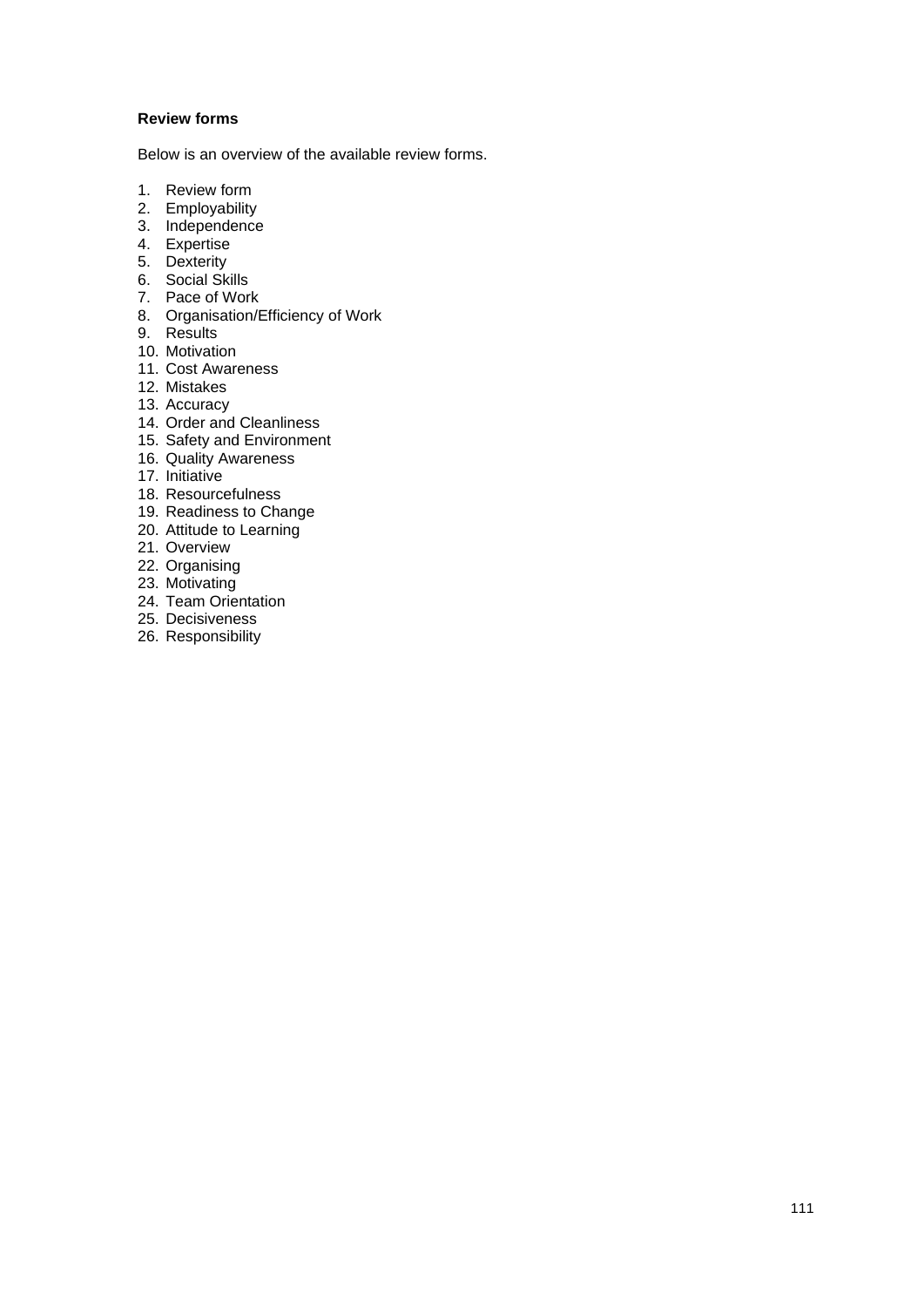# **Collective list example**

- 1. Collective list example
- 2. Collective list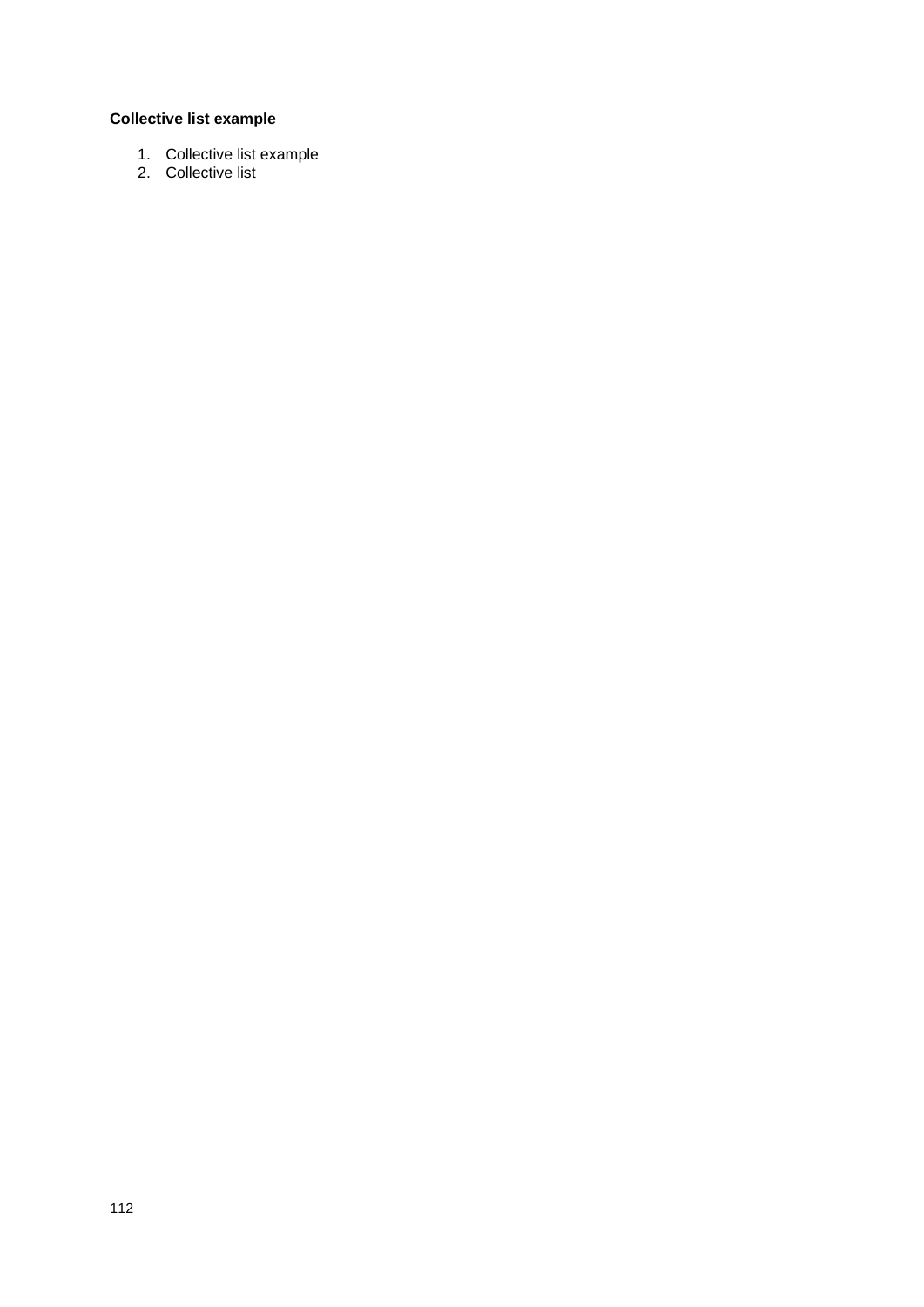#### **Implementation tool.**

In order to support the design of and work using a company-wide review system in accordance with the modular review method forming part of the collective bargaining agreement for this sector, a tool is offered below in the form of a list of possible activities to undertake. This list is not binding. The content and sequence of activities for the implementation of a review system must be explicitly tailored to the company's circumstances.

# **Preparation**

- 1. Examine whether differentiating rewards provides added value for the company and its employees.
- 2. Appoint the officer in charge of the organisation, process control and management of the review system.
- 3. Inform stakeholders of the intention to compile a review system and to use it to evaluate the performance of employees and to reward them differentially on that basis.

# **System development**

- 4. Determine which elements of the corporate strategy should be brought to the attention of employees, also through rewards.
- 5. Choose the criteria from the relevant database for the review of all employees, taking into account the instructions for making these choices.
- 6. Select the additional criterion (or criteria) for employees in a managerial position.
- 7. Select, from the collection of pages for the compilation of a review form, the sheets corresponding to the selected criteria.
- 8. If required, further elaborate the concepts that apply, on the selected sheets and at company level. These are in particular the terms in italics in the level descriptions of the criteria.
- 9. Achieve agreement between the employer and the employee-stakeholders (directly or through representative bodies such as Works Councils, employee representative bodies or trade unions) on the (elaborated) set of review criteria.

# **Implementation**

- 10. Complete the review forms for managerial and non-managerial employees by adding a partially completed cover sheet, the pre-processed aggregate sheet and the closing sheet. Copy the forms as required.
- 11. Inform the employees about the review system developed.
- 12. Provide cognitive training for assessors on the system and working methods of review. If necessary, provide skills training to assessors on review and interview skills.
- 13. Provide supervisors with review forms with completed cover sheets insofar possible, for the employees to be reviewed by them.

# **Execution**

- 14. Assessors (managers) prepare a (preliminary) opinion, taking into account the remarks mentioned under 'Method for reaching a (comprehensive) opinion'. If possible, the preliminary opinions of various supervisors are compared and details are communicated to the assessors. They may adjust their opinion on the basis of this information.
- 15. Assessors (managers) conduct a performance review interview for each employee. Employees are given the opportunity to express their comments, on the form, on the opinions.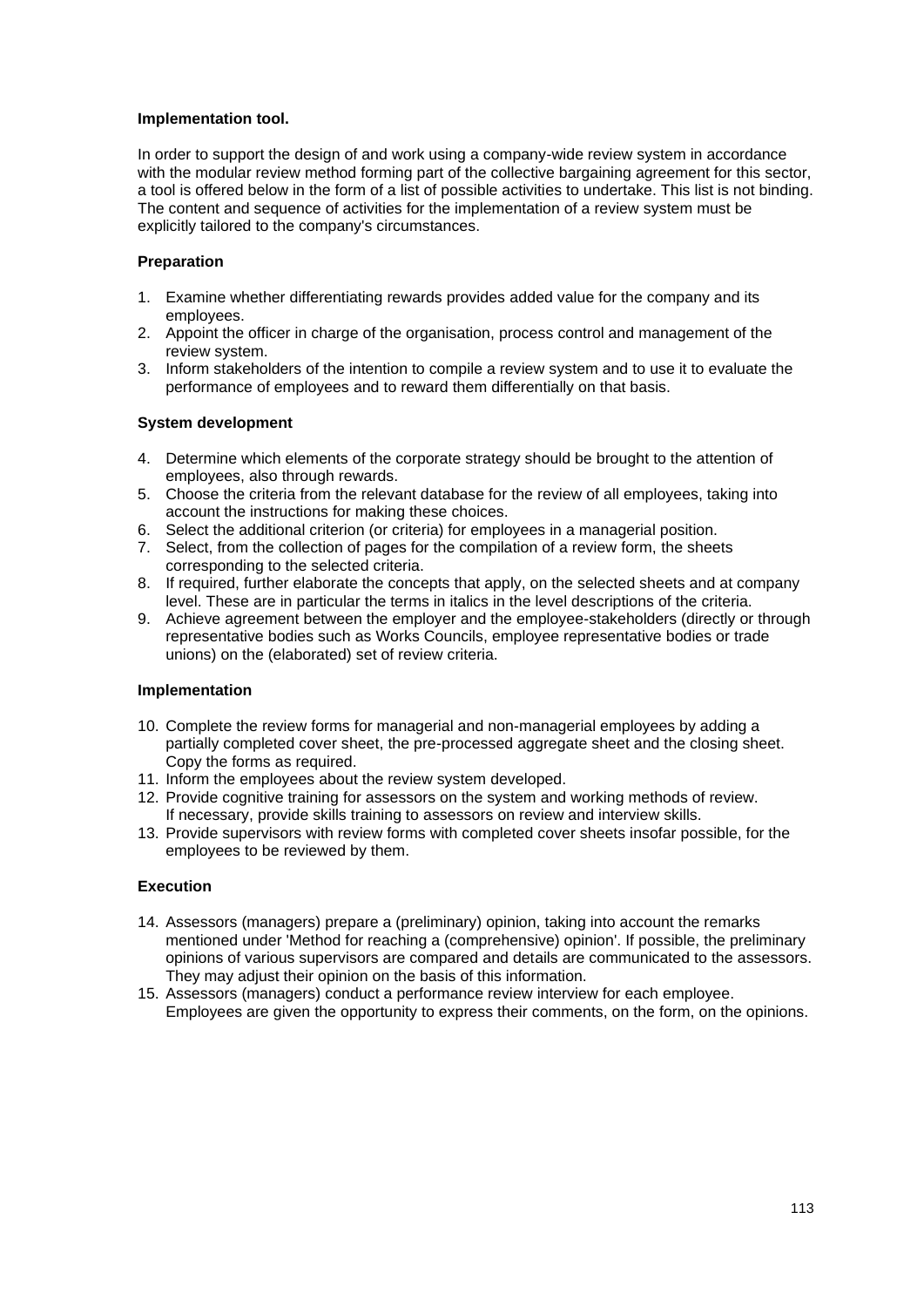- 16. The forms are signed and returned to the person responsible for monitoring the review process. The assessor and the reviewee retain a copy of the form.
- 17. If the reviewee does not agree with the final opinion, an objection and appeal may be lodged in accordance with the provisions of the regulations.

## **Post-processing**

- 18. After the round of reviews has been completed, a summary of the results can be communicated to the employee-stakeholders (directly or through representative bodies such as Works Councils, employee representative bodies or trade unions). The summary shall be prepared in such a way that it can never be used to derive any information about individual reviews.
- 19. The system, set of criteria, working method (including the level of review skill), and procedural agreements can be evaluated from time to time, which may lead to adjustment measures. The information obtained in the previous activity can serve as input. An updated set of criteria should again be agreed upon by the employer and the employeestakeholders (directly or through representative bodies such as Works Councils, employee representative bodies or trade unions).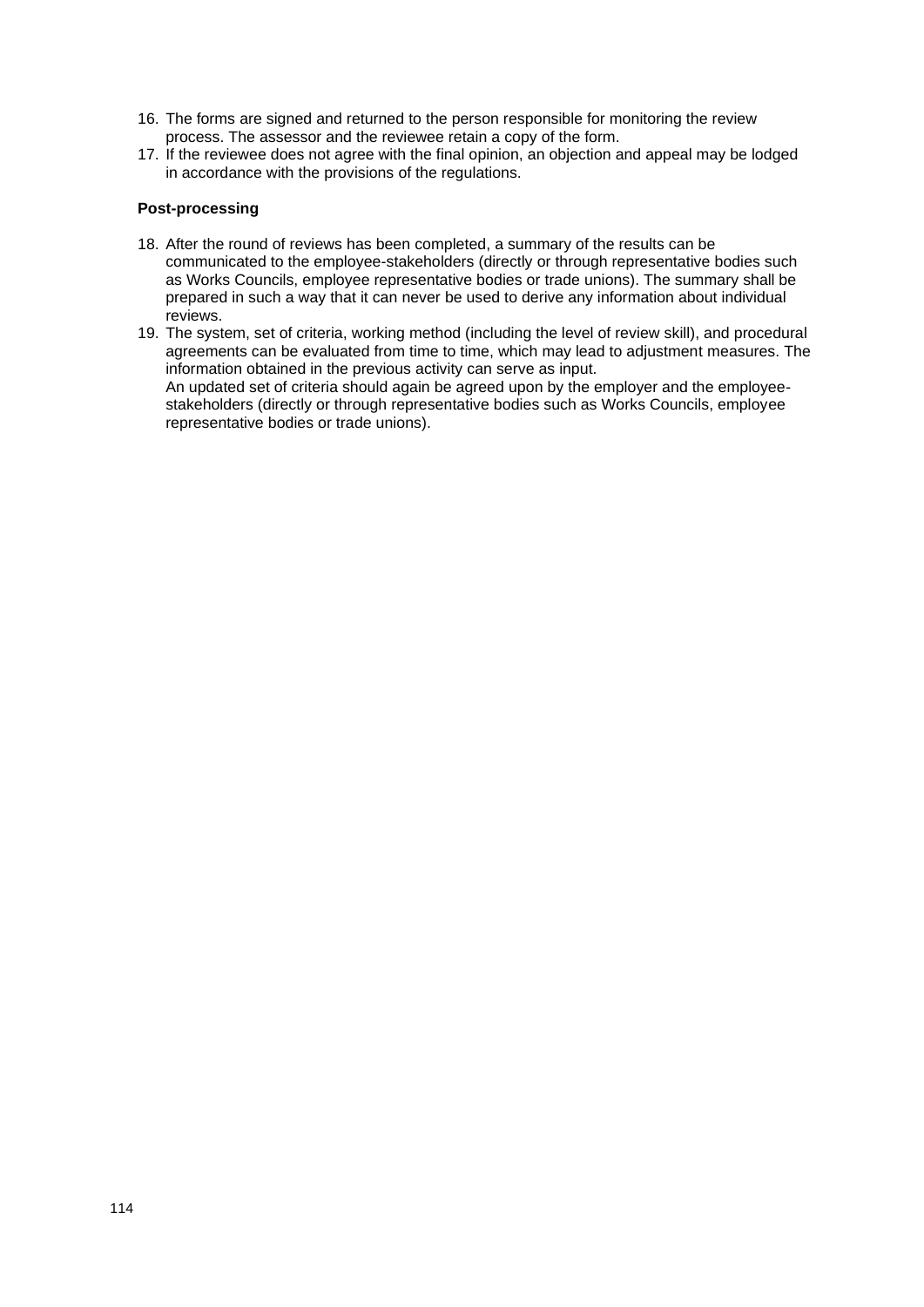## **Reviewing: Tips and pitfalls.**

Listed in the short statements that follow, you will find some tips and pitfalls that an assessor can use to his or her advantage when conducting performance reviews in respect of employees.

The lists below are intended to draw attention to possible strengths and weaknesses in review skills and can also serve as a checklist before and after the performance review.

## **Tips:**

- Record facts during the review period.
- Form an opinion at leisure.
- Form an opinion on the basis of the content and criteria of the position.
- Form an opinion for each criterion and for all employees separately (as well).
- Think of improvement actions for aspects for which, in your opinion, are 'poor'
- Check an opinion retroactively for the pitfalls listed below
- Check a series of opinions retroactively for consistency.
- In case of disagreement: let the 'hot topic' rest for a while and discuss it again after one or two weeks. Considering the points of disagreement thoughtfully and having time to 'cool down' can work wonders.

#### **Pitfalls:**

- The influence of the heaviness of the job requirements is not correctly included in the review.
- The assessor is 'afraid' of the rating extremes: there is apparently no better or worse.
- The assessor has too much of a tendency towards the neutral ratings: safe, no whining
- The assessor is too lenient: ah ... it wasn't that bad/good anyway.
- The assessor allows himself to be influenced by prejudices: 'I always thought ...'.
- The assessor allows himself to be influenced by the opinions of others: 'people say ...'.
- The assessor bases his opinion too unilaterally on the first and/or last impressions of the review period.
- The assessor reasons towards a certain goal: 'I think he should score excellently'.
- The assessor is afraid of his own position: 'if I do not have good or excellent employees, I am not doing my job as a manager'.
- The assessor is afraid of disrupting the relationship: '... but I have to work with him tomorrow'.
- The assessor believes that his group of people is the cream of the crop.
- The assessor cannot disassociate himself from past judgements: 'someone who scored poorly last year, surely cannot score excellent now ...'.
- The assessor is not in a good mood and starts forming his opinion anyway.
- The assessor is in a hurry.
- The assessor does not want to make a distinction: 'that would only lead to resentment'.